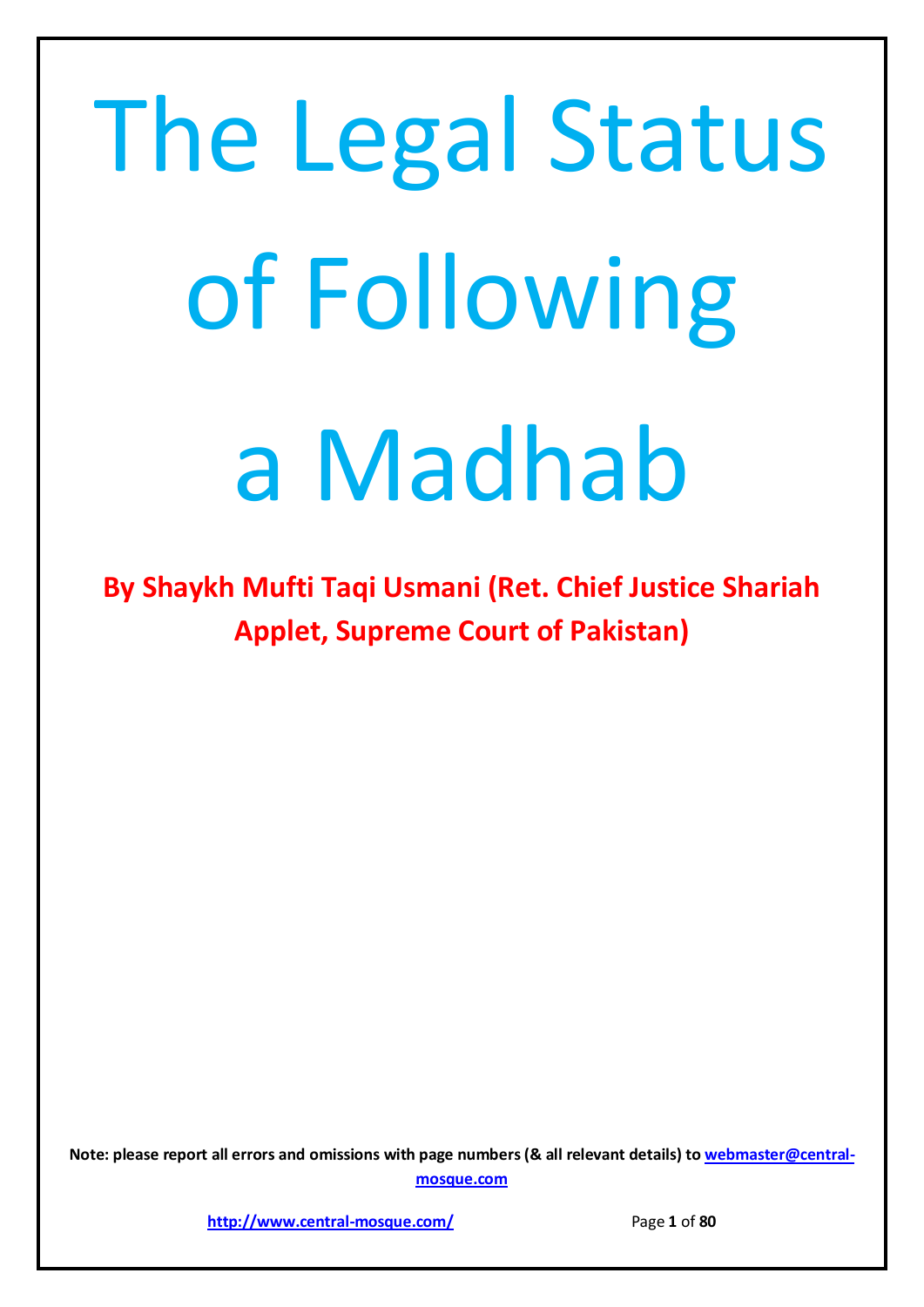# **Table of Contents**

http://www.central-mosque.com/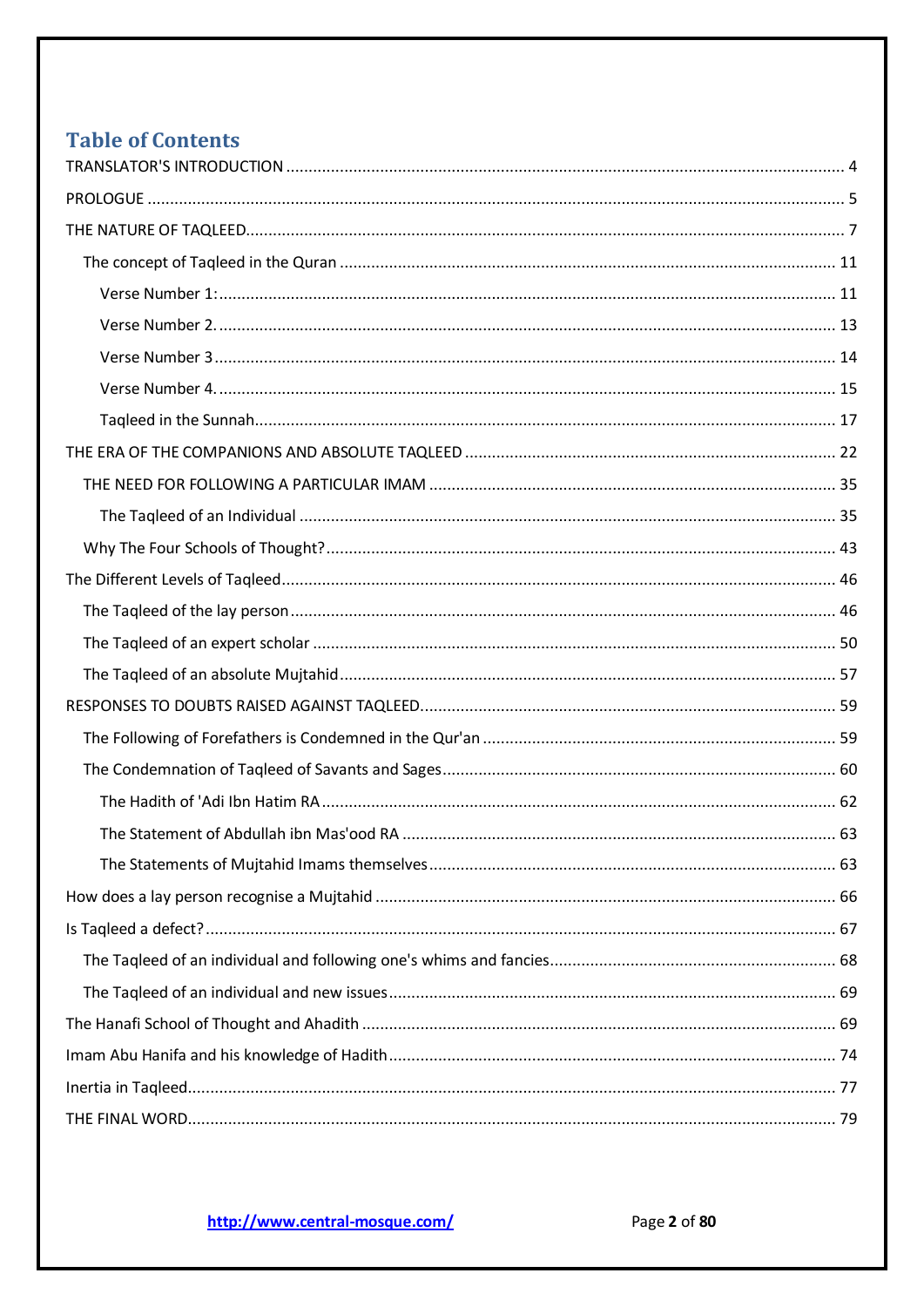**http://www.central-mosque.com/** Page **3** of **80**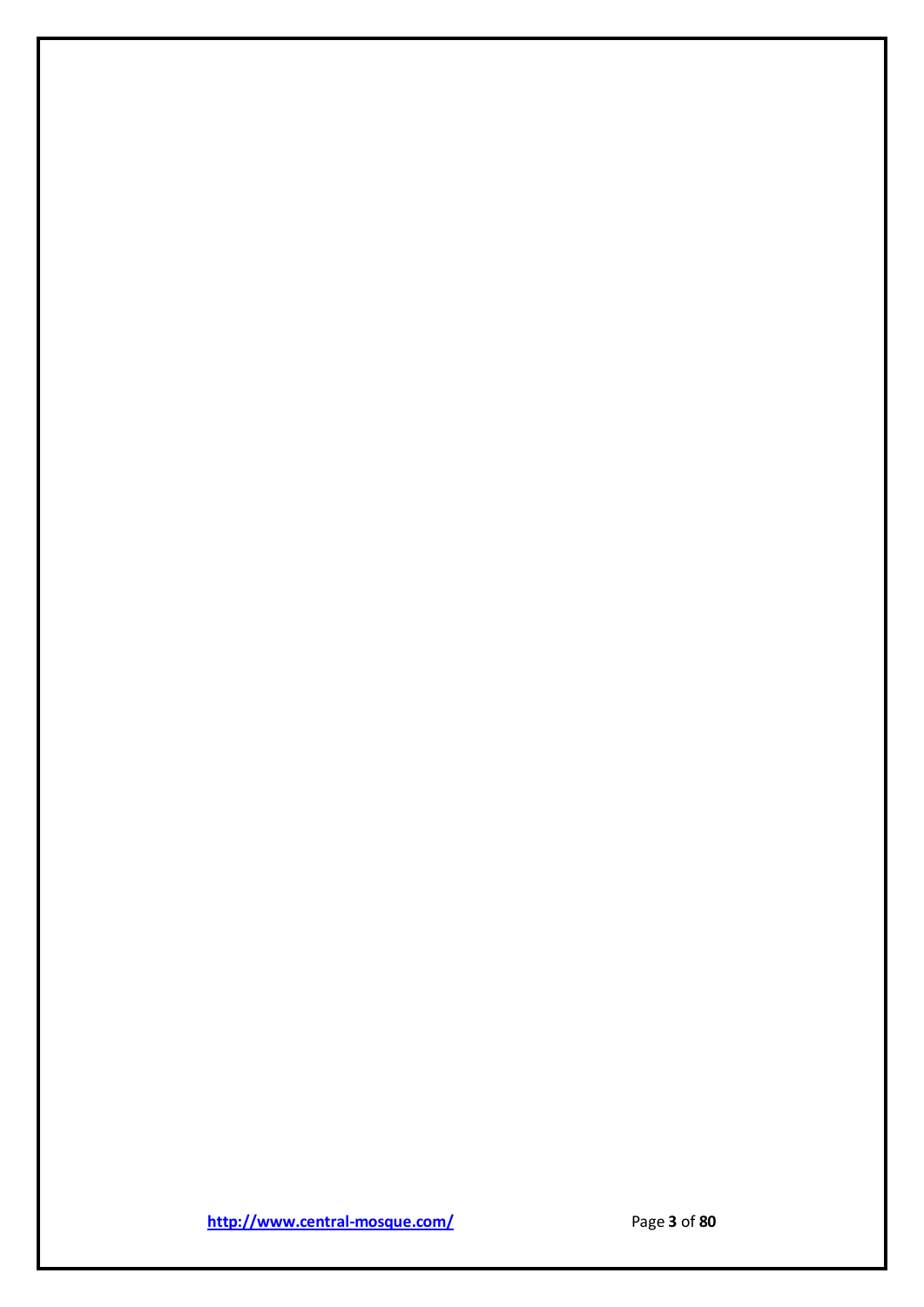# <span id="page-3-0"></span>**TRANSLATOR'S INTRODUCTION**

This monograph was originally an extempore in Urdu titled *'Taqleed Ki Shara'ee Hesiyat* ('Taqleed's Position in Islam") and is presented here for the first time in the English language. It is an exposition of the position amongst classical scholars to Taqleed in particular and the following of Madhab (legal school) in general.

The author, Justice Taqi Uthmani, is a world-renowned scholar, an acknowledged authority in Fiqh, Ahadith, Tafseer and Islamic economics. He has authored numerous titles on these topics in Arabic, Urdu and English. He is presently the deputy chairman for the Islamic Fiqh Academy (Jeddah), Judge of the Supreme Court of Pakistan and chair of numerous Shari'ah supervisory boards for many banks throughout the Islamic world. He is also the vice president of Darul Uloom, Karachi, where he presently lectures.

Mohammed Amin Kholwadia

Darul Qasim, Lombard, IL USA

Translated on 14,h Rajab, 1419/ November 4 ,1998.

**http://www.central-mosque.com/** Page **4** of **80**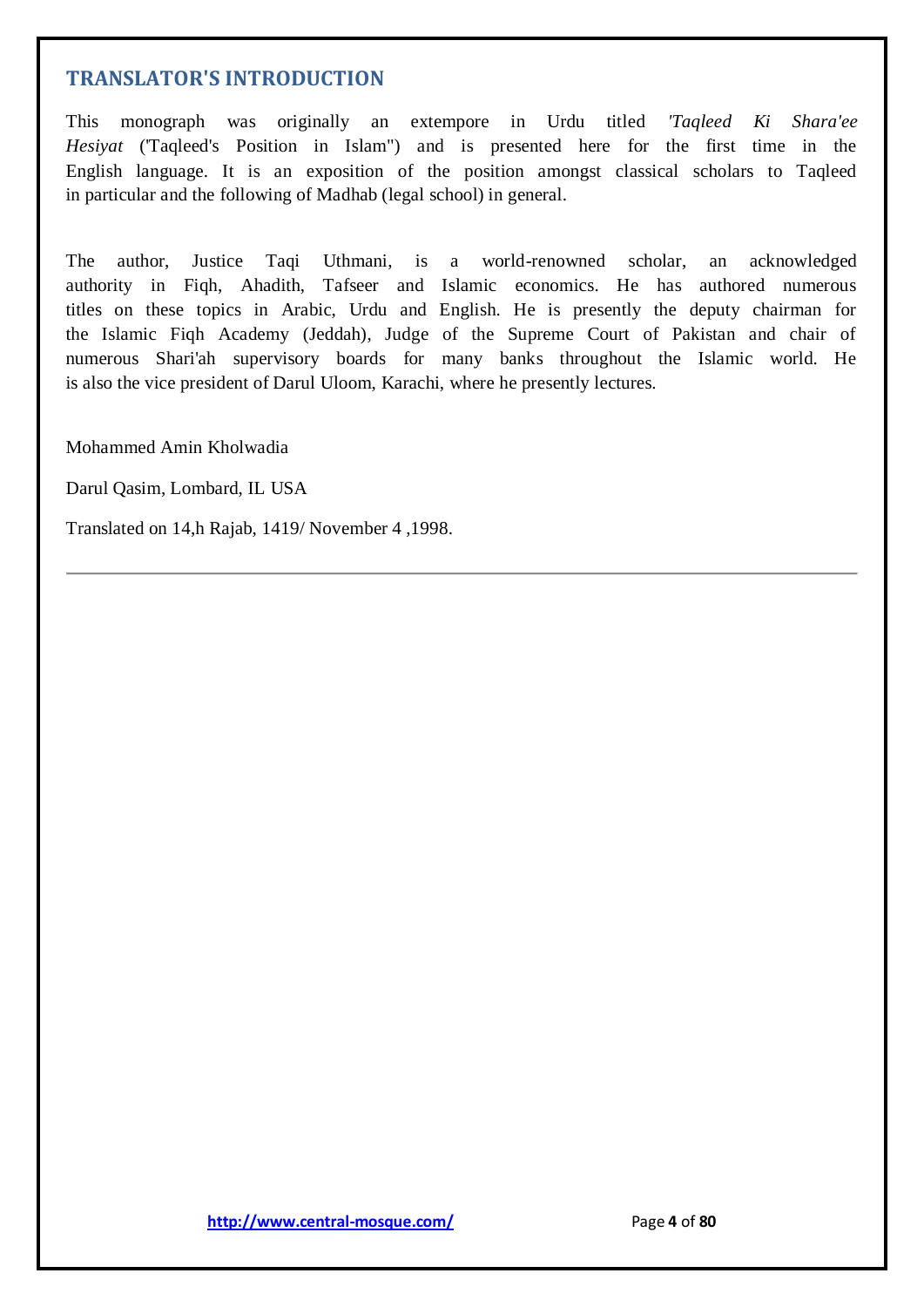# <span id="page-4-0"></span>**PROLOGUE**

Much has been written on the subject of "Taqleed and Ijtihad" - or following a Madhab and legal discretion. In fact, I was adamant that I could add nothing further to this vast subject. However, the article arose quite coincidentally.

In 1963, the respected brother Mahirul Qadri, the editor of *Faran* the monthly journal, asked me to pen an article on the issue of Taqleed due to some immediate and pressing concerns. Like my dear respected father, Mufti Shafi, I do not like to engage in controversy. However, I wrote a brief tract on the subject with the view that the issues are made clear so that those who endeavor to precipitate strife amongst Muslims by calling each other infidels and polytheists should be asked to re-evaluate their conclusions. The article was published in *'Faran'* in May 1963 and was received with extra ordinary popularity, it became published in several magazines throughout the Asian subcontinent, infact it was published as a separate book in India.

Surprisingly, even though the approach of my article was far from being polemical those who are hostile to following Imams of Ijtihad, criticized the work. One of those criticisms was written by Maulana Muhammed Ismail Salfi and was published in thirteen issues of *Al-I'tisaam.* This criticism later became the basis for two of his books namely, *The movement for independence of thought* and *The Revivalists Efforts of Shah Wulliyullah.* The second criticism was published in *The Exposition: An answer to Taqleed.* This was written by a person who openly condemned the Imams of Ijtihad as fabricators of Islamic Law; their followers as infidels and polytheists and denounced Islamic jurisprudence as a concoction. The third criticism was written in Hyderabad, India and published in a local monthly. But since my intentions were not to get tangled into a bitter or lengthy debate. I did not see it fit to prolong the discussion and consequently withdrew from writing on the issue for thirteen years.

This article was well received, many desired that it should be published as a separate book as was done in India. As a result I decided to revise certain areas so that critics could be answered and doubts removed. Academic contentions are also examined. As I am not in favor of debating. I have included the replies to such contentions at various places as part of the overall response.

To reiterate the purpose of this book is not to create an atmosphere of disputation but to clarify the position taken by the majority of Muslims for the best part of thirteen centuries on Taqleed - which is to follow the Imams of Ijtihad. By avoiding the extremes, the goal is to show the balanced position which the majority of the scholars from the Ahle Sunnah wal Jama'ah have adopted. Therefore, this tract should be read with a view to study the scholastic evidence of the issue, rather than to dispute upon the issue void of knowledge. There is a great deal of propaganda against Taqleed. I hope that this treatise helps to make clear the issue of Taqleed to the doubtful.

**"My reconciliation is with Allah alone.** 

**It is Him that I trust and to Him that I turn."** 

**http://www.central-mosque.com/** Page **5** of **80**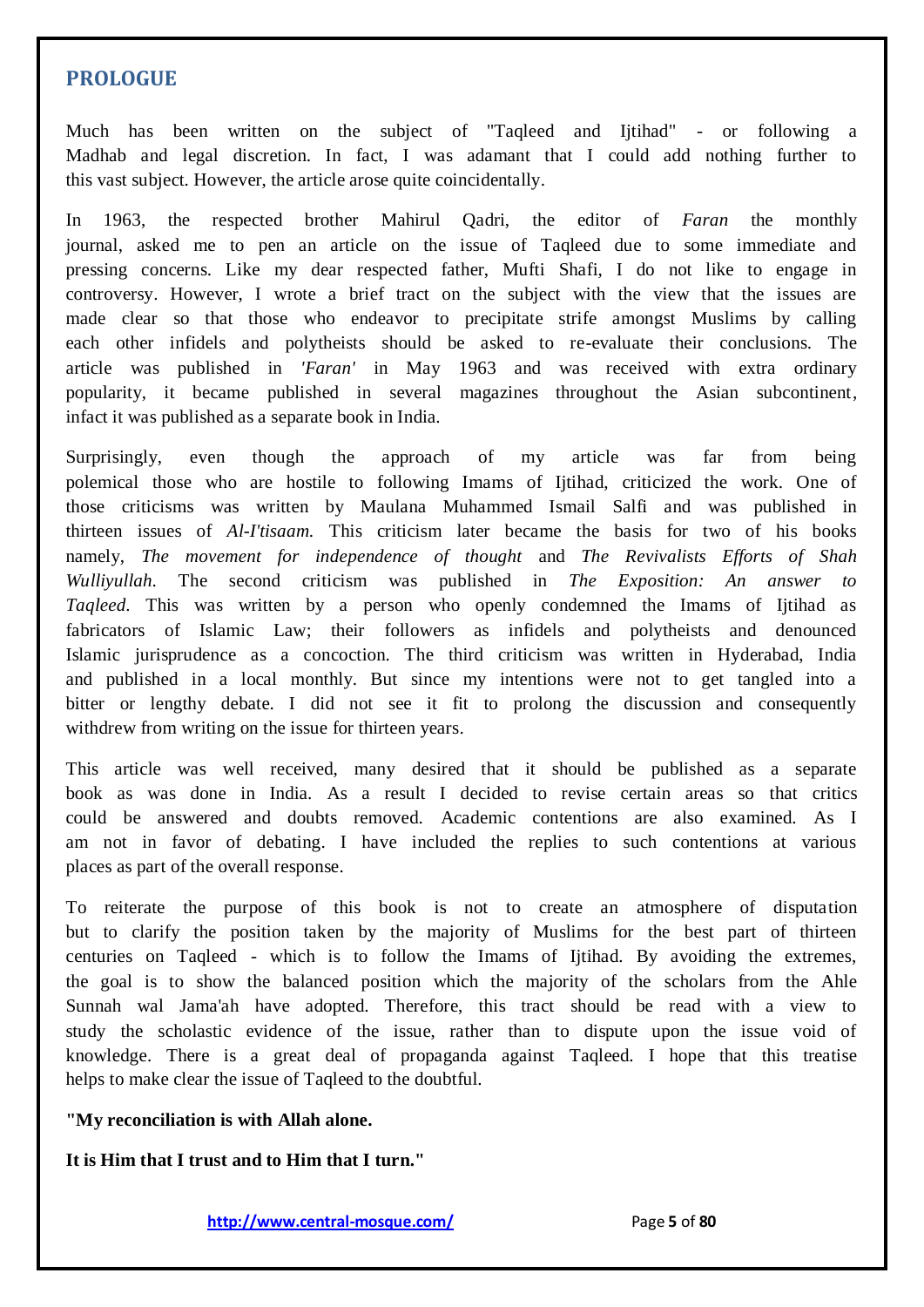Mohammed Taqi Uthmani

Servant of Darul Uloom, Karachi

Friday Night, 4th Jamadiul Thani, 1396

**http://www.central-mosque.com/** Page **6** of **80**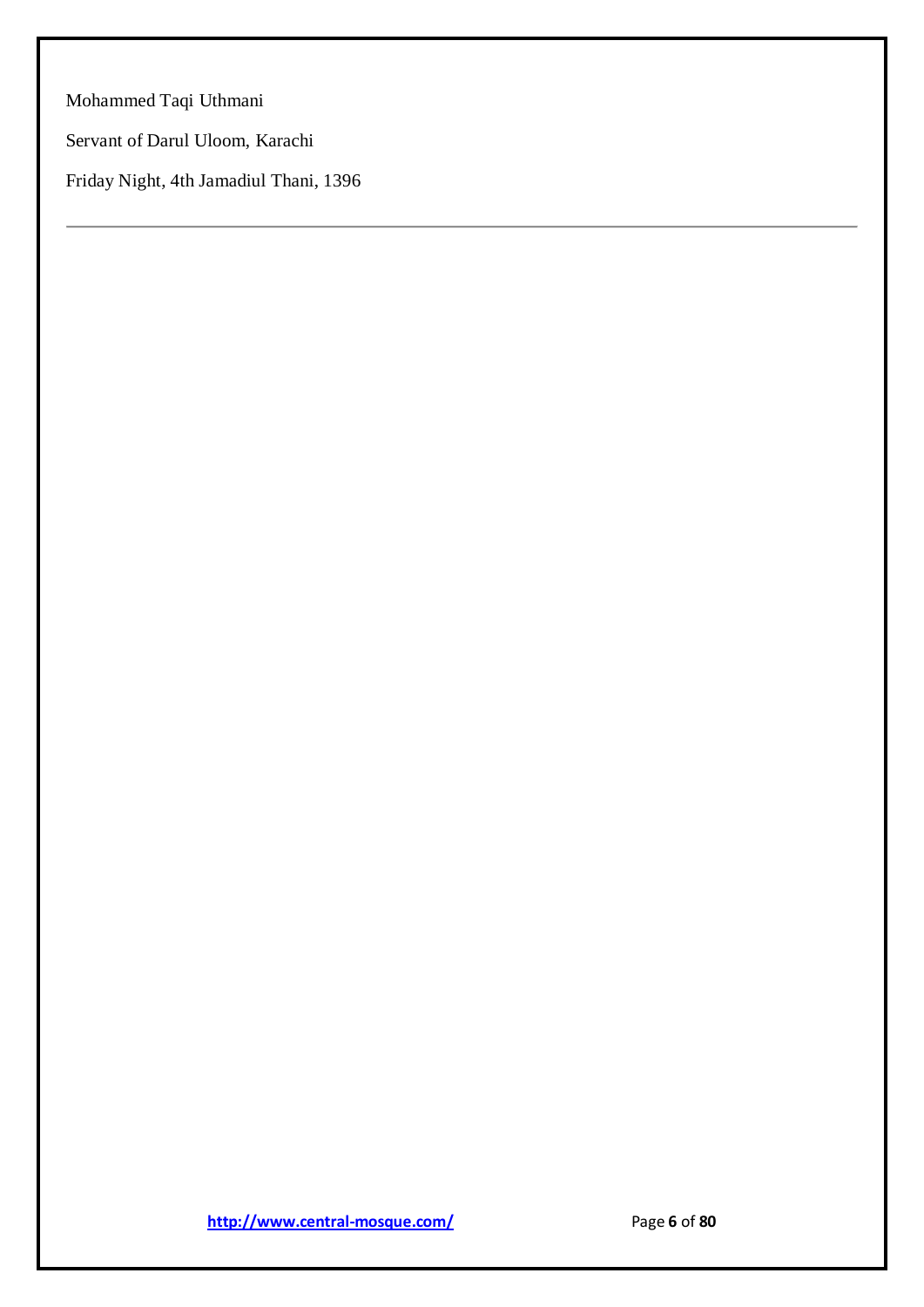# <span id="page-6-0"></span>**THE NATURE OF TAQLEED**

No Muslim can deny that Islam's real message is to obey Allah alone. Emphasis has been placed upon following the Prophet Muhammed *sallalahu alaihi wa sallam* because he represented Allah's commandments through his words and actions. Allah and His Messenger have to be unequivocally followed in what is halal (permissible) and what is haram (forbidden): what is allowed and what is not. Whoever believes in following anyone besides Allah and His Messenger and regards that person as independent (of Allah and His Messenger) is surely outside the fold of Islam. Thus, every Muslim should attempt to follow the commandments of the Qur'an and Sunnah (the traditions and norms of the Prophet *sallalahu alaihi wa sallam*). There are certain commandments in the Qur'an and Sunnah which a lay person can understand. Such commandments are not intricate, ambiguous or contradictory. Understanding these commandments and their implications can be effortlessly achieved without confusion. For instance, Allah says:

### **"Do not back bite**" (Surah Al-Hujuraat: 12)

Anyone familiar with the Arabic language will immediately understand the verse, since there is no ambiguity in the statement, and nor does it clash with any other Islamic value it is readily understood.

Likewise, the Prophet *sallalahu alaihi wa sallam* said: "*There is no preference of an Arab over a non-Arab*"

This Hadith is also clear and uncomplicated. A rudimentary knowledge of Arabic would enable its understanding. Conversely, there are many commandments in the Qura'n and Sunnah which are ambiguous. In fact, there are some statements which seem to contradict other verses of the Qura'n or a Hadith. For Example, the Quran says:

**"And those women who are divorced should wait for three 'Quruu'."**  (Surah Al-Baqarah:228)

The verse has stipulated that the waiting period for a divorced woman, in order to remarry, is three '*Quruu*'. The word Quruu in the Arabic language is used to denote both the monthly menstruation period (Haydh) and the time in between the monthly period (Tuhr). If the former meaning were taken, then the rule would be that a divorced woman should wait for three monthly menstruation periods (Haydh) to elapse. If the later meaning is taken, the rule would be that the divorced woman should wait until three months in between her monthly menstruation period (Tuhr) have expired. The question is which one of these two meanings applies. Similarly a Hadith of the Prophet *sallalahu alaihi wa sallam* says:

"*Whoever does not stop the practice of Mukhabarah should hear the proclamation of war (against him) for Allah and His messenger*."

*Mukhabrah* is a specific kind of farming in which a landlord makes an agreement and a farmer, who is hired by him, to cultivate his land. The agreement stipulates the amount of produce, which is to be divided by each party. There were several forms of Mukhabarah practiced during the time of the Prophet *sallalahu alaihi wa sallam*. This particular Hadith is brief and vague as to which particular kind of Mukhabarah is forbidden.

**http://www.central-mosque.com/** Page **7** of **80**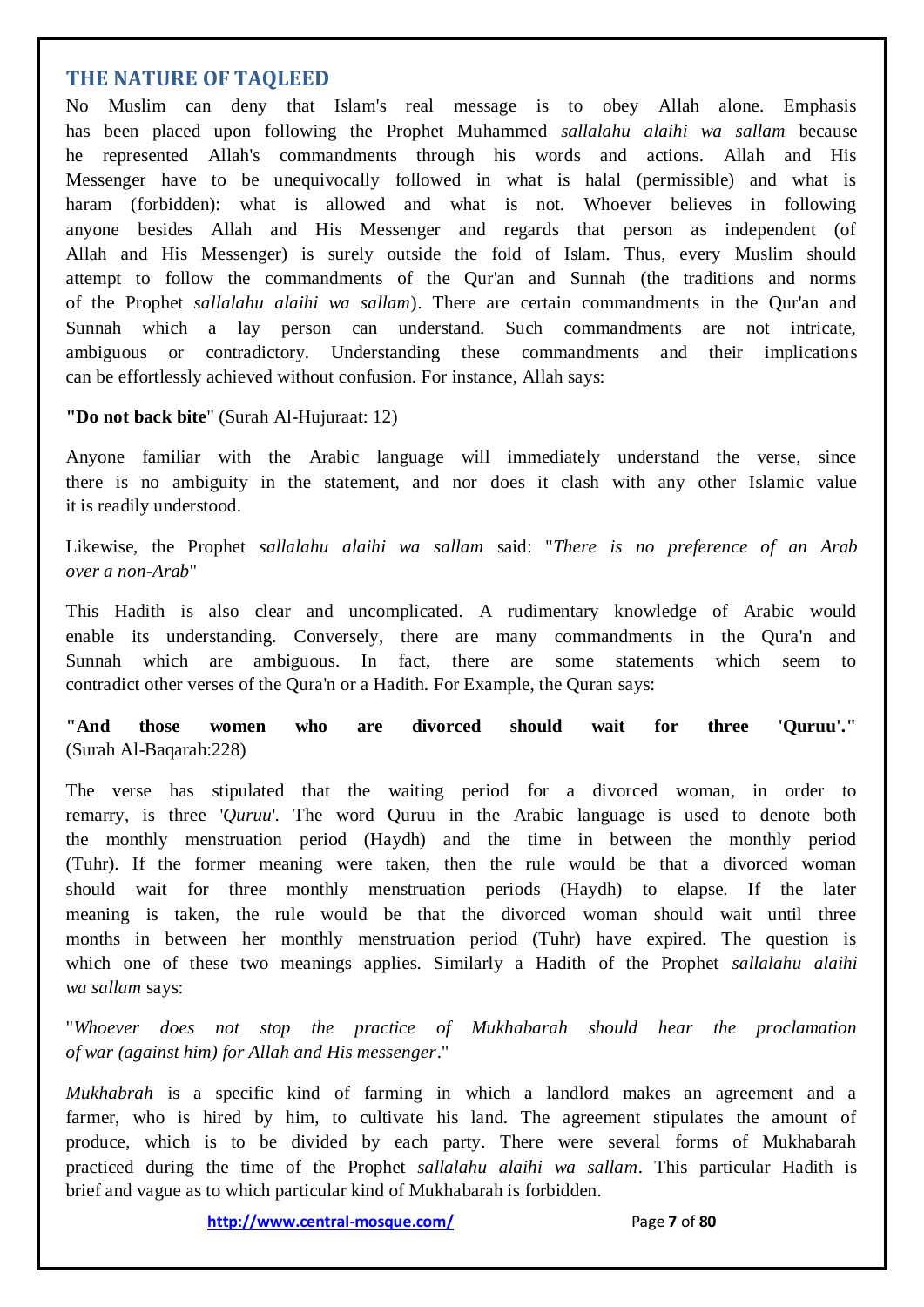The Prophet *sallalahu alaihi wa sallam* said in another Hadith:

"*Whoever has an Imam, then the Imam's recitation is his recitation*.["1](LegalS.html#4)

This seems to indicate while the Imam is reciting in salaat, the follower should remain silent. However, another Hadith says:

# "*There is no salaat for he who does not recite Surah Al-Fatiha*." [2](LegalS.html#4)

This seems to indicate that everyone should recite Surah Fatiha. The question arises whether the first Hadith should be taken as the primary source referring to the Imam or the one who offers salaat individually and the second Hadith explained as a corroborating evidence; or should we make the second Hadith the base and that the first Hadith refers to the Imam's recitation after he recites Surah Fatiha.

Needless to say from the above examples, the process of extrapolating rules from the Qura'n and Sunnah can be complicated. One solution is that we exercise our understanding and insight in such issues in order to make our judgments and rulings. Another solution could be that instead of making independent rulings ourselves, we look into what the predecessors ruled concerning these issues. After investigating the opinions of the scholars whom we know to be more qualified and more adept in these issues than ourselves, we rely on their understanding and insight and act according to their rulings. If we consider with fairness, from the two options (mentioned above), the former option (of exercising our own understanding) is fraught with difficulties, which will be examined later. The second option (of relying on the opinion of a scholar from the past) is much more cautious. This is so not merely because it seems like a humble approach but because it is an undeniable reality that we have very little resemblance with the scholars of the first Muslim era. We fall short of their knowledge, understanding, intelligence, memory, morals and piety. In addition, the scholars of the first era were close to the environment and time when the Qura'n was revealed which allowed understanding the Qura'n and Sunnah in its entirety. We, on the contrary, are so distant from the time when the Qura'n was revealed that we are not disposed to a comprehensive understanding of the Qur'an's background, to its environment, the social norms of that time and to the language of that era. The factors listed above are indispensable if anyone is to understand the Qura'n and Sunnah.

- 1 Muwaata of Imam Muhammed, Page 96
- 2 Bukhari Vol. 1, Hadith no. 723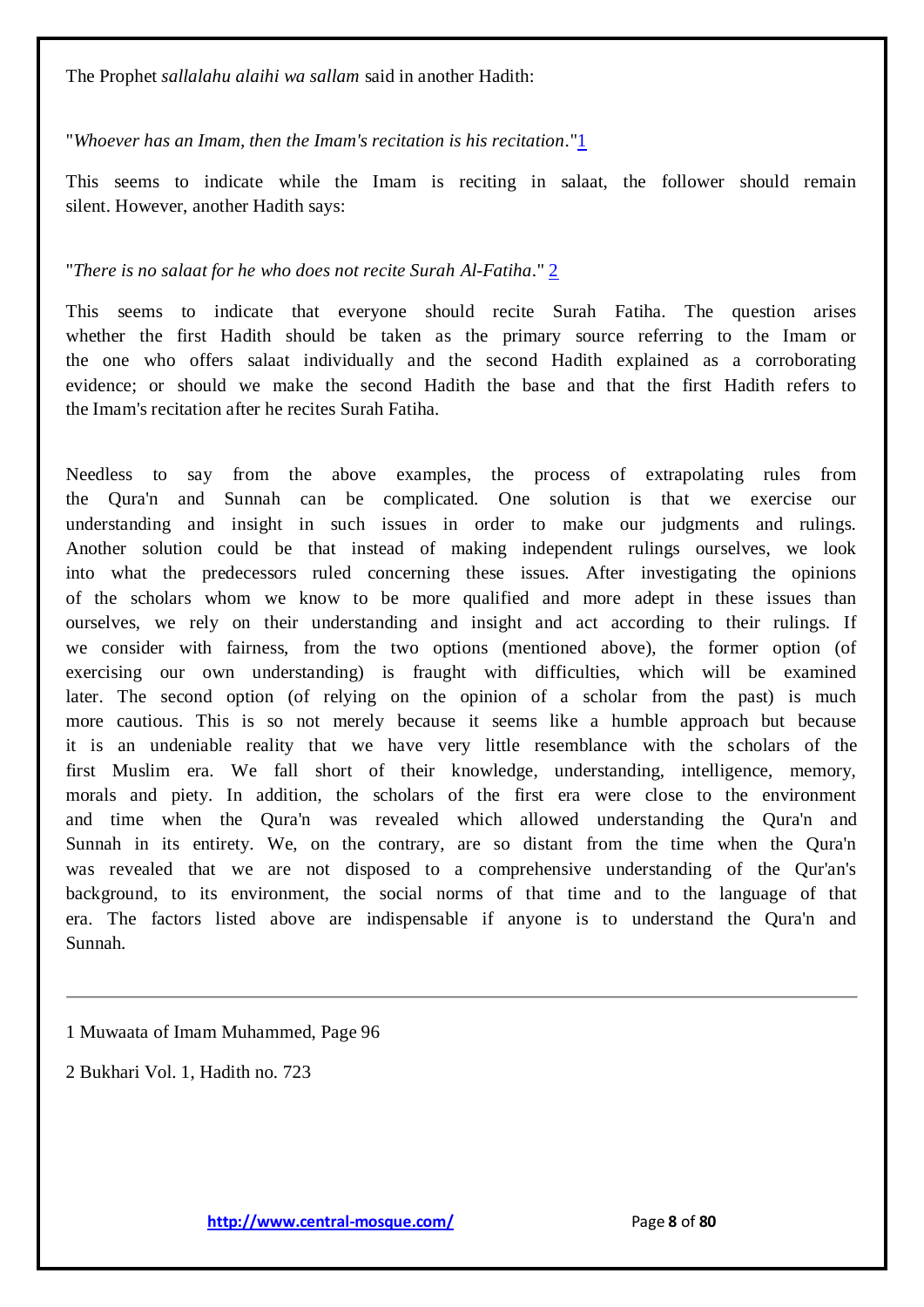After considering all of these points, if we do not rely upon our own understanding but instead follow the opinion of a scholar of the past in matters which are ambiguous or complicated, then it will be said that we are following, or making Taqleed of that scholar. This is the essence of Taqleed. Taqleed of an Imam or a Mujtahid is only valid in areas where understanding a rule of the Qura'n and Sunnah is difficult or complicated, regardless of whether this is because an additional meaning may be drawn from the text or there is some intricacies in the text, or even if there seems to be a certain contradiction in the text. An absolute and conclusive text where there exists no ambiguity, brevity or apparent contradiction in the text of Quran or Sunnah, there is no Taqleed of any Imam or Mujtahid. The famous Hanafi jurist, Shaykh Abdul Ghani Al-Nablusi states:

The issues which are agreed upon - without any doubt and by necessity - do not require any Taqleed of any of the four Imams like the obligation of Salaat. Fasting, Zakaat and Hajj, etc. and like the prohibition of adultery and fornication, drinking wine, murder, stealing and usurping. The issues which are debated are the issues where Taqleed becomes necessary." [3](LegalS.html#5)

Shaykh Khatib Al-Baghdadi writes:

"As far as the Islamic rules are concerned, there are of two types. The first are those which are known by necessity to be part of the Deen of the Prophet *sallalahu alaihi wa sallam* like the five prayers, Zakaat, fasting in Ramadhan, Hajj; the prohibition of adultery, wine and so on. Taqleed is not allowed in these issues since they are such that everyone should know and understand. The second type are those rules which need to be understood and extrapolated such as the details of the rituals of worship, transactions and weddings, for example, Taqleed is allowed in these issues since Allah says:

"**So ask the people of remembrance if you know not**." (Surah Al-Nahl: 43)

If Taqleed was not allowed in these issues it would mean that everyone would have to learn these particulars (directly). This would cut off people from their work and livelihood; ruin crops and destroy cattle. Thus, this requirement [of learning these details] [should be dropped." 4](LegalS.html#5)

3 Khulasataul Tahqeeq fi Hukm at-Taqleed wa at-Talfeeq - page - 4 printed by Al-Yasheeq, Istanbul 4 Al-Faqih wal Mutafaqqihah - page 67, vol.2 printed by Darul Iftaa, Riyadh, Saudi Arabia 1389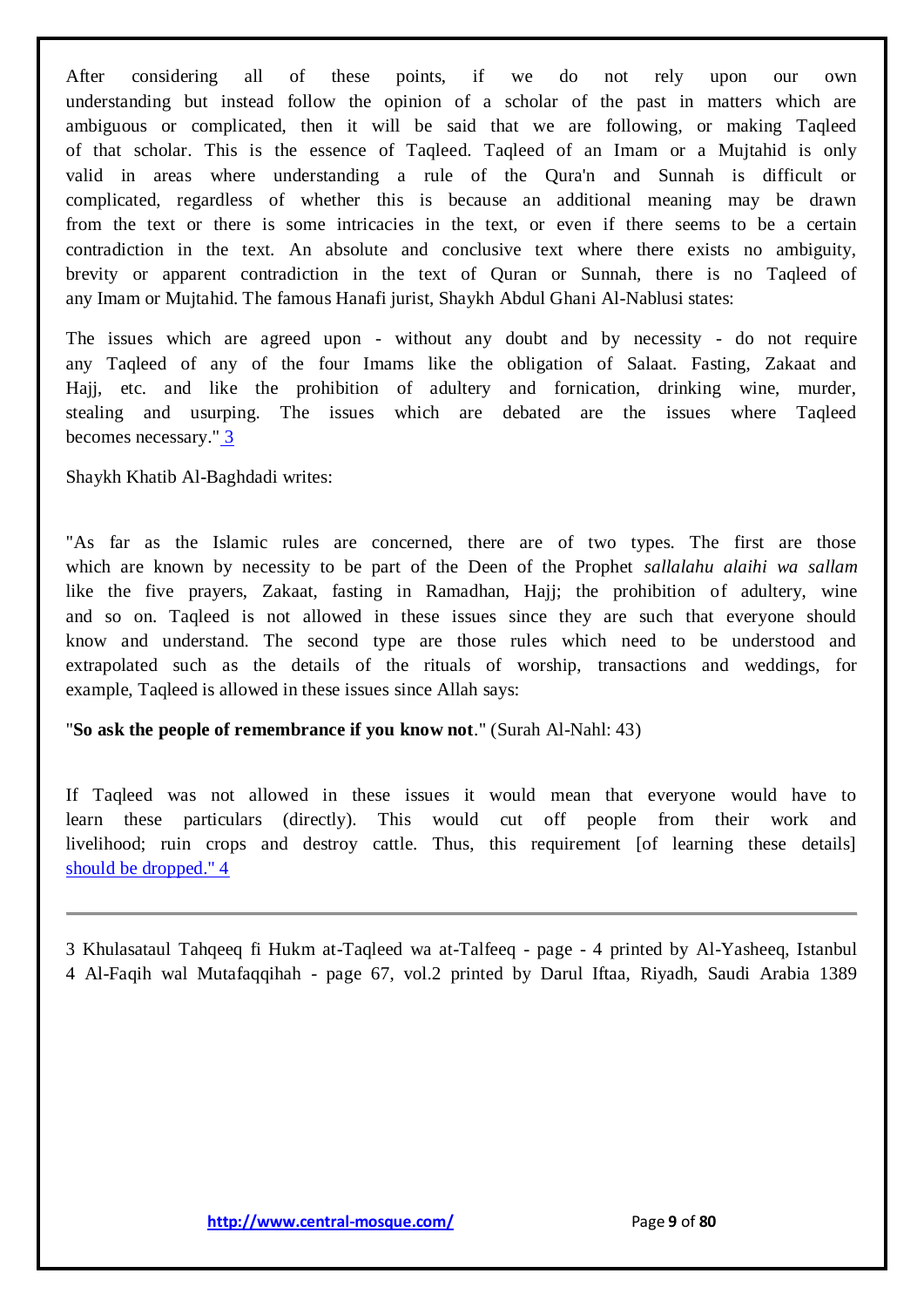The statements above clarify that following an Imam or a Mujtahid does not entail believing the Mujtahid to be an independent source of law (Shari'ah), who has to be followed in totality. Rather the idea is that the Quran and Sunnah should be followed, however, a particular Imam's understanding of the Qura'n and Sunnah is being followed. The Mujtahid is regarded as a commentator of the law and his interpretation is held as authoritative. This is why, Taqleed is not an issue in those rules, which are conclusive since the purpose of following Allah, and His Prophet *sallalahu alaihi wa sallam* is readily achieved without Taqleed. The Imam whose opinion is followed is regarded as an interpreter and not a lawmaker is in fact implied in the meaning of the word Taqleed itself. Ibn Humam and Ibn Nujaim, both define Taqleed thus:

"Taqleed is to follow the opinion of a person - whose opinion is not a proof in Islamic law without asking for his [the person followed] proof." [5](LegalS.html#5)

This statement has clarified the fact that a person who practices Taqleed (the Muqallid) does not hold the opinion of the one whom he follows (the Mujtahid) as a source of Islamic law because the sources for Islamic law are confined to the Qura'n and Sunnah (both Ijma and Qiyas [analogy] are derived from the Qura'n and Sunnah). The only reason why a Muqallid follows an Imam is because of the conviction that the Mujtahid has insights into the Qura'n and Sunnah (which he, the follower, does not possess) by which the Mujtahid is able to understand their meanings, in this regard the follower has relied upon the Imams' opinion. Perceived in this perspective Taqleed cannot in all fairness, perceived be equaled with shirk nor blind following. Believing that the Imam (Mujtahid) is a lawgiver and maker and to regard obedience to him as binding, this is most definitely an act of Shirk. To believe one as an interpreter of the law and trust his opinion rather then one's own is necessary, if one has not reached the level of a Mujtahid and indispensable in this age of scholastic bankruptcy.

5 Tayseerul Tahreer by Amir Badshah Bukhari - page 246, vol. 4 printed in Egypt 1351 and Fathul Ghaffar, the commentary on Al-Manar, by Ibn Nujaim - page 39, vol 2 printed in Egypt 1355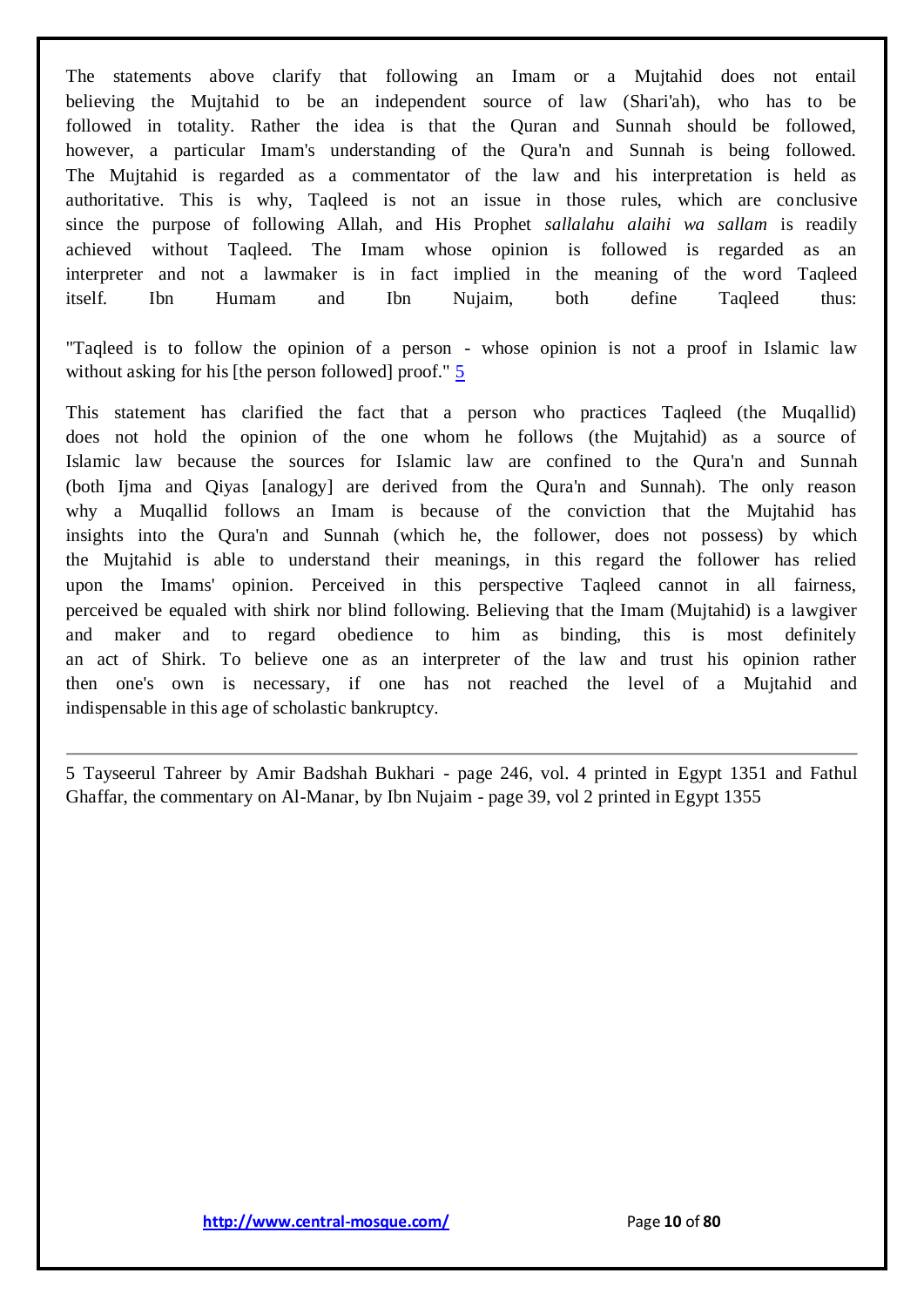Resorting to the Mujtahid (legal expert) is necessary to understand the complex interpretations of the Qura'n and Sunnah. Thus, there are no grounds to accuse those who practice Taqleed of following the Imams of Ijtihad rather than the Qura'n and Sunnah, rather Taqleed facilitates the following of the Qura'n and Sunnah. There are two types of Taqleed. In the first category, the follower does not appoint any one Imam or Mujtahid, but instead follows the opinion of one Imam in one issue and the opinion of another in a different issue. In the second type of Taqleed, the follower chooses the opinion of one particular Imam and Mujtahid and does not resort to anyone else besides him in any issue. The former is known as Taqleed in general and the latter is known as Taqleed of an individual. The essence of both types of Taqleed is nothing more than the fact that someone who does not have the academic capability to extract rules from the Qura'n and Sunnah chooses someone whom he regards as an expert in the interpretation of the Qura'n and Sunnah, relies upon his understanding and adheres to his opinion. The validity - if not the mandate - for this approach appears in numerous proofs from the Qura'n and Sunnah.

## <span id="page-10-0"></span>**The concept of Taqleed in the Quran**

Both classifications of Taqleed, in the form mentioned above, are found in the Quran. The following verses of the Quran demonstrates this:

### <span id="page-10-1"></span>**Verse Number 1:**

"**O you who believe! Follow Allah; follow the Messenger and those of authority (Amr) amongst you**." (Surah Al-Nisaa: 59)

That of authority (Amr) has been explained by some as Muslim rulers while others have viewed them as jurists. The latter view was the opinion of Abdu[llah ibn Abbas6,](LegalS.html#6)  Mujahid, `Ataa ibn Abi Rabah, `Ataa ibn Saib, Hasan of Basra, Abu 'Aliyah and many others. After substantiating the proofs for this second view, Imam Razi gives preference to it and writes:

"So taking those of Amr to mean scholars is more appropriate." [7](LegalS.html#6)

Imam Abu Bakr Jassas position is that there is no contradiction between the two opinions. In fact, both are implied. Rulers should be followed in political matters and jurists should be followed in legal issues. [8](LegalS.html#6)

Imam Ibn Qayyim says that following the rulers is in effect following the scholars since rulers are also required to follow scholars in legal issues. Hence, "...following rulers is subject to to following scholars." [9](LegalS.html#6)

6 This explanation of Abdullah ibn Abbas has been narrated from Mu'awiyah ibn Salah from Ali ibn Talha which is regarded as a very sound chain (Ibn Jarir Vol. 5 Page 88 c.f. Al-Itqaan: Number 80)

7 Tafseer Kabir: Vol 3, page 334

8 Ahkaamul Qura'n, by Jassas. Vol.2, page 256

**http://www.central-mosque.com/** Page **11** of **80**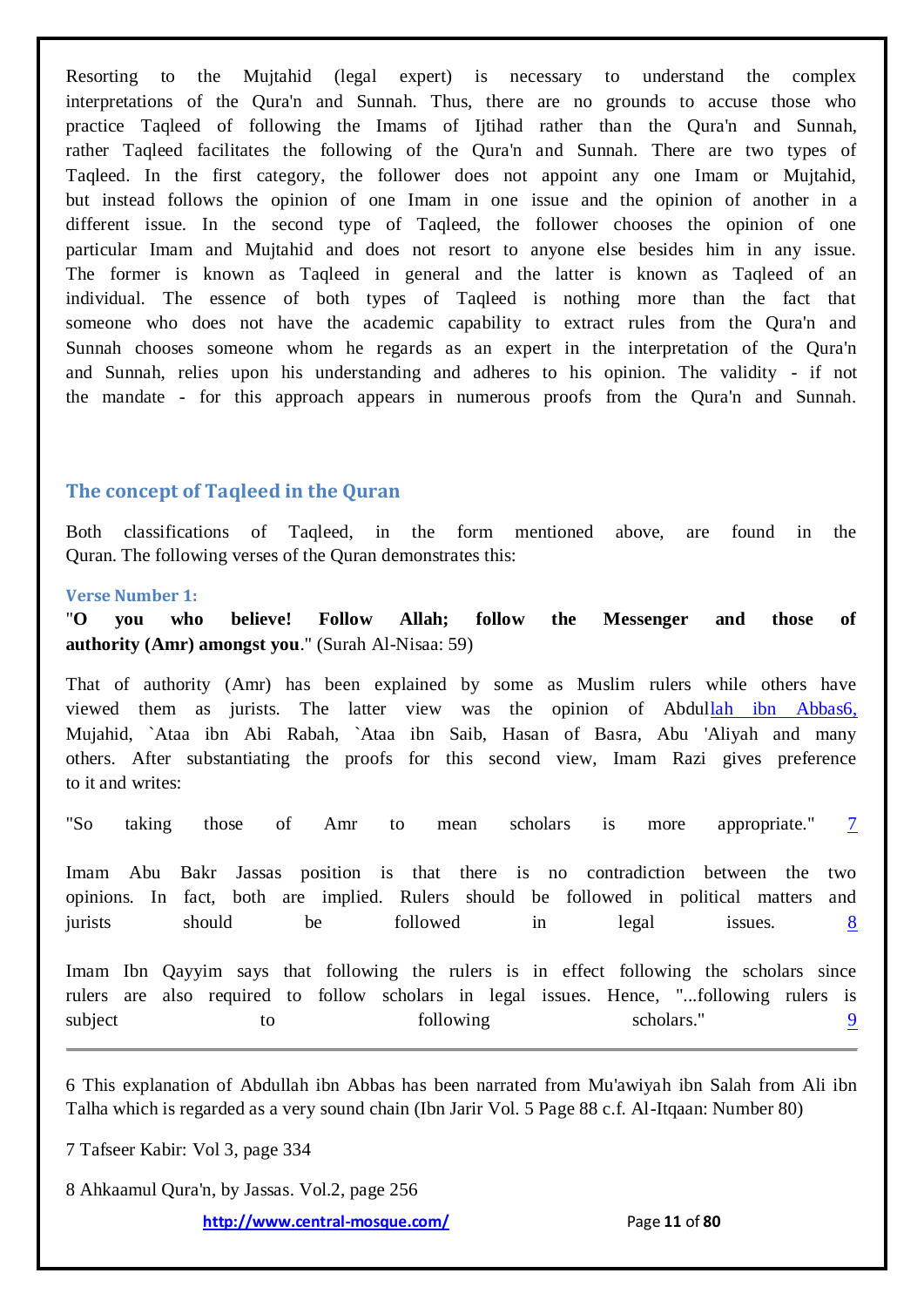9 'Ilaamul Muqi'een, by Ibn Qayyim. Vol.1, page 7

In short, this verse requires Muslims to follow Allah and His messenger and those scholars and jurists who interpret the primary sources. The legal term for this following is Taqleed. These remain the query regarding the remainder of the verse:

# "**And if you dispute, then refer it to Allah and the Messenger if you really do believe in Allah and in the Last Day**." (Surah Al-Nisaa:59)

Based on the second view of those of Amr (to mean jurists and scholars), the address in the verse would be a separate command to the Mujtahids (the legal experts). Justifying the interpretation of those with Amr as jurists, Imam Abu Bakr Jassas says: "Allah's statement subsequently "if you dispute..." prove that those of Amr are indeed jurists because He has ordered everyone else to follow them and then proceeded to say that "if you dispute.....". Hence Allah has ordered those of Amr to refer the disputed issue to the Book of Allah and the traditions of the Prophet. The Lay person is not a person of knowledge, he is not of this caliber. The lay person would be unaware of how to refer the disputed issue to the Book of Allah and to Sunnah and how their proofs would apply to situations and events. Thus, it is established that the second command, is for the scholars." [10](LegalS.html#7)

The famous scholar of the Ahle Hadith, Shaykh Nawwab Siddiq Hasan Khan Sahib has also acknowledged that the address in this statement ("If you dispute....") is to the Mujtahids. He writes in his Tafseer: "It is apparent that this is a separate and a new address directed towards [the Mujtahids." 11](LegalS.html#7)

It is not valid to conclude that those who are inept of Ijtehad should refer directly to Qur'an and Sunnah in disputed issues. In reality, the command in the first part of the verse (to follow those of Amr) is for those people who cannot extract any rules from the Quran and Sunnah directly. They are required to follow the Quran and Sunnah by asking those of Amr (meaning jurists) and following their guidance. The second statement is exclusively for the Mujtahids that is to say disputed issues should be referred to the Quran and Sunnah. The Mujtahids should exercise their skills of legal judgment and extract rules. So there are in fact two commands, the first statement is to those who adopt Taqleed and the second is directed to the Mujtahids to practice Ijtihad.

10 Ahkaamul Qura'n vol. 2, page 257

11 Tafseer of Fathul Bayan - vol. 2 , page 308, printed by Al-'Asimah, Cairo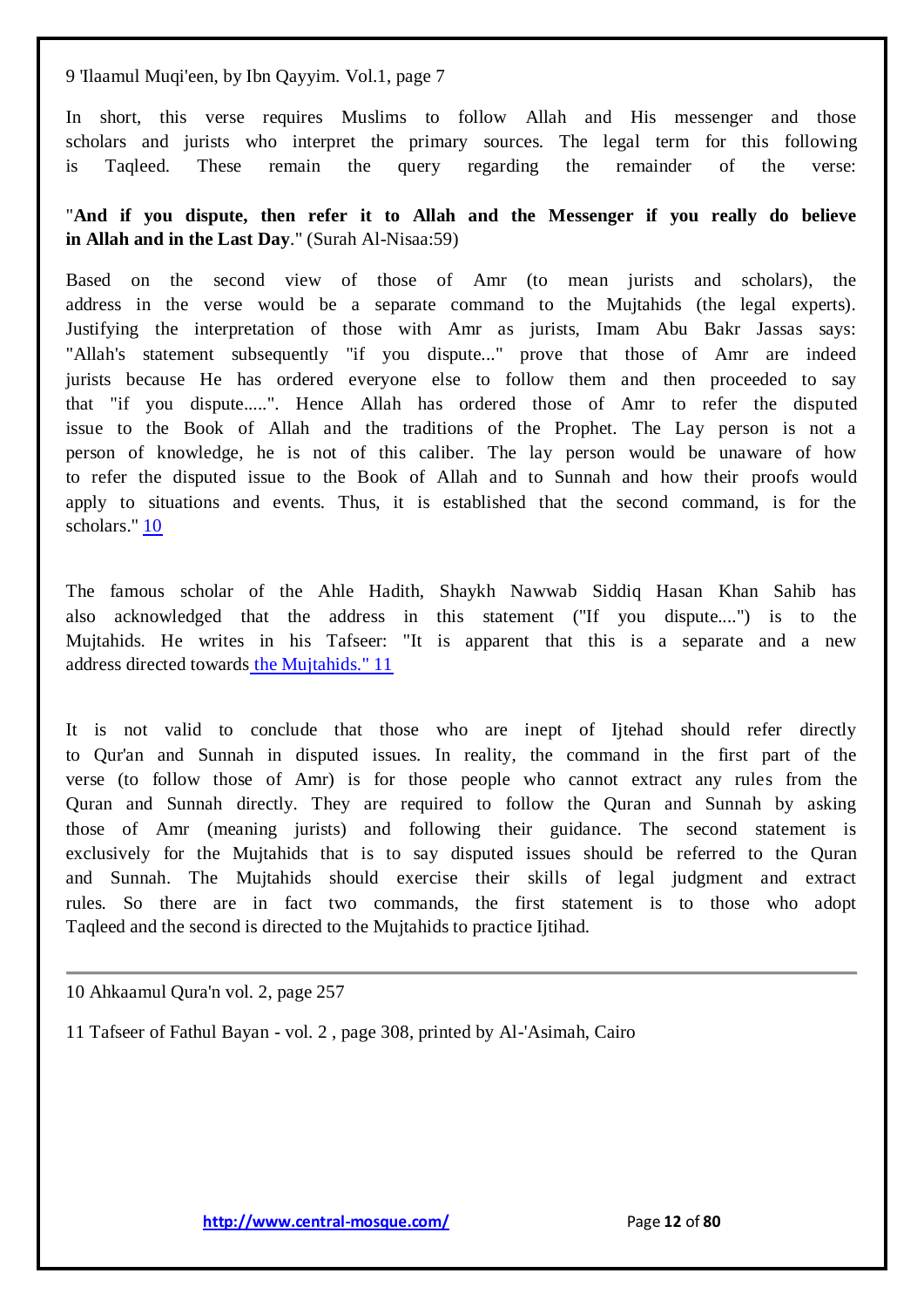### <span id="page-12-0"></span>**Verse Number 2.**

"**And when there comes to them a matter concerning (public) safety or fear, they relay it. If they had only referred it to the Messenger and to those of authority (Amr), those who can investigate and extract (information) among them would know (the rumor's validity)...."** (Surah Al-Nisaa: 83)

The background to this verse is that the hypocrites of Madinah would spread rumors regarding war and peace. Simple-minded Muslims would believe these rumors and exacerbate the situation, creating an atmosphere of insecurity and panic in the city. The verse quoted above prevented Muslims from taking this approach and advised them to refer news of war and peace to those of Amr and not to spread rumors. Thus, capable individuals investigating the rumors would be able to reach the truth of the issue and inform others concerned. The role of the lay person was not to take any action except to refer such rumors and reports to those of Amr.

Although this verse was revealed for a specific reason - it is very well established in the principles of Tafseer and jurisprudence that in extracting rules and laws from specific circumstances of revelation, the specific details gives way to the general meaning of the text - such a general principle is contained in the verse quoted above. The principle is that: Those who do not possess the tools of investigation should refer to those who can. This is precisely Taqleed.

Imam Razi writes concerning this verse:

"So it is established that Istinbaat [the legal process of extracting rules from the Quran and Sunnah] is a proof. Analogy is either Istinbaat in itself or is included in it. So analogy (Qiyas) should also be a proof. This verse denotes several rules. The first is that there are some incidents and issues, which are not apparent from (Divine) text. The second is that Istinbaat is a proof. The third is that a lay person should follow scholars in the rul[es of events and in issues" 12](LegalS.html#8)

Certain people have objected to this line of reasoning claiming that this verse is peculiar to the state of war and should not be analogous to a state of peace[.13 A response](LegalS.html#8)  has already been furnished previously to this question that specific circumstances of the verse extend to the general principles of the verse. Imam Razi writes:

12 Tafseer Kabir - vol. 3, page 272

13 Tahreeke Azadi Fikr, by Maulana Muhammed Ismail Salfi - page 31

**http://www.central-mosque.com/** Page **13** of **80**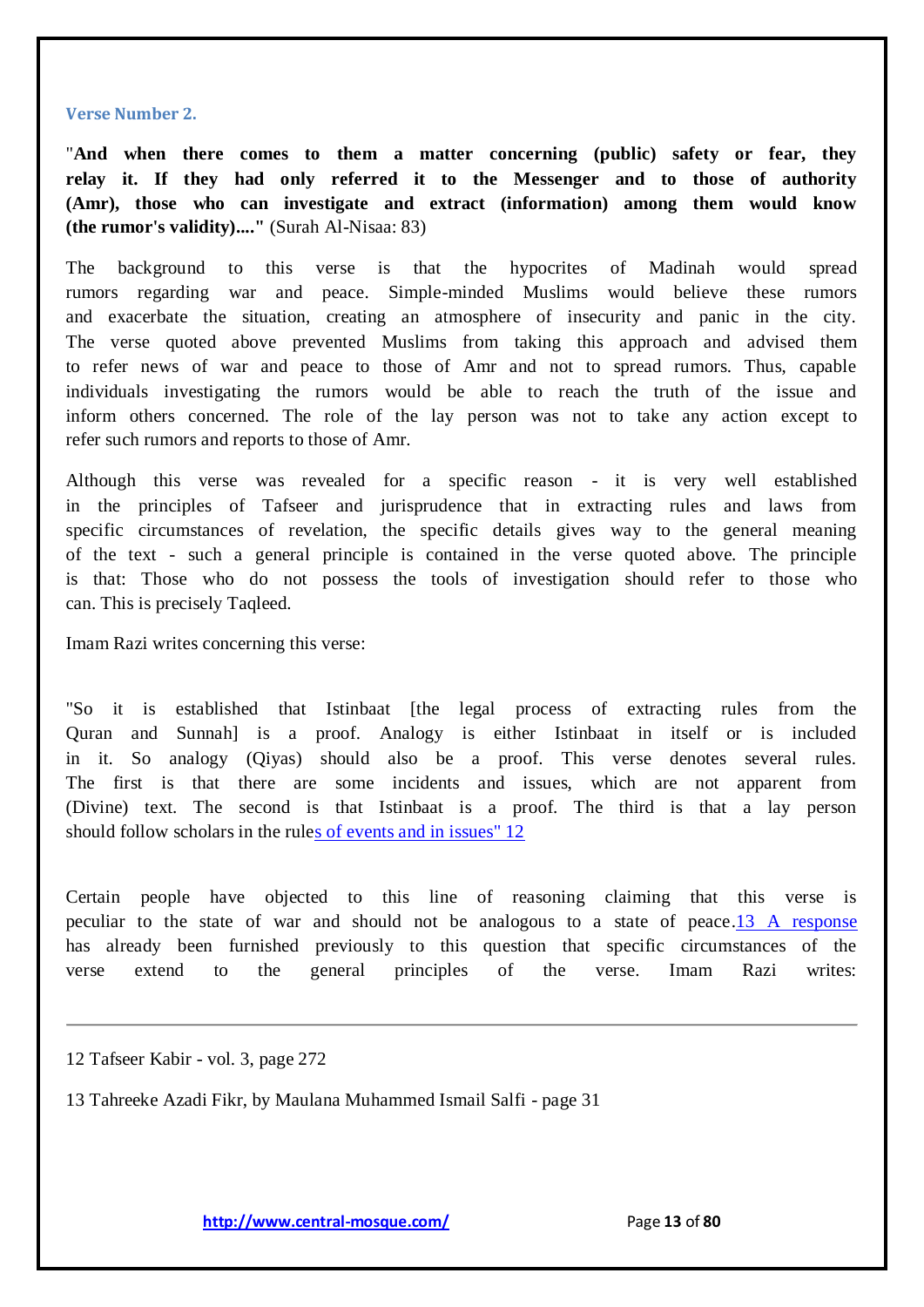"Allah's statement: `And when there comes to them a matter....' Includes all affairs relating to war and to any other incident relating to Islamic Law. This is because the states of war and peace include very legal command. Hence there is nothing in the verse which restricts the command to the state of war only." [14](LegalS.html#8)

Imam Abu Bakr Jassas has also given a similar detailed answer to this question, he has also refuted many doubts which relate to this question[.15 This is the rea](LegalS.html#8)son why the famous scholar of the Ahle Hadith, Nawwab Siddiq has allowed Qiyas (analogy) giving his reasoning based on this verse:

"There is a hint in this verse to the permissibility of Qiyas and that there are some issues of knowledge which can be perceived by intellectual deduction." [16](LegalS.html#8)

If there is no guidance in the verse regarding the state of peace, how would substantiating Qiyas from the verse be permissible?

### <span id="page-13-0"></span>**Verse Number 3**

"....**If a contingent from every expedition remained behind in order to understand religion (Deen), and so that they could admonish their people when they return to them (from war) that thus they (may learn to) guard themselves (against evil)."** (Surah Al-Taubah : 122)

The verse supports that not all Muslims should go out and become preoccupied in jihad. There should be a group who devote themselves exclusively to learning and understand Deen so that they can teach Islamic rules and regulations to those who are not able to dedicate themselves to learning. This verse has ordered those who learn and understand, to impart knowledge of Islamic law to others and it has also instructed others to act upon the instructions to avoid the disobedience of Allah. Imam Abu Bakr Jassas comments on this verse:

14 Tafseer Kabir - vol. 3, page 273

15 Ahkamul Qura'n, by Jassas - vol. 2 page 63

16 Tafseer of Fathul Bayan, by Nawwab Siddiq vol. 2, page 33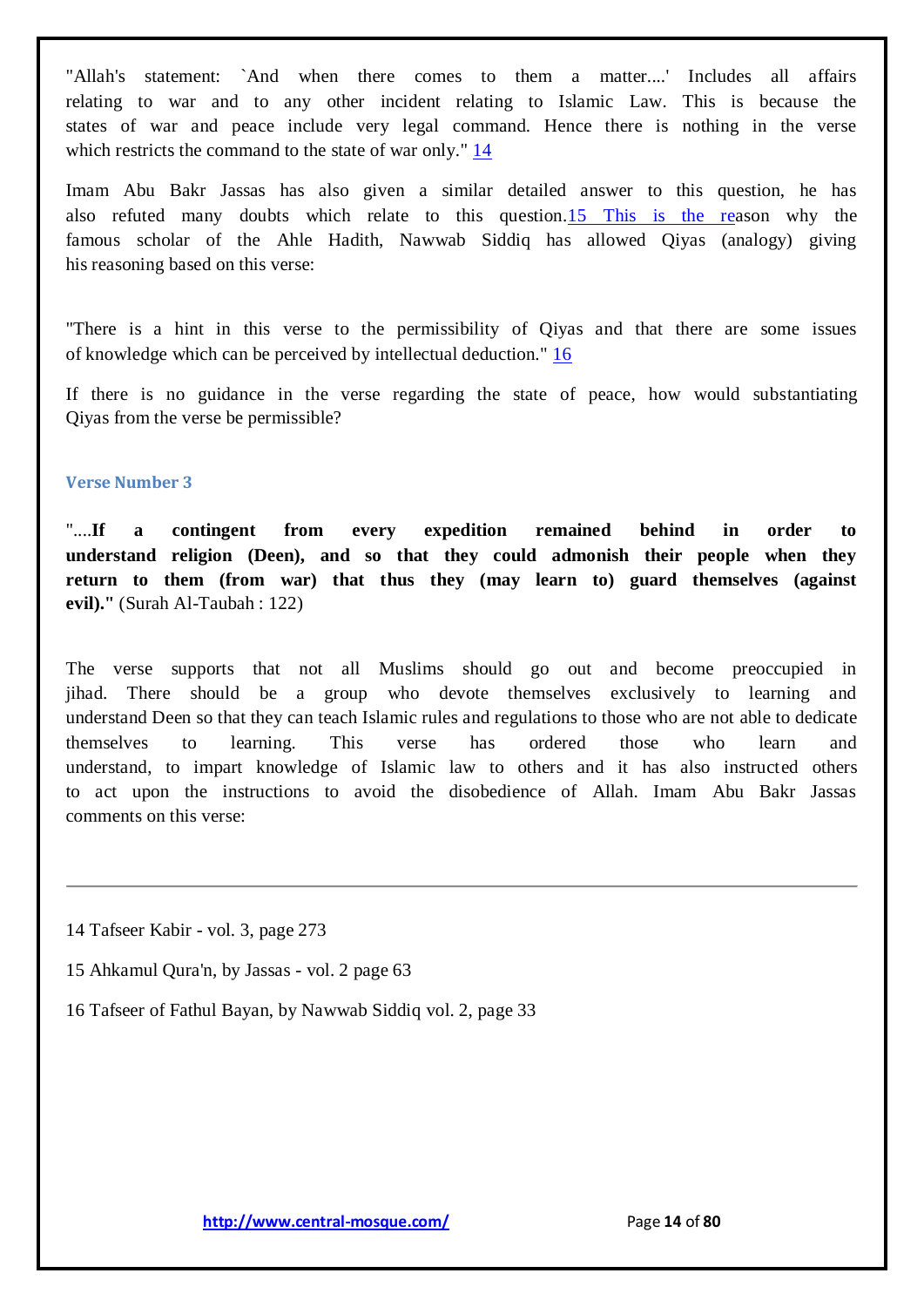"So Allah has commanded people ( who do not learn ) to take heed of the scholars' [warnings and to act upon their advice." 17](LegalS.html#9)

<span id="page-14-0"></span>**Verse Number 4.** 

"....**So, if you do not know, ask those of remembrance**." (Surah Al Nahl:43)

There is an academic principle in this verse, which is that those who are not experts in a field should resort to seeking advice from those who are and act accordingly. Shaykh Aloosi writes in the commentary of this verse:

"This verse has been used to prove that referring to scholars is necessary in cases where one does not have knowledge of the issue in question. Imam Suyuti in his `Ikleel' writes that this verse has been used to prove the point that the lay person may follow another Imam [Make Taqleed of] in details of Islam[ic Law." 18](LegalS.html#9)

17 Ahkamul Qura'n, by Jassas - vol. 2 page 262

18 Ruhul Ma'ani - vol. 14, page 148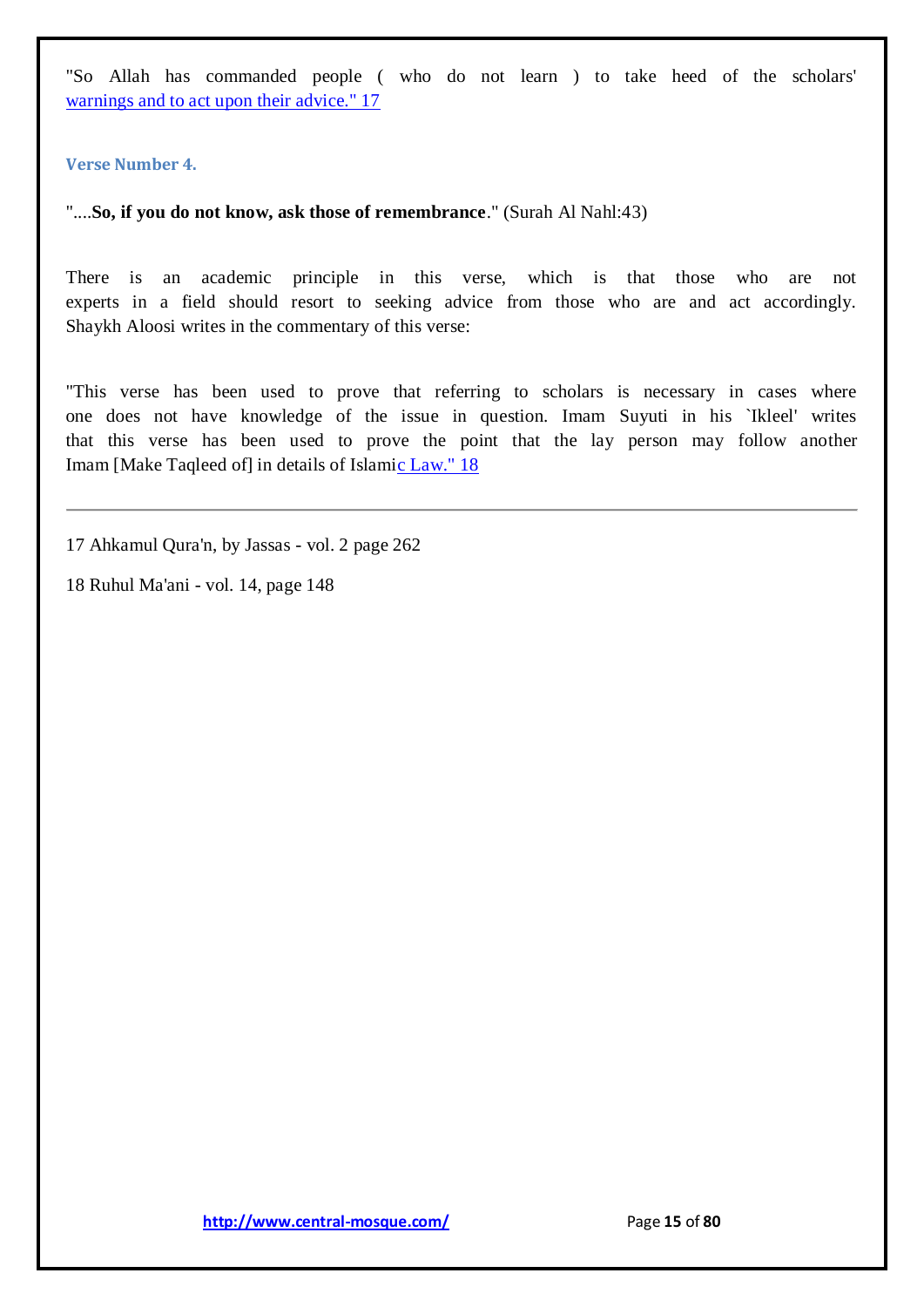The question often raised concerning this verse is that it pertains to a specific incident; the polythesists denied the prophethood of Muhammad *sallalahu alaihi wa sallam* and they would mockingly request as to why no angel was sent as a Messenger. In reply the following verse was revealed:

"**And We have not sent anyone before you except that they are men (humans) to whom We revealed. So, if you do not know ask those of remembrance**." (Surah Nahl : 43)

Some commentators take '.... Those of remembrance (Dhikr)' to mean the scholars of the People of Book. Others claim that it refers to the people of Book who were present during the era of the Prophet. Few other scholars believe it is in reference to the `Ahle Quran' [People of the Quran], the Muslims. Whatever the meaning of the verse people were aware of the fact that Prophets were human beings and not angels. It is claimed that in this context of the verse has no relation with Taqleed or Ijtihad. However, Taqleed is implied in this verse. The command to '...ask those of remembrance' implies the principle that `every unlearned person (or non-expert) should refer to the one who knows'. The verse directs towards following qualified scholarship and a case of Taqleed is clearly established from this verse. As previously mentioned, the salient principle while interpreting the Quran and Sunnah is that `the consideration for the general meaning of the text is not limited to its specific background incident.' Although the specific background incident pertains to the polytheists of Makkah, the unrestricted wording of the verse is still applicable and considered. Khatib Al-Baghdadi writes:

"As for the question; who is allowed to follow (and make Taqleed)? It is the lay person who does not have the tools to understand the laws of Islam. The lay person is allowed to follow a scholar and act upon his advice. Allah says:

"So, if you do not know, ask those of remembrance." After quoting this verse Khatib has narrated with his chain of narrators from Amr bin Qais that in this verse, ".... Those of remembrance" are those of knowledge. 19

19 Al-Faqih wal Mutafaqqih, by Khatib of Baghdad - vol. 2, page 68, printed by Darul Iftaa, Saudi Arabia, 1389 Hijri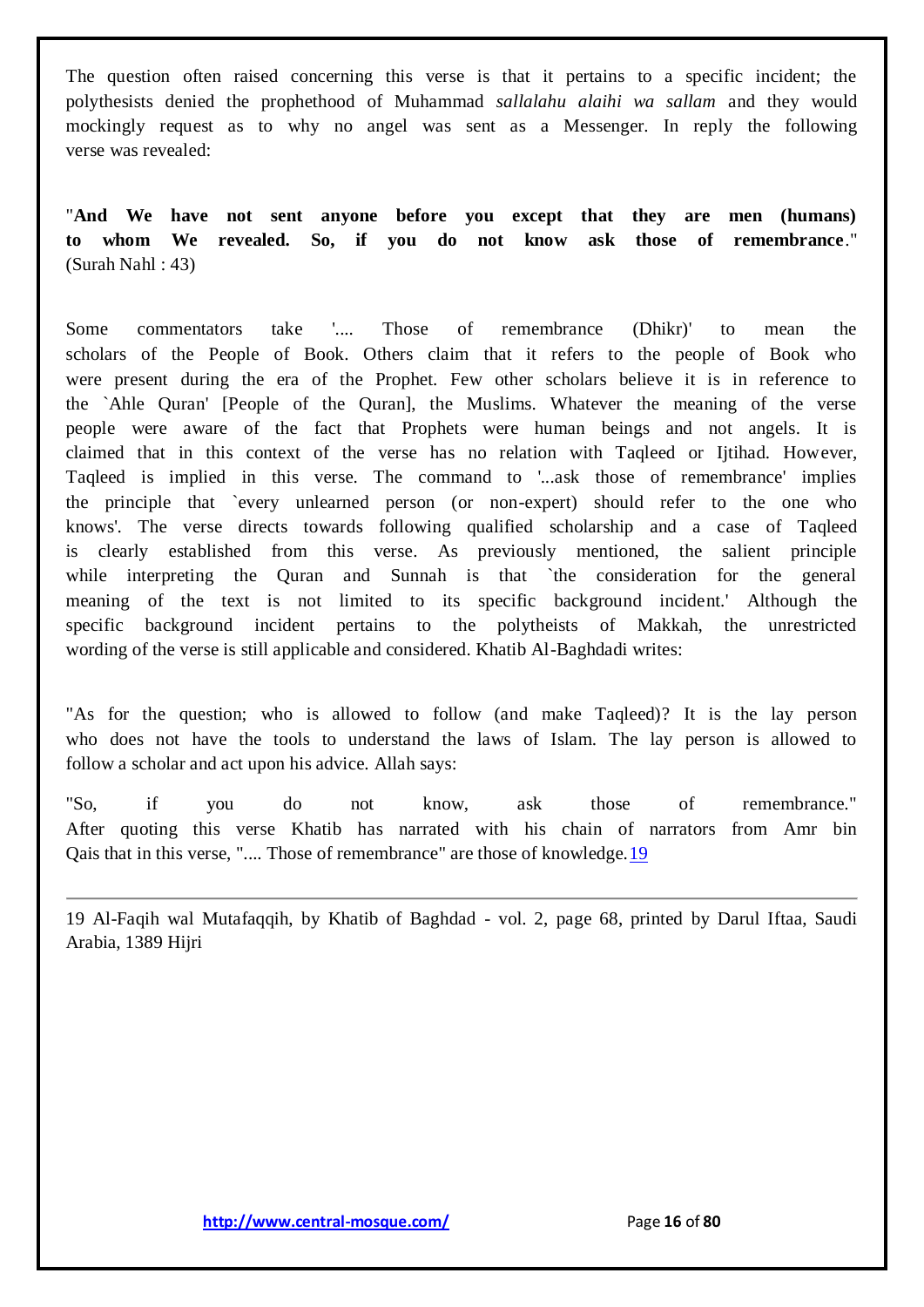### <span id="page-16-0"></span>**Taqleed in the Sunnah**

The Sunnah, correspondingly to the verses in the Quran, are replete with references to Taqleed, a few are mentioned below.

*Hudaifah said that the Prophet sallalahu alaihi wa sallam said "I do not know how long I will remain with you. So follow these two people (Who will remain) after me : Abu Bakr and Omar." (Tirmidhi, Ibn Majah and Ahmed) [20](LegalS.html#10)*

In this Hadith, special attention should be given to the word "Iqtidaa" (follow) which is used in the Arabic text. "Iqtidaa" is not used to mean following in the organizational sense, but rather it is used to refer to religious following. Ibn Manzoor, the famous expert on the Arabic language writes:

"The words Qudwah and Qidwah are used for people who are followed in their traditions. `Qudwah means Uswah (an example or a role m[odel\)'.21](LegalS.html#10)

This word has been used in the Quran to mean following prophets and good people in religious affairs: "**There are the ones whom We guided, so follow their guidance**." (Surah Al-An'aam: 90)

The following Hadith narrated during the last moments of the Prophet's life is ample proof of this approach:

*"Abu Bakr was following the prayer of the Prophet and people were following the prayer of Abu Bakr." (Bukhari)* 

Imam Ahmed has narrated in his Musnad from Abu Wail:

"*I sat with Shaibah the son of Uthman who said: `Omar sat in this very place where you are sitting. Omar said: `sometimes I want to distribute every piece of gold and silver that is here in the Ka'bah. " I[Shaibah] asked him [Omar]: "Don't you have the authority to do so?" Omar said: "Your two companions [the Prophet and Abu Bakr] preceded you and did not do so. They are two great personalities who should be followed.*' [22](LegalS.html#10)

20 Mirqaatul Mafateeh - vol. 5, page 549

21 Lisaanul 'Arab - vol. 20, page 31 under the root word Qada

22 Musnad Ahmed - vol. 3, page 410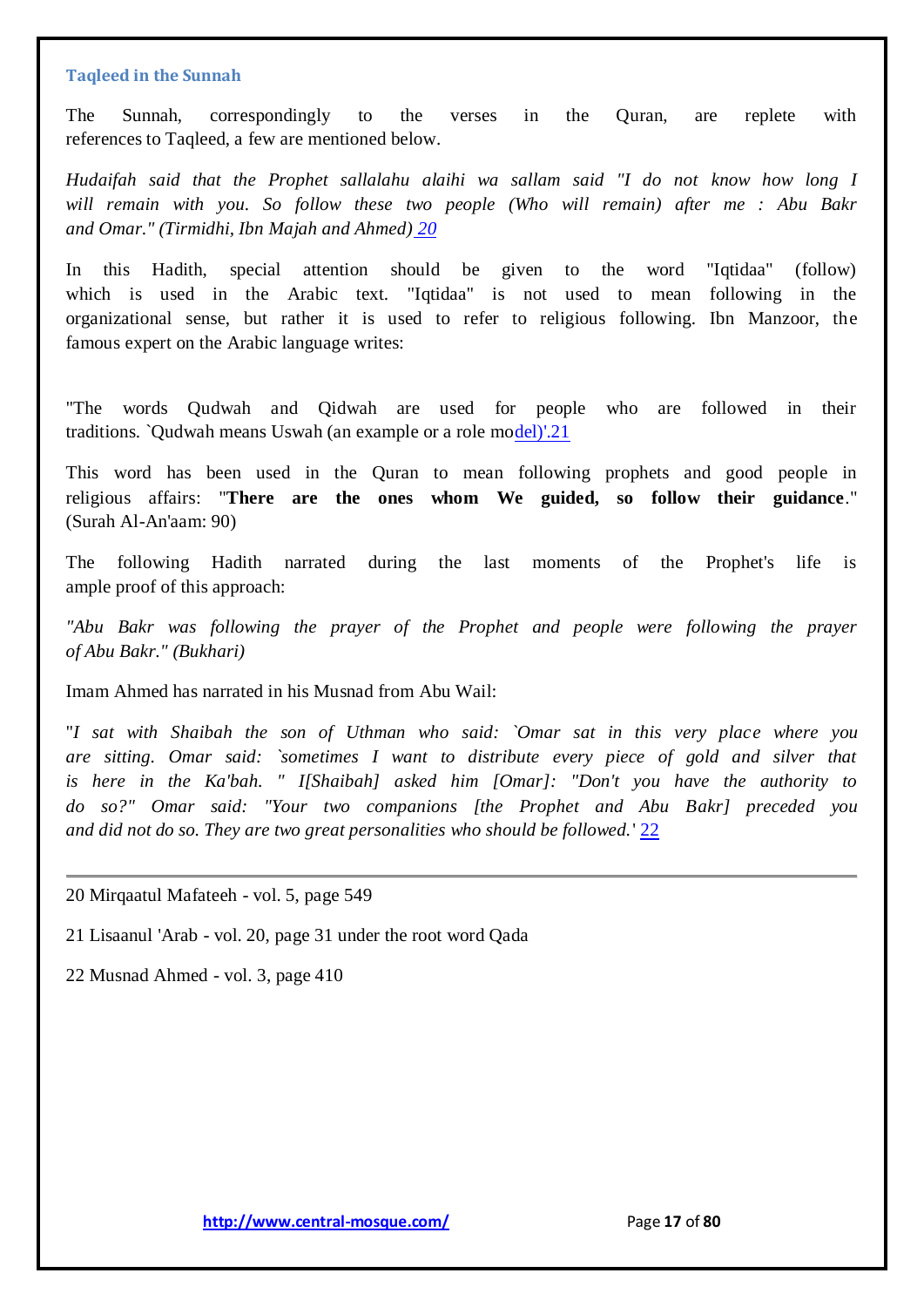Imam Ahmed, also, narrated in his Musnad from Anas that the Prophet *sallalahu alaihi wa sallam* was sitting in a gathering and stated:

"*A person who is entitled to Paradise will shortly enter this gathering*"

So a person from the Ansaar entered. The next day, the same incident occurred and the third day, the same thing happened. Abdullah ibn Amr decided to follow the Ansaari one day and observe him. Abdullah assumed that the Ansaari was absorbed in worship during the night, but the only thing he noticed was that the Ansaari made some Dhikr (remembrance of Allah) and went to sleep until Fajr. In the morning Abdullah said to the Ansaari:

*"I wanted to spend the night with you to see your actions so that I could follow you., But I did not see you excessive in worship." [23](LegalS.html#11)*

In all of these instances, the word "Iqtidaa" has been used to mean following someone in a religious sense - especially in the first two Ahadith where the word has been used for Abu Bakr. The Hadith in question "...follow these two people after me...." Speaks about following Abu Bakr and Omar in religious issues, which is the essence of Taqleed.

23 The Ansaari replied that although he did not do a lot of formal worship, he never kept any grudges against a muslim, nor did he envy anyone. Narrated with a sound chain in Musnad Ahmed - vol.3 page 166

**http://www.central-mosque.com/** Page **18** of **80**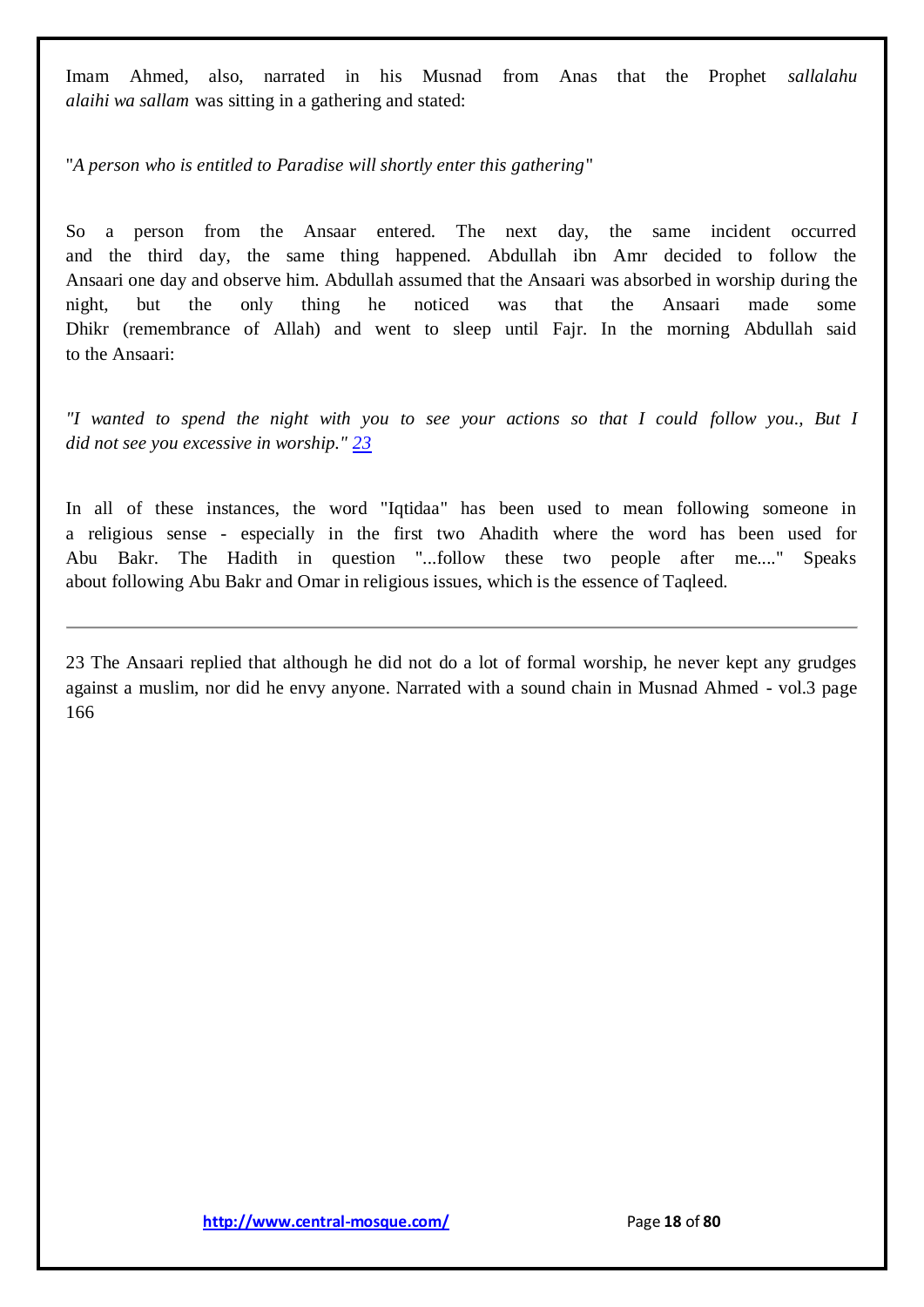Abdullah ibn Amr narrated that the Prophet *sallalahu alaihi wa sallam* said:

"*Allah will not snatch away knowledge abruptly from people, but rather He will snatch knowledge by removing scholars. This will happen to the extent that when no scholar remains, people will take ignorant leaders as their guides. These leaders will be asked and they will give opinions (Fatwas) without knowledge. So they will be misguided and they will misguide*." (Bukhari and Muslim)

This Hadith clearly states that giving religious and legal opinions (Fatwas) is the occupation of a scholar. People enquire concerning religious and legal issues and act according to the answers received. This is the gist of Taqleed. The Prophet *sallalahu alaihi wa sallam* foretold that there would come a time when scholars will become extinct and ignorant people will issue Fatwas. In this scenario, where there are no living scholars to refer to and hence there will remain none to extract rules from the Quran and Sunnah directly, what other process will there be for people to follow the Quran and Sunnah except to rely upon the decisions of previous scholars. This Hadith informs that as long as the Mujtahids remain, reference should be directed to them alone and when no scholar remains, instead of resorting to the incompetent and unqualified for solutions, Taqleed should be made of previous scholars.

Abu Hurairah said that the Prophet *sallalahu alaihi wa sallam* said: "*Whoever gives a Fatwa (legal opinion) without knowledge, the sin will be on the one who gives the Fatwa"* [\(Abu Dawood\) 24](LegalS.html#11)

This Hadith is also very clear about the validity of Taqleed. If Taqleed was not permissible, then just as there is a sin for offering an opinion without knowledge and investigation, there should be an equal amount of burden on the person asking if he did not perserve to reach his own conclusions, but the Hadith states that the burden is on the one giving the Fatwa and not on the one asking. It indicates that the responsibility of a person who is not a scholar is to ask someone who has knowledge of the Quran and Sunnah. If that knowledgeable person gives him an erroneous Fatwa, the burden of sin is on the Mufti and not on the questioner.

24 Mishkatul Masaabih - the chapater of knowledge, page 27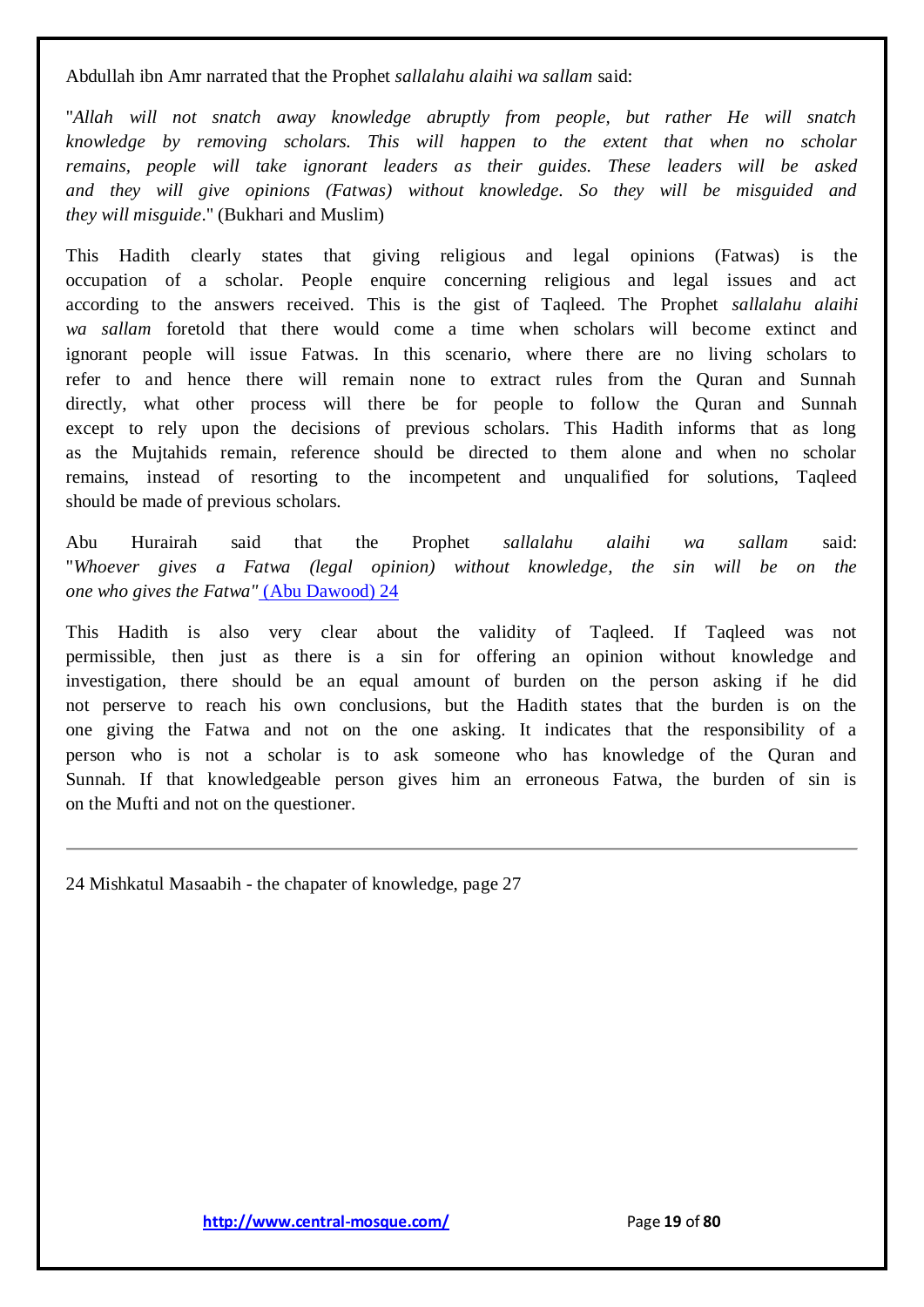Ibrahim ibn Abdur Rahman narrated that the Prophet *sallalahu alaihi wa sallam* said:

*"Reliable people from each succeeding generation will carry this knowledge. They (the reliable people) will refute the distortions of those who exaggerate and the (erroneous) explanations of the ignorant."* (Bahiqi in Madkhal) [25](LegalS.html#12)

This Hadith condemns the erroneous explanations of the ignorant and makes it clear that the refutation of these explanations is the responsibility of the scholars. Again, this shows that those who do not possess the acumen of a Mujtahid should not venture into explaining the Quran and Sunnah according to their own understanding. Rather they should refer to the scholars in order to understand the correct meanings of the Quran and Sunnah. It is recognized that in order to explain the Quran and Sunnah a person needs to be extraordinarily qualified. Rudimentary knowledge of the Arabic language does not qualify one as a Mujtahid and hence such explanations by a non-professional would be regarded as spurious.

Imam Bukhari has narrated as a suspended narration and Imam Muslim has narrated with his chain of narrators from Abu Saeed Khudri that certain Companions made it a habit to join prayers late. The Prophet emphasized that they should come early and join the first row and then said:

"*Follow me (by observing what I do) and those who come after shall follow you (by observing what you do."* 

This Hadith has multifarious interpretation, one possible interpretation is that those in the front row should observe what the Prophet is doing and follow him in prayers and those who are behind should follow the front row. A further possible meaning of this Hadith is that the Companions were advised to come early so that they could observe The Prophet's prayer in totality. Those who come after the Companions will learn their prayers by observing and following them. Ibn Hajar writes in the commentary of this Hadith:

"It is said that the meaning of this Hadith is that the Companions should learn the rules of Islam from the Prophet and those who follow the Companions (the Tabi'een) should follow the Companions and so on until the world comes to an end[." 26](LegalS.html#12)

25 ibid: page 28

26 Fathul Bari - vol. 2, page 171. Printed by Meeriyah 1300 H

**http://www.central-mosque.com/** Page **20** of **80**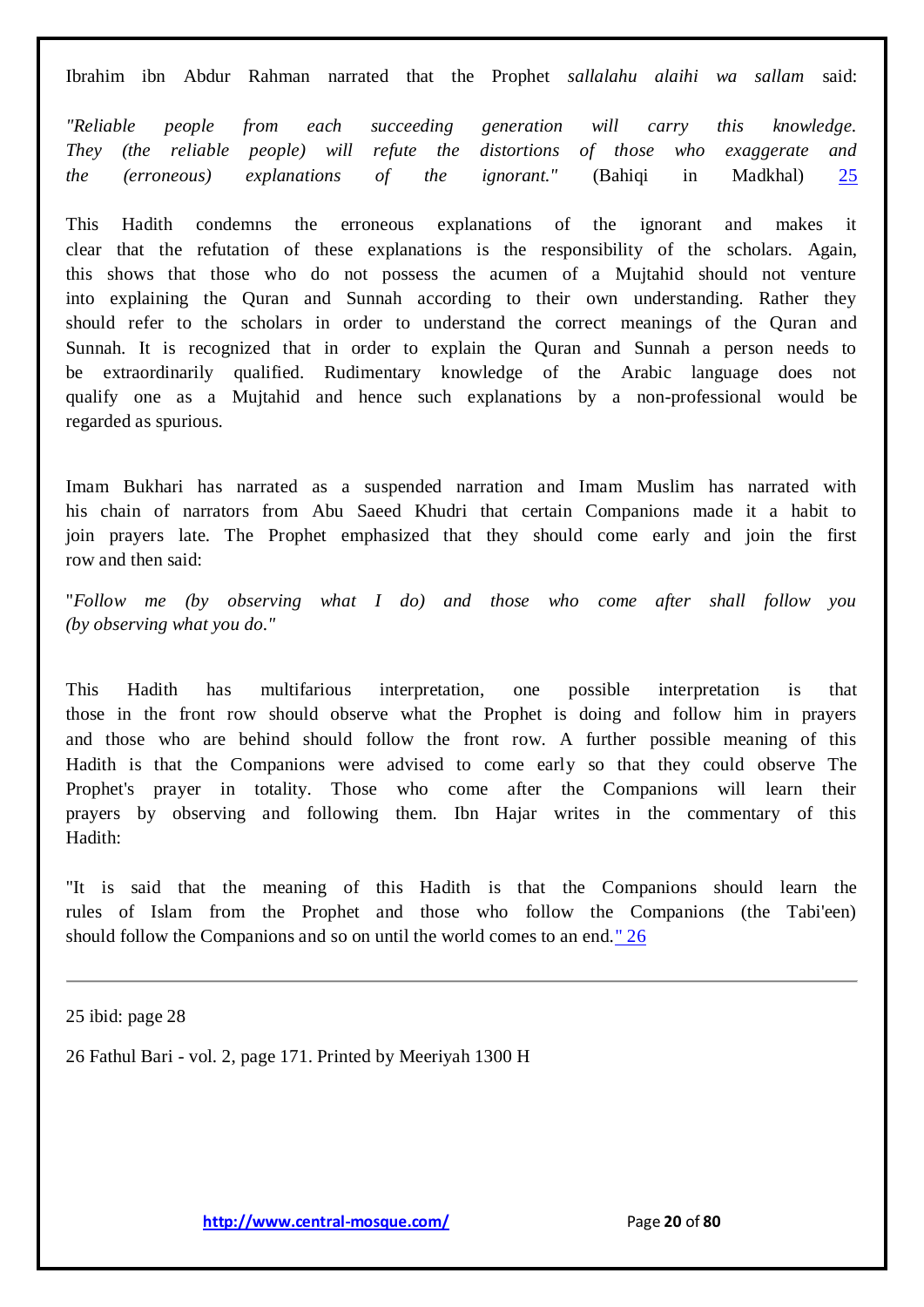Imam Ahmed narrates in his Musnad that Sahal ibn Sa'd narrated from his father that:

"*A woman came to the Prophet and said: "My husband has gone out in war and I used to follow him in his prayer when he prayed and in all other affairs. Show me an act which will match his act of jihad until he returns"* [27](LegalS.html#12)

In this Hadith, the lady has explicitly informed the Prophet that she follows her husband - not only in prayer but in all acts. The Prophet *sallalahu alaihi wa sallam* did not see any reason to rebuke her actions. Imam Tirmidhi narrates that Abdullah ibn Amr narrated from the Prophet *sallalahu alaihi wa sallam*:

*"Whoever has two qualities in him, Allah will make him a grateful and patient person. (The first quality) Whoever looks towards someone who is higher than him in religion and follows him and (the second quality) whoever looks towards someone who is lower than him in the world and then praises Allah*" [28](LegalS.html#13)

The Hadith praises the quality of adhering to others; there is not an inkling of disapproval within this Hadith to following the good in others.

27 Musnad Ahmed - vol. 3, page 439 Al-Haithami has also narrated it (in Majma'uz Zawaid) and then says: Ahmed has narrated it from Dhabban ibn Faid whom Ibn Hatim has classifed as weak. Everyone in the chain is reliable. (Fathur Rabbani - vol 14, page 16)

28 Jami' Tirmidhi with Ibn Arabi's commentary - vol. 9, page 31

**http://www.central-mosque.com/** Page **21** of **80**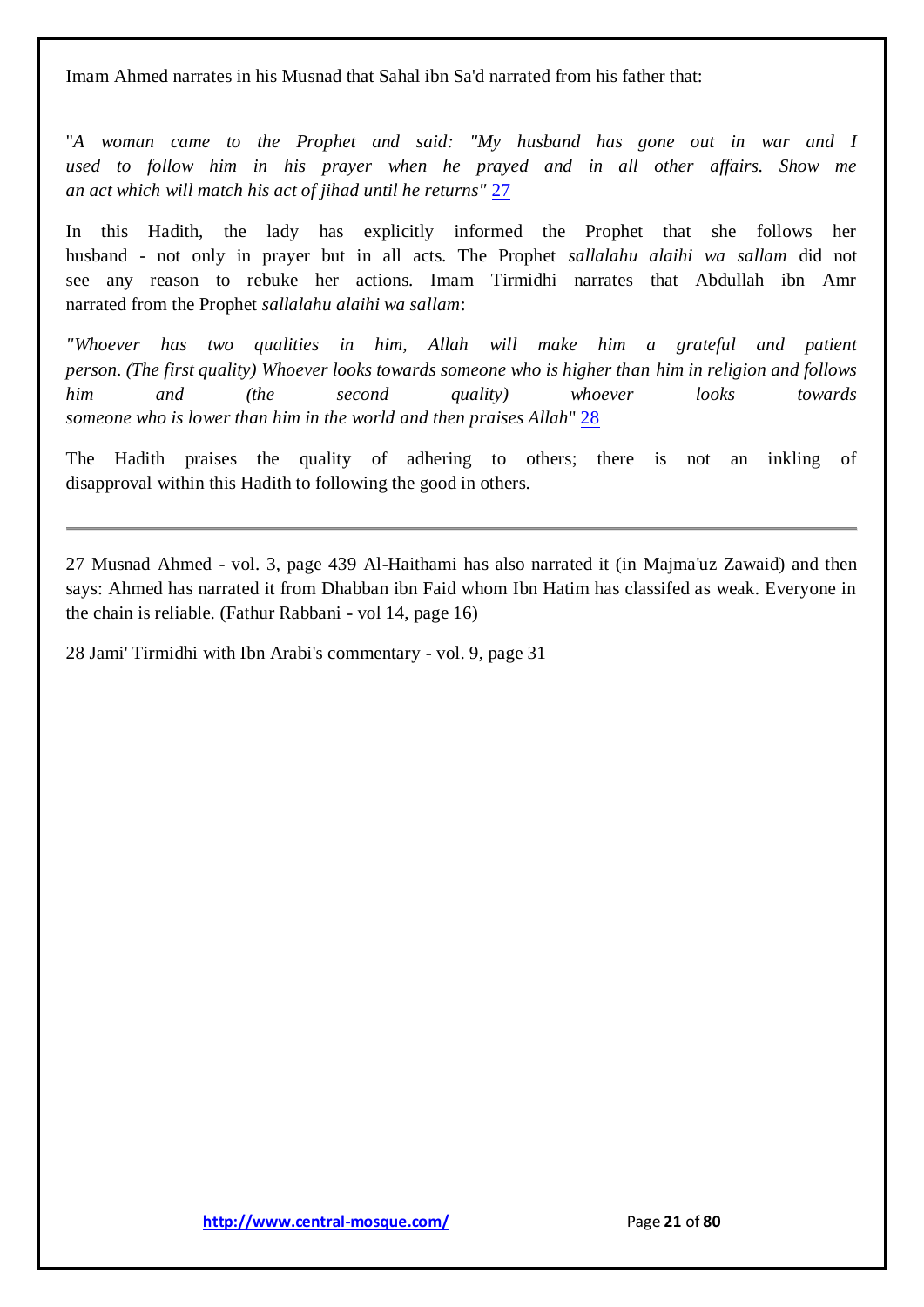# <span id="page-21-0"></span>**THE ERA OF THE COMPANIONS AND ABSOLUTE TAQLEED**

Taqleed was prevalent during the era of the Companions. Companions who were not immersed with scholarship, or did not use their own judgment (Ijtihad) in certain issues would resort to the Companions who were acknowledged as jurists and act according to their advice. Evidence of absolute Taqleed and Taqleed of an individual during the successors era are copious, many volumes devoted entirely to this subject would not do it justice. However, for want of brevity here are a few examples of absolute Taqleed during the age of the successors.

Ibn Abbas narrates that Omar ibn Khattab gave a sermon at Jabiyah and said: *"0 people! If you want to know anything about the Qur'an, go to Obai ibn Ka'b. If you want to know about inheritance, go to Zaid ibn Thabit. If you want to know about Fiqh (what is halal and what is haram), go to Mu 'adh ibn Jabal. If you*  want to know about wealth, then come to me for Allah has made me a guardian *and a distributor. " (Tabarani in Al-Awsat)* [29](LegalS.html#13)

Omar RA has addressed people in general in his Khutba (sermon) and advised that in matters of Tafseer, inheritance and Fiqh, they should refer to these distinguished scholars and learn from them. It is clear that not everyone is capable of understanding the proofs and rationale of the text. The instruction in this address is two folds. The first is that of those who are capable should refer to these scholars to understand the proofs and rationale and those who are not capable should refer to them for solutions and act upon their recommendations. Companions who did not regard themselves capable of extracting rules would refer to those who were jurists without investigating the proofs. They would merely follow their advice. The following is an example of this approach.

Salim ibn Abdullah narrated that Abdullah ibn Omar was asked about a person who owed another person some money and had to pay the loan at a fixed time. The creditor then agrees to forgive a portion of the loan if the debtor pays before the deadline. Ibn Omar disliked this agree[ment and forbade it.30 There is no explicit Hadith of the](LegalS.html#13)  Prophet, which has been offered as proof. It is clear that this ruling was the personal judgment of Ibn Omar. So neither did Ibn Omar volunteer any proof, nor was any proof sought.

29 Al-Haithami has mentioned that there is Sulaiman ibn Dawood ibn Hussain in the chain whom no one has mentioned. (Majma'uz Zawaid page 131). I (the author) would like to point out that Ibn abi Hatim has mentioned him (Al-Jarh wa Ta'adeel - vol. 2, part 111) and also Khatib in the History of Baghdad (vol. 10, page 62). Neither of them have either praised or discarded him

30 Muwaata of Imam Malik: page 279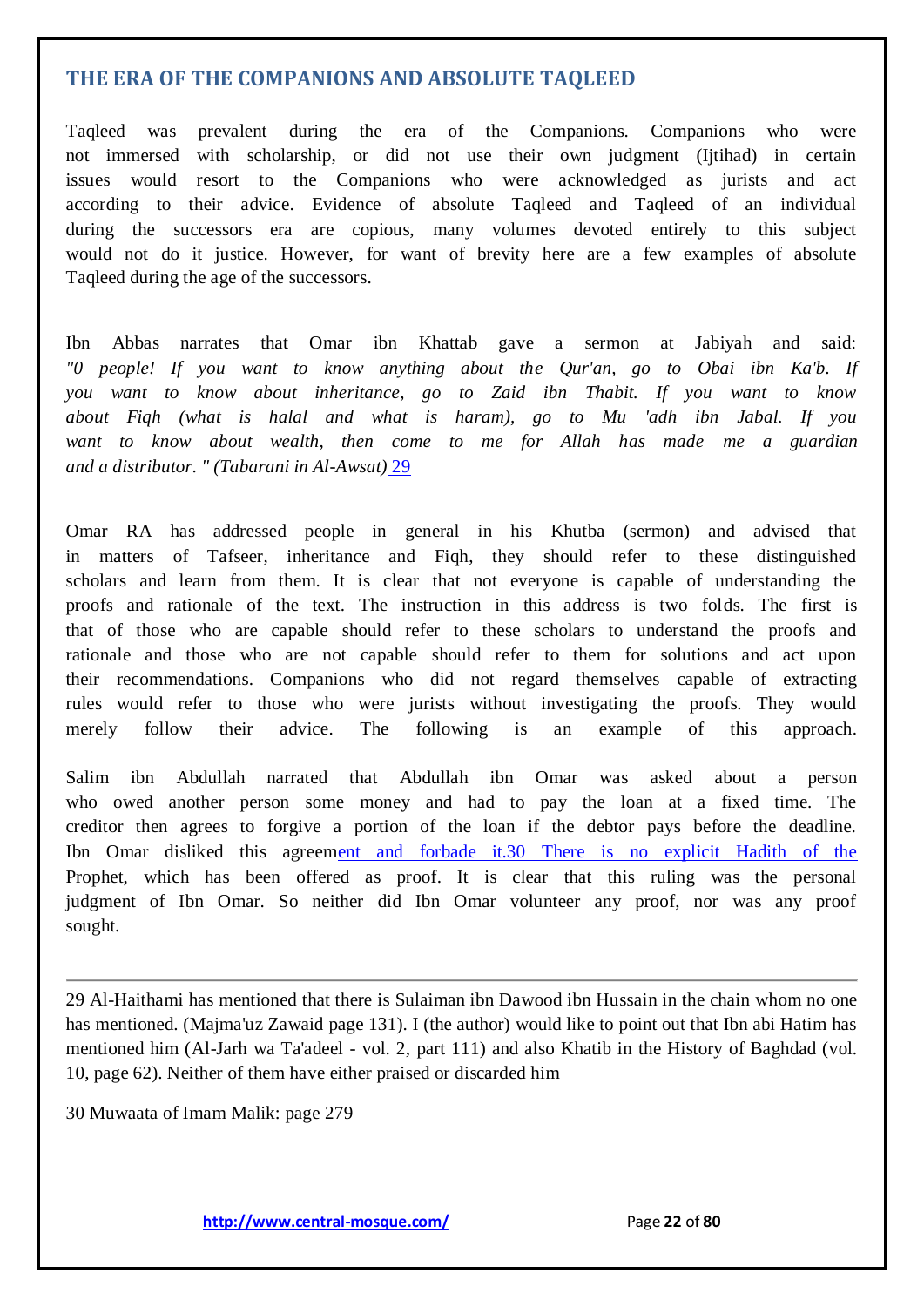Abdur Rahmaan narrated that he asked Ibn Sireen about entering public baths. Ibn Sireen said that Omar RA use to dislike the idea.31 Ibn Sireen - [who was one of the most](LegalS.html#13)  learned followers of the Companions - did not mention any proof except to say that Omar RA used to dislike the idea. This is despite the fact that there are several Hadith regarding the issue of public baths. Omar himself has a Hadith in this issue.

Sulaiman ibn Yasar said that Abu Ayyub Ansaari went for Hajj. When he reached a place called Naziyah - on the way to Makkah - he lost his camels - which were for sacrifice. He approached Omar on the Day of Sacrifice and mentioned his plight. Omar RA said: "Do what those who perform Umrah do (which is the Tawaf and Sa'ee) and then you will become halal [you may take off you Ihram]. Then, when you come for Hajj next year, perform your Hajj and offer whatever sacrifice you can offer." [32](LegalS.html#14)

Again, Abu Ayyub did not request Omar's proof and nor did Omar RA offer any. Abu Ayyub took his advice and acted accordingly.

Mus'ab ibn Sa'd said that his father (Sa'd ibn Abu Waqqas) - when praying in the masjid - would shorten his prayers and complete his ruku and sujood. And when praying at home, he used to lengthen his prayers and also his ruku and sujood. Mus'ab asked:

''Father, when in the masjid, you shorten your prayers and when at home you lengthen them. Why is this?" His father replied: "My son, we are leaders and Imams who are followed by others." (Tabarani in Awsaat the chain of narrators are sound) [33](LegalS.html#14)

The meaning of Sa'd's reply is that since people look towards their leaders, they would assume that lengthy prayers are obligatory and make such a practice an essential component of the prayer.

This narration demonstrates that the masses during the time of the Companions followed them, not only in their statements, but also in their actions. It is also clear that following an eminent companion proofs are not required and for this reason the Companions observed even the most meticulous details in their actions - such as not giving an incorrect impression that lengthy prayers are a religious duty.

32 Muwaata of Imam Malik: page

33 Al-Haithami in Majma'uz Zawaid - vol. 1, page 182

<sup>31</sup> Transmitted by Musaddad (Matalibul 'Aaliyah, by Ibn Hajar - vol. 1, page 51)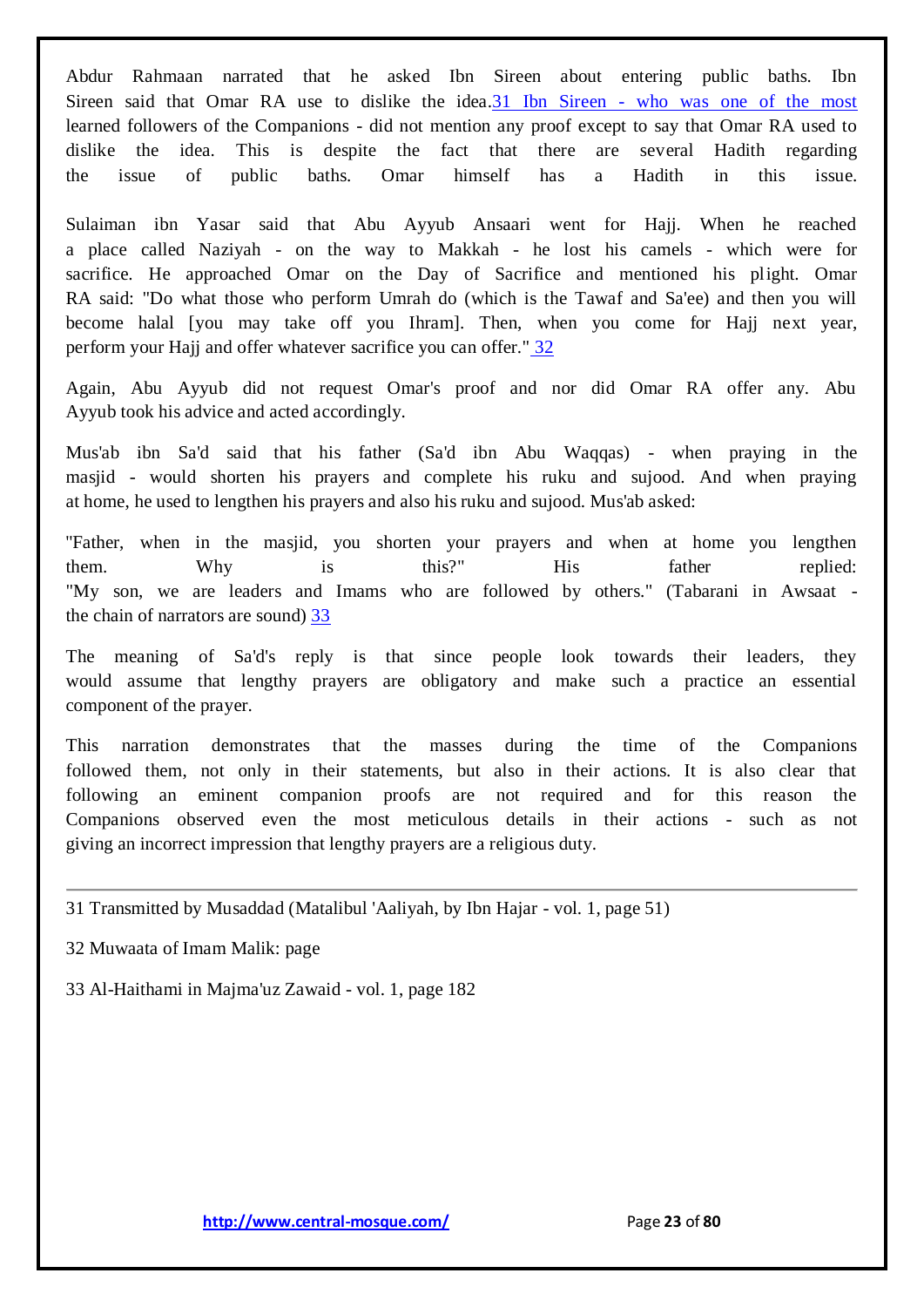Omar ibn Khattab RA saw Talha ibn Obaidullah wearing a colored piece of cloth while he was in the state of Ihram. Omar RA asked him what he was wearing. Talha replied that it was made from fabric, which was not scented. [Unscented colored sheets for Ihram is permissible] Omar RA said;

"You are a group of leaders who are followed by other people. If an ignorant person saw this cloth he would presume that Talha ibn Obaidullah wore this type of cloth while he was in Ihram [and thus assume that even scented material was permissible]. Do not wear these colored garments." (Muwaata Imam Malik) [34](LegalS.html#14)

Likewise, Omar RA had advised Abdur Rahmaan ibn Auf RA to remove a certain type of socks, which he was wearing and said: "I implore you to remove them. I fear that others will look at you and follow your lead." [35](LegalS.html#14)

The previous three incidents adequately demonstrate that Companions were being followed in their actions and Fatwas. Following the Companions in actions did not require proof or reasoning, for this reason the Companions were very stringent concerning their actions and would emphasise others to be likewise.

Omar RA sent Abdullah ibn Mas'ood RA to Kufa and sent the following letter to the people of Kufa:

"I am sending Ammar ibn Yaasir as your governor and Abdullah ibn Mas'ood as your teacher and adviser. They are amongst the most noble of the Companions of the Prophet. They are also amongst those who participated at Badr. So follow them and listen to them."

Abdullah ibn Mas'ood explained some principles of ruling in cases and said:

"If anyone is faced with a case after today, he should judge according to the Qur'an. If there is a case where Quran has not ruled, then he should judge according to the Prophet. If a case appears where neither has ruled, then he should judge according to the rulings of the pious. If a case comes where no one has ruled, he should judge according to [his own discretion." 36](LegalS.html#15)

34 Also, Imam Ahmed in his Musnad - vol. 1, page 192

35 Al- Isti'aab, by Ibn Abdur Barr - vol. 2, page 315. Al-Isaabah, by Ibn Hajjar - vol 2, page 361 and 'Ilaamul Muqi'een by Ibn Qayyim - vol 2 page 171

36 Sunnan Nisaaai - vol. 2, page 305 and Sunnan of Darami - vol. 1, page 54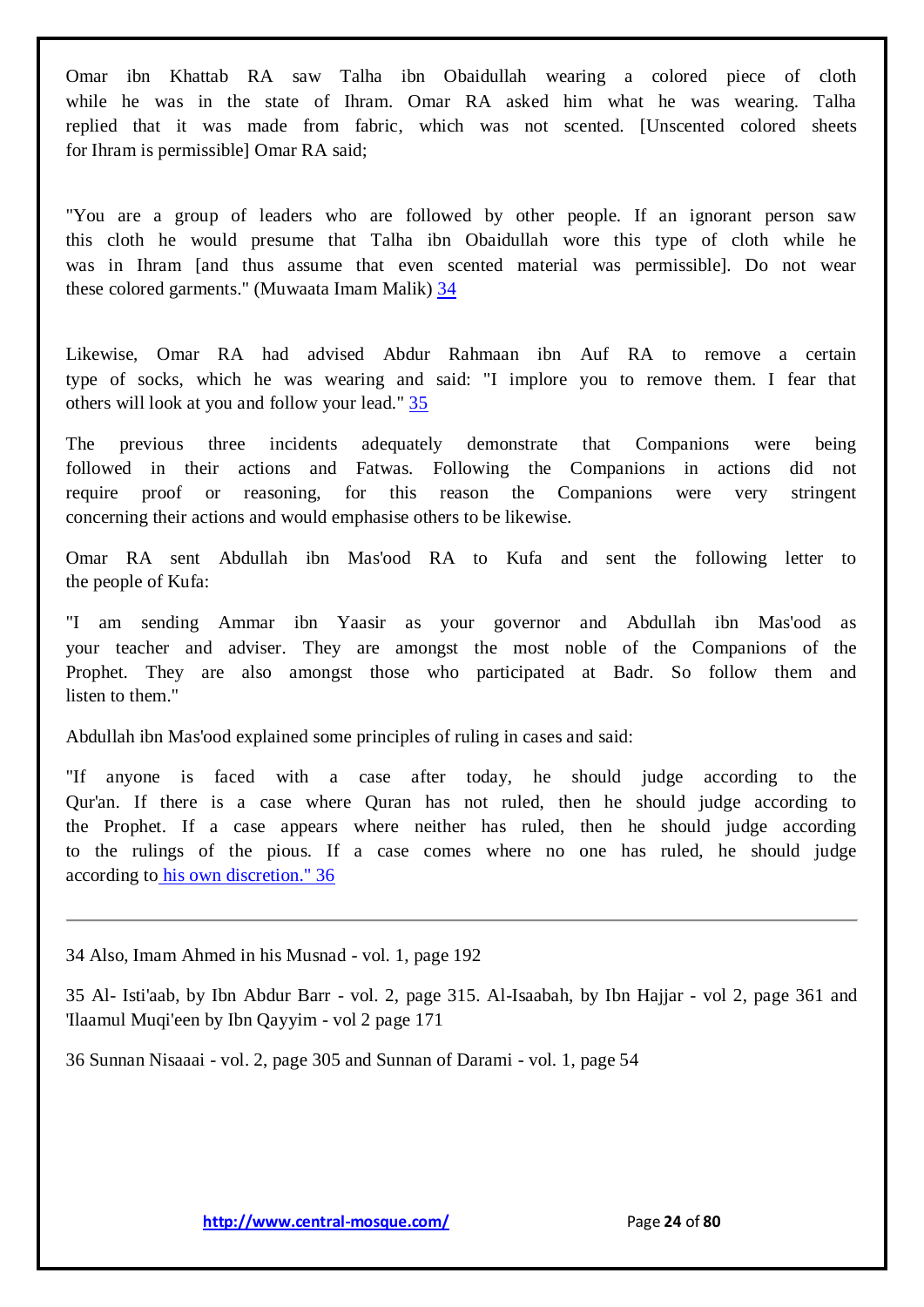Abdullah ibn Masood RA has expressed four levels of ruling in this narration. The Quran and Sunnah, the decisions of the pious and individual judgment. The point which is evident in this order is that no one would assume that while preferring to the Quran first, necessarily entails ignoring the Sunnah, while referring to the Quran to understand its meaning. The consensus of the scholars is that the explanation of the Quran should be sought through the aid of the Sunnah. Not articulating this premise would open the door to many predicaments, for instance, no direct reference is given in the Quran to flogging or stoning an adulterer. To forsake stoning due this type of reasoning would be absurd and totally against the consensus of the Muslim community (Ummah).

Referring to the rulings of the pious entails that their opinions should be comprehended as subsidiary sources facilitating to establish the meaning of the Quran and Sunnah. On the contrary, their views should not be used except to understand the meaning of the Quran and Sunnah. Taqleed requires that while trying to determine and fix one meaning out of several possible meanings of a primary text - which is ambiguous - the view of a Mujtahid is employed. For instance the fact that Abdullah ibn Masood was addressing someone who was already appointed as a judge, shows that Taqleed is not only valid and necessary for a lay person alone, but also for a scholar who should not rely merely on his acumen. (The variance in the type of Taqleed a scholar makes and the type a non-scholar makes that will be explained shortly.) [37](LegalS.html#15)

Salim ibn Abdullah said that Ibn Omar did not recite behind the Imam. Salim asked Qasim ibn Muhammed about this and he replied:

"If you do not, then people who should be followed have also refrained from reciting behind the Imam. And if you do, then people who should be followed have also recited behind the Imam."

Salim said that Qasim was a[mongst those who did not recite.38](LegalS.html#16)

Qasim ibn Muhammed was one of the Seven Great scholars of Madinah and a famous follower of the Companions. Even a great jurist of his stature regarded following the opinion of another scholar as permissible (even though there was an apparent contradiction in the proofs of both views).

Ibn Sa'ad in his Tabaqat has recorded that someone enquired from Hasan of Basra whether he would drink water from a masjid which was provided as charity. Hasan said:

37 The above explanation refutes all the questions raised by Ibn Qayyim in 'Ilamul Muqi'een - vol. 2, page 178 on trying to reason with this narration.

38 Muwaata of Imam Muhammed, page 96 - printed by Asahhul Mataabi'. One of the narrators is Osamah ibn Zaid of Madinah who was regarded as authentic by Yahya ibn Mu'een and Ibn 'Adi. Others have regarded him as a weak narrator. Hafiz in Taqreeb said that he is very truthful.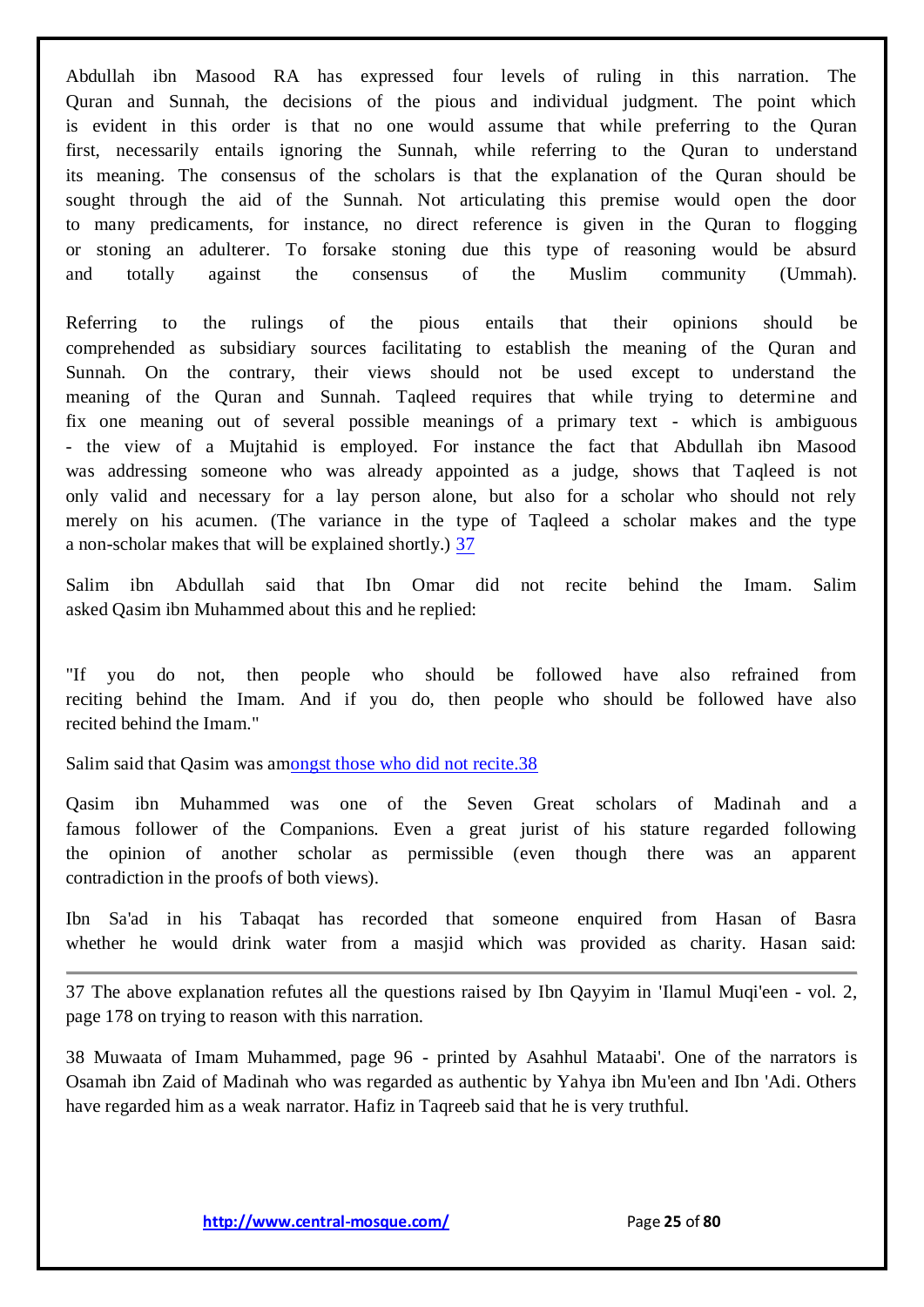"Abu Bakr and Omar both drank from the water of Umme Sa'd - which was on the roadside. So what if I drink from this water?" [39](LegalS.html#16)

Of particular interest is the fact that Hasan's only proof was the action of the two companions. These were merely selected examples from the lives and statements of the Companions and their followers. Ibn Qayyim states that the Fatwas of more than 130 Companions have been recorded and memorized. Including those of wom[en.40 T](LegalS.html#16)hese Fatwas include both where proof is offered from the Qur'an and Sunnah and in other instances where it is not. Examples for each approach have been presented above. For other examples, one may refer to *Muwatta* of Imam Malik; *Kitabul Aathaar* of Imam Abu Hanifa; *Musannaf* of Abdur Razzaq and of Ibn Abu Shaibah; the commentary of *Ma'aniul Aathaar* by Imam Tahawi and *Al-Mataalibul `Aaliyah* of Ibn Hajar.

# **TAQLEED OF AN INDIVIDUAL DURING THE TIME OF THE COMPANIONS AND THEIR FOLLOWERS**

Companions did not make Taqleed rigidly adhering to one scholar in all issues but rather the Companions approached different scholars and adhered to the disparate Fatwas, which were received from the different scholars amongst the Companions. This is normally referred to as Taqleed in general. There are abundant references to Taqleed of a particular individual in the books of Sunnah. A few examples are offered below.

Imam Bukhari narrates from Ikrimah that the people of Madinah asked Ibn Abbas about a woman who - during Hajj - makes her first Tawaaf and then enters her menstrual period before she can make her final Tawaaf. Ibn Abbas told them that she could go home without completing her final tawaaf. The people of Madinah said:

"We will not take your opinion over the opinion of Zaid ibn Thabit." This narration is found in the Mu'ajjam of Isma'ili from Abdul Wahhab Thaqafi.

The words of the people of Madinah in this narration are : "We do not care whether you give us this Fatwa or you don't. Zaid ibn Thabit hold the opinion that this woman should not go home [but wait until she is able to complete the final tawaaf]." [41](LegalS.html#16)

|       | Also, this narration is found in the <i>musnad</i> of Abu Dawood Tayalisi from Qatada |       |  |  |  |     |        |  |    |         |  |      |
|-------|---------------------------------------------------------------------------------------|-------|--|--|--|-----|--------|--|----|---------|--|------|
| where | the                                                                                   | words |  |  |  | the | people |  | of | Madinah |  | are: |

39 Kanzul Ummal - vol. 3, page 317

40 'Illamul Muqi'een - vol. 1, page 9

41 Fathul Bari - vol. 3, page 468 and Umtadul Qari - vol. 4, page 777

**http://www.central-mosque.com/** Page **26** of **80**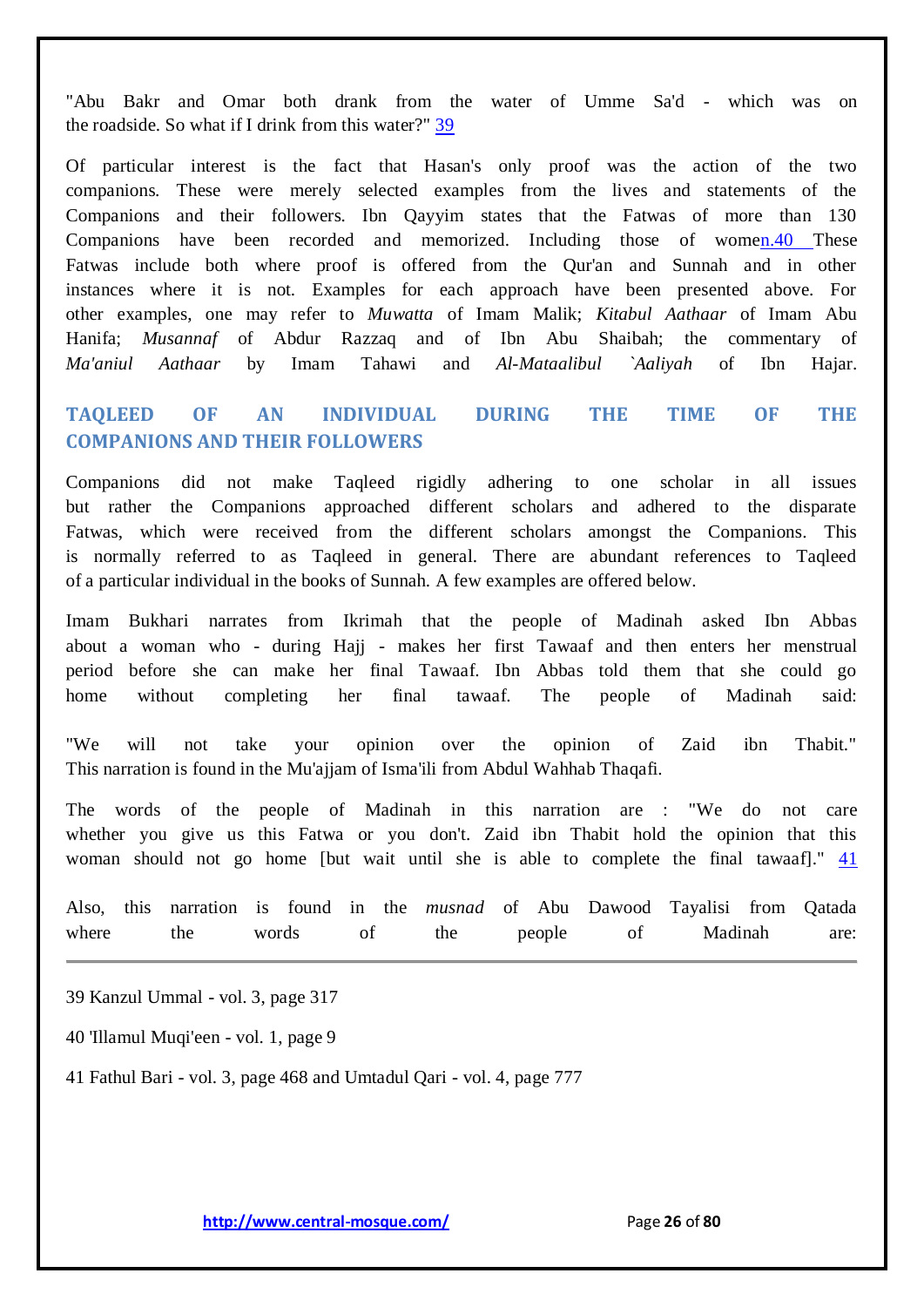"We will not follow you, O Ibn Abbas as you go against the opinion of Zaid."

Ibn Abbas replied: "Ask your companion Umme Saleem when you reach Madinah [[Whether my opinion is correct or not\]" 42](LegalS.html#17)

Two points are clear from this dialogue between Ibn Abbas and the people of Madinah. The first is that the people of Madinah regarded and followed Zaid ibn Thabit as an authority. His opinion was given preference over any other scholar. In fact, the narration in the Mu'ajjam of Ismai'ili tells us that Ibn Abbas gave the people of Madinah proof of his Fatwa by referring them to Umme Saleem[.43 Despite this proof, the people of](LegalS.html#17)  Madinah still maintained that they trusted the opinion of Zaid ibn Thabit and his statement was proof enough. Ibn Abbas did not object to this behavior from the people of Madinah. He did not approach the people nor has anything different been narrated. He instructed them to return to Zaid and confirm the ruling with Umme Saleem. Zaid did confirm the opinion of Ibn Abbas with Umme Saleem and retracted his previous opinion. The latter part of the narration is confirmed in the books of Muslim, Nisaai, Baihaqi and [others.44 Certain quarters contend t](LegalS.html#17)hat if the people of Madinah were among those who practiced Taqleed, why did they bother to confirm the Hadith from Umme Salee[m?45](LegalS.html#17)

This contention is based on the misunderstanding that while making Taqleed of a certain Mujtahid, continuing research into the Quran and Sunnah is somehow forbidden or dormant. Those who reject Taqleed base many arguments on this misconception. The nature of Taqleed in essence is that a person who does not have the immediate tools to derive *Hukm Shari'ah* from the Qur'an and Sunnah directly relies upon the opinion of a Mujtahid and acts upon it. The concept of Taqleed does not hinder seeking knowledge of the Quran and Sunnah. This seeking of knowledge continues even whilst practicing Taqleed. For this reason hundreds of scholars - who practiced the Taqleed of an individual - continued to write commentaries of the Quran and Sunnah and expand their scholastic horizons. If during research an opinion of a certain Mujtahid was conclusively proven to be against the Quran and Sunnah, the "unsound" opinion would be relinquished and the stronger evidence would be adopted.

If a Muqallid (someone who follows a Mujtahid) finds that the opinion of his Imam is contrary to a Hadith, this is not necessarily antithetical to Taqleed. The narration in question, rather, prove that both Taqleed and constant examination and re-evaluation of primary evidence were both in vogue simultaneously. The people of Madinah took counsel from Zaid who confirmed the Hadith with Umme Saleem and retracted from his original position. This approach enabled reconciliation between a confirmed Hadith and the opinion of an Imam, but the key to this narration is the firm stand of the people of Madinah:

<sup>42</sup> Abu Dawood Tayalisi in his Musnad - page 229

<sup>43</sup> The people of Madinah met with Ibn Abbas again and informed him that the Hadith (from Umme Saleem) was as he mentioned. Umtadul Qari - vol. 4, page 777

<sup>44</sup> Fathul Bari - vol. 3, page 468/469

**http://www.central-mosque.com/** Page **27** of **80** 45 Tahreeke Azade Fikr, by Maulana Ismail Salfi - page 132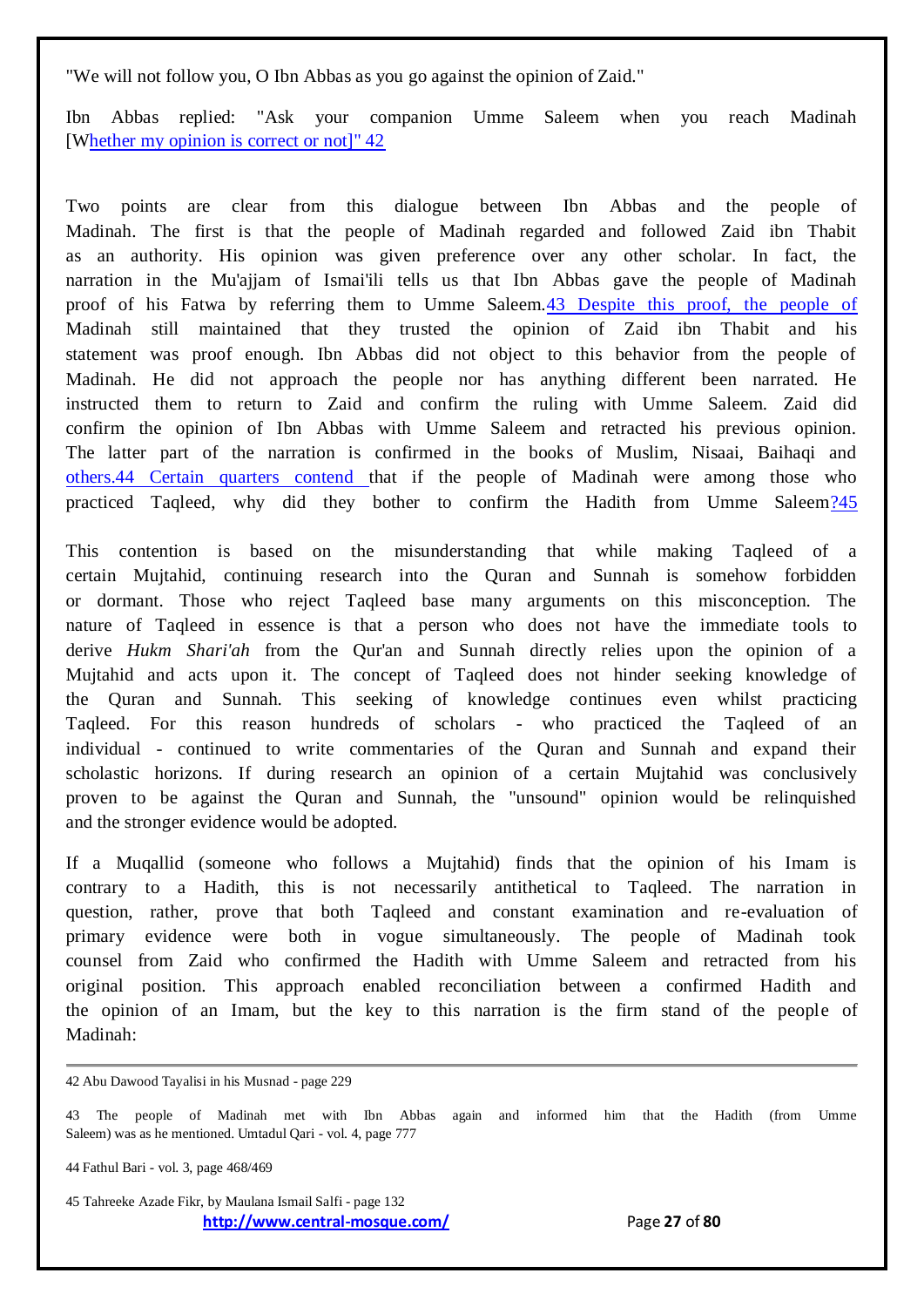"We will not take your opinion over the opinion of Zaid ibn Thabit"

If this is not following (making Taqleed of) an individual, then it begs the question what is?

Imam Bukhari has narrated from Huzail ibn Shurahbail that some people asked Abu Musa Al-Ash'ari a question on inheritance. Abu Musa replied advising them to ask

Abdullah ibn Mas'ood. They did so and Abdullah gave them an answer, which was very different from that of Abu Musa. When Abu Musa heard of Abdullah's Fatwa, he acknowledged his learning and said:

"Do not ask me anything as long as this great scholar is present amongst you."

The fact that Abu Musa acknowledged the superior knowledge of Abdullah ibn Mas'ood and then actually instructed others to ask him all their questions concerning the Deen, is in fact a mandate for following an individual.

Certain quarters contend that although Abu Musa instructed people not to follow him as long as Abdullah was present, this does not necessitate that he prevented them from asking other Companions who were still present. Abu Musa was merely emphasizing that since Abdullah is more knowledgeable than myself; people should refer to him in all matters. The answer to this contention is that this incident occurred in Kufa during the time of Uthman where Abdullah ibn Mas'ood was the established scholar. As of yet Ali had not arrived in Kufa. So of the understanding of Abu Musa's statement is merely that "when a superior scholar is present, why go to a lesser scholar?" then it still refers to the fact that Abdullah should be followed in Kufa since there was no one who could match his knowledge. A narration in the *Mu'ajjam* of Tabarani tells us that Abu Musa was asked a question about suckling and he made a similar statement: "*Do not ask me while this (scholar) from the companions of the Prophet is present amongst us*." So it is clear that the circumstances and environment under which Abu Musa made this statement supports the idea of following a specific individual. Taqleed of a specific individual was not unfamiliar to the Companions.

Imam Tirmidhi and Imam Abu Dawood have both narrated that *when the Prophet sallalahu alaihi wa sallam sent Mu'adh ibn Jabal to Yemen (as a governor), he asked him:* 

*"How will you judge if you are asked to do so?" Mu'adh said: "I will judge according to the Book of Allah." The Prophet: "And if you do not find it in the Book of Allah?" Muadh: "Then I will judge according to the Sunnah of His messenger."* 

**http://www.central-mosque.com/** Page **28** of **80**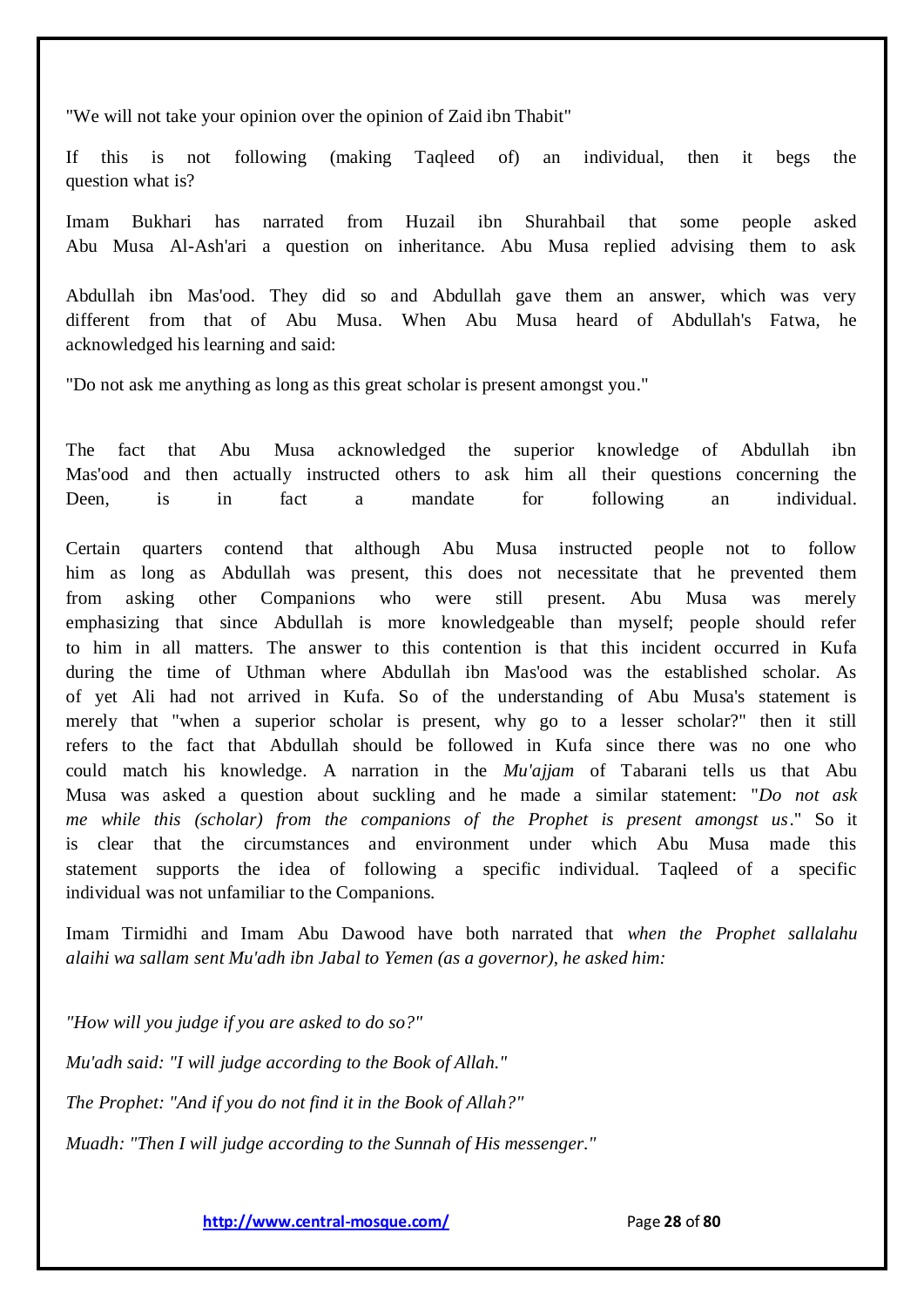*The Prophet : "And if you do not find it in the Sunnah of the Messenger, or in the Book of* 

*Allah?"* 

*Muadh: "Then I will exercise my opinion and I will not be negligent with it."* 

*The Prophet then patted the chest of Mu'adh with his hands and said: "All praise is due*  to Allah Who has guided the emissary of His Messenger towards that which He guided *His Messen[ger." 46](LegalS.html#18)*

The Prophet *sallalahu alaihi wa sallam* sent one of the best scholars from amongst the Companions. He appointed Mu'adh RA as a governor, judge, mentor and Mujtahid for the people of Yemen and ordered, him to be followed. He allowed him, not only to give Fatwas based on the Qur'an and Sunnah, but also to use and exercise his own judgment. It is clear that the Prophet *sallalahu alaihi wa sallam* decreed the people of Yemen to practice Taqleed of an individual. [47 To argue that thi](LegalS.html#19)s Hadith deals with judicial practices and not with Ijtihad and Taqlee[d48 is mi](LegalS.html#19)sguiding. Aswas ibn Zaid said that Mu'adh ibn Jabal came to us in Yemen as a teacher and as a governor. We asked him regarding how the inheritance should be distributed of a man who had died leaving behind a daughter and a sister. He ruled that both the daughter and the sister should receive half each[.49 H](LegalS.html#19)ere Mu'adh RA ruled as a Mufti and did not offer any proof for his ruling. His view was implemented by merely accepting and following it as in Taqleed. However, even though Mu'adh RA did not offer any explanation for his ruling, his opinion was based on the Qur'an and Sunnah. There is another Fatwa of Mu'adh RA in which he used his discretion and exercised his Ijtihad. Abu Aswad Al-Dailami said that when Mu'adh RA was in Yemen, people came up to him with a case of a Jew who had died and left a Muslim brother him. Mu'adh said:

46 Abu Dawood in the chapter of judgements by opinion

47 A certain critic - who has labelled myself and others who practice Taqleed as infidels - has written the following comments: "before offering the hadith as a proof, perhaps he should have examined whether the hadith was sound or not" (At-Tahqeeq fi Jabawab Taqleed: Page 47), Then, the above mentioned critic has quoted the famous objection stated by Shaykh Zurqaani from the footnotes of Abu Dawood. Perhaps the person in question himself would like to observe how - in the process of condemning Taqleed - he has used the principle of taqleed himself by quoting Shaykh Zurqaani's objection to the hadith as sufficient proof against my argument. Morever, he seems to have found it sufficient to quote the footnotes of Abu Dawood in arguing in the integrity of the Hadith. If anything, perhaps he could have read and summarised the comments Ibn Qayyim has made on this hadith refuting Zurqaani's objections. Ibn Qayyim has argued that none of the transmitters of this hadith have been classified as liars or as weak. Their memory and integrity have not been questioned at all. Besides, there is another chain from Khatib of Baghdad which links us directly to hadith of Mua'adh RA whose narrators are all known as authentic and reliable. Also, the Ummah's acceptance of this hadith is a very important factor in seeing the authenticity of the hadith. (Ilaamul Muq'ieen vol.1 page 172)

48 as mentioned in Tahreeke Azadi Fikr, by Muhammed Ismail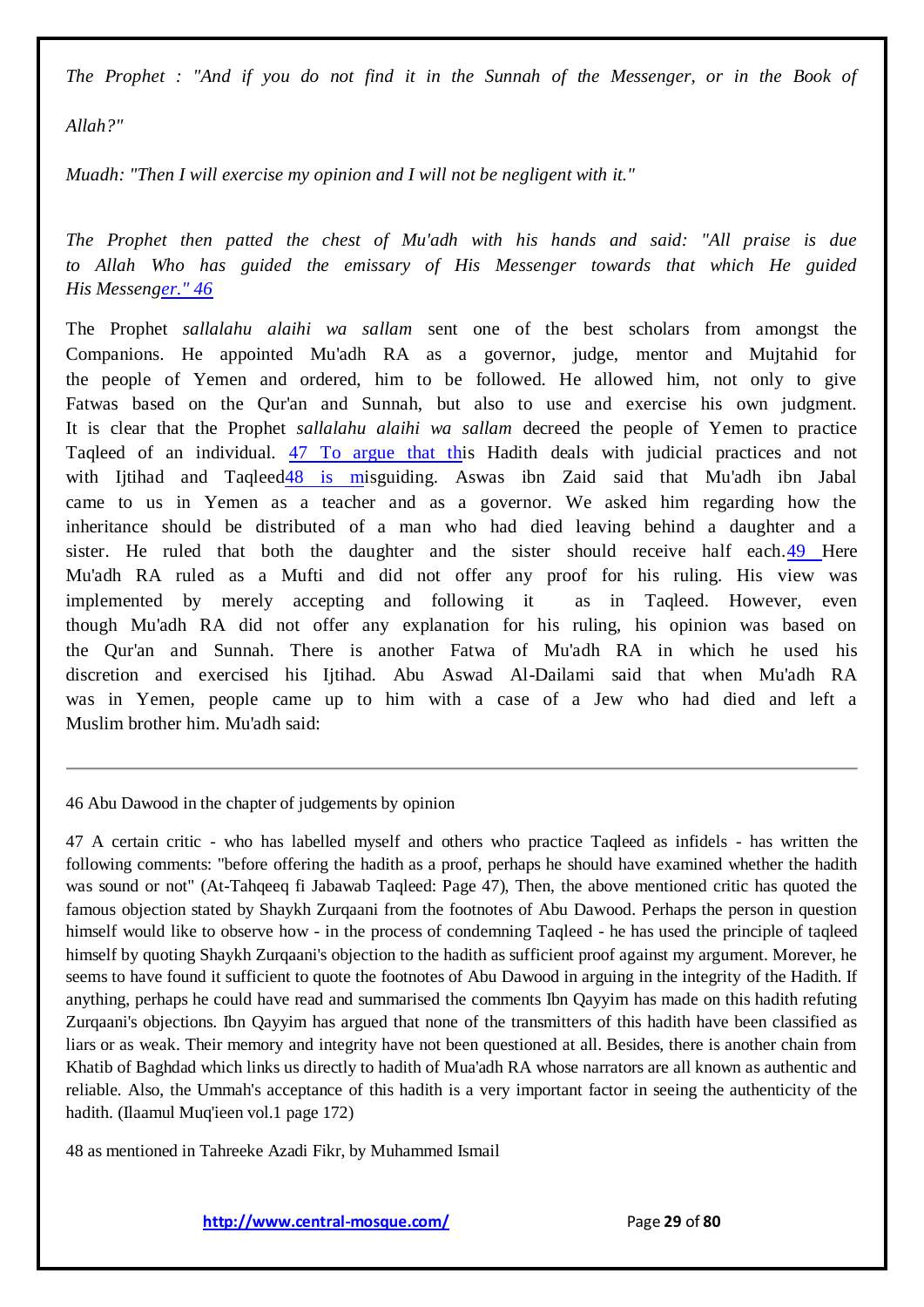"I have heard the Prophet *sallalahu alaihi wa sallam* say that Islam increases (gives) and does not decrease (take away)."

So Mu'adh then ruled that the Muslim should inherit from [the Jew.50 H](LegalS.html#19)ere Mu'adh RA used a Hadith whose background had nothing to do with inheritance, but still used it to form an opinion which was accepted and followed by the people of Yemen.<sup>51</sup>

There is yet another incident which has been narrated in the Musnad of Ahmed and in the Mu'ajjam of Tabarani which says that when Mu'adh came to Yemen, a woman from Khaulan met him and offered salaams to him.

*"O dear man! Who has sent you?" she asked him. "The Prophet sallalahu alaihi wa sallam has sent me" replied Mu'adh.* 

*"The Prophet sallalahu alaihi wa sallam sent you so that makes you the messenger of the Messenger of Allah."* 

*"So won't you inform me of Islam O' messenger of the Messenger?" she continued* 

"*Ask me what you wish," replied Mu'adh*[.52](LegalS.html#19)

49 Bukhari vol. 2, page 99

50 Musnad of Ahmed: vol. 5, page 230 and 236 Hakim has also narated this Hadith and classified as sound even though Bukhari and Muslim did not narrate it. Dhahabi said that it is a sound hadith (Mustadrak of Hakim vol. 4, page 345)

51 It should be noted that this ruling was Mua'dh's own conclusion. The opinion of the majority of other Companions is based on a hadith which says that a Muslim does not inherit from a non-Muslim.

52 Al-Haithami in Majma'us Zawaid vol.4 page 307/308. Also Ahmed and Tabarani from the narration of Abdul Hamid ibn Bahraam from Shahar who were known to weak, but they also have been authenticated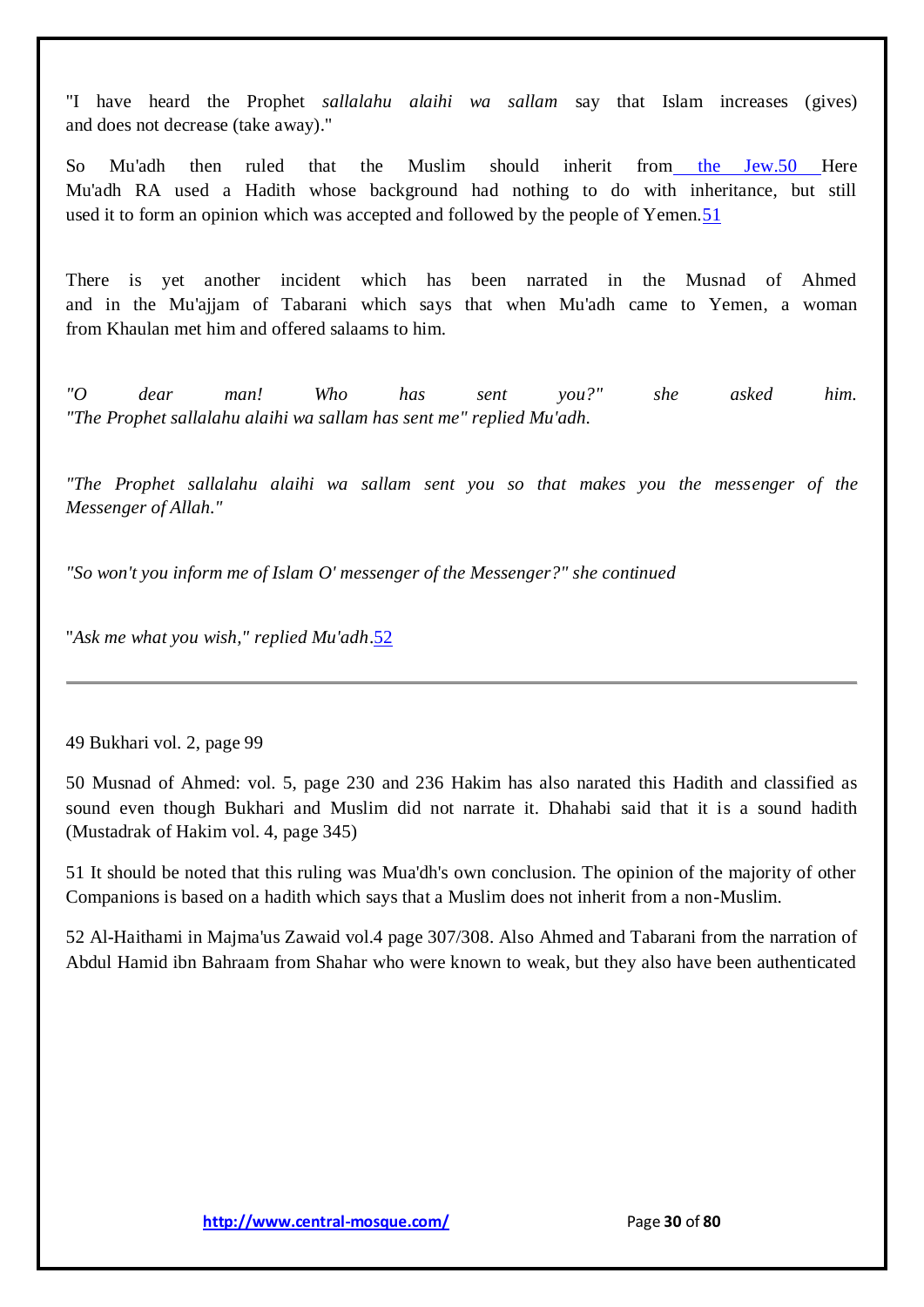It is clear that Mu'adh RA was sent as a representative of the Prophet *sallalahu alaihi wa sallam*. People would ask of him questions about Islamic issues and he would answer. The above mentioned woman verified his status and then proceeded to ask him questions. Mu'adh RA obliged her and answered her questions. One of her question was "What are the duties of a wife towards her husband?" In reply to this question, Mu'adh RA did not quote the Quran nor Hadith, but merely explained the broad Islamic principles. He did not offer any proofs for his answer. After all, Mu'adh RA is the one about whom the Prophet *sallalahu alaihi wa sallam* said that he was the most informed of what is Halal and what is Haram[.53 The Prophet](LegalS.html#20) *sallalahu alaihi wa sallam* also said:

*"Mu'adh will be raised on the Day of Judgment far ahead of Scholars to a distance that one can shoot an arrow*"[.54](LegalS.html#20)

Not only did the people of Yemen follow Mu'adh RA, but so to did other Companions. Abu Muslim Khaulani said that he went to the mosque in Damascus and saw a group of Companions gathered there (and in the narration of Kathir ibn Hisha[m,55](LegalS.html#20)  there were close to 30 Companions of the Prophet *sallalahu alaihi wa sallam* ). Among them, there was a young man whose eyes had antimony in them and who had white teeth. Each time they differed in an issue, they would refer to the Young man. Abu Muslim asked who the young man was and he was informed that it was Mu'adh ibn Jabal. 56 In yet another narration of this incident, the words are: "And whenever they differed in an issue, they would refer it to Mu'adh and accept his [decision as final."57](LegalS.html#20)

Mu'adh ibn Jabal RA was among those Companions RA who were scholars and about whom the Prophet *sallalahu alaihi wa sallam* said that: "*the most informed about what is Halal and what is Haram."* 

53 Nisaai; Tirmidhi and Ibn Majah - all with sound narrators (Tadeebul Asmaa wal Lughaat by Nawawi vol 1, page 99)

54 Musnad Ahmed from Omar RA (Fathur Rabbani: Vol 21, page 352)

55 Musnad of Ahmed vol. 5 page 236

56 Ibid

57 Ibid page 233

**http://www.central-mosque.com/** Page **31** of **80**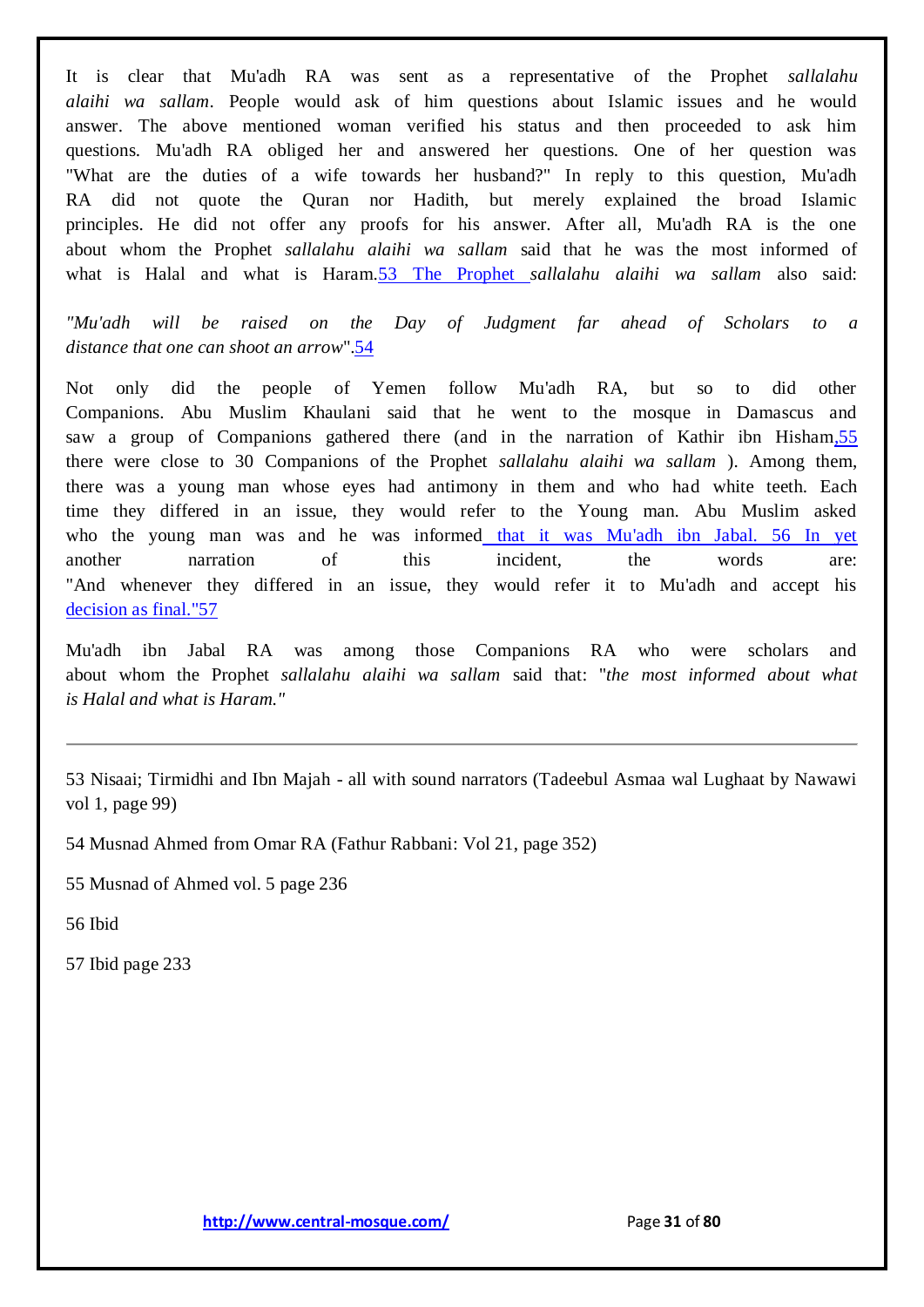He was also followed by several other Companions. The Prophet *sallalahu alaihi wa sallam* sent him to Yemen as a governor, judge and as a scholar whose opinion should be listened to and followed. The people of Yemen obliged and this is the essence of Taqleed of an individual. There is a narration in the Sunnan of Abu Dawood in which Amr ibn Maimoon Al-Awdai said:

"Mu'adh ibn Jabal RA came to us in Yemen as the messenger of the Messenger of Allah. I heard his Takbeer in Fajr and found that he had a deep voice. I developed an affinity with him and I did not leave his company until I buried him in Syria. Then, I searched for the most learned scholar after him and found Abdullah ibn Mas'ood. I stayed with him [until he died."58](LegalS.html#20)

In this narration, Amr ibn Maimoon searched for a scholar after Mu'adh RA passed away. He stayed with Mu'adh RA and Ibn Mas'ood RA merely to seek knowledge of Islamic Law. So as long as Mu'adh was alive, he consulted him and when he died, he consulted Ibn Mas'ood RA. Referring to only one scholar is known as following an individual.

Likewise, the Tabi'een followed individual Companions. The following are some examples:

Imam Sha'bi said:

"Whoever wishes to take an authority in rulings and judgments should apply the statements of O[mar RA."59](LegalS.html#21)

Imam Mujahid said:

"When people disagree about an issue, they should see what Omar RA did and accept it.["60](LegalS.html#21)

Imam Aa'mush said about Ibrahim al-Nakha'i:

"Ibrahim did not consider anybody's opinion to be better than Omar RA and Ibn Mas'ood RA when they both agreed upon an issue. When they disagreed, Ibrahim would prefer Ibn Mas'ood's opinion over Omar's" [61](LegalS.html#21)

58 Abu Dawood: vol 1, page 62 and Ahmed: vol. 5, page 231

59 'Ilaamul Muqi'een vol.1, page 15

60 Ibid

61 Ibid Page 13 and 14

**http://www.central-mosque.com/** Page **32** of **80**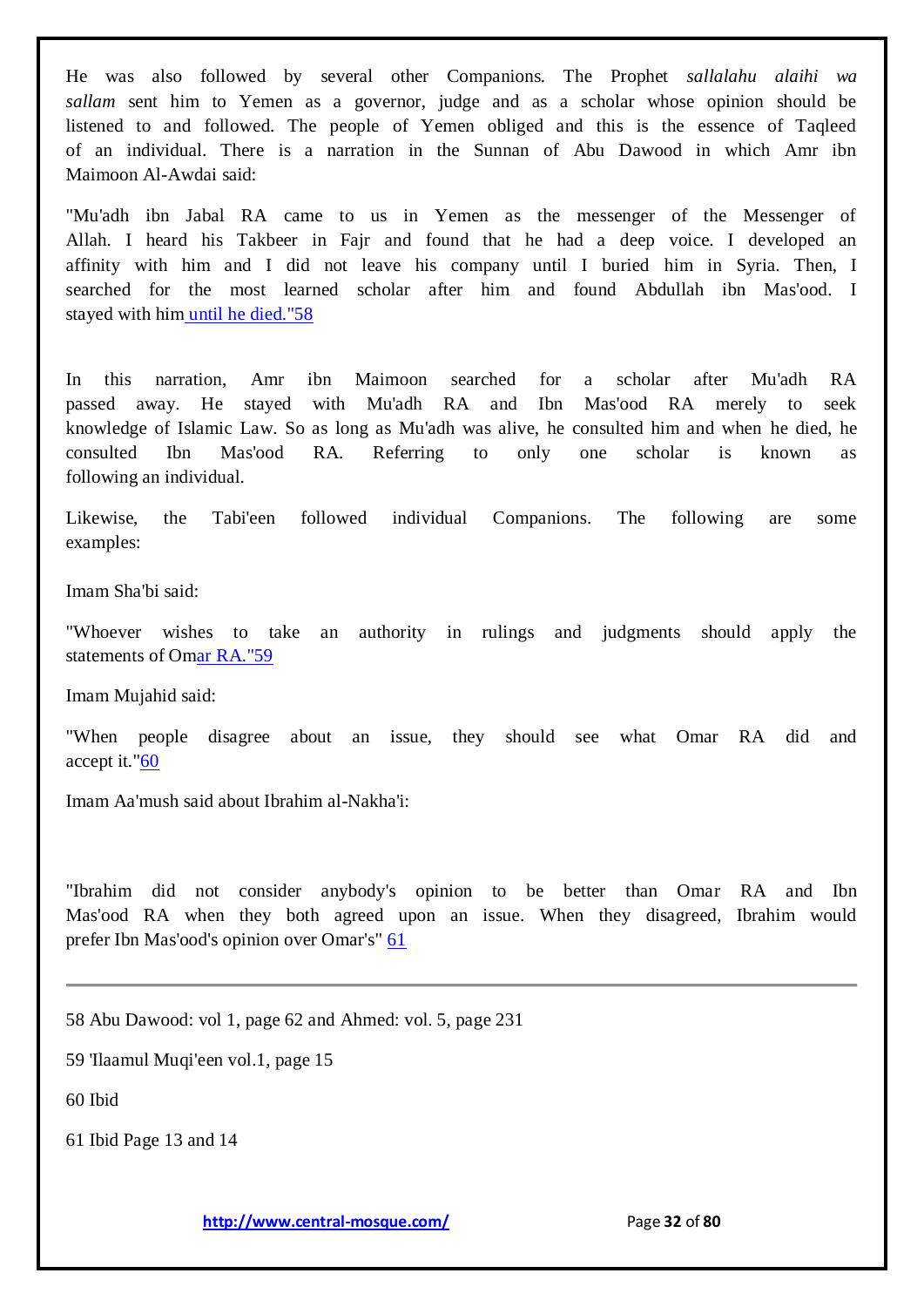Abu Tamimah said:

"We came to Syria and found people were forming an entourage around one person. I asked someone who this person was and he told me that he was the most learned of the Companions of the Prophet *sallalahu alaihi wa sallam* and who was still alive.

He was Omar al-Bakkali RA". [62](LegalS.html#21)

Imam Ibn Jarir Tabari said:

"No scholar had students who wrote his Fatwas and arranged his views in Islamic except for Abdullah ibn Mas'ood. Even Abdullah used to forsake his view completely and give preference to Omar if he disagreed with him, but they disagreed very infrequently."

Sha'bi said, "Abdullah did not recite the Qunut in Fajr. Omar had recited the Qunut, then Abdullah would have most def[initely recited it also." 63](LegalS.html#21)

The several examples provide ample evidence of following one particular individual during the illustrious era of the Companions RA. There are various degrees of Taqleed. These differ with the qualifications of a person. Following one particular Imam does not exclude the possibility of deferring to another in different issues. This would not impede the general permissibility of following or making Taqleed of an individual. For example, there are issues where Hanafi scholars have not applied the view of Imam Abu Hanifa and have in fact given Fatwas contrary to the Imam's. However, they are still considered as followers of the Hanafi School of jurisprudence. This issue will be elaborated upon under the discussion and its various degrees. Shaykh Ibn Qayyim Al Jawziyya has used these very examples to show the fallibility of Taqleed[.64 T](LegalS.html#21)he argument for Taqleed is correspondingly advanced by the very same Ahadit[h65 emp](LegalS.html#22)loyed by Ibn Qayyim Al Jawziyya.

62 Ibid page 14

63 Ibid page 16

64 Ibid vol. 2, page 170

65 Maulana Habib Ahmed Kiranwi has in his work "Inhaa us sukoon", the Introduction to 'Ilaanus sunan (vol. 2, page 4-69) giving satisfying answers to the arguments raised by Ibn Qayyim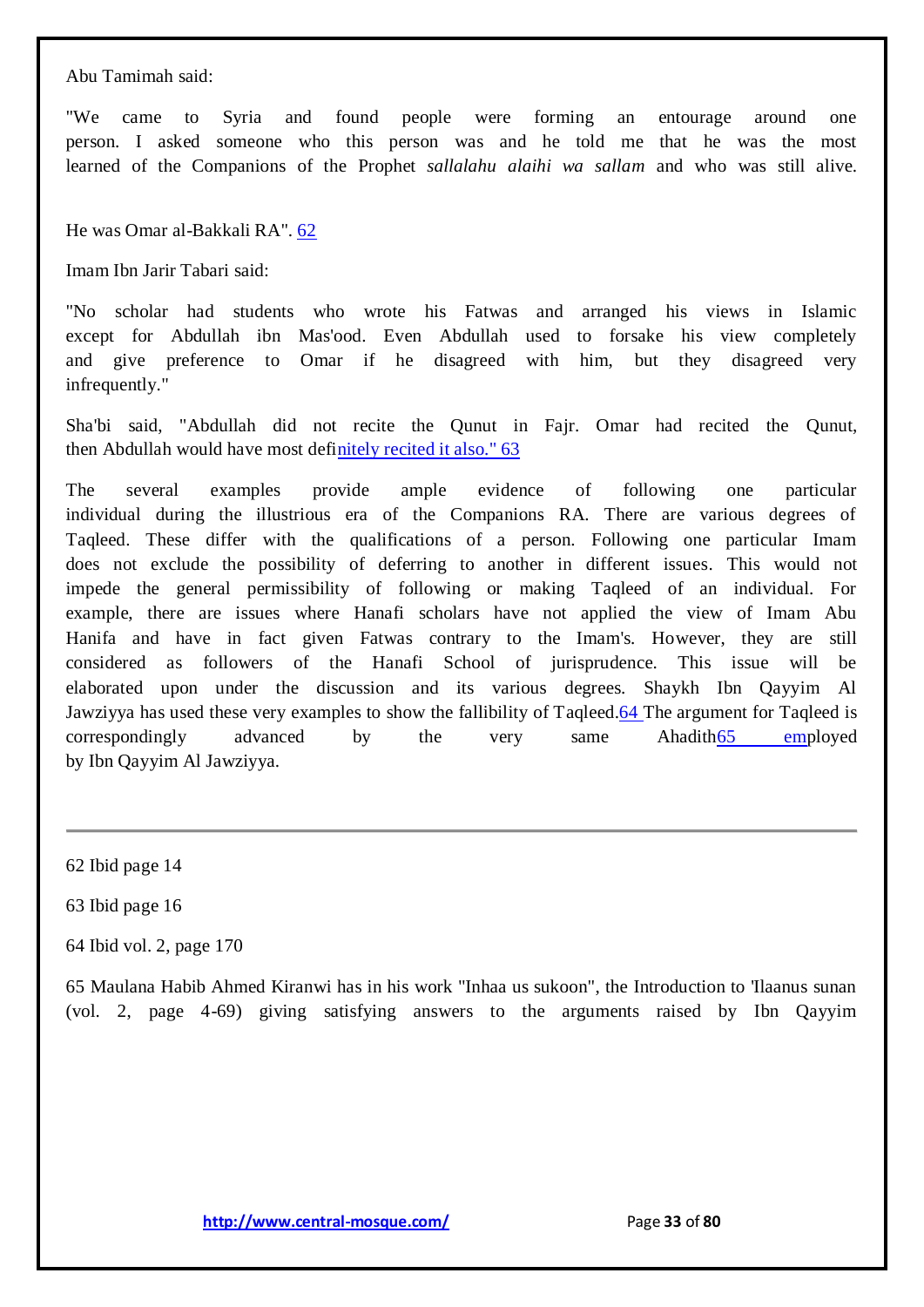The narrations above conclusively prove that both forms of Taqleed: absolute Taqleed (or Taqleed in general) and Taqleed of an individual both existed during the time of the Companions RA. The truth is that both forms of Taqleed are sanctioned and permissible for those who cannot extract rules directly from the Qur'an and Sunnah. Shah Waliyyullah of Delhi writes:

"The criticism against Taqleed does not apply to the person who acknowledges that he should follow only the Prophet's *sallalahu alaihi wa sallam* statements, that is to say what Prophet *sallalahu alaihi wa sallam* made halal and what he made haram. Since this person does not possess the knowledge enumerated by the Prophet *sallalahu alaihi wa sallam* and is not capable of reconciling apparent contradictions, nor does he have a structured method of extracting rules from those statements, he should follow a righteous scholar assuming that he is right in his opinion, provided that the scholar follows the Quran and Sunnah and give Fatwas based on them. However, if this assumption of the follower is found to be wrong, he must withdraw from following that scholar immediately without any questions of debates. How can anyone doubt this line of thinking since the practice of asking for Fatwas and giving Fatwas has been in vogue from the time of the Prophet *sallalahu alaihi wa sallam* . There is no difference if he asks the scholar whom he follows all the time or whether he asks him sometime [as in following a particular scholar] and others on other occasions [or practicing Taqleed in general] as long as the scholar meets the criteria which we have mentioned."<sup>66</sup>

66 Hujatul al Baaligah - vol 1 page 156 published by Salfiyah, Lahore 1395 and 'Iqdul Jeed, page 39 published by Maktaba Mujtaba, Delhi, 1344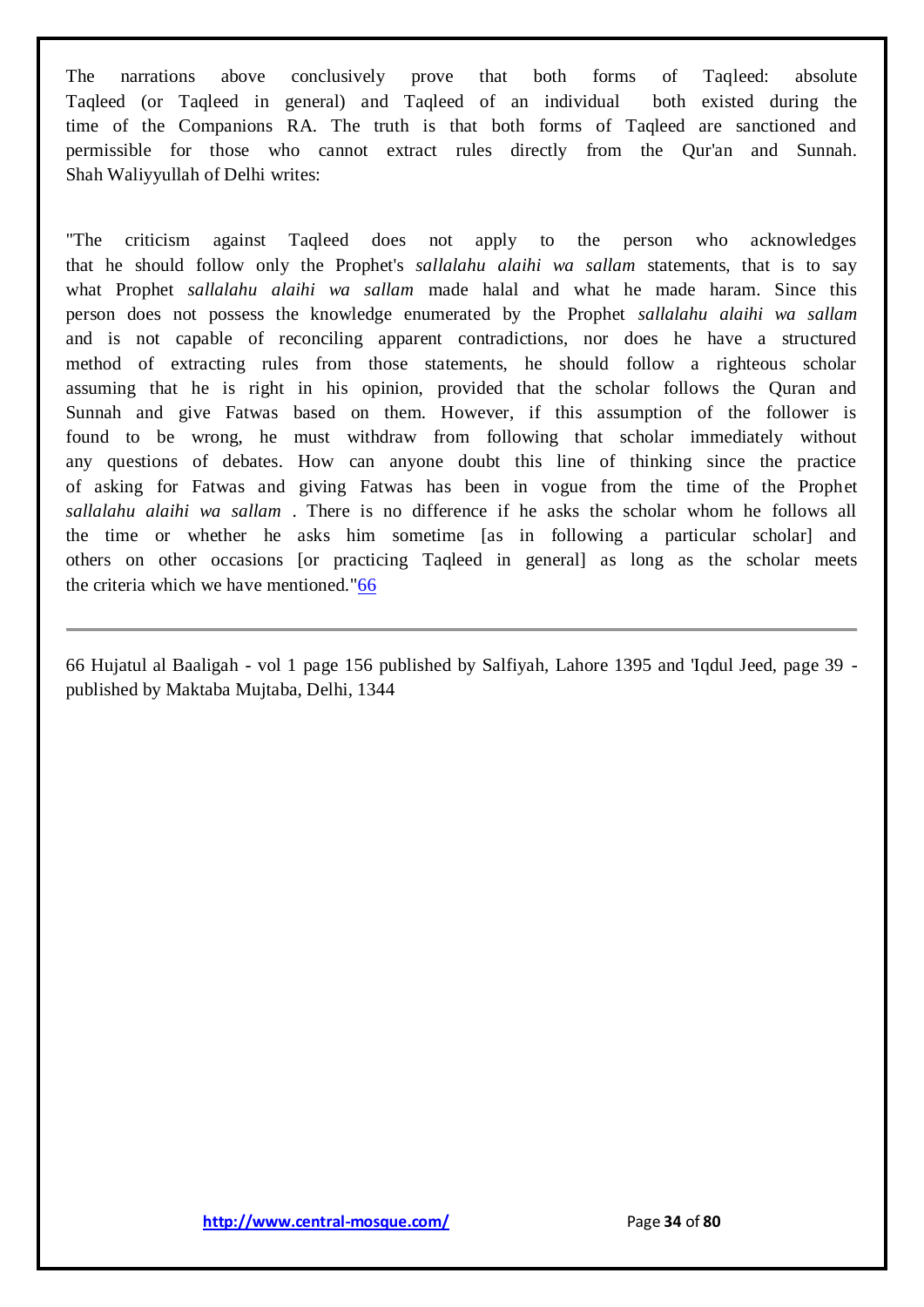# <span id="page-34-0"></span>**THE NEED FOR FOLLOWING A PARTICULAR IMAM**

### <span id="page-34-1"></span>**The Taqleed of an Individual**

The passage of Shah Waliyyullah, quoted above, apparently condones that Taqleed is permissible. However, certain historical changes occurred and there was a need for systemisation. May Allah have mercy on the scholars who saw that there was a need to demarcate the practice of Taqleed. For reasons of administration and to avoid the possibility of contradictions amongst the scholars of differing Ijtihad over a primary source, the laity were encouraged to follow only one Imam and Mujtahid instead of referring to several. This idea gained hegemony during the third and fourth century AH. Hence, this has been the dictum of the vast majority of the Ummah for subsequent centuries, and scholars themselves have conformed to Taqleed of a particular Imam. In order to understand the reasons and benefits of the systemization of fiqh, the following premise has to be comprehended: following one's desires and passions is a very grave form of misguidance. Following desires and passions in itself is a grave sin, however there still remains the prospect that such people may repent. Following desires and passions to the extent that they believe what is halal to be haram and what is haram to be halal is disastrous. Disobedience of this nature is fatal and makes religion and law a mere sham. These people are submerged in a sin, which is far more serious and fatal than that of the first group. The door to such evil obviously has to be avoided, as does the path, which facilitates it. This is an established principle in Usool ul Fiqh (principles of jurisprudence). The jurists were concerned at the decay of piety and devoutness amongst the Muslim populous, devoutness being the norm during the time of the Companions. They feared that subsequent generations scruples would not be as elevated as the generation of the first three generations (Salaf). If under these circumstances, the door of following an Imam in general were unconditional inadvertently desires would become the commanding principle. For example bleeding expatiates wudu according to Imam Abu Hanifa, but not according to Imam Shafi'ee. For the sake of convenience and ease a person, who usually follows Imam Abu Hanifa. may choose to follow Imam Shaf'iee's opinion and offer salaat in this condition, which according to the Hanafis is not valid because he is without wudu. However touching a woman would invalidate his wudu according to Shafi'ees and does not according to Imam Abu Hanifa. According to both schools of jurisprudence (Hanafi and Shai'fee) such a wudu is expatiated and no school would accept Salaat of such a person as valid.

A person left freely to adopt the view which suited him best and abandon the Fatwa which did not meet his "standards" of comfort begs the question upon what basis is the "non-scholar" to choose between two contrary Fatwas if not ones own nafs (desires). It is clear that this line of action would result in people using Islamic law as a triviality to entertain the lower self. No Muslims scholar of any repute has validated this kind of practice. Imam Ibn Taymiyah discussed the deception of this approach and wrote:

"Imam Ahmed - among others - have categorically stated that it is not befitting for anyone to deem something haram at one time and then deem the same thing halal at another merely on whim and fancy. For example, it is not proper for someone to believe that the

**http://www.central-mosque.com/** Page **35** of **80**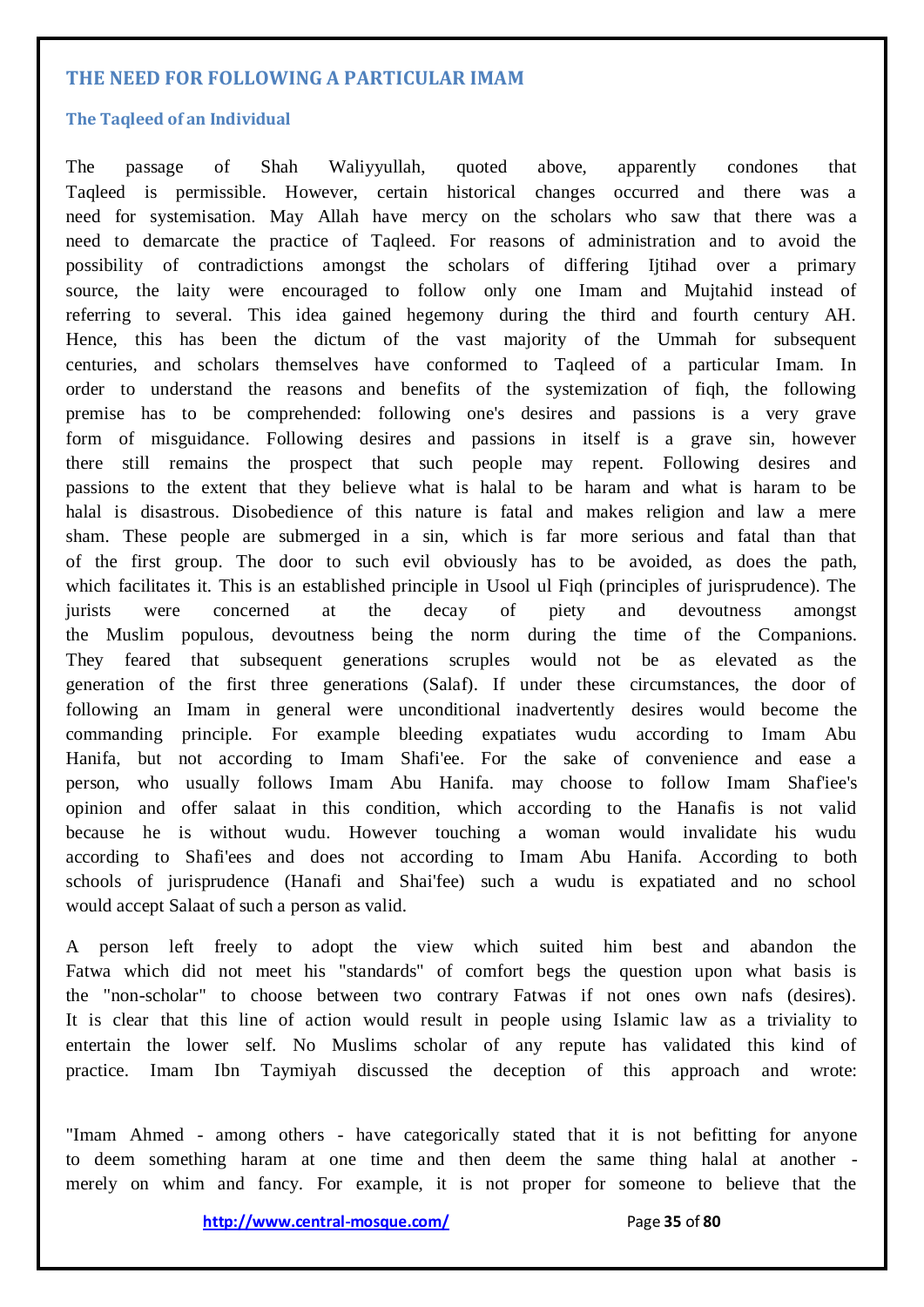neighbour has the right of preemption (when someone is buying his neighbour's house) and then, when he wishes to sell his house to a non-neighbour declines to give his neighbour the right of preemption. Likewise, it is not proper for one to believe that a brother should inherit when the grand-father of the deceased is alive and when he becomes a grand-father he denies the brother of the deceased his share of the inheritance....So this kind of person who deems that something is permissible or forbidden, necessary or unnecessary merely because of whims and fancies is condemned and outside the boundaries of a just [reliable] person. Imam Ahmed and others have categorically stated that this practice is not permissible." [67](LegalS.html#23)  Ibn Taymiyah continues:

"They follow - at one point in time - those scholars who see the marriage as void and at another point of time; they follow those scholars who say that the marriage is still intact merely because of vested interest and desires. This kind of practice is not allowed according to the unanimous opinion of the Imams. An example of this is that the man considers the right of preemption to be valid for a neighbour when he is buying and not valid when he is selling. This is not allowed by Ijmaa' (the consensus of the Ummah). Likewise, it is not allowed to believe that the patronage of a sinner is valid when he gets married and considers the same patronage to be invalid when he decides to divorce. And even if the one seeking the Fatwa claims that he did not know about the differences of opinion, he would not be given any discretion since that would open the doors of playing with religion and would open many avenues of permitting and forbidding based on [fancies and desires." 68](LegalS.html#23)

Subservience to desires and assuming something to be permissible or forbidden based on personal fancy is such a colossal crime that no scholar has allowed it. The Quran and Sunnah are replete with proofs for this argument. However, we have sufficed with Ibn Taymiyah's quotes since he is highly regarded even by those who do not believe that following a particular Imam is valid. Ibn Taymiyah himself believed that following a particular Imam was not permissible, but despite that, he did not subscribe to the idea that a person can follow an Imam based on his fancies and desires. In fact, he said that it was not allowed by the consensus of the Ummah.

67 The Major Fatwas of Ibn Taymiyah: vol.2, page 23 - published by Darul Kutub al-Haditha, Egypt

68 Ibid vol. 2, page 285/286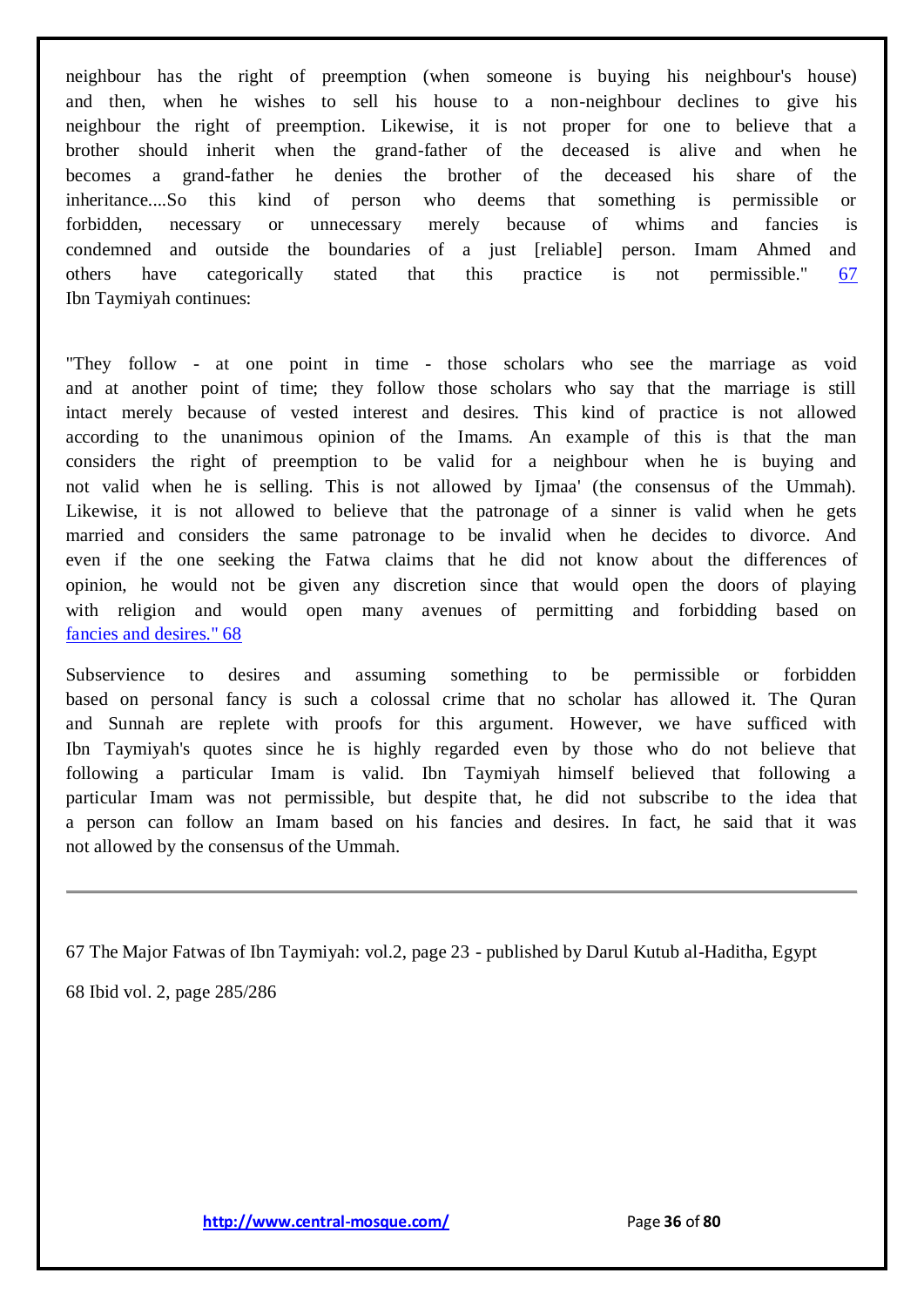During the times of the Companions and their followers, the fear of Allah and the Hereafter was so prevalent that absolute Taqleed (Taqleed in general) did not pose a threat to the kind of behavior elucidated above. For this reason people followed different scholars at different times and this was deemed to be praise worthy and totally acceptable. However with each succeeding generation the level of piety dwindled and the likelihood of succumbing to ones desires greatly increased. Scholars and jurists concerned at the degenerating circumstances issued a general Fatwa based on public interest, asserting that Taqleed is restricted to a particular Mujtahid Imam only. Absolute or general Taqleed should be abandoned. This was by no means an irrevocable Islamic statute but rather it was a legal opinion dictated by the demands of the time and the needs of the Muslim community. Imam Nawwawi, the commentator of Muslim explains the necessity of following a particular scholar in the following words:

"The reasoning for this is that if following any school of thought was allowed, it would lead to people hand-picking the conveniences of the schools in order to follow their desires. They would choose between halal and haram and between necessary and permissible. This would lead to relinquishing the collar (burden) of responsibility, this was unlike in the early days of Islam where the schools of thought were not readily available, nor were they structured or known. So based on this reasoning, a person should strive to choose one school of thought which he follows precisely." [69](LegalS.html#24)

We can elaborate upon Imam Nawwawi's statement that opening the doors to this kind of practice would lead confusion regarding the distinction between halal and haram. Since the era of the Companions, until now there have been thousands of scholars and Mujtahids who have had very diverse and disparate opinions and concessions concerning different issues. There will always be concessions in one school of thought, which are not found in another, regardless of the fact that these were great jurists, they were not immune from errors. In fact, every Mujtahid has one or two opinions, which go against the whole Muslim Ummah's position (Jumhoor). Allowing Taqleed in general (following any and every Imam) will inevitably result in what Imam Nawwawi has termed "relinquishing the collar of responsibility".

For example, Imam Shaf'iee allows chess; Imam Abdullah ibn Ja'far (apparently) allowed singing with musical instru[ments70; Imam](LegalS.html#24) Qasim ibn Muhammed allowed pictures which did not have any shadow[s71 ; Ima](LegalS.html#24)m 'A'amush held the opinion that fasting started with sunrise and not at daw[n72; 'I](LegalS.html#24)mam Ataa ibn Abu Rabaah maintained that if Eid fell on a Friday, both the Friday prayer and the Afternoon (Zuhr) prayers would be dropped and there would be no salaat un til '[Asr73; Ima](LegalS.html#24)m Dawood Tai and Imam

73 Tahdhibul Asmaa wal Lughaat by Nawwawi: vol. 1, page 334

**http://www.central-mosque.com/** Page **37** of **80**

<sup>69</sup> Al-Majmu: the commentary on Muhaddhab, by Nawwawi, vol. 1, page 91 (Matba'atul 'Aasima Cairo)

<sup>70</sup> Ithaful Sadaatul Muttaqeen, by Zubaidi: vol. 6, page 458/459

<sup>71</sup> Nawwawi in his commentary on Muslim: vol 2, page 199

<sup>72</sup> Ruhul Ma'ani, by Aaloosi in the commentary of Surah-al-Baqarah, verse 187 - Aloosi wrote that only a blind person would follow 'Amush (whose name means the one with the squinted eye) in this regard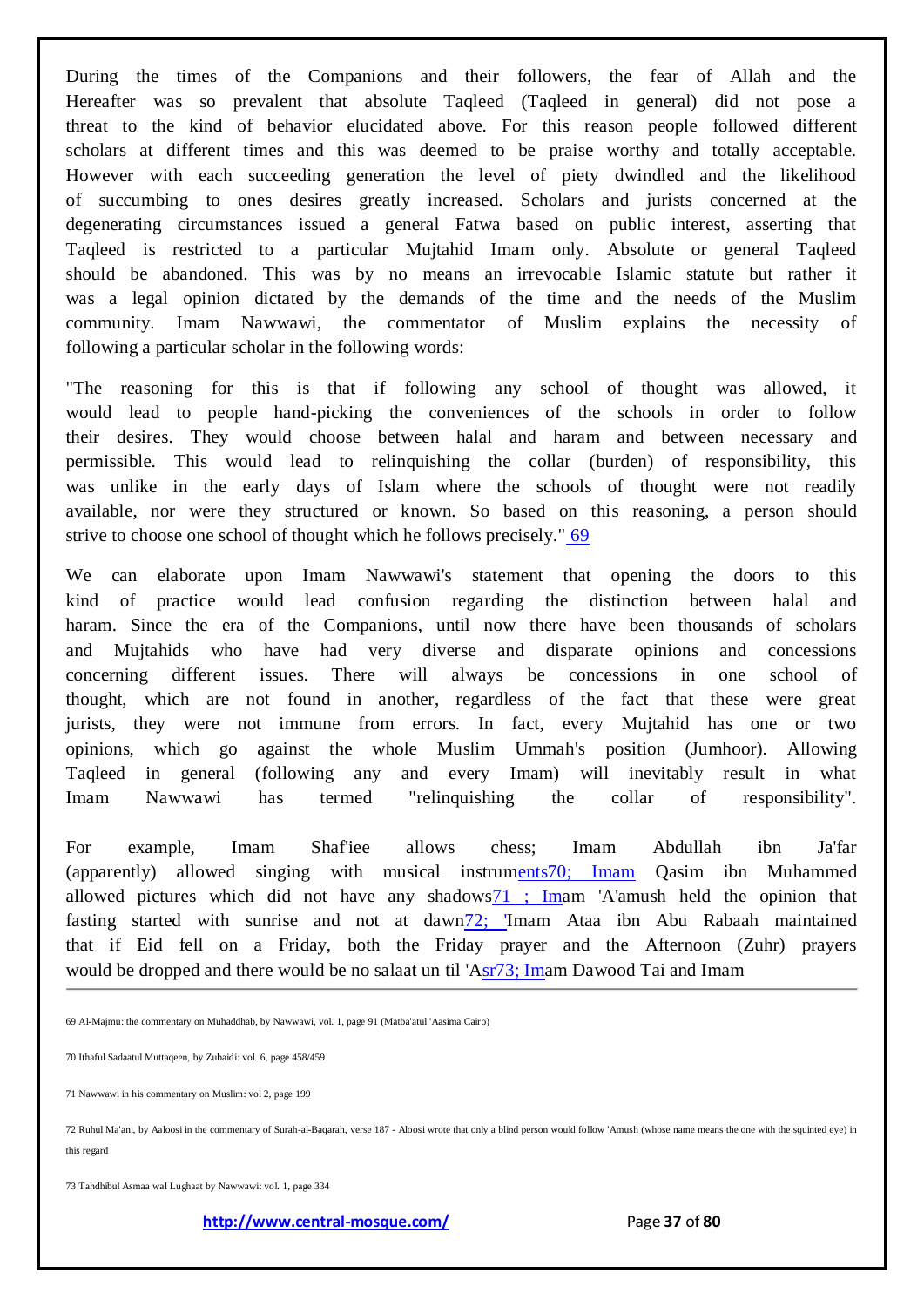Ibn Hazm both believed that a person could see his potential fiancee in the nud[e74 a](LegalS.html#25)nd Imam Ibn Sahnoon has supposedly allowed anal intercourse[.75 There are nume](LegalS.html#25)rous instances in the books of Fiqh and Hadith which corroborate following every Imam would give rise to a new school of thought based on carnal desires and the devil's temptations, making a mockery out of religion in this manner is not permissible. Thus Ma'mar wrote:

"If a man took the opinion of the people of Madinah with regards to music and anal intercourse; the opinion of the people of Makkah regarding Mut'ah (temporary marriage) and barter and the opinion of the people of Kufa regarding intoxicating drinks, he would be the worst of Allah's servants." [76](LegalS.html#25)

Despite being the worst-case scenarios, the above instances demonstrate the possibility of the abuse of the concept of Taqleed in general (following all Imams indiscriminately). The jurists following the first three golden generations advised that Taqleed should be exclusive only to a particular Imam avoiding the ambush of following ones desires and passions. Shaykh Abdur Raouf Manawi has discussed this issue at length and has quoted Shaykh Ibn Hamam:

"It is most probable that these types of restrictions are to prevent people groping [for conveniences." 77](LegalS.html#25)

Shaykh Abu Ishaaq Shatibi, the great Maliki jurist has outlined the reasons for not allowing people to search for conveniences by following different schools in his famous work *Al-Muwafiqaat*. He discusses the various inequities which would arise in such cases and in fact, he has cited several examples to show how those who followed other schools because of selfish desires merely did so to satiate their own selves. In this context, he quotes the famous Maliki scholar, Shaykh Mazari who refused to give a Fatwa against the accepted Fatwas of the Maliki School on one occasion. The scholar asserted:

74 Tahfatul Ahwadhi by Mubarakpuri: vol. 2, page 170 and Fathul Mulhim, vol. 3, page 476

75 Talkheesul Jeer, by Ibn Hajar: vol. 3, page 186/187

76 Ibid abd Iqdul Jeed, page 62

77 Faidul Qadeer, the commentary on Jami' sagheer: vol. 1, page 211 while commenting on the Hadith: "Differences in my Ummah are a mercy."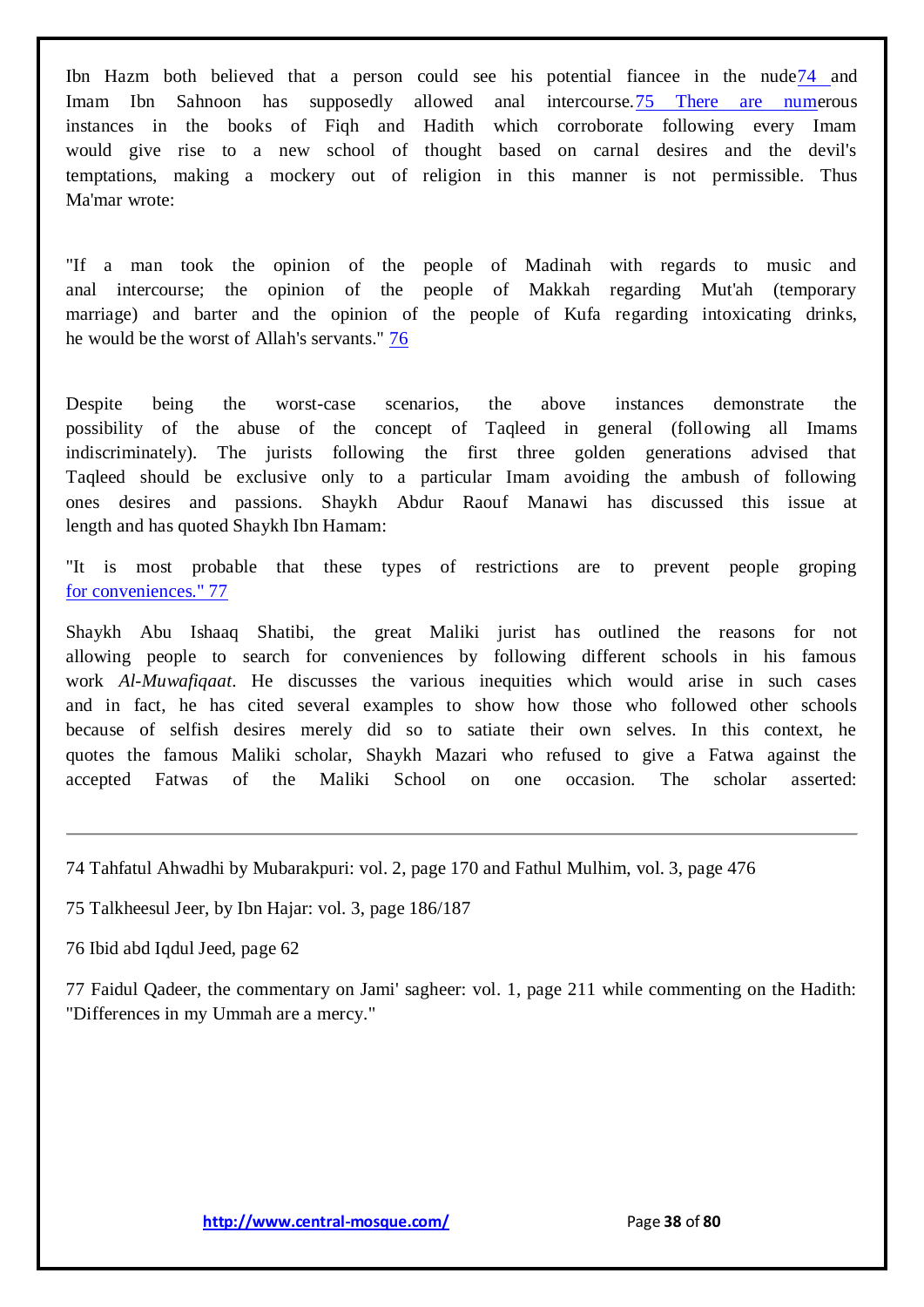"I am not amongst those who prompt others to act against what is known and popular from the school of Malik and his Companions. This is because piety along with God-consciousness are almost non-existent. Desires have multiplied as well as those who claim stake to knowledge and audaciously plunge into offering Fatwas. If the door to go against the prevailing school of thought is opened for them, there will be irreparable damage done. They will violate the cover of respect for following the school [meaning they will stop following]. This is amongst the inequities that are obvious." [78](LegalS.html#25)

Shaykh Shatibi comments on this reasoning:

"Note how this Imam - whose credentials were universally recognised - refrained from giving a Fatwa contrary to the prevailing opinion in the Maliki School. This was based on the necessary principle of public interest since many who claim to be knowledgeable and issued Fatwas fell short in piety and God-consciousness. The examples have been quoted earlier. If this door remained opened the whole of the Maliki school - in fact all the schools - would disintegrate." **79** 

Shaykh Ibn Khaldoun explained why Taqleed prevailed:

"The Taqleed of four Imams became popular throughout Muslim cities and the Taqleed of other scholars was forsaken. The doors of diverse opinions were closed because so many academic terms were being used to denote so many different concepts and because it had become so difficult to reach the stage of a Mujtahid. There was the apprehension that the title of Mujtahid be attributed to one who was not worthy, or someone who is inauthentic (and cannot be trusted) in his opinion and in his religious practice. Scholars declared that attaining the stage of a Mujtahid was not possible and restricted people to follow a particular Imam. They prevented people from following Imams alternately as this was tantamount to playing [with Islam]." [80](LegalS.html#26)

78 Al-Muwafiqaat: vol. 4, page 146

79 Ibid Page 146/147

80 Muqaddamah of Ibn Khaldoun page 448 published by Makatab Tijariyah Kubrah, Egypt.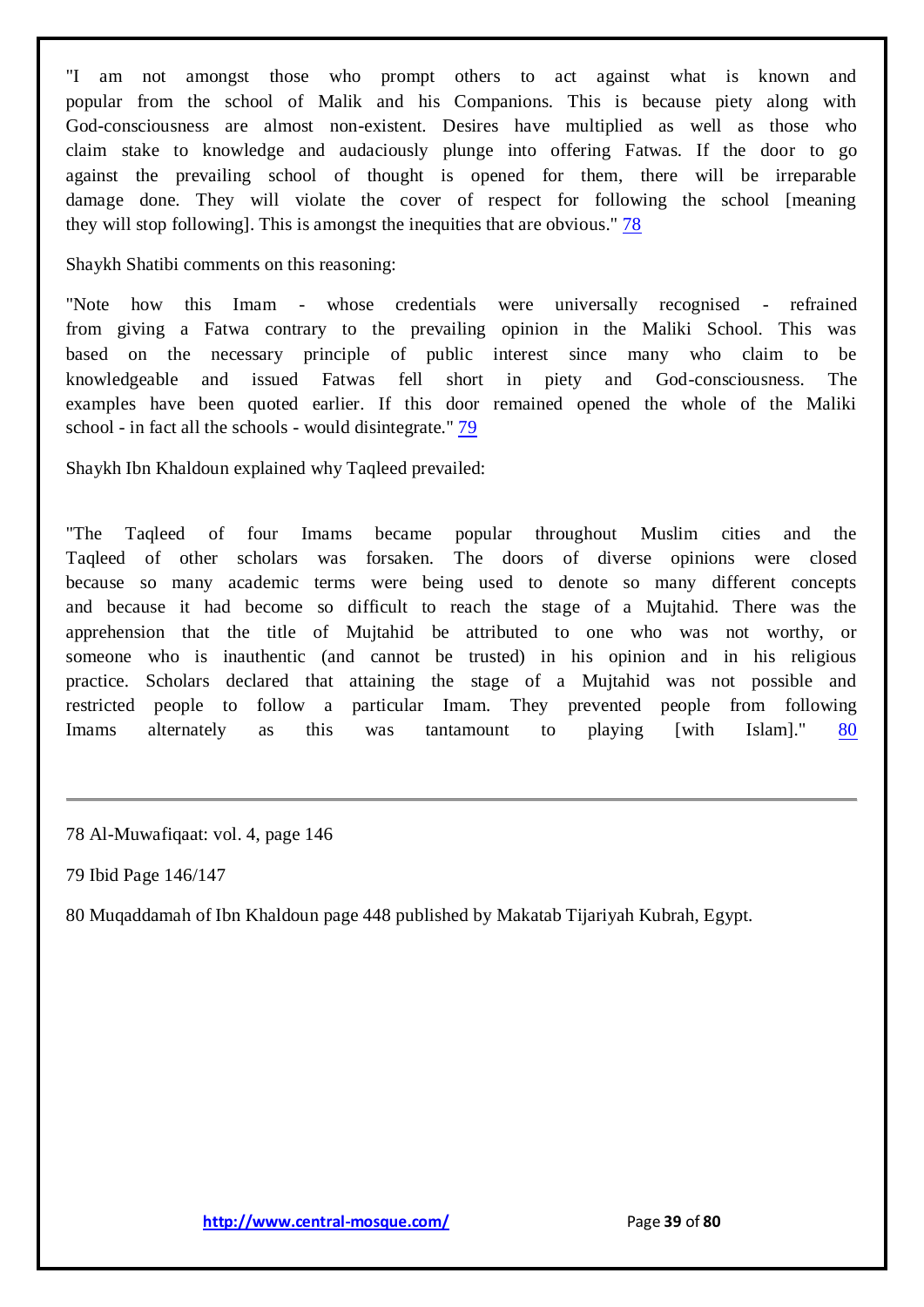In brief, the level of piety and God-consciousness during the era of the Companions was intense. Pursuing desires and passions was the exception rather than the norm during that era, thus anxiety that desires would overcome the populous in matters of Islamic law was non-existent. Both types of Taqleed were practiced in that era - the Taqleed of an individual and Taqleed in general. The foreboding possibility that desires would become the leading principle governing the selection of Fatwas and not piety was a real one. To avoid this it was decided that Taqleed be necessarily restricted to following one particular Imam. If this was not implemented, imagination is the limit to the chaos and turmoil that would be inflicted upon Islamic law.

Shah Waliyyullah wrote:

"You should know that people - during the first two hundred years - were not restricted to follow one particular Imam. During the third century, the concept of following one particular Imam emerged. There were very few scholars who did not rely upon the opinion of a single Mujtahid and Imam. This was the necessary approach for them at that time." [81](LegalS.html#26)

A question might arise from this analysis: How can something that was not necessary during the times of the Companions and their followers become necessary for people who came after them? An eloquent reply has been offered by Shah Waliyullah himself:

"It is mandatory that there should be someone in the community (Ummah) who knows details of particulars rules and laws with their reasoning and proofs. The people of truth have unanimously agreed to this premise. A science or action which is necessary to fulfill a mandatory action also becomes mandatory in itself. For example, the predecessors did not write the sayings of the Prophet *sallalahu alaihi wa sallam*, Today writing and documenting Hadith has become necessary, because the only way we can know and learn Hadith is by knowing the books of Hadith. Likewise, the predecessors did not engage in studying syntax and etymology. Because their language was Arabic, advanced study of these ancillary sciences was not required. Today, learning these sciences has become mandatory since the language has drifted considerably from the original language of Arabic. Based on this account, one must draw an analogy for proving that following one particular Imam and Mujtahid is sometimes necessary and sometimes not necessar[y." 82](LegalS.html#26)

81 Al-Insaaf fi bayan sabab Ikhtilaaf: 57/59. Published by Matba' Mujtabai, 1935

82 Ibid 69/71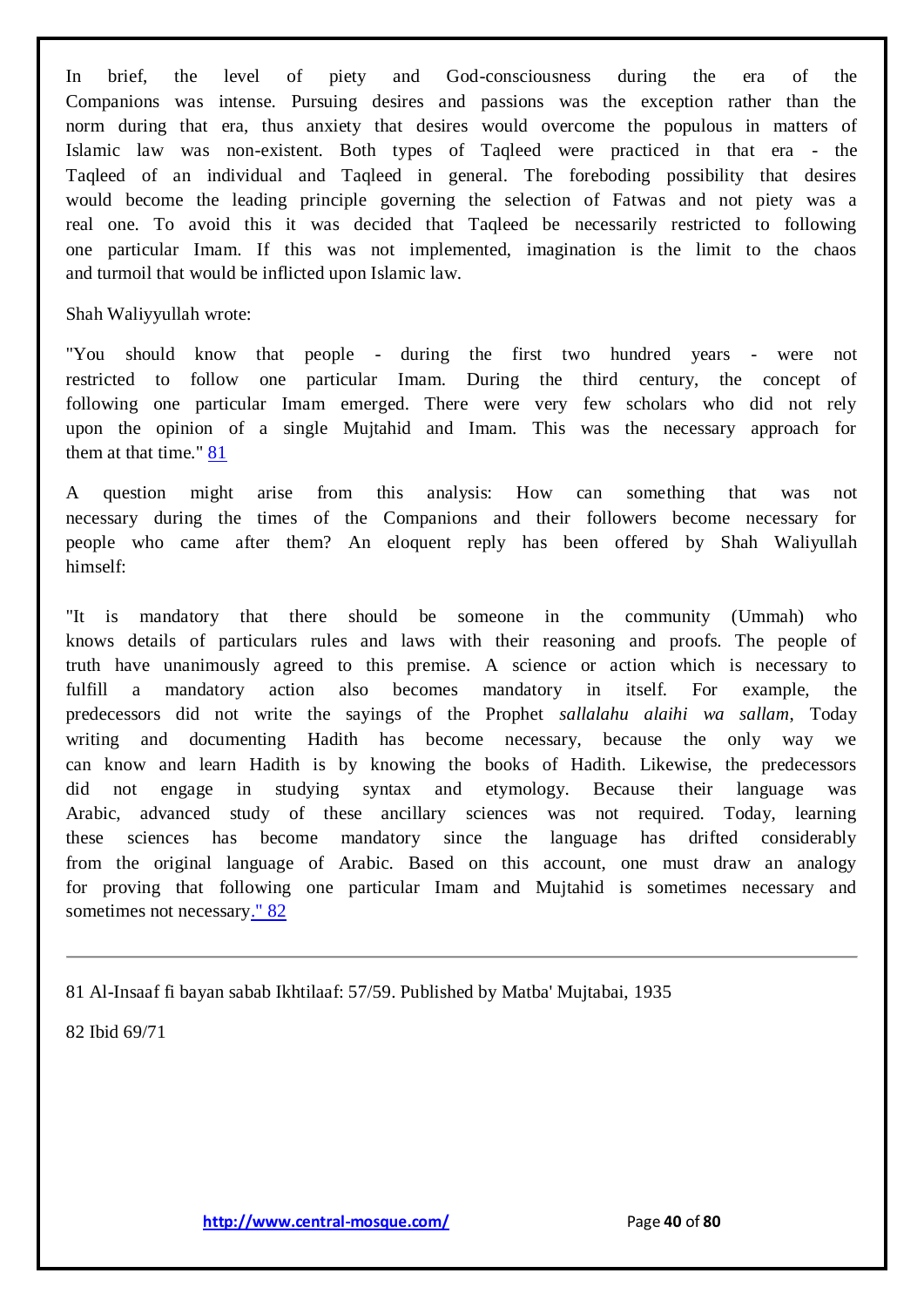Based on this account, he later explained:

"If there is an ignorant person in India or in Central Asia where there are no expert scholars on Shafi, Maliki or Hanbali law, and if there are neither any books of those schools readily available, then this person must follow the school of Imam Abu Hanifa. It would not be permissible for him to leave that school because he would be effectively exonerating himself from the duties of Islam. He would be an anarchist. This would not be the case for a person who lived in the Two Sanctified Mosques [Makkah and Madinah where scholars of the three other schools would be readily available]. [83](LegalS.html#27)

Shah Waliyyullah hinted toward the chaos and corruption which was prevented by restricting Taqleed to one Mujtahid:

"In short, following the Mujtahids was a subtle inspiration which Allah unveiled to the scholars. A consensus arose among the rightly guided scholars, to its indispensability. Knowingly or unknowingly, it was upon this inspiration which the vast [majority of the ummah united." 84](LegalS.html#27)

He wrote in another place:

"The Ummah has unanimously agreed upon the validity of following one of the four schools of thought - which have been organised and documented. There are many obvious benefits in this, especially today where determination has dwindled; where desires have penetrated our consciousness and gloating with ones own opinion is seen as a virtue." [85](LegalS.html#27)

A very clear example of what Shah Waliyyullah has stated can be found during the caliphate of Uthman RA regarding the compilation of the Quran. All seven dialects of the Qur'an were being recited. Uthman RA requested that all copies of the Quran be standardized upon the dialect of the Quraish whose Arabic was uncontaminated over successive generations. Hafiz Ibn Jarir Tabari - the great historian and commentator of the Quran - adhered to the opinion that Uthman RA abrogated the remaining six dialects and retained the dialect of the Quraish. All other copies of the Quran were discarded. From the time of the Prophet *sallalahu alaihi wa sallam* Abu Bakr RA and Omar *RA,* people were accustomed to recite in any of the seven dialects. Uthman RA perceived, that failure to standardize the Qur'an would bring about a state of chaos and commotion in successive generations.

83 Ibid

84 Ibid

85 Hujjatullah vol. 1, page 154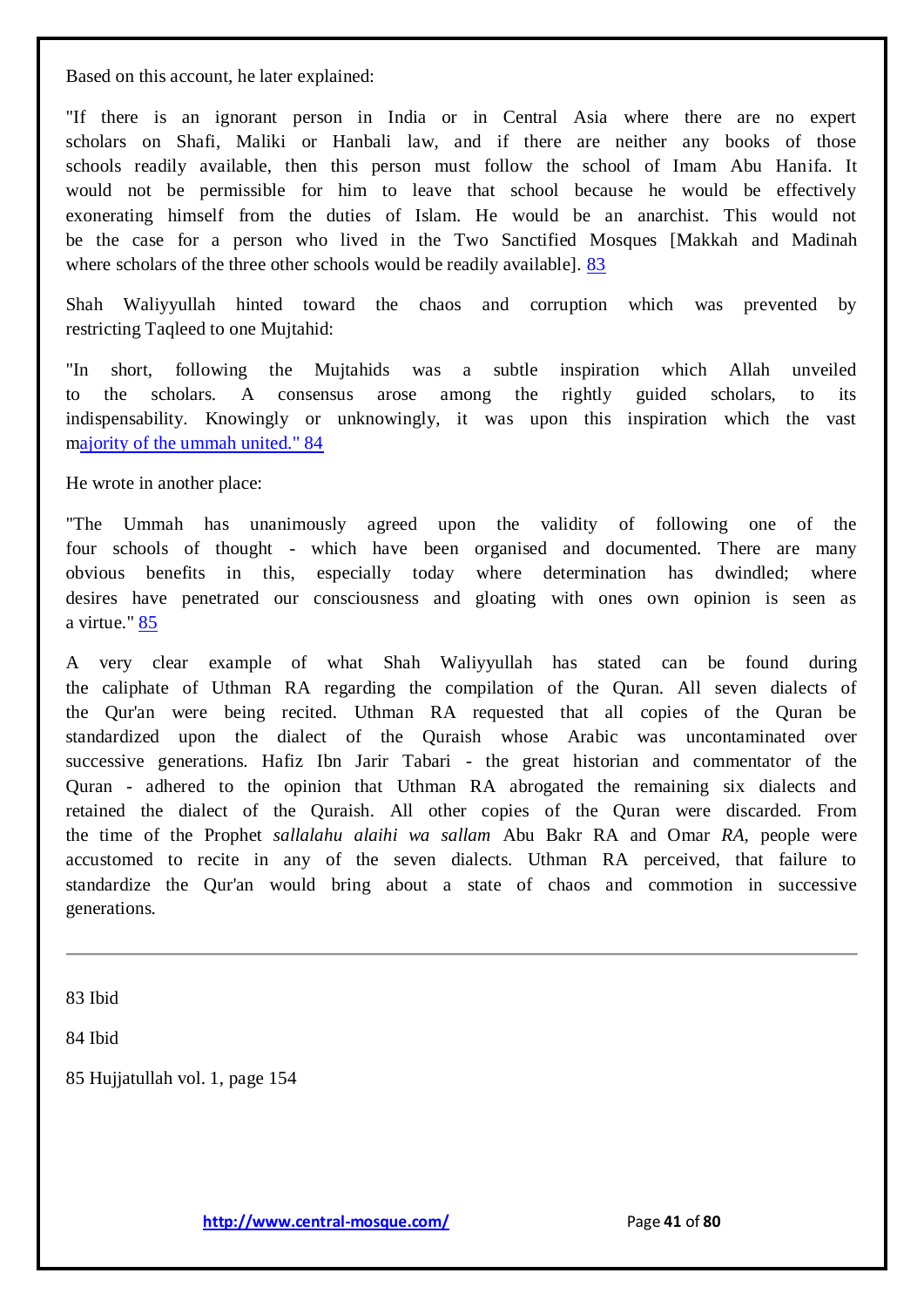Uthman RA abrogated six and used the dialect of the Quraish for the official rendition of the Qur'an. Ibn Jarir wrote: "That was the community which was instructed to memorise the Qur'an and recite it. They were given the choice to recite it in any of the seven dialects they chose to do so. For what ever reason, it [the community] was ordered to maintain one standard dialect and to discard the remaining six.["86](LegalS.html#27)

There still remains the question that how can an action be allowed during the time of the Prophet *sallalahu alaihi wa sallam* (reciting the Qur'an in all seven dialects) and prohibited later. To paraphrase Ibn Jarir, the Muslim community was merely given the choice to recite in one of those seven renderings but no one rendering was made mandatory. The community later observed that there was benefit in restricting the dialects to only one. Ibn Jarir concludes: "What they did was mandatory upon them. Whatever they did, they did so out of concern for Islam and its adherents. Thus, their mandatory action was what was preferred for them, than to continue [reciting with all seven] with the status quo which would have lead the community towards more harm than benefit." [87](LegalS.html#27)

The account given above was based on Ibn Jarir's view that Uthman RA had abrogated the remaining six renditions. There is another opinion about canceling the remaining six and that is the view held by Imam Malik. Ibn Qutaibah. Abu Fadl Razi and Shaykh Ibn Jazri. These scholars maintain that Uthman RA did not actually abrogate the remaining six renditions but rather standardized the script of the Qur'an to conform to one dialect which is the dialect of the Quraish. The other six renditions and dialects are still very much accepted as the Qur'an today[.88 If we take this opinio](LegalS.html#28)n, which is the opinion of the majority of researchers - then it still supports the case for following a particular individual. This is because before Uthman RA standardized the script of the Qur'an, people were writing the Qur'an with several different scripts and even the order of the Surahs varied.

86 Taseer Ibn Jarir: vol. 1, page 19

87 Ibid: vol. 1 page 22

88 For a full detailed account of this view, read the commentary of the rare words of the Qura'n, by Nishapuri on the sides of Ibn Jarir (vol. 1, page 21) and Fathul Bari: vol. 9, page 25/26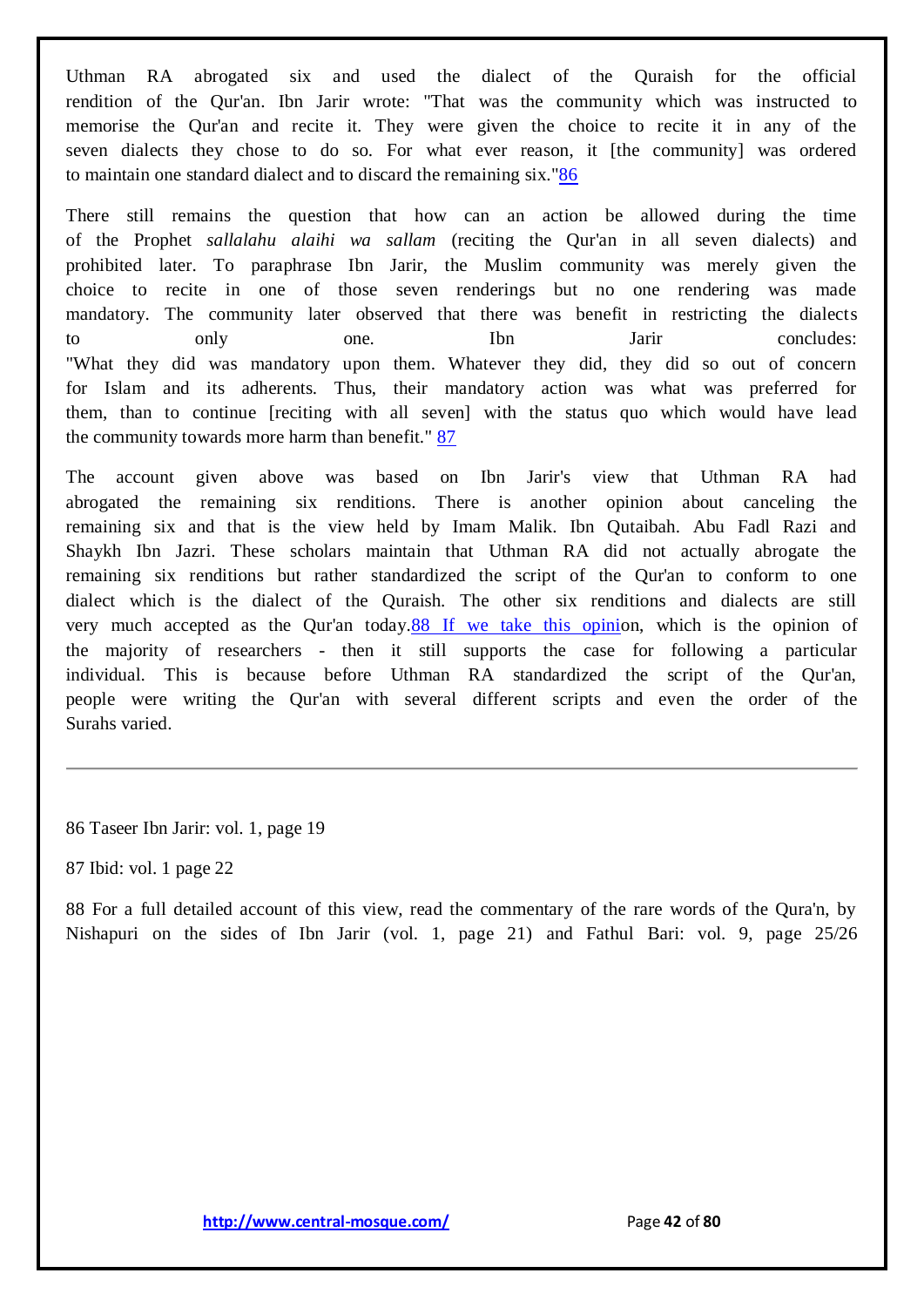Uthman RA annulled writing the Qur'an in different scripts, perceiving greater benefit to the Muslim community. The order of the Surahs was also standardized. He issued this decree throughout the Muslim world and had all other copies of the Qur'an discarded[.89 Uthma](LegalS.html#28)n RA united the community on a standard script. This incident is an example of following one particular scholar and Imam. The action of Uthman RA proves that if the Muslim community decides to adapt a way - out of several - to achieve an ideal (like reciting or writing the Qur'an in a standard script), it may eliminate the other practice if there is greater benefit for the community and the avoidance of a harm. The same principle applies in the case of restricting Taqleed to the following of one scholar rather than following many.

## **Why The Four Schools of Thought?**

This begs the question: *if following one particular Mujtahid is indispensable, why the need to restrict Taqleed to only the four schools of thought?* Several great Imams and Mujtahids have occupied the pages of Islamic scholastic history such personages as Sufyaan Thauri, Imam Awzaa'i, Abdullah ibn Mubarak, Ishaq ibn Rahwaih, Imam Bukhari, Ibn Abi Layla, Ibn Sibrimah, Hasan ibn Saleh and many others. Are all Mujtahids not equally qualified to be followed? Such a contention is valid in principle, but rather, it is not effectively possible. The schools of thought of the Mujtahids mentioned above are not systematically documented. Had their schools been formally codified and structured similar to the major four schools, then there would be no hindrance to following them. Unfortunately, their schools do not exist formally, nor have the original sources of the schools survived. To follow such schools would therefore prove difficult. Shaykh Abdur Raouf Manawi, the famous scholar of Hadith, has quoted Hafiz Dhahabi:

''We should believe that the four Imams, the two Sufyaans [Thauri and Ibn 'Uyainah], Awzaa'i, Dawood Zahiri, Ishaq ibn Rahwaih and all other Imams were correct. The non-Mujtahid should follow one specific school. It is not permissible to follow the Companions, nor their followers - as stated by the Imam of the Two Holy Mosques since their schools are not documented or organised. In court rulings and in giving Fatwas, it is not permissible to follow a non-documented or a non-organised school. Also, the following of the four schools has flourished and has been refined to the extent that absolute terms have become specific and their general words have become defined. This is unlike the other schools where their followers have disappeared. Imam Razi has quoted that it is the consensus of the scholars that a lay person cannot follow the Companions and their Companions.["90](LegalS.html#29)

89 For further elaboration on this issue, read the author's book "The sciences of the Qur'an"

90 Faidul Qadeer, the commentary of Jami Sagheer by Manawi: vol 1, page 210

**http://www.central-mosque.com/** Page **43** of **80**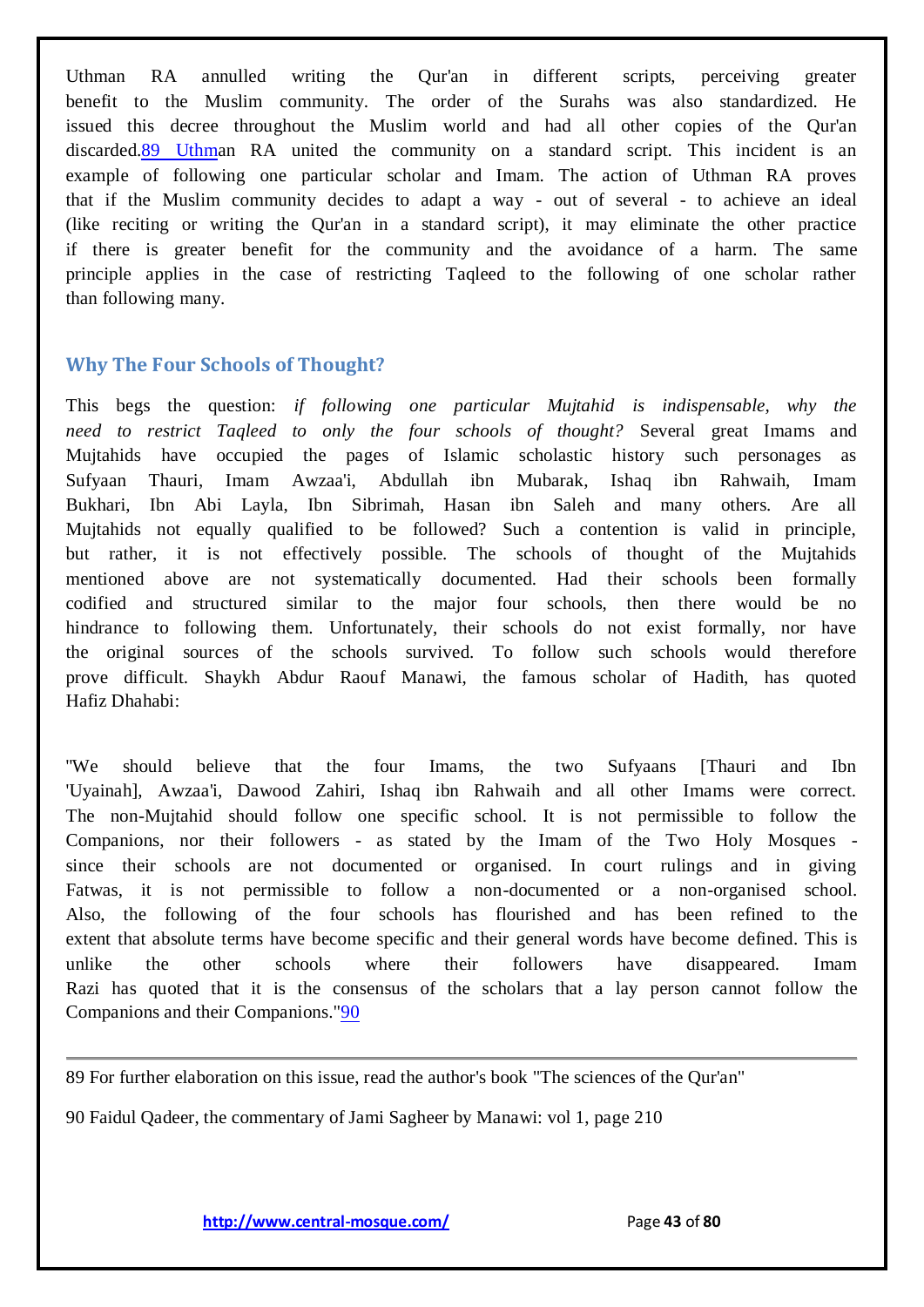This point has been discussed by Imam Nawawi in the following words: "Although the knowledge and status of the Companions and their Companions is far superior than that of scholars who came after them, it is not permissible for any to follow their schools of thought. This is because they were not able to document their Fatwas nor arrange principles and details of their schools of thought. None of the Companions (or their followers) formed a structured school of law. This structuring was done by scholars who came after them who, being themselves ardent students of their predecessors, took on the task of formulating premises and rules of extrapolating and extracting laws before the incident occurred."

Taqleed being restricted to these four schools of thought has been explained by several great scholars. At this point, however, I would like to draw attention to two scholars in particular. The first is Imam Ibn Taymiyah and the second is Shah Waliyyullah. Their opinions will be quoted since even those who do not agree with the concept of Taqleed hold them in great academic standing.

Ibn Taymiyah has written in his book of major Fatwas: "There is no difference, as far as the Qur'an and Sunnah is concerned, in following one Mujtahid and not others. So Malik, Laith ibn Sa'd, Awzaa'i, Thauri were Imams of their times. Following any of them is permissible. No Muslim can say that it is permissible to follow one but not the other. However, if anyone has not allowed following any of these scholars in our times it is for one of the following two reasons. There remains no one who knows that particular Imam's school of thought. This would render that particular scholar [or his school of thought] dead. There is the famous difference of opinion regarding following a dead school [meaning a school of thought erased by time]. Following these Imams today is like following a dead person, which is not allowed. It would only be valid if knowledge of his school existed. The second reason would be to say that the consensus of scholars has determined that the opinions, which oppose those of these scholars, prevail today. If some scholar whose school is still alive today conforms with the opinion of those Imams whose schools do not exist today, then definitely, their opinions will be used as collaborating and secondary evidence." [91](LegalS.html#29)

Shah Waliyyullah, has allocated a whole chapter to this discussion in his book: "Iqdul Jeed" and called it: "The Chapter of Emphasising following one of these four schools of thought and denouncing the idea of forsaking them." He started the chapter by saying: "You should know that following these four schools has tremendous public advantages and benefits. Forsaking them is wrought with mischief and harms. We will explain this with many inferences...."  $92$ 

91 The Major Fatwas of Ibn Taymiyyah: vol.2, page 446

92 Iqdul Jeed: page 31

93 Ibid

**http://www.central-mosque.com/** Page **44** of **80**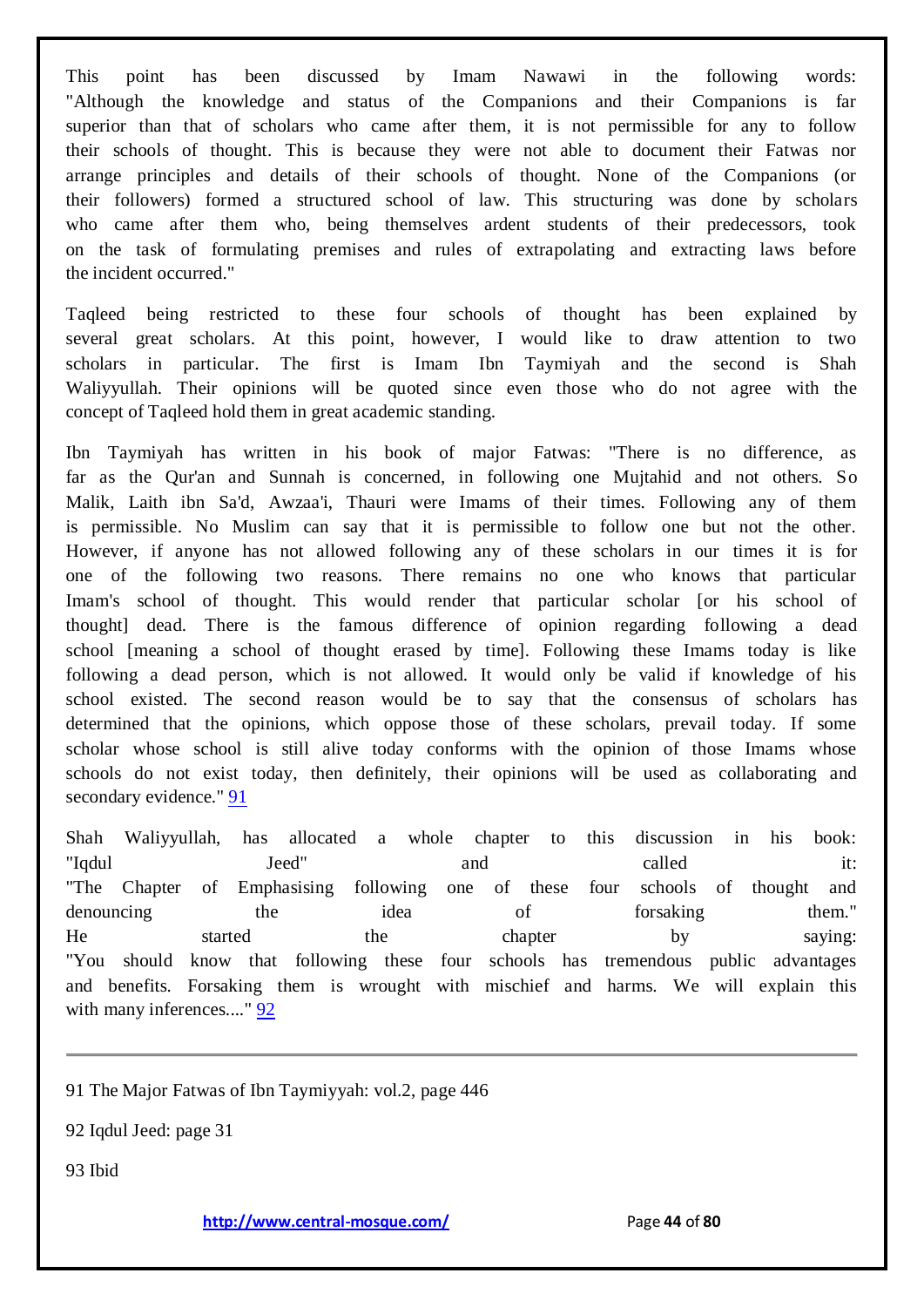He then goes on to explain the many reasons which I will paraphrase in points instead of translating a very lengthy passage. It is incumbent to rely upon the early predecessors if one is to understand Islamic law. The only way for us to do this is either to determine that the statements of the predecessors have been transmitted to us via sound chain of narrators or to read their statements, which are documented in reliable books. It is necessary to establish that these statements have actually been trusted and used by other scholars. Finally, if their statements are open to several meanings, then the most preferred meaning be adopted. Occasionally the statement of a certain Mujtahid may appear to be general but in fact it may be quite specific, which would be recognised by the scholars who have studied his school of thought. Thus, it is necessary that the statements of this certain Mujtahid be documented, understood and explained such that the rationale is emphasised. If a certain Mujtahid has not had his statements codified then such a Madhab should not be relied upon. In our age, the four prominent schools of thought share this advantage whereas other schools do not. The Imamiyah and the Zaidiyah schools of thought also have this privilege. However, since their opinions are non-Sunni, it would not be permissible to utilize their statements. The Prophet *sallalahu alaihi wa sallam* said: *'Follow the vast majority of the community.'* Since it is common knowledge that schools of thought besides these four have vanished, it would be going against the principle mentioned in the Hadith.

Finally, if giving a Fatwa based on any of the earlier scholars and their schools of thought were to be made permissible, then those corrupt scholars would take advantage of the Shari'ah and base their Fatwas on the statements of any of the predecessors. This would inevitably open the door to the abuse of their statements. Corrupt scholars would be asked to justify selfish desires by quoting pious predecessors. Relying upon following the vast majority of the community [93 would arrest](LegalS.html#30) the drift to chaos within the Shari'ah.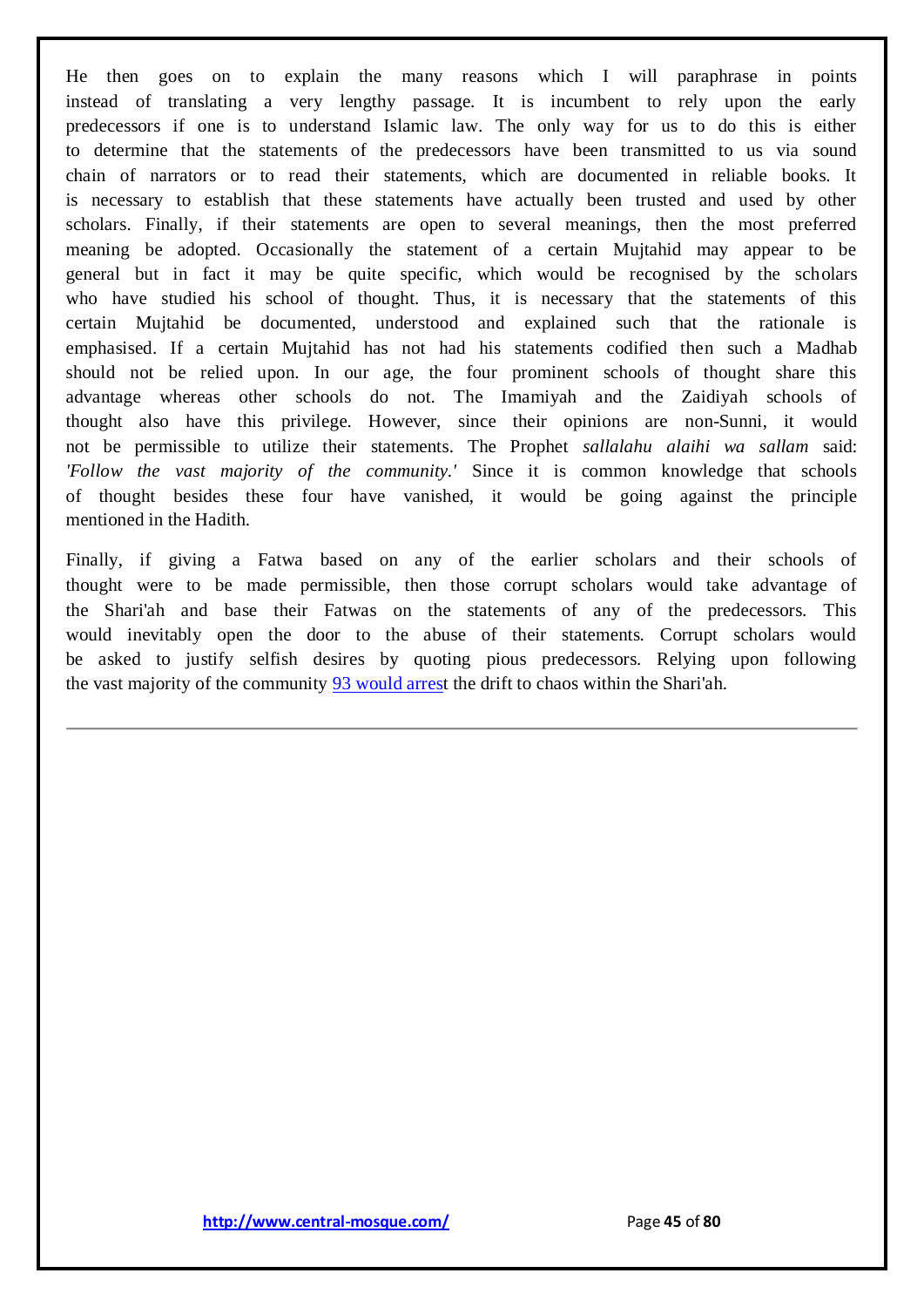# **The Different Levels of Taqleed**

Taqleed at each level has different rules. Not differentiating between the various levels can lead to misconceptions. False ideas regarding Taqleed develop due to not differentiating between these levels or totally ignoring them. This issue will be discussed at length because there remains some misinformation regarding the different levels of Taqleed.

#### **The Taqleed of the lay person**

In the context of Taqleed a "lay person" is defined as one who knows little regarding the Arabic language, and about Islam in general - even though they may be intelligent in other fields of knowledge. Proficiency to read Arabic titles concerning the Qur'an and Sunnah but devoid of any formal Islamic studies with a qualified instructor would also place a person within the ambit of laity. In addition, students who have taken formal courses in Islamic sciences but have failed to develop acumen would also fall within this classification. The above mentioned are under an obligation to practice Taqleed. They must follow a specific Imam and Mujtahid because they simply do not have the ability to refer to the Qur'an and Sunnah directly nor can they differentiate between what is apparently contradictory and give scholarly preference to one opinion over the other. Shaykh Khatib of Baghdad wrote:

"As for those who should apply Taqleed it is the lay person who does not know the methods of extracting Islamic rules. It is permissible for such a person to follow one specific Imam and act upon his Fatwas. This is so because he does not possess the tools for Ijtihad so his duty is to follow, just as a blind person must follow someone who is able to see for deter[mining the direction of the Qiblah." 94](LegalS.html#30)

The Muqallid (follower) on this level cannot get caught up in discussions of proofs to see which Imam's view is stronger. His duty is merely to appoint one Mujtahid and follow his opinions in all matters. This is because he is not academically capable of making judgments of that kind. So much so that even if this person finds a Hadith which apparently contradicts the opinion of his appointed Imam, he should not resort to following the Hadith, but rather adhere to his Imam's opinion. He should assume that he has not understood the meaning or context of the Hadith appropriately or he should have no doubt that his Imam has a stronger proof than the Hadith in question, which he may not be aware of.

94 Al-Faqih wal Mutaffaqih, by Khatib of Baghdad, page 68 - printed by darul Iftaa, Riyadh, 1389.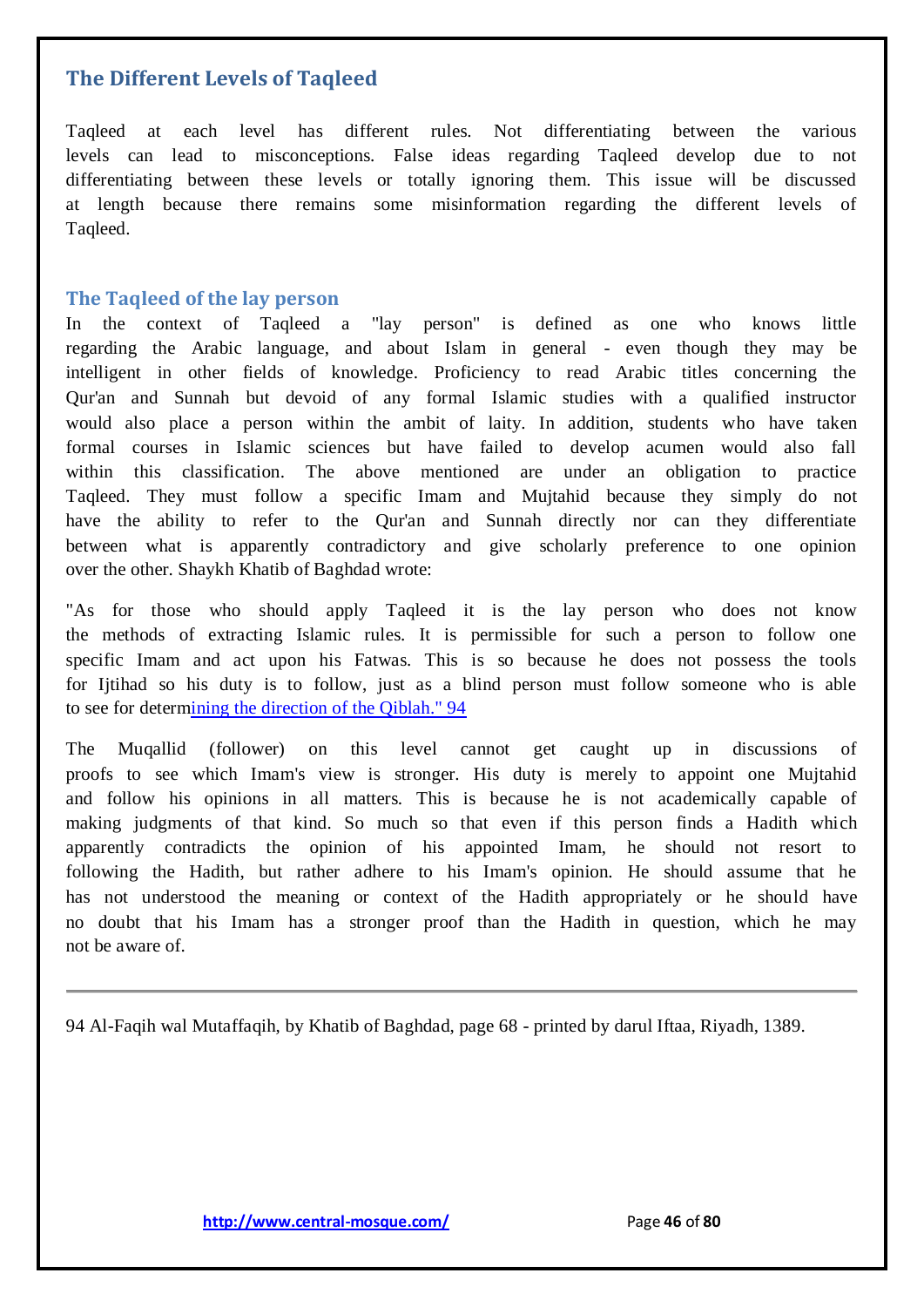This might seem to be a ludicrous proposition, explaining away the Hadith and act upon the opinion of his Imam. The truth is that at this level of Taqleed no other alternative exists. Freedom to practice upon any Hadith one sees, completely regardless of the fact that Ahadith literature is spread over several hundred thousand Ahadith contained in over more than three hundred compilations, would lead to a distortion of the Shari'ah and result in chaos and confusion, because understanding how to extract rules from the Qur'an and Sunnah is so vast an enterprise that even if one spent a lifetime endeavoring to achieve this, it would not be possible to claim expertise. Many times, an apparent meaning is understood from a certain Hadith but after careful examination of the principles of the Qur'an and Sunnah, and other equally authentic Ahadith a totally different meaning emerges. Acting upon the apparent meaning of a Hadith will give rise to as many differing interpretations of a Hadith as there are intellects. I myself have witnessed many people who have studied the Qur'an and Sunnah and (without the aid of a scholar or a school) have made outrageous conclusions which are far removed from the truth. A friend very keen to study books on Hadith believed adamantly that although he was a follower of Imam Abu Hanifa, he would not hesitate to leave his school of thought if he found any Hadith, which contradicted it. Based on this belief, he informed someone, in my presence, that a person's wudu or ablution is not broken unless one actually hears wind passing or smells it. I understood immediately from where this misconception arose. It is true that such a Hadith exists in Tirmidhi. The full Hadith narrated by Imam Tirmidhi reads:

"*Abu Hurairah RA narrated that the Prophet sallalahu alaihi wa sallam said: "Wudu does not break unless there is a sound or smell*."

Imam Tirmidhi then narrated another Hadith, which is very similar to the one above: "*If anyone of you is sitting in the mosque and feels air between his buttocks, he should not leave unless he hears a sound or smells something*.["95](LegalS.html#31)

My friend assumed that wudu did not break, according to this narration, unless there was evidence of a sound or a smell. The truth is quite far from it. All the scholars unanimously agree that this Hadith concerns only those people who are habitually suspicious of their wudu breaking 'without a valid reason. The Prophet *sallalahu alaihi wa sallam* informed that they would need more than their suspicions to confirm the invalidity of their wudu. This is elucidated in other narrations such as the one in Abu Dawood: "If anyone of you are in the mosque and feels some movement in his buttocks and then starts to doubt whether he has broken his wudu or not, should not leave unless he smells an odour or hears a sound." [96](LegalS.html#31)

95 Jami' Tirmidhi: vol. 3, page 31

96 Sunan Abu Dawood : vol. 1, page 24

**http://www.central-mosque.com/** Page **47** of **80**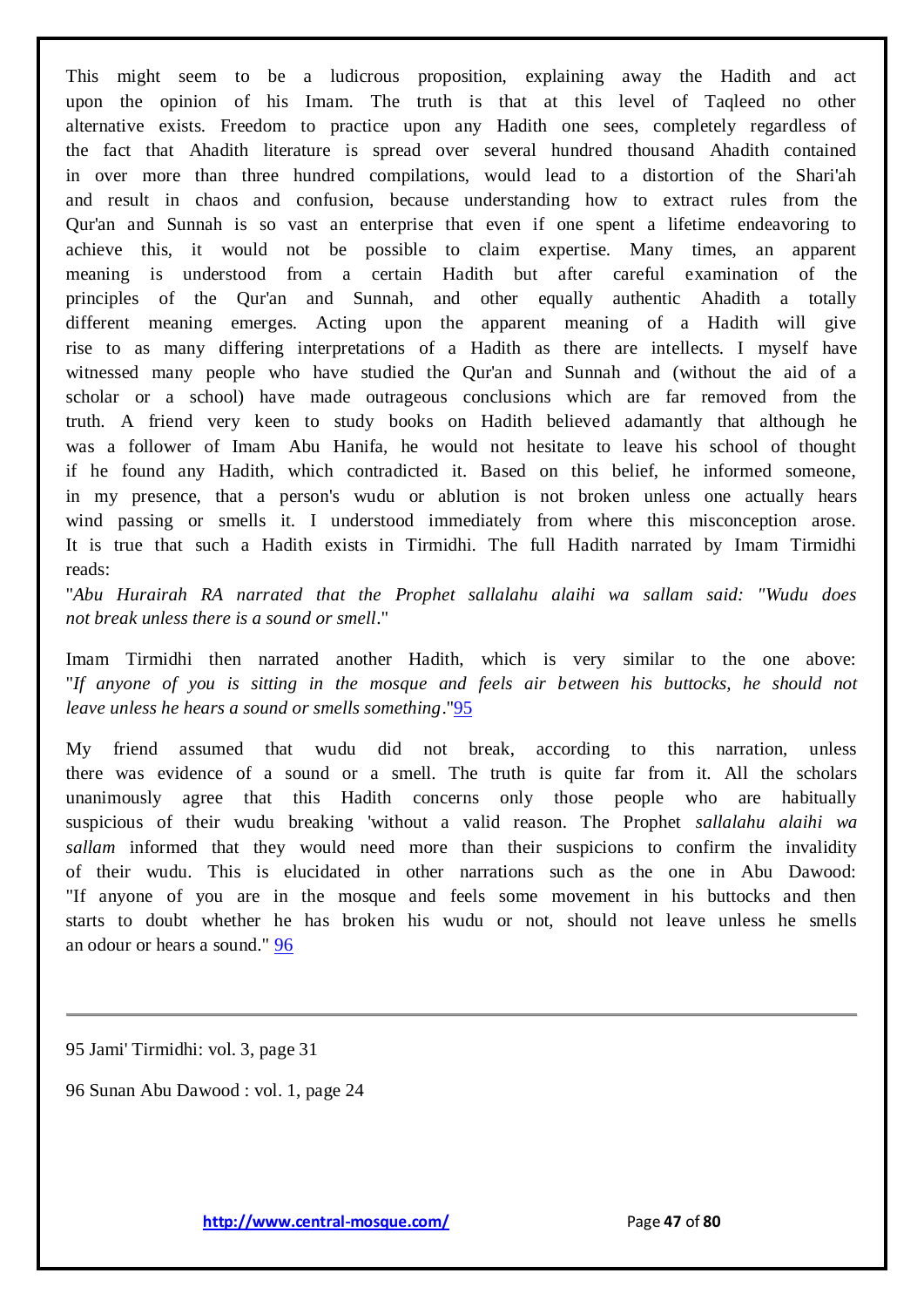Abu Dawood himself has further narrated from Abdullah ibn Zubair RA that the Prophet *sallalahu alaihi wa sallam* explained this to person who was continuously suspicious of his wudu. Only a person who is qualified and an expert in Hadith can reach this conclusion. Acting upon reading one Hadith from one book would only lead to misconceptions and errors such as the one committed by the person in question. What is alarming is that he had been acting upon the apparent meaning of the Hadith for a long time. He did not know how many prayers he had offered without wudu.

Likewise, if the concession to leave an Imam's opinion for the sake of a Hadith is granted, the following Hadith narrated in *Tirmidhi* would appear to go against the collective *(Jumhoor)* Fatawa of the Imams.

"Ibn Abbas RA narrated that the Prophet *sallalahu alaihi wa sallam* combined the afternoon prayer (Zuhr) with the late afternoon prayer (Asr) and the evening prayer (Maghrib) with the night prayer ('lsha) in Madinah even though there was no rain or fear present. Ibn Abbas RA was asked to explain this action and said that the Prophet *sallalahu alaihi wa sallam* did not wish any burden to fall on his community." [97](LegalS.html#32)

The initial impressions one gains from this Hadith is the permissibility to combine Zuhr with Asr and Maghrib with Isha even without being a traveler, in fear or excessive rain. All the scholars, including the people who claim to follow Hadith literally, see the Hadith as meaning an apparent combining of the prayers in question. The Prophet *sallalahu alaihi wa sallam* offered Zuhr when it was almost time for Asr and then Maghrib when it was almost time for 'Isha. This interpretation would be in line with all other principles and proofs from the Qur'an and Sunnah, whereas the first and apparent meaning would not. These are two examples from many, where a person who is not qualified can very easily mislead himself and others into interpreting texts incorrectly. For this reason Scholars have declared that a non-scholar who is not capable of understanding Hadith should learn from a person who has expertise in the field. The Taqleed of an Imam or Mujtahid is made when there is an apparent contradiction in the Qur'an and Sunnah. If there is a difference of opinion between Imam Abu Hanifa and Imam Shaf'iee, proofs exist for both sides. In instances where there exist discordant proofs for two sides, the person who cannot judge which one of the two scholars, argument is stronger should follow a specific Imam and Mujtahid.

If one adopts Imam Abu Hanifa to be as one's Imam and finds a Hadith which apparently supports Imam Shaf'iee opinion, he should not leave Imam Abu Hanifa's opinion because there must be a stronger reason (according to the Hanafi view) for Imam Abu Hanifa (or Mujtahids within the Hanafi school) to leave the Hadith. None can conclude that the Hanafi view is against the Hadith. This is all the more apparent in a scenario where the follower does not have the academic qualifications to judge which proof is stronger, even if this follower finds a Hadith which contradicts his Imam, he should not forsake his Imam's opinion but rather assume that he has not understood the meaning of the Hadith in its appropriate context. The principle of this approach is very simple. A person who is in need of legal advice goes to a reputable lawyer and attorney.

**http://www.central-mosque.com/** Page **48** of **80**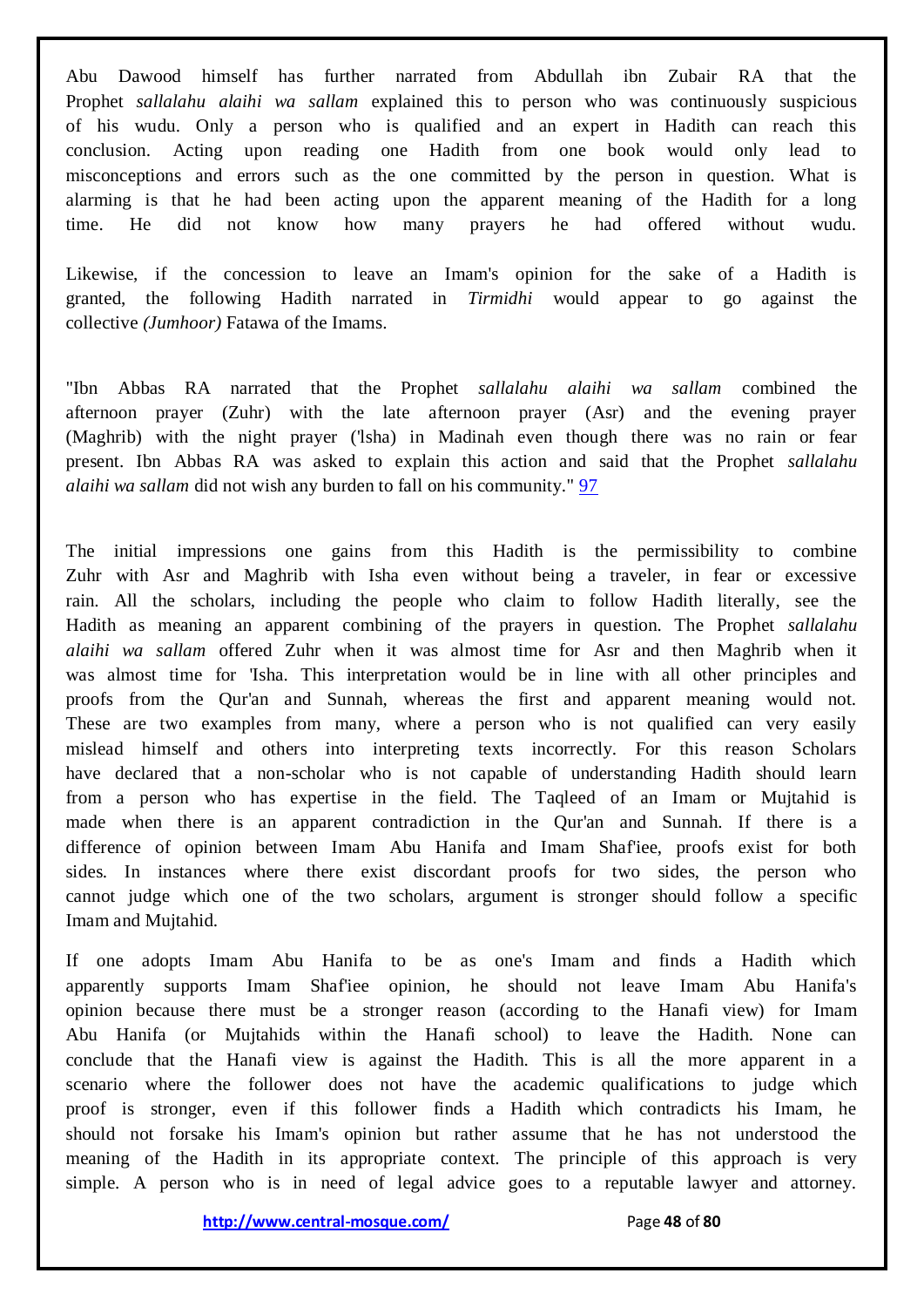He does not resort to researching the books of law independently. If he approaches a legal expert whose reputation is flawless and about whom he knows that he would not mislead him - and finds that there is an apparent contradiction in the law and what he is advising, he should still listen to the attorney and act upon his advice. He should still give his attorney the benefit of the doubt and assume that the law may be interpreted in a way, which is different to his own understanding. This approach is necessary (and accepted) because everyone knows that understanding the law requires tremendous expertise and acumen. This expertise is all the more necessary where the law is deduced from the Qur'an and the Sunnah and extrapolated to the full corpus of the Shari'ah, which covers the whole ambit of human existence. Scholars have indicated that the lay person should not resort to understanding the Quran and Sunnah directly, but rather consult scholars and jurists. This has been promoted to the extent that if a lay person is given a Fatwa which turns out to be wrong, the liability will be with the one who gave the Fatwa and not on the one who sought and applied it, but if a lay person decides to consult the texts himself and assumes an incorrect interpretation and acts upon it, he will not be freed from blame for his mistake since it was not his responsibility to search for an answer independently.

For example, cupping while fasting does not invalidate a person's fast. If a lay person asks a Mufti if cupping breaks his fast and the Mufti, for whatever reason, replies in the affirmative, then the burden of the lay person eating and drinking for the remainder of the day will fall on the Mufti and not on the lay person. The author of *Al-Hidayah,* a renowned book on Hanafi law, said that the lay person would have to make up the fast but there will be no additional penalty on him. The author of *Hidayah* explained this by saying that the Fatwa is a legal proof for the lay person, but if this same lay person read in *Abu Dawood* and *Tirmidhi* that the Prophet *sallalahu alaihi wa sallam* passed by a person who was cupping his blood while fasting and said:

### *"Both the one cupping the one cupped have invalidated their fast." [98](LegalS.html#33)*

He decided that his fast had broken and started to eat and drink, then according to Imam Abu Yusuf, he would have to make up the fast and be responsible for the penalty of fasting sixty days consecutively. Abu Yusuf explained: "The lay person must follow the scholar and the jurist since he is not able to reach a correct conclusion by reading the Hadith." **99** 

97 Tirmidhi: vol. 1 page 46

**http://www.central-mosque.com/** Page **49** of **80**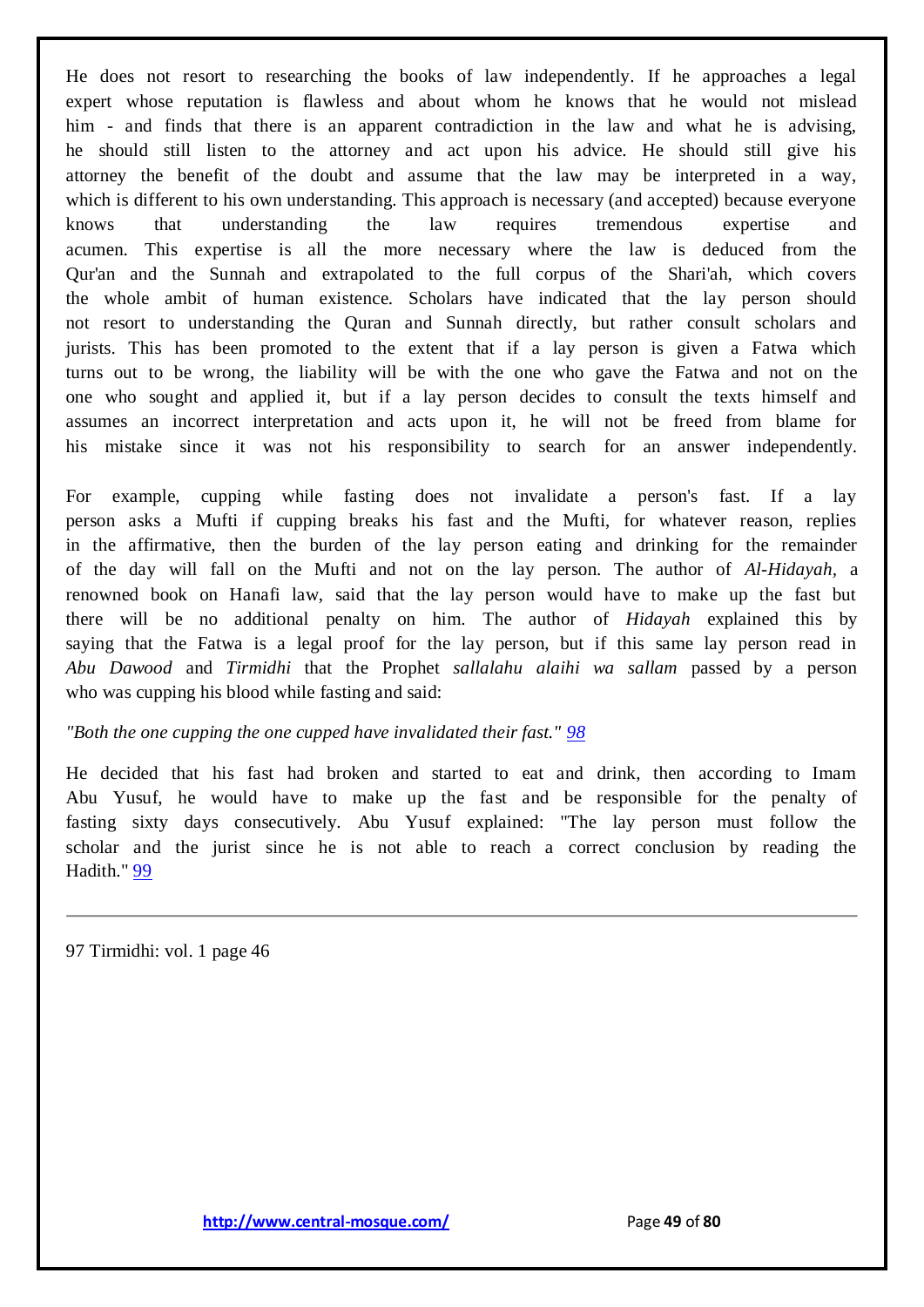To summarise, the first level of Taqleed is for the lay person who should follow the opinion of his Imam.

### **The Taqleed of an expert scholar**

An expert scholar although not a Mujtahid, has nonetheless developed mastery and command over Islamic sciences such as Tafseer, Hadith and Fiqh. Scholarship of this level demands the development of the capability to extract rules from the Quran and Sunnah. Shah Waliyyullah explained the term "Expert Scholar" in the following words from his "Chapter on the Expert Scholar on a school of Thought":

This scholar memorizes the works of his particular school. Prerequisites are that he should be of sound judgment and understanding; well-versed in Arabic and rhetoric; he should be aware of the different levels of preferences (in arguments) and he should understand the context of the scholars of his school of thought; he should be aware of the statements limited and restricted even though they may appear [to be absolute". 100](LegalS.html#34)

This person is capable of being a Mufti within a school of thought. This classification of Taqleed differs from the Taqleed of a lay person in the following:

"This person is not only aware of the school of thought, but also of the reasoning behind the Fatwas of that school. As a Mufti, he is able to sift through the different opinions within his school and is qualified to issue Fatwas based on the needs of his age or to elucidate them accordingly. Hence, those issues, which are discussed in the books of the school of thought, which he adheres to, may be evaluated according lo the premises of the school. In exceptional circumstances, he may leave his Imam and follow the opinion of another Imam. The rules and conditions for this practice are explained in the principles of jurisprudence and in the books of giving Fatwas." [101](LegalS.html#34)

98 This Hadith is sound as far as its chain of narrators go. Imam Bukhari has narrated that the Prophet sallahu alaihi wasallam himself cupped blood while fasting and Nisaai has narrated from Abu Sa'eed Khudri RA that the Prophet sallahu alaihi wasallam gave him permission to have his blood cupped while fasting. Based on these two narrations, all four schools of thought and all other scholars unanimously agree that the Hadith mentioned in the text (from Abu Dawood and Tirmidhi) is either abrogated or has another context. There are various other interpretations of this Hadith. Refer to Tahfaul Ahwadhi: vol. 2, page 64 and 65

99 Hidayah: vol. 1, page 226

100 'Iqdul Jeed: page 51

101 There are detailed accounts of these conditions in the book of Ibn Abi Deen like 'Uqood rasmul Mufti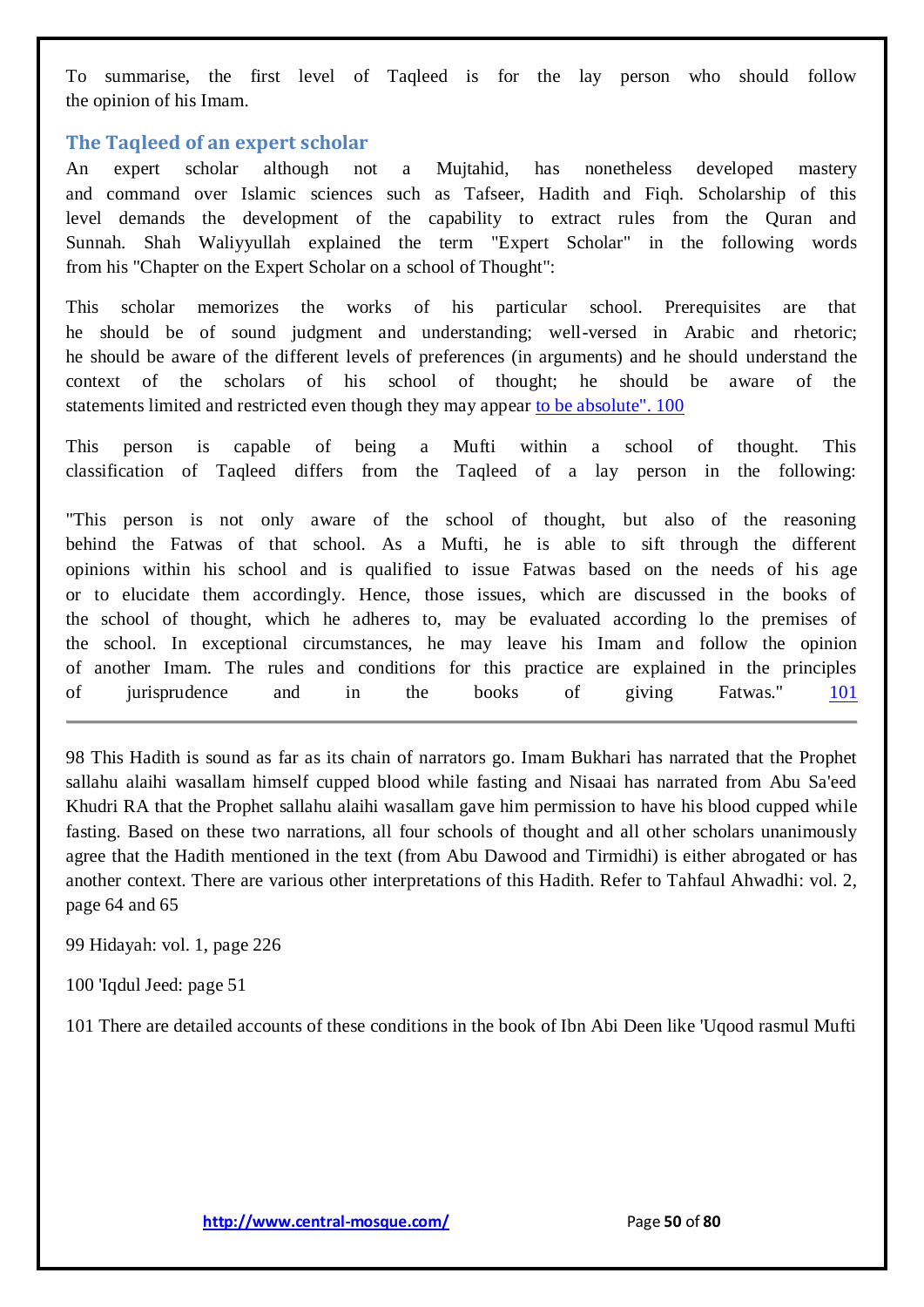A situation may arise where the Expert Scholar discovers a Hadith which totally contradicts the opinion of his Imam or an argument which is stronger than that of his Imam. In such a scenario, wrote Shah Waliyyullah: "Should this scholar practice the Hadith and forsake his school? There is a difference of opinion in this issue. The author of *Khazanatur Riwayaat* has discussed this at length and quoted from the book entitled: *"Dastoor ul Salikeen".* We shall narrate his words verbati[m...".102 Shah Wa](LegalS.html#34)liyyullah continues to quote the text. The summary is that some scholars believe that this scholar does not have the prerogative to leave the opinion of his Imam and act on the Hadith because it might be that his Imam had a perspective, which he does not. However, the majority of scholars believe that if this expert scholar has evaluated all arguments from all angles, then he does have the prerogative to act upon the Hadith if he meets the following requirements:

- 1. He is actually an expert scholar of the caliber mentioned above.
- 2. He has adequately established that the Hadith in question is indeed a sound Hadith. Occasionally, the Mujtahid will relinquish acting upon a certain Hadith because it was not deemed sound, if that is the case, then the non-Mujtahid does not have the prerogative to leave his school.
- 3. No verse of the Quran or Hadith apparently contradicts the Hadith in question.
- 4. The meaning of the Hadith is clear and does not carry the possibility of another interpretation. A certain Mujtahid may assume a meaning of a text, which is against its apparent meaning. If that is the case, then the non-Mujtahid may not assume otherwise, since his Imam has fixed its meaning according to his intellectual prowess which the follower does not have. Taqleed requires that a non-Mujtahid follow a Mujtahid in areas where there is several possible interpretation of a text. [103](LegalS.html#34)
- 5. It is also necessary that the opinion of the expert scholar does not go against the consensus of the four Imams, the dangers and harms of going against the consensus of the four Imams have been outlined earlier. [104](LegalS.html#34)

102 'Iqdul Jeed.....

103 These four conditions were stipulated in Maulana Ashraf Thanfi's book: al-Iqtisad fil wal Taqleed Ijtihaad: page 34 - 36

104 This condition is found in 'Iqdul Jeed: 58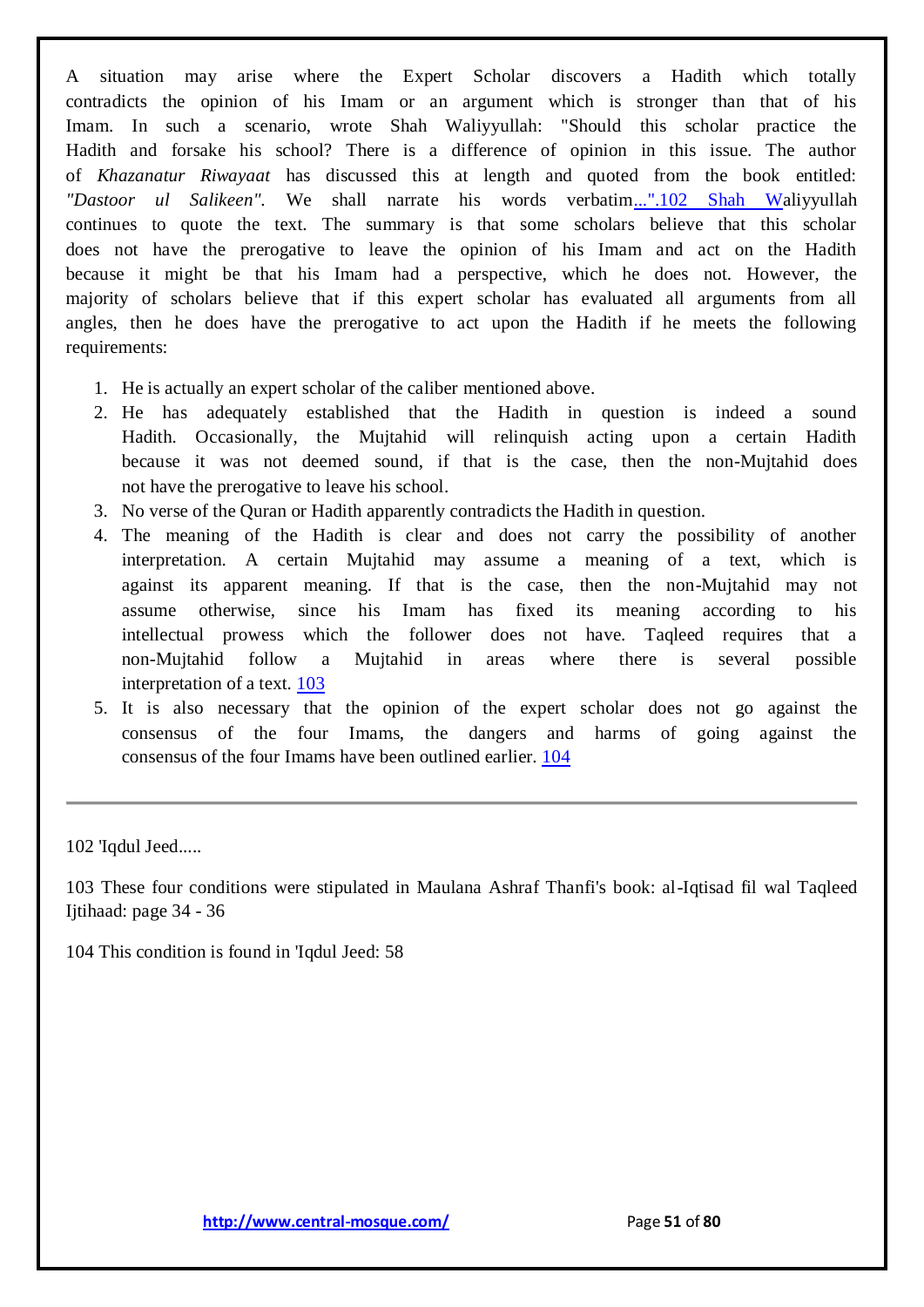With these conditions fulfilled, an expert scholar may leave his Imam's opinion. The following excerpts from prominent scholars verify this.

Imam Nawawi writes:

"Sheikh Abu Amr (Ibn Salaah) said that any scholar of the Shaf'iee school of thought who finds a Hadith which contradicts his school, then if he has perfected the tools of Ijtihad within himself, or if he has acquired command over the chapter of jurisprudence under discussion, or if he has acquired command over the issue under discussion he may follow that particular Hadith independently. If he has not reached perfection, or if he has not acquired command but still feels very uncomfortable in opposing the Hadith and does not find a reasonable explanation for his Imam's opinion, then again he may follow the Hadith if a Mujtahid other than Imam Shaf'iee has practiced the Hadith in question [Imam Nawawi was a Shaf'iee in Fiqh]. This [that another Mujtahid has applied the Hadith] is reason enough for him to go against his Imam. This is what Sheikh Abu Amr has said and [is good and a standard." 105](LegalS.html#35)

Shah Waliyyullah concurs with Nawawi:

"The preferred opinion is the third which is what Ibn Salaah has said and with which Nawawi agreed and deemed correct...["106](LegalS.html#35)

There has always been a debate in the principles of jurisprudence whether Ijtihad can be partialized or not. Can a scholar who is not an absolute Mujtahid in the whole legal corpus of Islam be a Mujtahid in a particular field of Islam or in a particular issue in Islam? Some scholars reject the possibility because Ijtihad and its acumen is only developed when a scholar has reached a stage where he has prowess in the whole legal corpus of Islam and Islamic law. This is only a privilege of the absolute Mujtahid. However. a very large group of scholars maintain that a scholar may indeed be a Mujtahid in a certain chapter or issue of Islamic law even if he has not reached the level of an absolute Mujtahid. Shaykh Tajuddin Subki and Shaykh Mahalli both hold this view:

"The correct opinion is that Ijtihad can be partialized such that certain scholars develop acumen in certain chapters like inheritance for instance. This would be acquired by gathering all the proofs and arguments in that chapter themselves or by studying the school of a certain Mujtahid and then being able to analyse the positions with judicial expertise."

|  | 105 Al-Majmoo' the commentary of Al-Muhaddhab: vol: 1, page 105 |  |
|--|-----------------------------------------------------------------|--|
|--|-----------------------------------------------------------------|--|

106 'Iqdul Jeed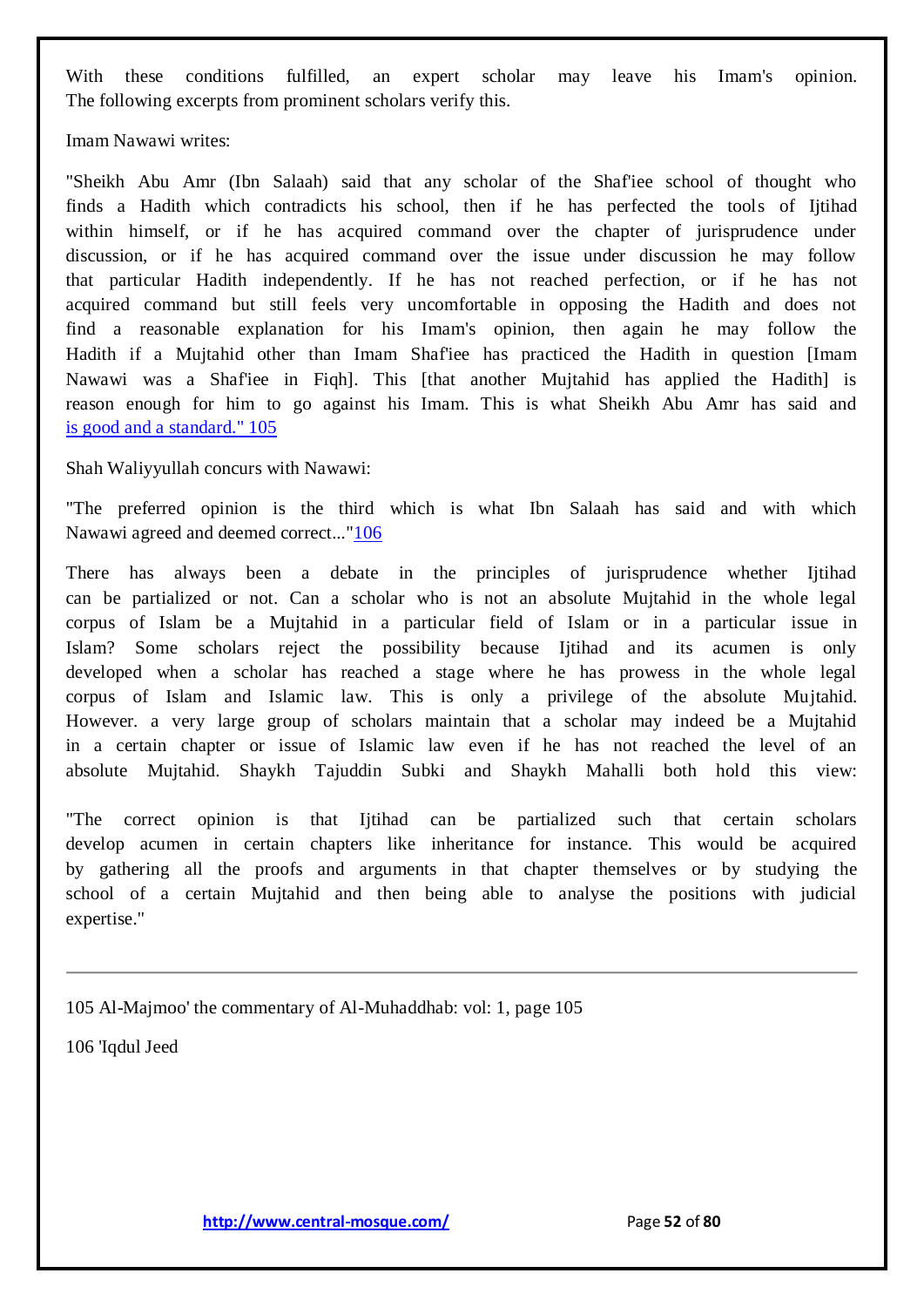Shaykh Banani wrote in his commentary on *Jam'ul Jawami':*  "Ijtihad of a school of thought can be partial. This stage may be acquired by a person who is not an absolute Mujtahid." [107](LegalS.html#35)

Shaykh Abdul Aziz Bukhari wrote in the commentary of the Principles of Fakhrul Islam Bazdawi: 'In general, scholars hold that Ijtihad can be partial. It is quite possible for a scholar to become a Mujtahid in some rules and law instead of others." [108](LegalS.html#35)

Imam Ghazali wrote:

"I do not believe that Ijtihad cannot be partialized. It is possible for a scholar to be [a Mujtahid in one area and not in others." 109](LegalS.html#35)

Shaykh Taftazani wrote:

"Also, you must remember that these conditions are for an absolute Mujtahid who gives Fatwas in all areas and issues, for a Mujtahid in one area and not in others, he must know everything related to his area and its rules." [110](LegalS.html#36)

Maulana Amir Ali wrote a footnote to what Shaykh Taftazani said: "The statement: *'As for the Mujtahid of a certain topic..'.* he should know the principles of his Imam since every extraction and extrapolation will be according to those principles. A new rule is known as Ijtihad in the rule; and a new proof for an existing narrated rule is known as extraction (Takhreej)."  $111$ 

107 Both of the above quotation can be found in Shaykh Banani's commentary on Jam'ul Jawami' (in the footnotes): vol. 2, page 403-4, printed by Tijariyah al-Kubar of Egypt

108 Kashful Asraar by Abdul Aziz Bukhari: vol. 3 page 137

109 Al-Mustaf, by Ghazali: vol. 2, page 103

110 Al-Talweeh ma'a Al-Tawdeeh: vol. 2, page 118 (printed in Egypt)

111 Al-Tawshee ala al-Talweeh: page 604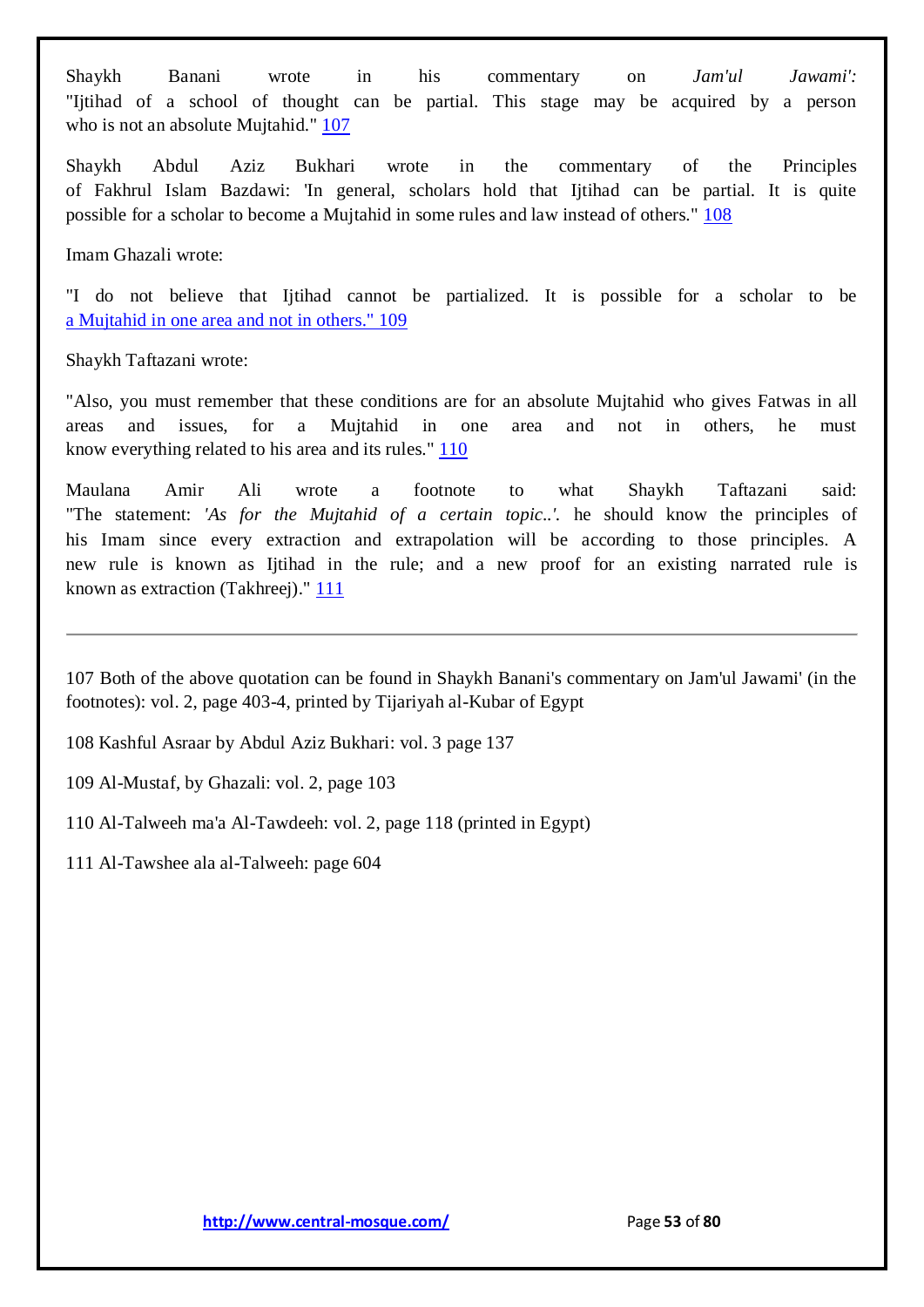Shaykh ibn Hamam has also agreed that Ijtihad may be partial. He has added further that a scholar who is not an absolute Mujtahid need only follow his Imam in issues where he has not reached the level of Ijtihad himself.112

Shaykh Zainuddin Ibn Nujaim has also quoted the exact text[.113](LegalS.html#36)

However, Shaykh Ibn Amir al-Hajj has quoted Shaykh Zumulkani's decisive statement: "The Ijtihad acumen is of an indivisible nature in that a scholar must be able to extract and extrapolate rules; understand the context of text and proofs of premises and what contradicts them. His knowledge must be comprehensive in this sense and hence, this acumen is not divisible and is required even for partial Ijtihad. However, if a scholar possess comprehensive knowledge of a certain chapter or a certain issue, then he must use this acumen for that particular chapter or issue." [114](LegalS.html#36)

In summary, if an expert scholar finds that his Imam's opinion in a certain issue contradicts a Hadith which has proven to be sound and conclusive, then based on the above mentioned opinions of scholars, he may leave his Imam's opinion and practice the Hadith - even though the expert scholar may not have reached the level of absolute Ijtihad himself. Maulana Rasheed Ahmed Ghanghohi, the jurist of our times - wrote: 'After due diligence, if this opinion of his Imam is against the Qur'an and Sunnah, then every believer must leave the Imam's opinion. Nobody will deny this if the case is proven. The question is, how can a lay person deter[mine this?" 115](LegalS.html#36)

The final word in this issue has been carved by Maulana Ashraf Ali Thanvi whose long quotation we will narrate here without any apprehension :

"If a well-versed, intelligent and unbiased scholar finds - through his investigation - or if a lay person sincerely discovers through a God-fearing scholar that the preference in a certain issue is for the opposing judgment, then it should be observed whether the less preferred opinion has any legal leeway or outlet for implementation, there are legal grounds [under Islamic law) for the implementation of the less preferred opinion and if forsaking that less preferred opinion would lead to commotion, disunity or turmoil within the Muslim community, then that less preferred (or weaker) opinion should still be followed. The following Hadith is adequate proof for this approach:

112 Translator's note: I have left out the verbatim translation of the intricate Arabic text quoted by the author so as not to confuse the English render. The quote is from Amir Ali Shah Bukhari in his work "Tayseerul Tahreer": vol. 4. page 246 (Printed by Mustafa al-Babi)

113 Fathul Ghaffar. The commentary of Al-Manar by Ibn Nujaim: vol. 3, page 37 (Printed by Mustafa al-Babi. Egypt 1355)

114 Al-Taqreer wal Tajeer, by Ibn Amir al-Hajj; vol. 3, page 294

115 Sabeelur Rashad: by Maulana Gangohi: page 30-31 (printed by Matbou'a of Delhi 1352)

**http://www.central-mosque.com/** Page **54** of **80**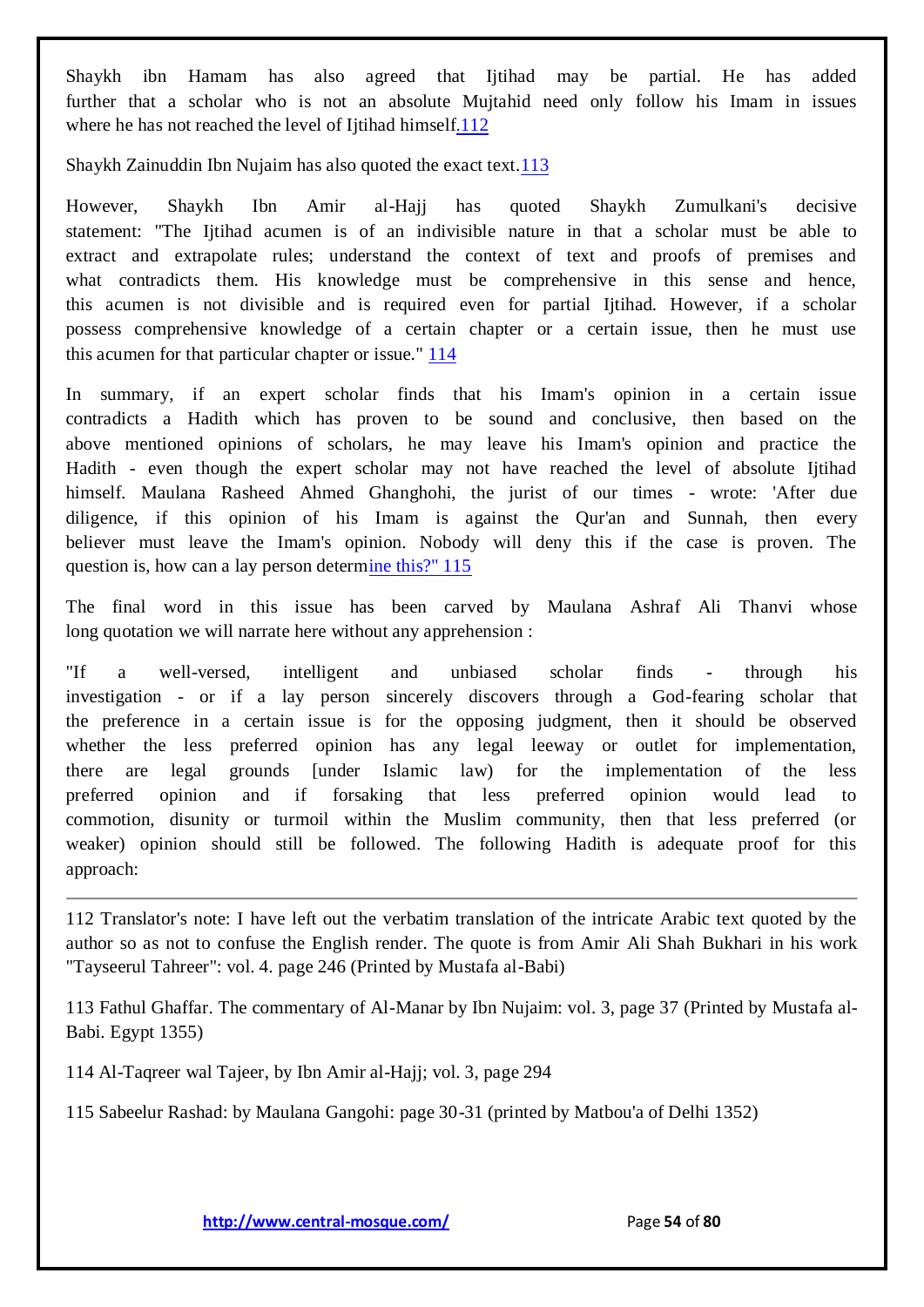Ayesha RA said that the Prophet *sallalahu alaihi wa sallam* addressed her and said: "Did you know that your people - the Quraish - had reduced the foundations of the Ka'bah from the foundations laid by Ibrahim AS." Ayesha RA asked the Prophet *sallalahu alaihi wa sallam*: "If this is the case, then you should have the Ka'bah rebuilt according to the original foundations." The Prophet *sallalahu alaihi wa sallam* said: "If the Quraish had not been so new in Islam, [and so close to the days of Kufr] I would have done exactly that." There was a fear that people would disagree about the Ka'bah being uprooted which might have resulted in consternation. Though the preferred opinion was to rebuild the Ka'bah according to its original foundations, the Prophet *sallalahu alaihi wa sallam* did not sanction rebuilding the Ka'bah because the less preferred opinion of leaving the Ka'bah incomplete was also legally permissible, the less preferred opinion was given preference. If the less preferred opinion offers no legitimate leeway and instead actually leads to an illegal act or if it leads to forsaking a mandatory act - and does not have any evidence besides analogy and if the preferred opinion has a sound Hadith in its favour, then the Hadith must be practiced without any hesitation. No Taqleed would be permissible in this case. This is because the real issue is to follow the Qur'an and Hadith and that is what is intended by practicing Taqleed (that following the Quran and Hadith is facilitated). So when following the Qur'an and Hadith does not agree with Taqleed, the former must be adopted. Sticking to Taqleed under these circumstances is what has been condemned by the Qur'an, Sunnah and scholars.

If these circumstances do arise, condemning or keeping enmity against any of the scholars and Mujtahids is not permissible. This is because there is a possibility that the scholar in question did not know of this Hadith, or if he did, he found it to be weak or explained by another principal of Islamic law. The scholar and Mujtahid would be excused for this oversight. Similarly, the issue that the Hadith in question did not reach this particular scholar does not undermine his academic acumen. There are several instances where the great scholars from among the Companions did not hear of a certain Hadith until very late in their lives, but their academic acumen or expertise was never questioned or in doubt. Likewise, a person who practices Taqleed does not have the prerogative to denounce or criticize one who has not made Taqleed in an issue if the criterion of the mentioned above are fulfilled (where following the Hadith should be adopted). This kind of difference has been in vogue since the time of our predecessors. Scholars have generally acted upon the maxim (Qawa'id) *my school is assumed to be correct with the possibility of error and the other schools are assumed to be incorrect with the possibility of being correct.* This dictum enables following a particular school while also accepting other schools as equally valid. However, differing in the basic theological precepts and concepts of the predecessors, or condemning the predecessors, place the perpetrator outside the Ahle Sunnah wal Jama'ah. This is because the Ahle Sunnah wal Jama'ah is the main body of the Muslim community whose opinions were believed and followed by the Companions of the Prophet *sallalahu alaihi wa sallam*. This action of condemnation is totally against the actions of the Companions and therefore such a person would be outside the parameters of the Ahle Sunnah. Similarly, a person who adopts an extreme position with regards to Taqleed such that he rejects the Qur'an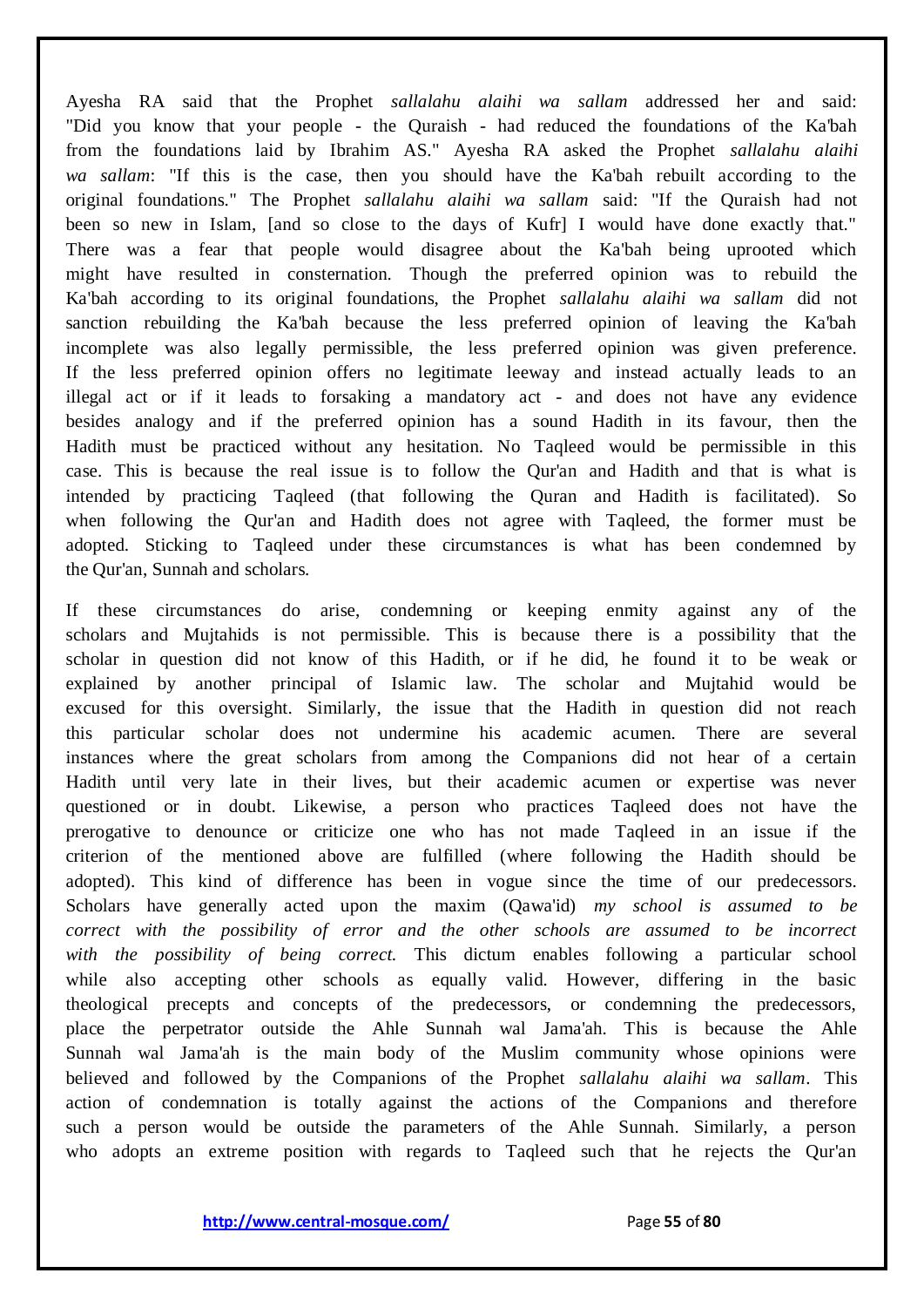and Sunnah should also be avoided, in fact, one should try and avoid arguing or [exchanging views with such people." 116](LegalS.html#37)

The moderate prescription offered in this statement by Maulana Thanvi would save the Muslim community from many internal disputes. With the above conditions fulfilled, an expert scholar may leave the opinion of his Imam and follow a Hadith instead, but despite this very partial difference with his Imam, he would still be considered a follower (Muqallid) of his Imam. Hence, many Hanafi scholars have diverged from Imam Abu Hanifa's opinion on certain issues. For example, drinking a very small amount of intoxicating drink - from a non-wine substance - in order to gain some strength was allowed by Imam Abu Hanifa but not any other scholar. The Hanafi scholars left the opinion of their Imam and followed the opinion of the majority. Also, Imam Abu Hanifa did not allow the practice of temporary share cropping contract. Again, the Hanafi scholars did allow this practice under very strict conditions and with defined shares. These are two examples where the later scholars agreed to disagree with Imam Abu Hanifa. Otherwise, there are several examples where specific individual Hanafi scholars have diverged from the Imam's position on account of a Hadith. The issue is indeed very sensitive and to assume that the scholarly credentials which are indispensable for this kind of academic activity is achieved without great exertion, would be atrocious to say the least. Disregarding the layman, not even capable scholars have ventured out of the agreed position within the Madhab to which they adhere.

### **The Taqleed of a scholar who is a Mujtahid in his school**

A scholar who is a Mujtahid in his school follows and adopts an absolute Mujtahid's principles of extracting and deriving rules [usool] but possesses the ability to extract laws directly from the Quran and Sunnah. Such a Mujtahid may differ with his Imam on certain details and rules but follows the majority of the rulings with in the school. Imam Abu Yusuf and Imam Muhammed from the Hanafi school; Imam Muzni and Imam Abu Thaur from the Shaf'iee school; Imam Sahnoon and Imam Ibn Qasim from the Maliki school and Imam Ibrahim al-Harbi and Imam Abu Bakr al-Athram from the Hanbali school are all examples of Mujtahids with in their respective schools who differed with the founders of their schools, Shaykh Ibn Abi Deen introducing these scholars writes:

"The second level [of Mujtahids] are those who are Mujtahids in their school of thought like Abu Yusuf and Muhammed and all other Hanafi scholars who are capable of deriving rules from the above mentioned proofs based on the principles of their teacher (Imam). These scholars, although differing with their teacher in certain details, follow him in the bases of his principles.["117](LegalS.html#38)

116 Al-Iqtisaad fil Taqleed wal Ijtihad, by Moulana Thanvi: page 42-45

117 Sharhu 'Uqood Rusmul Mufti, by Ibn Abi Deen: page 4, printed by Darul Isha'aat, Karachi 1378

**http://www.central-mosque.com/** Page **56** of **80**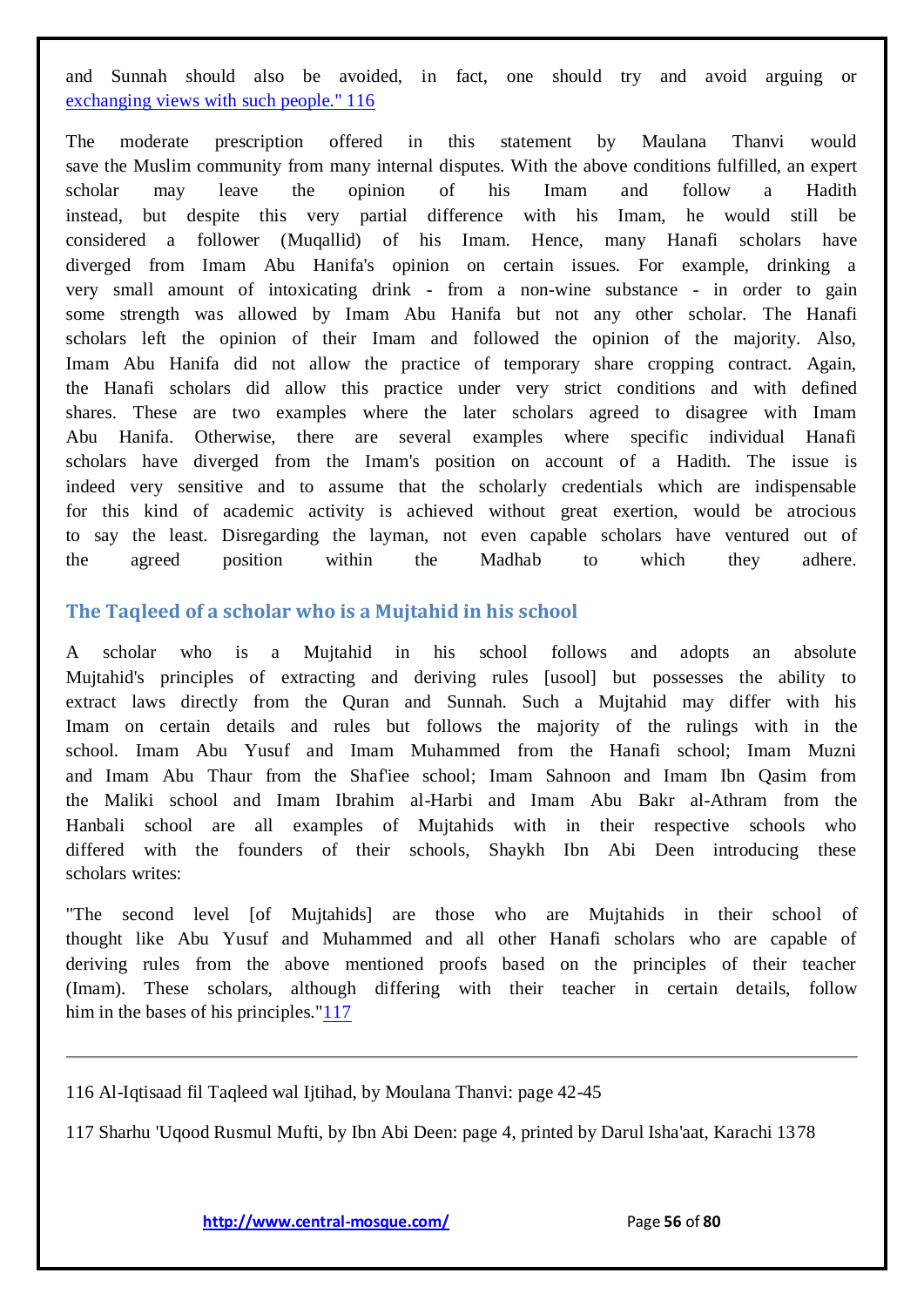This is the reason why Imam Abu Yusuf and Imam Muhammed are considered to be Hanafi scholars even though they differed with Imam Abu Hanifa in many details.

#### **The Taqleed of an absolute Mujtahid**

An absolute Mujtahid is a scholar who fulfills all the necessary requirements of Ijtihad. He is able lo formulate principles of derivation and extraction from the Quran and Sunnah, and deduce and formulate Islamic laws from the primary sources. Imam Abu Hanifa, Imam Malik, Imam Shaf'iee and Imam Ahmed ibn Hanbal are examples of such scholars. However, as much as these scholars are absolute in their Ijtihad, they too are not immune to following [making a degree of Taqleed). These scholars would resort to following a Companion or a follower of a Companion in issues where the Qur'an and Sunnah were silent.

They would give preference to their opinions over their own analogies and Ijtihad. The following are some examples from the first generation of Muslim scholars.

Omar RA sent a letter to Qadi (judge) Shuraih which formed the basis of this practice. Imam Sha'bi said:

"Shuraih reported that Omar wrote to him and said: "If you are in a dispute or in a case where a rule from the Quran is evident, then judge accordingly. If there is nothing in the Qur'an, then look into the Sunnah of the Messenger of Allah and judge accordingly. If there is nothing in the Sunnah, then see what people (scholars) have agreed upon and judge accordingly. And if there is nothing in the above-mentioned sources, then you have a choice. You may either exert or exercise your own opinion and enforce it, or you may reserve judgement. I believe that reserving your opinion can be nothing except good for you.["118](LegalS.html#39)

We should observe that Shuraih was an absolute Mujtahid. Omar RA advised him to exercise Ijtihad only if he did not find another's opinion. Abdullah ibn Mas'ood *RA* also made a similar statement as mentioned earlier under the discussion concerning absolute Taqleed. Darami has narrated in his Sunnan that Ibn Abbas RA would answer from the Qur'an when he was asked about an issue. If he did not find it in the Qur'an, he would answer from the Prophet *sallalahu alaihi wa sallam* . If he did not find an answer there either, he would answer from Abu Bakr and Omar. If there were no answer there, he would then resort to his own opinion[.119 Here again](LegalS.html#39) we see that Ibn Abbas RA who was a competent Mujtahid himself only resorted to his own opinion if he did not find a solution from Abu Bakr and Omar. Sha'bi said that a person came to him and asked him a question. He (Sha'bi) said that Ibn Mas'ood RA made the following comment on the same issue. The person insisted that Sha'bi gives him his opinion. Sha'bi exclaimed: "Look at this man! I informed him of what Ibn Mas'ood said and he is asking me for my own opinion. My faith is much dearer to me than that [I should honour his request]." [120](LegalS.html#39)

118 Suanan of Darami: vol 1, page 55, printed by Madinah Matbu'ah, 1386

119 Ibid

120 Ibid vol. 1 page 45

**http://www.central-mosque.com/** Page **57** of **80**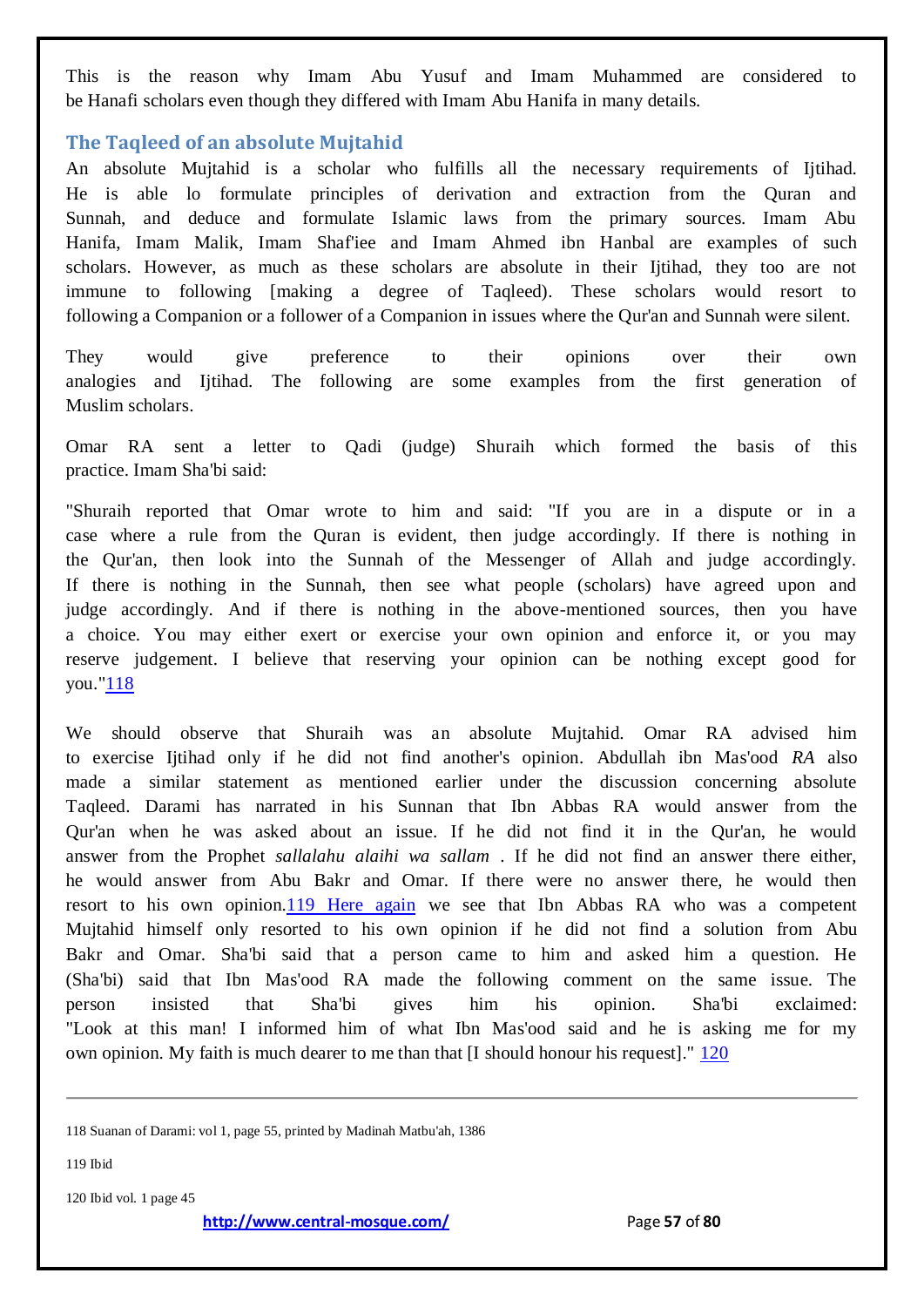Here, Imam Sha'bi (who was one of Imam Abu Hanifa's teachers) preferred to rely on the opinion of Ibn Mas'ood RA. Imam Bukhari has narrated (with a suspended chain) Mujahid's statement regarding the commentary of the verse:

"**And make us leaders for those who are God-conscious, make us Imams (leaders) who follow those who came before us and allow those who come after us to follow us**".

Hafiz Ibn Hajar said that Mujahid's statement has been narrated with a sound chain by Ibn Jarir and Faryabi. Ibn Hajar went on to collaborate this statement with similar quotations from several other commentaries. He concluded with Suddi's quote from Ibn Abu Hatim:

"The purpose is not to become Imam (in salaat). These scholars are supplicating: O Allah! Make us leaders in matters which are halal and haram so others can follow accordingly[."121](LegalS.html#39)

Ibn Abu Hatim has also narrated from Ja'far ibn Muhammed:

"The meaning is: O Allah! Give me acceptance among people such that if I say something, they approve of it and accept it from me." [122](LegalS.html#40)

Mujahid, who was an absolute Mujtahid, realised the importance of following his predecessors, a principle, which unfortunately seems to be much maligned in the present era.

121 Translator's note: In other words: O Allah! Make us so God-fearing: that we enjoy what is halal and abstain from what is haram and then allow others to follow us.

122 Fathul Bari: vol. 13 page 210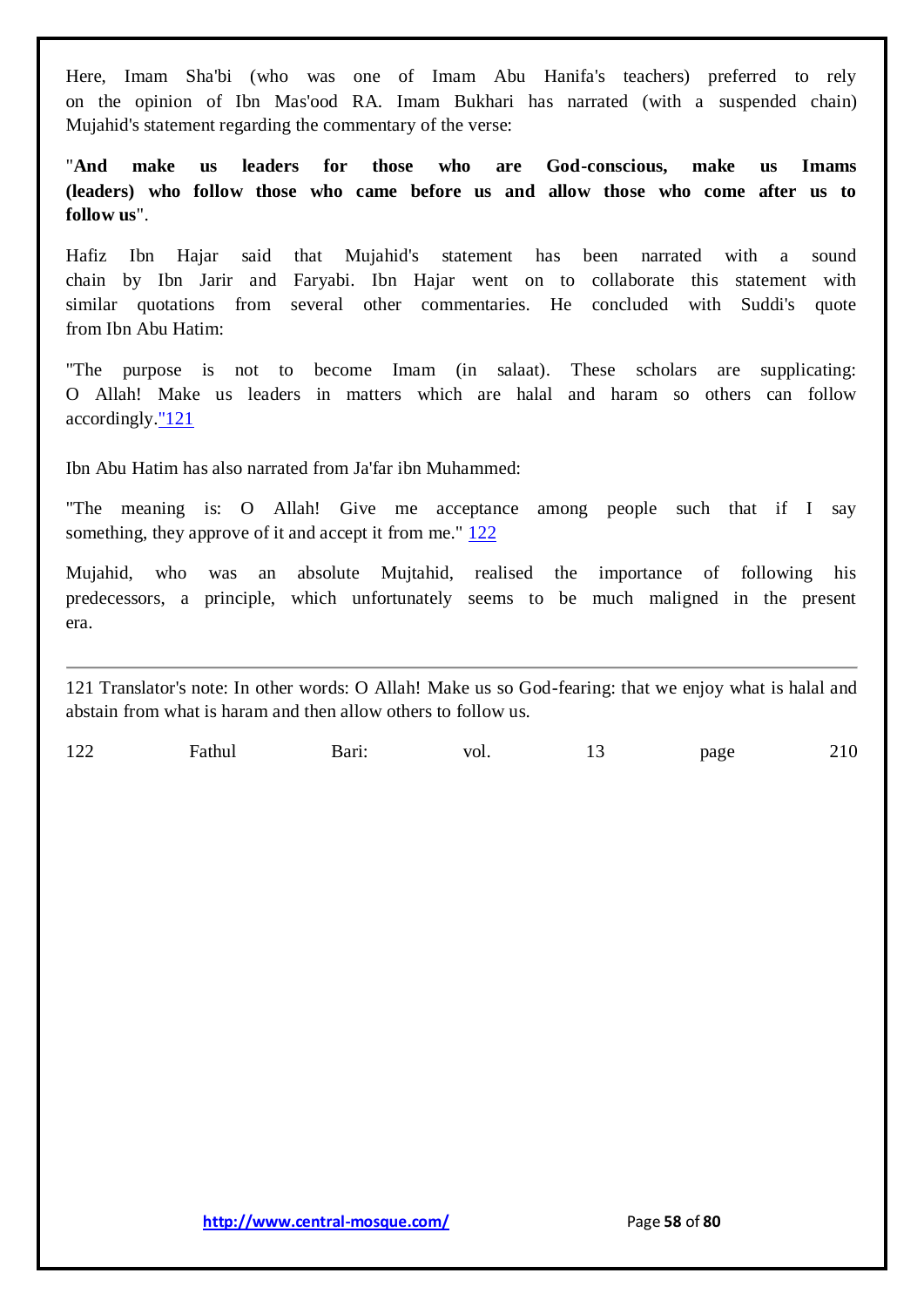# **RESPONSES TO DOUBTS RAISED AGAINST TAQLEED.**

### **The Following of Forefathers is Condemned in the Qur'an**

The Qur'an has categorically condemned the following of ancestors and forefathers:

"**And when it is said to them: "Follow that which Allah has revealed", they reply: "No, rather we will follow what we have found our fathers upon." (This they say) Even though their fathers do not understand, nor are they guided."**

(Surah Al-Baqarah : 170)

This verse outlines of the basic understanding of the religion. The polytheists did not accept the principle values of Tauheed (the Oneness of Allah): Prophethood and the concept of the Hereafter, and used the argument that their forefathers did not believe in these values. The concept of Taqleed does not entail following Imams or Mujtahids in such fundamental issues and truths as beliefs because these are not subject to Ijtihad. That is why this is made categorically clear in all classical literature.

For example. Shaykh Amir Badshah Bukhari wrote in his commentary on *Tahreerul Usool:*

"The chapter on the areas where asking for a Fatwa is valid are issues and rules which are non-conclusive and which are not related to beliefs. This is because certitude is required for issues relating to aqeeda [beliefs] according to the sound opinion. Taqleed will be disallowed in such issues and it is necessary to acquire such truths through correct understanding.["123](LegalS.html#40)

The Taqleed, which is condemned in the above-cited verse, has also been categorically denied by the Imams. Shaykh Khatib Al Baghdadi has used the very same to prove this point in his book *[Usool Aqaid124.](LegalS.html#40)* Allah has given two reasons why the Taqleed of forefathers is condemned. Rejecting the revealed words and commandments of God and announcing to follow their fathers regardless of the truth of the message. The second is that their forefathers were bereft of understanding and guidance. The Taqleed under discussion does not fall into these two forms of misguidance. None who expounds the doctrine of Taqleed shuns Allah and His Messenger and then follows an Imam in their place. In fact, they deem their Imam to be an interpreter of the Quran and Sunnah. Likewise, none - not even those who denounce Taqleed - can claim or say that the Imams under question were devoid of basic understanding. All testify to the scholarship of these Imams. Thus, equating the Taqleed of these Imams with the Taqleed of non-believers is not only incorrect but also unjust.

123 Taiseerul Tahreer, by Amir Badshah Al Hanafi : vol. 4, page 243

124 Al-Faqih wal Mutafaqqih by Khatib vol. 2, page 66

**http://www.central-mosque.com/** Page **59** of **80**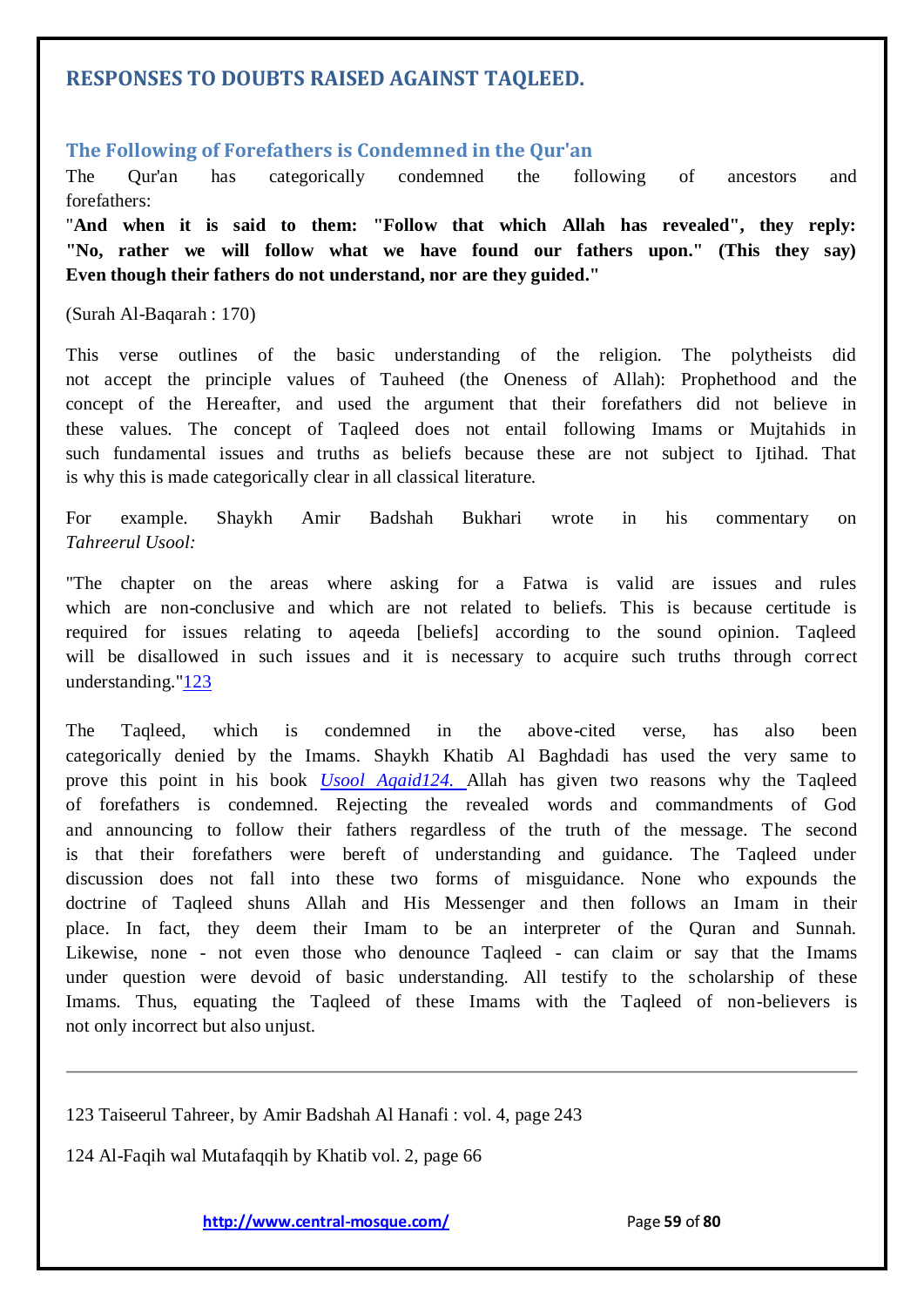### **The Condemnation of Taqleed of Savants and Sages**

"**They (the People of the Book) adapted their savants (priests) and hermits (sages) as lords as equals besides Allah."** (Surah Al-Taubah: 31)

Taqleed of a scholar or Mujtahid is not equated as accepting his opinion as law or legislation. No Imam is regarded as lawmaker. They are merely regarded as interpreters of the law. To confer the status of an independent lawmaker upon an Imam who has to be followed irrespective of his interpretation is of course tantamount to shirk. Opinions are followed upon the basis of being interpretations of the law.

Ibn Taymiyah writes:

"It is incumbent upon people to follow Allah and His Messenger. These "People of Authority" the following of whom has been decreed by Allah, are to be followed subject to their following Allah and His Messenger and not as independent sources of [guidance"125](LegalS.html#41)

Shaykh Ibn Taymiyah has differentiated between following an independent source of guidance and following someone subject to and constrained upon divine guidance.

On another occasion. Ibn Taymiyah states:

"...So following Allah and His Messenger deeming Halal what Allah and His Messenger have made halal and deeming haram what Allah and His Messenger have made haram and enforcing whatever Allah and His Messenger have made mandatory is incumbent on both humans and jinns, in private and public. Certain rules and laws are not easily recognised or understood except by the scholar, for this reason recourse to the knowledgeable in rules and laws established by Allah and His Messenger is recommended. Imams of the Muslim nation are in fact means and avenues and proofs (serving as bridges) between the Muslim community and the Prophet *sallalahu alaihi wa sallam* . They convey his statements and they explain it's meaning - according to their Ijtihad and capabilities. It is possible that Allah has given a certain scholar superior knowledge and understanding than another.["126](LegalS.html#41)

125 Fatawa of Ibn Taymiyah: vol.2 page 461

126 Ibid : page 239

**http://www.central-mosque.com/** Page **60** of **80**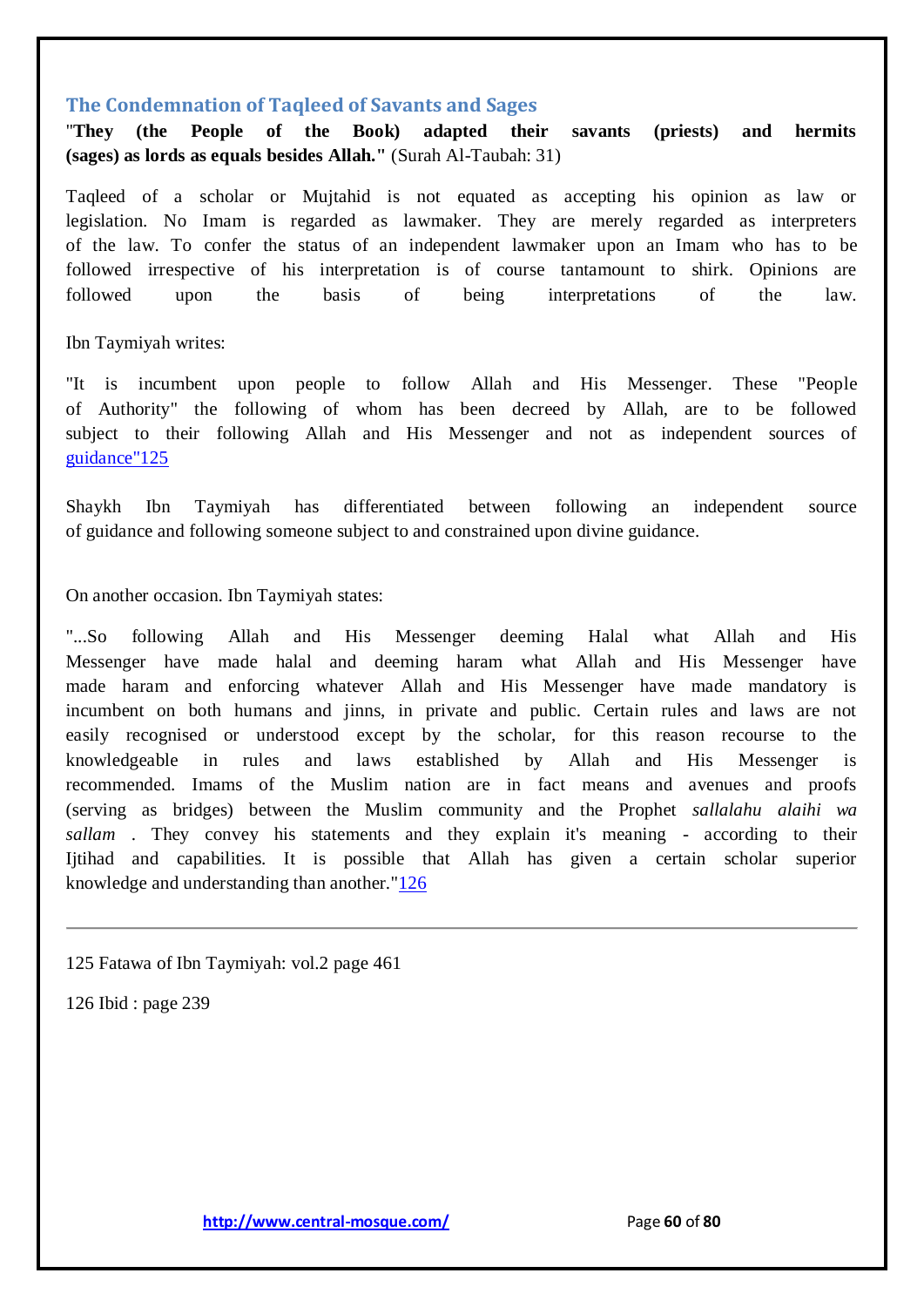Advocates of Taqleed claim nothing more than this. In summary Taqleed advocates:

There is no Taqleed in the fundamental beliefs of Islam.

There is no Taqleed in issues, which are obvious, and which have been transmitted to the degree that that they have become almost undoubted.

There is no Taqleed in those issues of the Quran and Sunnah which are conclusive and are not contradictory.

Taqleed is made in those issues where there are different and perhaps contradictory statements on the same issue in the Qur'an and Sunnah and where instead of relying on one's own judgement, the opinion of an expert scholar is trusted and adhered to.

The Mujtahid is not infallible and therefore his opinions are subject to correction.

If an expert scholar finds a sound Hadith to which there are no contradictions, then he must forsake the opinion of his Imam and follow the Hadith.

So if this method is tantamount to Shirk, then what act on earth is protected from this sort of Shirk?

**http://www.central-mosque.com/** Page **61** of **80** In reality, even opponents of Taqleed engage in a form of following, after all even they were not born Mujtahids. Many opponents are not scholars in any sense of the word and even those who are scholars do not have the academic command over every issue. Antagonists of Taqleed - who are non-scholars - will follow the answers offered by scholars. Hence, there are several compilations of Fatwas where no immediate commitment is made to present proofs, and even where there exists some dialogue on proofs, how can a lay person determine right from wrong? Thus even the opponents of Taqleed end up being Muqallids (followers). As for those who are scholars, they remain under the obligation to examine all the resources on the Qur'an and Sunnah before reaching a decision in an issue. In reality, however, not even scholars examine each issue a new rather they too are obliged to resort to the books of fiqh of the early scholars. The only difference is that instead of reading hooks from the Hanbali, Shaf'iee schools of thought they prefer to refer to Ibn Taymiyah, Ibn Qayyim, Ibn Hazm and Qadi Shaukani. Thus, they consider the opinions of these scholars as being sound and just, and consequently follow them. If antagonists of Taqleed do have the opportunity to research and comb through all of their resources on the Qur'an and Sunnah on an issue, they are left with no alternative except to follow. This is because as they try to establish the authenticity of a certain Hadith they have to rely upon the opinions of the scholars who screened the narrators of Hadith *(Jarh wa Ta'deel).* No alternative exists except to determine whether one narrator was weak as opposed to another except by what the Ulama declared earlier. In other words, deciding that a particular Hadith is weak one has to resort to Ulama of '*Jarh wa Ta'deel '* who deemed the narrators of the Hadith weak. This is Taqleed with regards to the opinion of that particular scholar on Hadith. The books, which screen the narrators of Hadith, do not offer reasons for their judgments: they merely state individuals who had weak memories [or other flaws] and others who had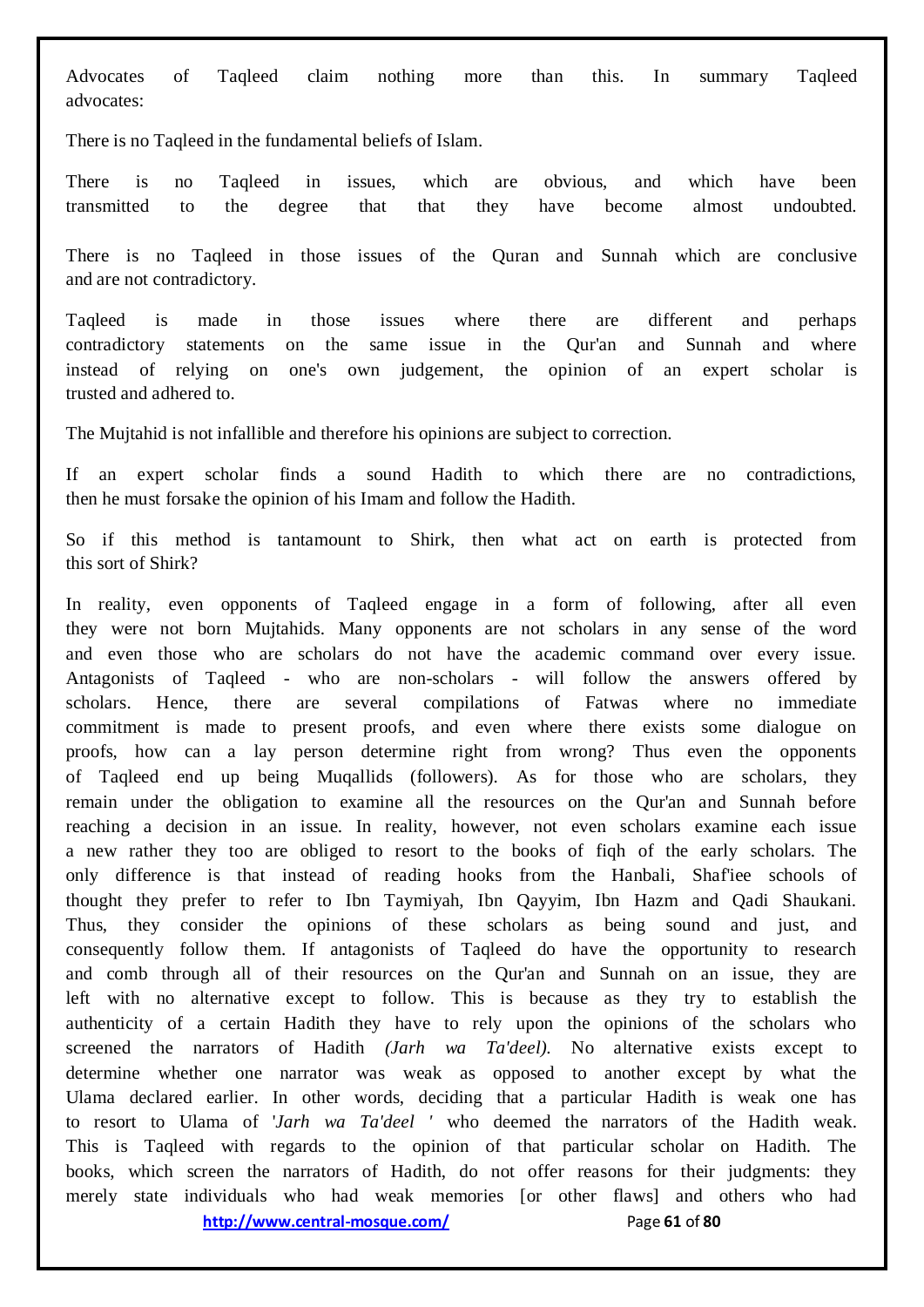good memories. Furthermore, where there are two Hadith which are quite sound as far as the chain of narrators go, upon what basis is preference given to one over the other. The only basis, which usually governs the acceptance of one Hadith over another, is the opinion of a certain scholar, who has deemed the less preferred Hadith as suspect to another interpretation. Relying upon the expert opinion of a scholar to make their own judgments regarding Ahadith, ironically, is allowed in this circumstance. The truth is that following the opinion of experts is part and parcel of every day life. If we were to condemn this very normal and mundane activity, life would be become impossible.

### **The Hadith of 'Adi Ibn Hatim RA**

The following Hadith reported from 'Adi Ibn Hatim is also used to refute the arguments for Taqleed. 'Adi Ibn Hatim RA said that he came to the Prophet *sallalahu alaihi wa sallam* wearing a gold cross around his neck. The Prophet *sallalahu alaihi wa sallam* said:

*" O 'Adi ! Throw away this idol from yourself." Then the Prophet sallalahu alaihi wa sallam recited the verse: "They took their savants and sages as Lords besides Allah."* 

*He said:*

*"It was not that they worshipped these people, but rather whatever they made permissible for them, they believed it to be permissible and whatever they forbade, they believed to be unlawful. " (Tirmidhi)* 

As emphasised previously, this Hadith has no relation to the issue of following an Imam. The differences are exactly as highlighted previously. The People of the Book regarded their priests and monks as lawmakers. They hold the pope as a legislator and claim him to be infallible. This is confirmed by the Encyclopedia Britannica:

"Thus, since the Pope holds the highest authority in beliefs and doctrines, his authority is supreme and he himself is infallible. This status [of infallibility] is held by the archdioceses collectively. The pope has the same power to legislate and to judge, as do the collective archdioceses. Thus, the pope [reserves the right to legislate" 127](LegalS.html#43)

Those who follow the Imams and Mujtahids have never associated this kind of authority, legislative power and infallibility to their scholars. Thus, there is absolutely no comparison between the authority priests wielded over their parishioners and that which Muslim scholars wield in disputed issues of Islamic law.

|  | 127 Encyclopedia Britannica: vol. 8, pages 222/3 (printed 1950) |  |  |  |  |  |  |  |
|--|-----------------------------------------------------------------|--|--|--|--|--|--|--|
|--|-----------------------------------------------------------------|--|--|--|--|--|--|--|

**http://www.central-mosque.com/** Page **62** of **80**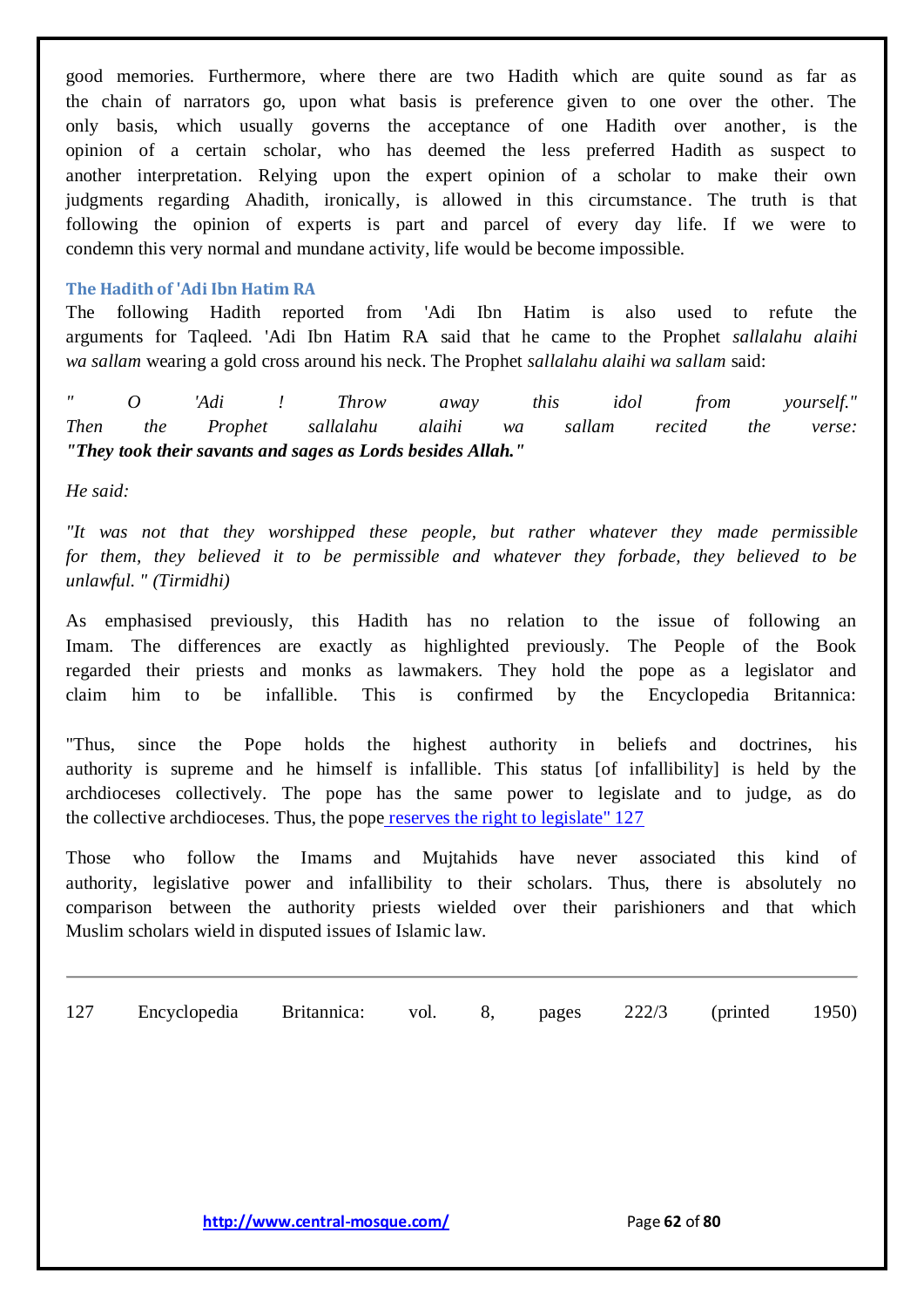#### **The Statement of Abdullah ibn Mas'ood RA**

The following statement of Abdullah ibn Mas'ood RA is utilised as an objection against Taqleed:

"No one should follow the religion of another such that if he believes, he believes and if he disbelieves, he disbelieves."

The question is who actually condones this sort of Taqleed? The text condemns Taqleed in beliefs and articles of faith. No scholar supports Taqleed in beliefs and articles of faith, as elucidated earlier. As far as following the predecessors in legal issues. Abdullah ibn Mas'ood RA has said:

"Whoever wishes to follow should follow the footsteps of those who have passed away. This is because living people are not immune from corruption [and change for the worse]. They [those who are worthy of following] are the Companions of the Prophet *sallalahu alaihi wa sallam* . They were the best of this community...So acknowledge their merit: follow their footsteps and hold fast - as much as possible - to their guidance and character for they were upon guidance." [128](LegalS.html#43)

### **The Statements of Mujtahid Imams themselves**

Contentions that the Imams themselves have prohibited the following of their opinions until they have discovered the proofs and that if their opinions conflict with any Hadith, they should smite their opinions against the wall and practice the Hadith, are of course true. However to do justice to such statements, one would have to conclude that they are not addressed to people who do not possess the faculty of Ijtihad. Rather, they were appealing to those scholars who were capable of Ijtihad. Shah Waliyyullah of Delhi has summarised such statements thus:

"These statements can be assessed against those who have some ability to exercise Ijtihad - albeit in one single issue; or against those who have conclusively determined that the Prophet *sallalahu alaihi wa sallam* ordered this and prohibited that [and the issue is not abrogated]. This may be achieved by researching the corpus of the Hadith, the statements of those scholars who opposed and supported [the view in question] or this may be acquired by realising that many expert scholars have opposed the view in question which in itself can only be supported by analogy or deduction. If such is the case, then there is no reason to go against the Hadith of the Prophet *sallalahu alaihi wa sallam* ." [129](LegalS.html#44)

128 Mishkatul Masabeeh: page 32

129 Hujjatul Baligah: vol. 1, page 155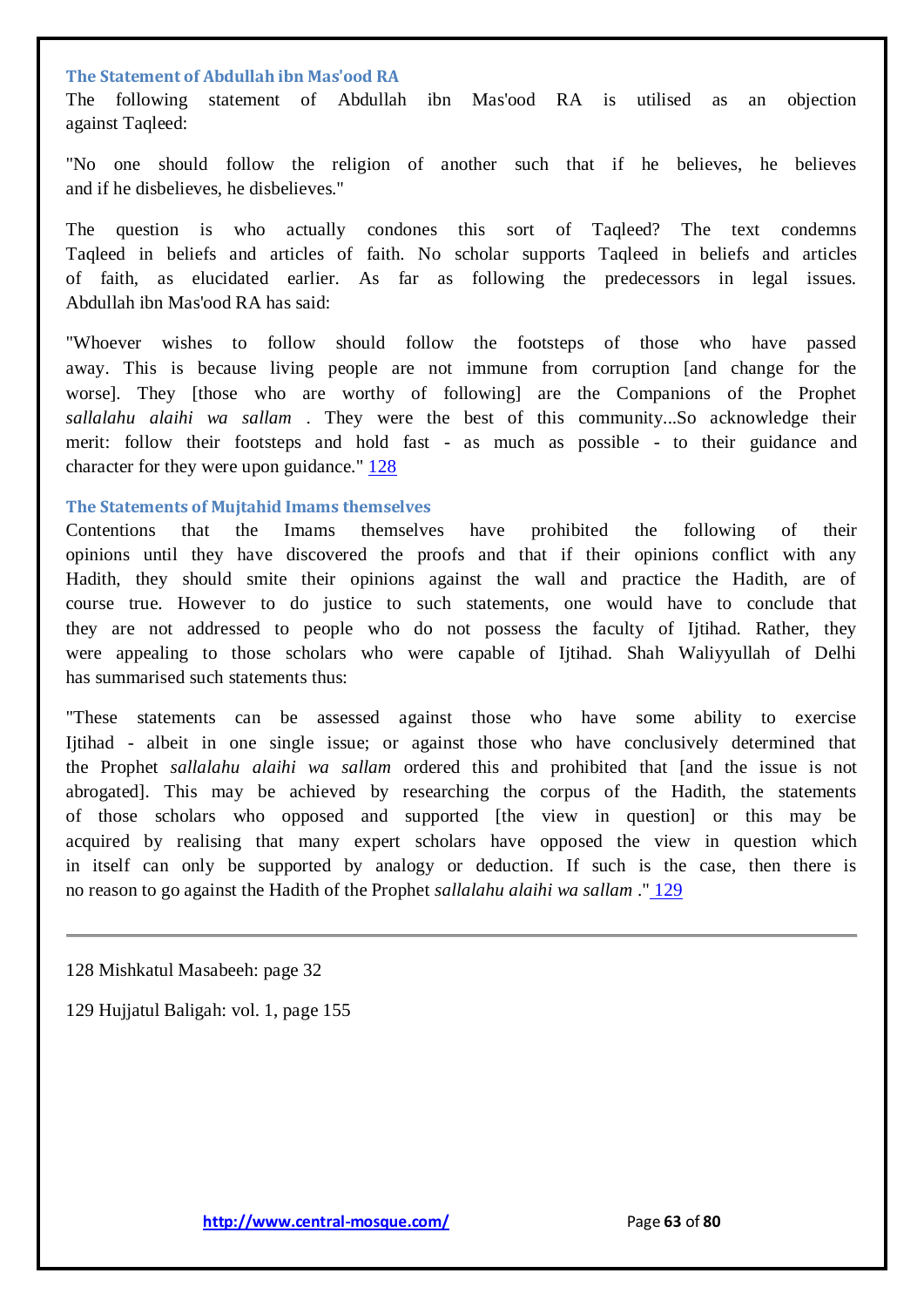This meaning is clear. The Mujtahid Imams did not claim that Taqleed was not valid. Their own lives were filled with incidents and occasions where lay people came to them with hundreds of questions to which they answered without volunteering any proofs. Taqleed's permissibility was never questioned during the era of the Mujtahids. If such a practice were held to be invalid the Imams would never have allowed themselves to become its tools. Several statements from the Imams categorically state Taqleed to be necessary for the non-Mujtahid. The following are a few examples:

"When the Mufti is such that he is a Mujtahid, then the lay person must follow him, even if the Mufti has erred in his judgement. This is how Hasan has narrated from Imam Abu Hanifa; Ibn Rustum from Muhammed and Bashir ibn Waleed from Abu [Yusuf." 130](LegalS.html#44)

Imam Abu Yusuf continues:

"The lay person must follow the jurists since he is not capable of understanding [the Hadith independently". 131](LegalS.html#44)

Ibn Taymiyah reported that Imam Ahmed Ibn Hanbal used to:

"Instruct the lay person to ask Ishaaq, Abu Obaid, Abu Thaur and Abu Mus'ab. However, he used to prohibit his own Companions like Abu Dawood. Uthman ibn Sa'eed, Ibrahim al-Harbi, Abu Bakr al-Athrum, Abu Zar'ah, Abu Hatim and Muslim (among others) to follow anyone. He would say to them:

"You must follow the sources of the Qur['an and Sunnah."132](LegalS.html#44)

130 Kifayah: the commentary of Hidayah in the chapter fasting

131 Abu Yusuf cited previously from Hidayah: vol. 1, page 226

132 Fatawa ibn Taymiyah: vol. 2, page 240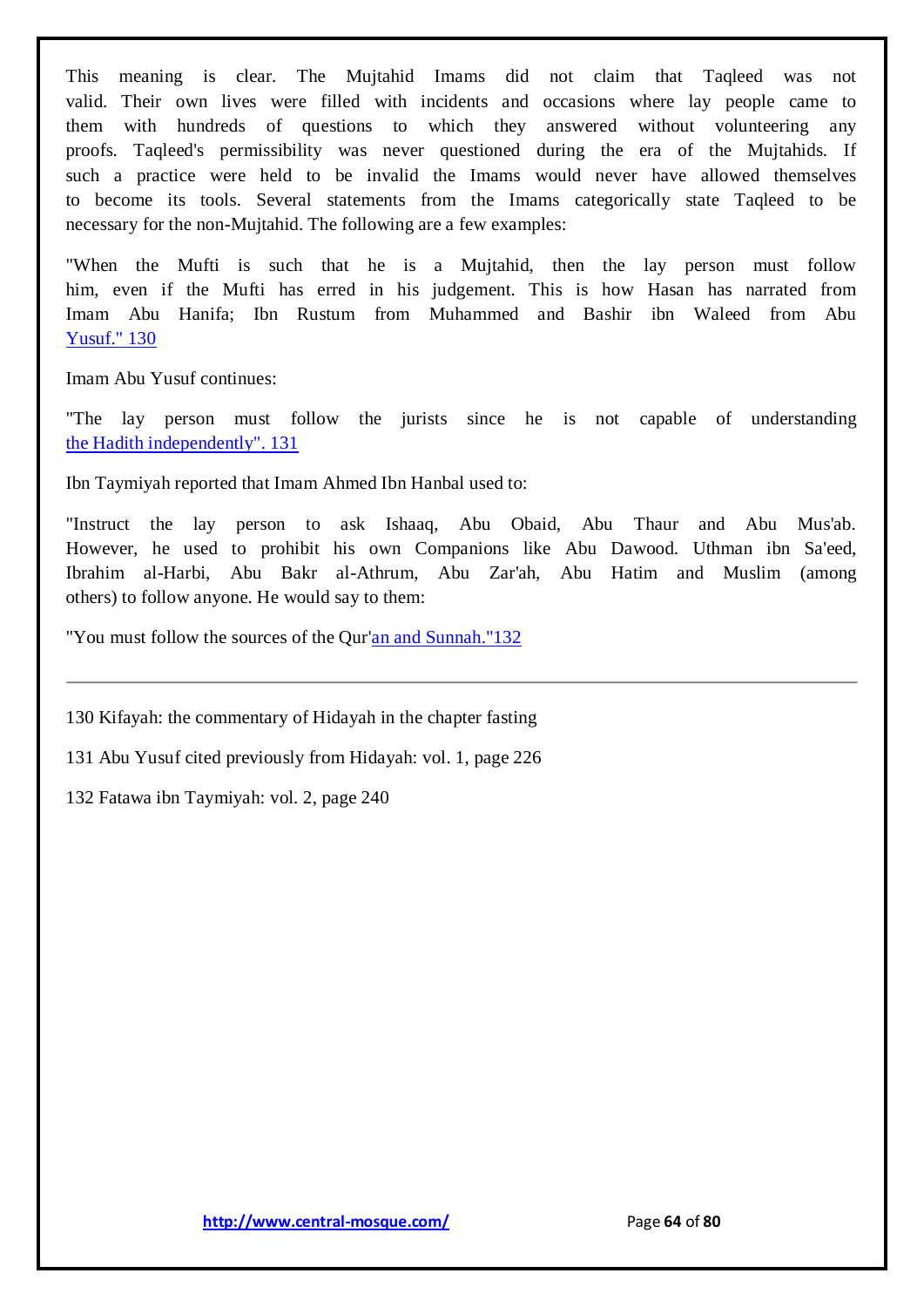This statement by Ibn Taymiyah makes it very clear that Taqleed was unsuitable only for those scholars/students who themselves were jurists and had the potential to become like their teachers in making decisions directly from the Qur'an and Sunnah. As for those who did not possess the requisite qualifications, they are strongly implored to follow a Mujtahid and practice Taqleed. In fact, Taqleed for the non-scholar was so overwhelmingly accepted amongst the scholars that only the Mu'tazilah disagreed with the idea. Shaykh Saifuddin Aamodi wrote:

"The lay person and the scholar who does not possess the ability to exercise Ijtihad - although they may possess some reliable skills in certain issues - must follow the opinion of a Mujtahid according to experts in principles and foundations (Usool). Some Mu'tazilah of Baghdad have differed on this issue and have prohibited Taqleed even for these people." [133](LegalS.html#44)

Shaykh Khatib of Baghdad wrote:

"It has been narrated from certain Mu'tazilah that it is not permissible for a lay person to follow the opinion of a scholar until he knows the reasoning behind his opinion. This is wrong because the lay person has no recourse to understanding the reasoning until he has studied for several years; has actually participated in the discussions with jurists and other scholars; has developed an understanding for analogy and realised what is correct and what is not. For a lay person to go through all this is subjecting him to carry a burden which is beyond his capabilities and that is not incu[mbent upon him."134](LegalS.html#45) There has been a difference of opinion - among the Mujtahids - as to whether a person who is capable of Ijtihad can follow another's opinion. Khatib of Baghdad has narrated Abu Sufyan as saying that indeed he may do so and Imam Muhammed as saying that he may follow the opinion of someone who is [more knowledgeable than he. 135 Shaykh Ibn](LegalS.html#45) Taymiyah has also narrated this opinion from Imam Muhammed. Imam Shaf'iee and Imam Ahmed both say that this not allowed at all. [136 Maulana Abdul Hai of Lucknow](LegalS.html#45) has recorded (while introducing Shamsul Aimah Halawani) Imam Imam Abu Hanifa's opinion:

"It has been narrated from Imam Abu Hanifa that it is permissible for a Mujtahid to follow someone who is more knowledgeable than him[self." 137](LegalS.html#45)

133 Ihkaamul Ahkaam, by Aamodi: vol. 4, page 197 also in Mustasfa of Al-Ghazali: vol. 2, page 124

134 Al-Faqith wal Mutafaqqih, by Khatib: vol 2, page 69

135 Ibid

136 Fatawa Ibn Taymiyah: vol. 2, page 24.

137 Al-Ta'leeqaat Siniyaah, page 96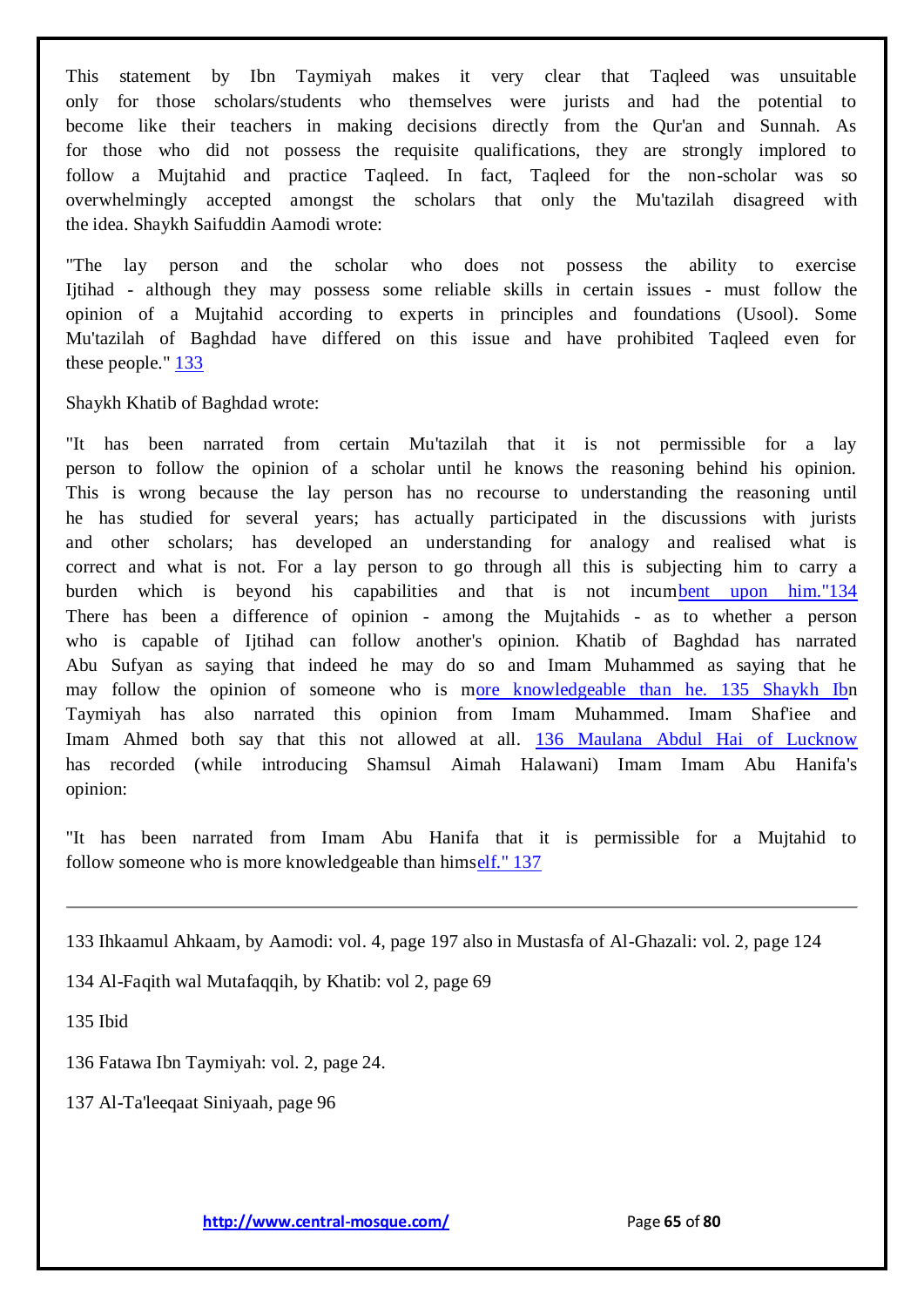The details of this debate can be found in the books of Islamic principles of jurisprudence such as al-Mustasfa of Al-Ghazali and Fawatihur Rahamut. In brief, other than a handful of Mu'tazilah scholars, no one has disagreed that a lay person should practice Taqleed.

## **How does a lay person recognise a Mujtahid**

The essence of Taqleed is that a person who doesn't have the capability to reach a decision based on the Qur'an and Sunnah should adhere to an expert scholar and rely upon his judgement. A question may arise from this explanation. That is, if the person following has no academic merit, how is he to determine the expertise of the scholar whom he is asking and following?"  $\frac{138}{138}$  In response to this question, we will suffice with an excerpt from Imam Ghazali:

"If it is asked, a lay person may base his choice on assumptions and hence, he may be deceived by appearances. This may lead him to give preference to a lesser Imam over one who is more suited. So if he is allowed to exercise his judgement (in choosing an Imam) and acts upon his assumptions, why can't he then act upon his assumptions in the issue under discussion? Understanding the various degrees of scholarship is very intricate and a lay person cannot be the best judge for that. This question is valid. Our answer is that if a non-physician, whose child has become sick, decides to administer medicine as he sees fit will be held responsible and will be guilty of transgression. If he consults a physician, he will not be responsible and will not be transgressing. If there are two physicians in town and they differ over the prescription, then if the father of the son decides to take the prescription of the lesser over that of the better physician, he will be held accountable. He (the father) would know of the better physician by merely listening to the opinions formed by patients, by the lesser physician's referral to the better physician and by overwhelming signs which will convince him (the father) that this physician is better than the other. The same is the case for choosing the best scholar from several. There is no need to look into the issue itself (just as it is not necessary to look into the prescription or medicine). This much, the lay person is quite capable of doing and determining. It is not proper to go against the overwhelming assumption merely because of likes and dislikes. This is the most correct opinion - in our view - and the most suitable for regulating people in God-consciousness (Taqwa) and accountability." [139](LegalS.html#46)

138 Tahreeke Azadi Fikr: page 130

139 Al-Mustasfa, by Al-Ghazali: vol. 2, page 126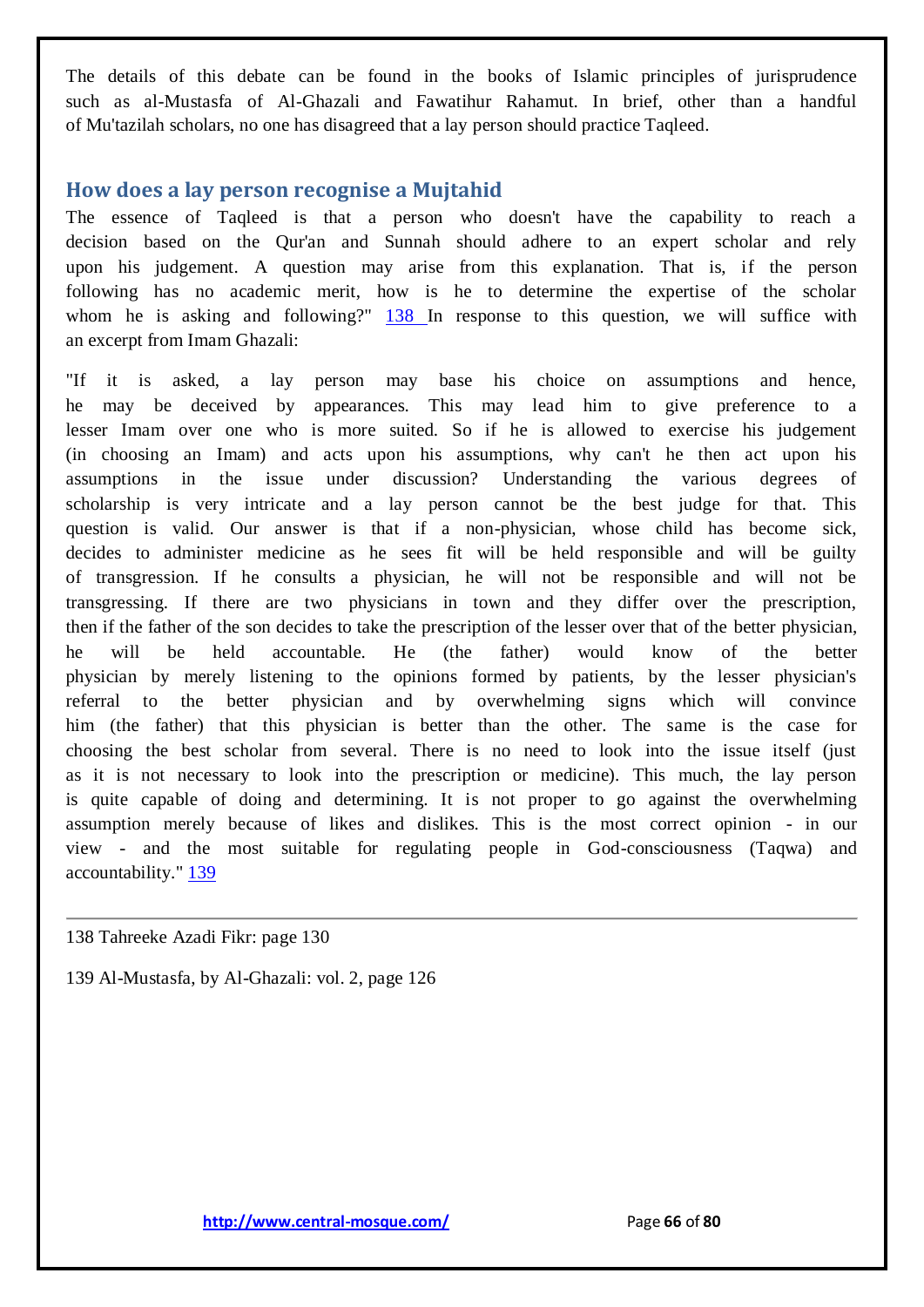# **Is Taqleed a defect?**

Taqleed was prevalent during the time of the Companions of the Prophet *sallalahu alaihi wa sallam* Companions who were not able to practice Ijtihad themselves referred to those who were scholars. It has been argued by some quarters that Taqleed presumes a lack of knowledge (or ignorance) which is contrary to the belief of the Ahle Sunnah, that all Companions should be revered. Associating the Companions with Taqleed is tantamount to declaring them as defective and hence unworthy of following. All the Companions of the Prophet *sallalahu alaihi wa sallam* had knowledge and they were all [jurists in their own right. 140 This critici](LegalS.html#46)sm is merely emotional. Not being a jurist nor a Mujtahid is not a blemish on one's personality. Conversely, being a jurist and or a Mujtahid does not guarantee merit in the Eyes of Allah. Allah says: "Certainly, the most noble amongst you - with Allah - is he who is the most God-conscious (the one who has the most Taqwa)." not the most knowledgeable. A person possessing all the elements of Taqwa, but devoid of any academic merit is not considered flawed for that reason. All acknowledge that the Companions were of the very highest Taqwa - which is the ultimate distinction in Islam. They were as a community the best community after the Prophets But to assume that all the Companions were jurists is totally against the Qur'an:

# "**So if a contingent from every expedition remained behind (and not participate in Jihad), so that they could devote themselves to understanding religion they could admonish their people on their return so that they (those returning) may guard themselves against evil."** (Surah Al-Taubah : 123)

This verse instructed the Companions that one group should study while the other is engaged in battle. Undoubtedly, this assumes that there was one group who would know more than the other. Thus, Allah himself has differentiated between the scholars amongst the Companions and the non-scholars. This is Allah's law and one should seek refuge from associating this law with defects. Likewise, the explanation of the verse: "So those who deduce among them can know (and come to some conclusion)..." has also been discussed. Here again, Allah himself has differentiated between those Companions who could deduce and those who could not. Similarly, there is the statement of Prophet Muhammed *sallalahu alaihi wa sallam* :

"*May Allah give life to the servant who listens to my speech, memorizes it and then transmits it. There are some people who carry knowledge but are void of it's understanding. And there are some who carry this knowledge to those who understand it better than they."* [141](LegalS.html#47)

140 Tahreeke Azadi Fikr, by Maulana Salfi: page 133-135

141 Ahmed, Tirmidhi, Abu Dawood, Ibn Majah, Darami from Zaid ibn Thabit (Mishkaat vol. 1, page 35)

**http://www.central-mosque.com/** Page **67** of **80**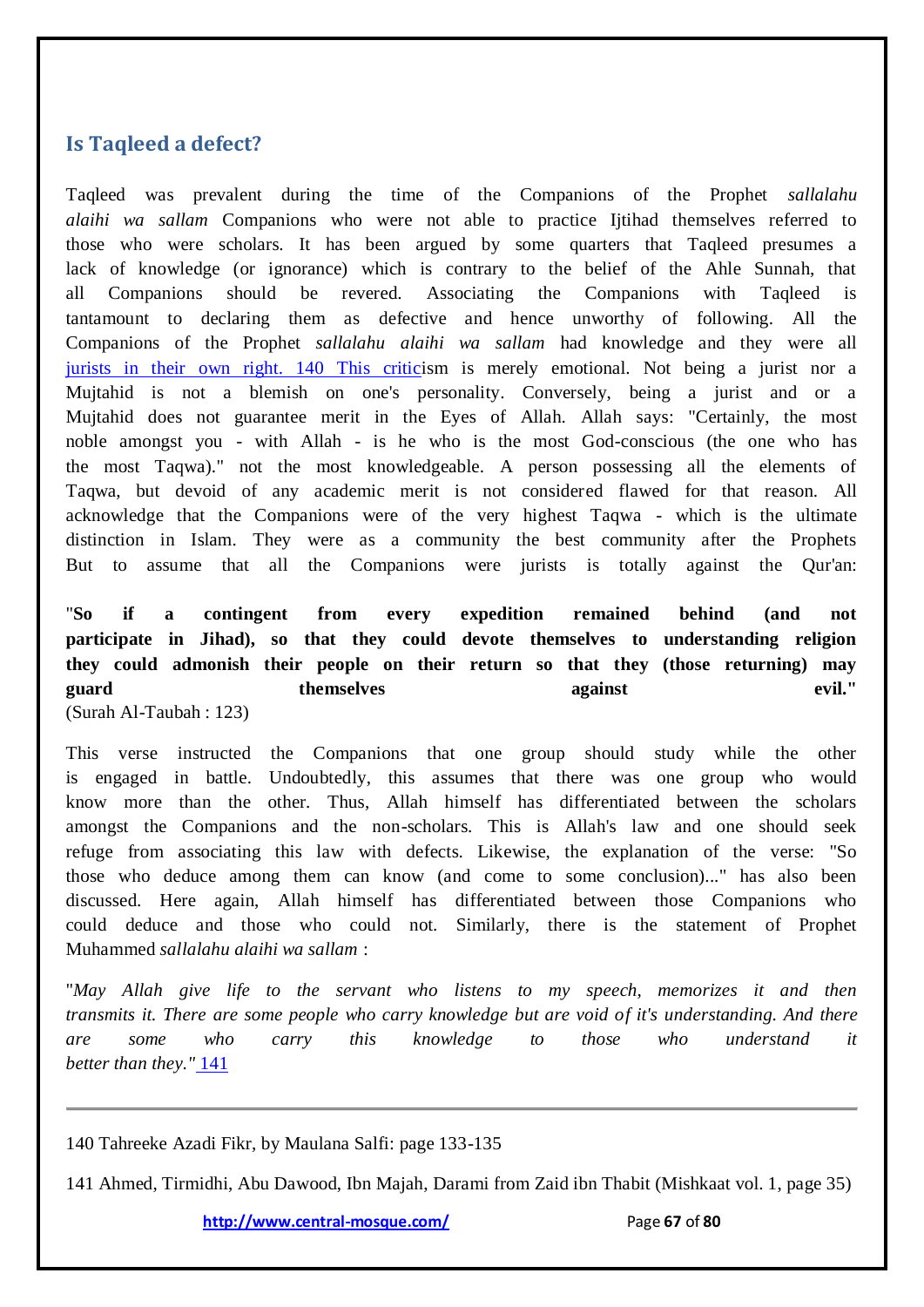This statement was addressed primarily to the Companions. Two things are clear from this Hadith. The first is that there may be people who narrate Hadith but they may not be experts in its understanding. The second is that, not understanding the implication of the Hadith is not a defect since the Prophet *sallalahu alaihi wa sallam* blessed both groups with his dua [of life]. The truth is that there were many who profited from the magnetic company of the Prophet *sallalahu alaihi wa sallam* There were great leaders like Abu Bakr RA and Omar RA. And then, there were simple Bedouins like Aqra' bin Habis RA and Salman bin Sakhrah RA. The simple Bedouins established their honour and virtue by being Companions of the Prophet *sallalahu alaihi wa sallam* . Their virtue is such that thousands of great scholars and Mujtahids (who came after them) cannot equal their excellence, but to count these Companions in the same academic ranks as Abu Bakr, Omar, Ali and Abdullah ibn Mas'ood is denying the obvious. Shaykh ibn Qayyim has written that from among the 124,000 Companions of the Prophet *sallalahu alaihi wa sallam*, only some 130 Companions actually have recorded opinions and Fatwas[.142 Again, to](LegalS.html#47)  assume that the vast majority of the Companions fell incompetent on the basis of gaining knowledge from another Companion is prepostorous. These were people who never had impediments to learning. We have already enumerated several examples, in fact, we have evidence that some of the Companions learned from the Companions of the Companions. "Alqamah ibn Qais Nakha'ee was a Tabi'een (a companion of a Companion) and a student of Abdullah ibn Mas'ood. Several Companions sought knowledge from 'Alqamah[.143 l](LegalS.html#47)t has been established amongst scholars for Some time that the Companions practiced Taqleed. [144](LegalS.html#47)

## **The Taqleed of an individual and following one's whims and fancies**

It has been discussed earlier that both, absolute Taqleed and Taqleed of an individual is permissible. However, when the level of moral integrity and compliance with the spirit of the Quran and Sunnah deteriorated, scholars issued a Fatwa confining Taqleed to an individual only. The attitude, which the scholars hoped to curb with this Fatwa, was abuse of ambiguous issues in the name of Islam and Islamic legislation. Today, the whole Muslim world is in a frenzy of this kind of permissiveness and so-called modernisation. In the name of Ijtihad and freethinking the edifice of classical Muslim scholarship is being dismantled. Academic institutions have been erected to bolster absurd interpretations legalising promiscuity, profane photography, dancing, usury and music. Articles quoting the Qur'an and Sunnah to justify such positions have proliferated throughout the Muslim world. [145 Denouncing Taqleed has been hig](LegalS.html#47)hlighted as one of the many means to achieve this profane goal. Ironically, in the effort to denounce the works of the classical scholars, these reformers have inadvertently confirmed the foresight of the very same scholars who had issued the Fatwa centuries ago. They have become the very

142 Ilaamul Muqi'een, by Ibn Qayyim: vol. 1, page 9

<sup>143</sup> Tadhkiratul Huffaz: by Dhahabi and Hilyatul Awliyaa, by Abu Nu'aim

<sup>144</sup> The purpose of this passage was merely to highlight that they were scholars and non-scholars among the Companions. Qadi 'Isaa ibn Abban has staled that if an opinion of a Companion is seen as against the legal process of analogy, then the Companion's opinion should be discarded. This statement has been vehemently discarded by scholars who came after him. The details of this maxim cannot be explained in this treatise.

**http://www.central-mosque.com/** Page **68** of **80** 145 Prominent writers in this campaign include Muhammed Aabduh and his student Rashid Rida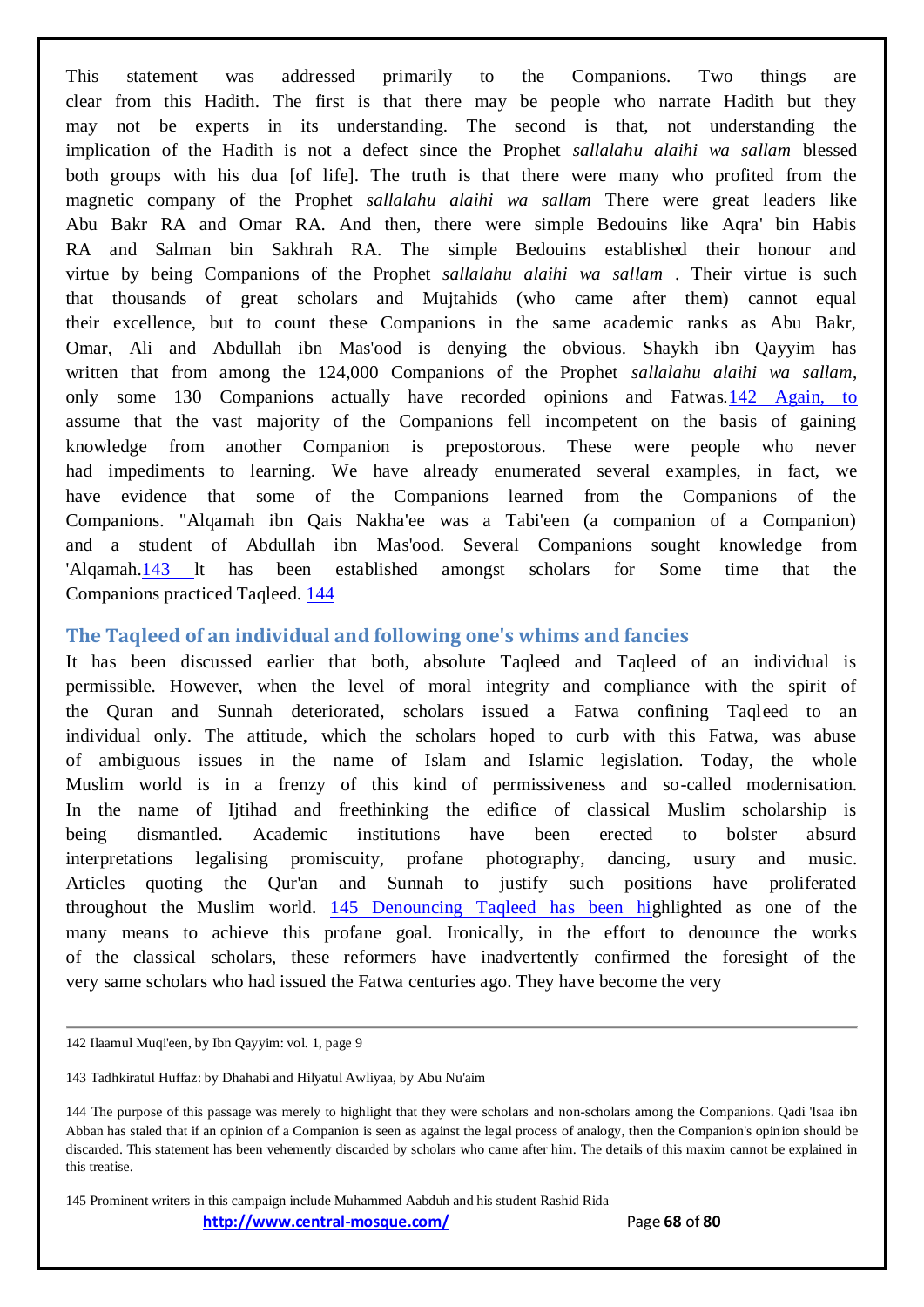proof of unbridled pursuit of one's caprices and passions. As long as the Taqleed of an individual was the norm in Muslim communities, these ideas were not given any due attention. Vulnerability to unfounded propaganda and pseudo-intellectual claims of scholarship in the contemporary era has given rise to the acceptance that Taqleed of an individual is forbidden in Islam. The state of affairs today is that established principles of Islam and issues which are conclusively forbidden by the Qur'an and Sunnah have been targeted and treated with skepticism and even scorn.

## **The Taqleed of an individual and new issues**

Arguments have been advanced that Taqleed of an individual impedes solutions to modern developments. The answer to such a contention is that modern issues, which demand Ijtihad, should be delegated to an expert scholar - whose Taqleed is very different from that of the lay person. such an expert scholar would be able to sift the principles of earlier Mujtahids and resolve new problems based on the same. This type of Ijtihad has been prevalent in all ages even with the concept and practice of the Taqleed of an individual. Moreover, scholars of one school may unite upon solutions to new problems, which arise. Where there is a severe need for an immediate national or social problem, scholars are given leeway and hence, they can resort to the Fatwa from another school. This is the reason why, in the Hanafi school, scholars have resorted to following the opinion of Imam Malik in issues like accepting wages and salaries for teaching the Quran, making legal provisions for divorce for a wife whose husband is lost or whose husband is impotent. This has been elaborated by Maulana Ashraf Ali Thanvi in his work *Al-Hilyatul Najizah lil Hilayatul 'Ajiza.* If there is a social need for Muslims to find latitude in a certain issue, an expert scholar may go to any of the four Madhabs to find a solution. Under no conditions is the practice of "Talfeeq" permissible, which is to use the Fatwa offered by one Imam and following another Imam in the same unit of ibaadah. Individuals are advised to seek the advice of expert scholars through a council. Taqleed of an individual, in reality, has never rendered the community incapable of resolving new issues: rather it has constantly been in a state of flux and development addressing new issues for more than a millennium[.146](LegalS.html#48) It is interesting to note that some contemporary orientalists have made the same allegation[.147](LegalS.html#48)

146 The details of the methods to arrive at these solutions can be found in elaborate works like that of Ibn Abi Deen and the work of Maulana Ashraf Ali mentioned above

147 Refer to Montgomery Watt, Islamic Political Thought, Edinburgh University Press and N Coulson. A History of Islamic Law, Edinburgh University Press.

# **The Hanafi School of Thought and Ahadith**

The contention that the Hanafi school of thought bases its Fatwas upon weak Ahadith narrations is sheer ignorance. Reflection upon the books of Hanafi Fiqh impartially would leave no room for such an assertion. The following collections of proofs for the Hanafi Fiqh illustrate the deep and profound level of Hadith scholarship current amongst the followers of the Hanafi School of jurisprudence:

*Sharah Ma 'ani al-Aathar.* by Imam Tahawi

**http://www.central-mosque.com/** Page **69** of **80**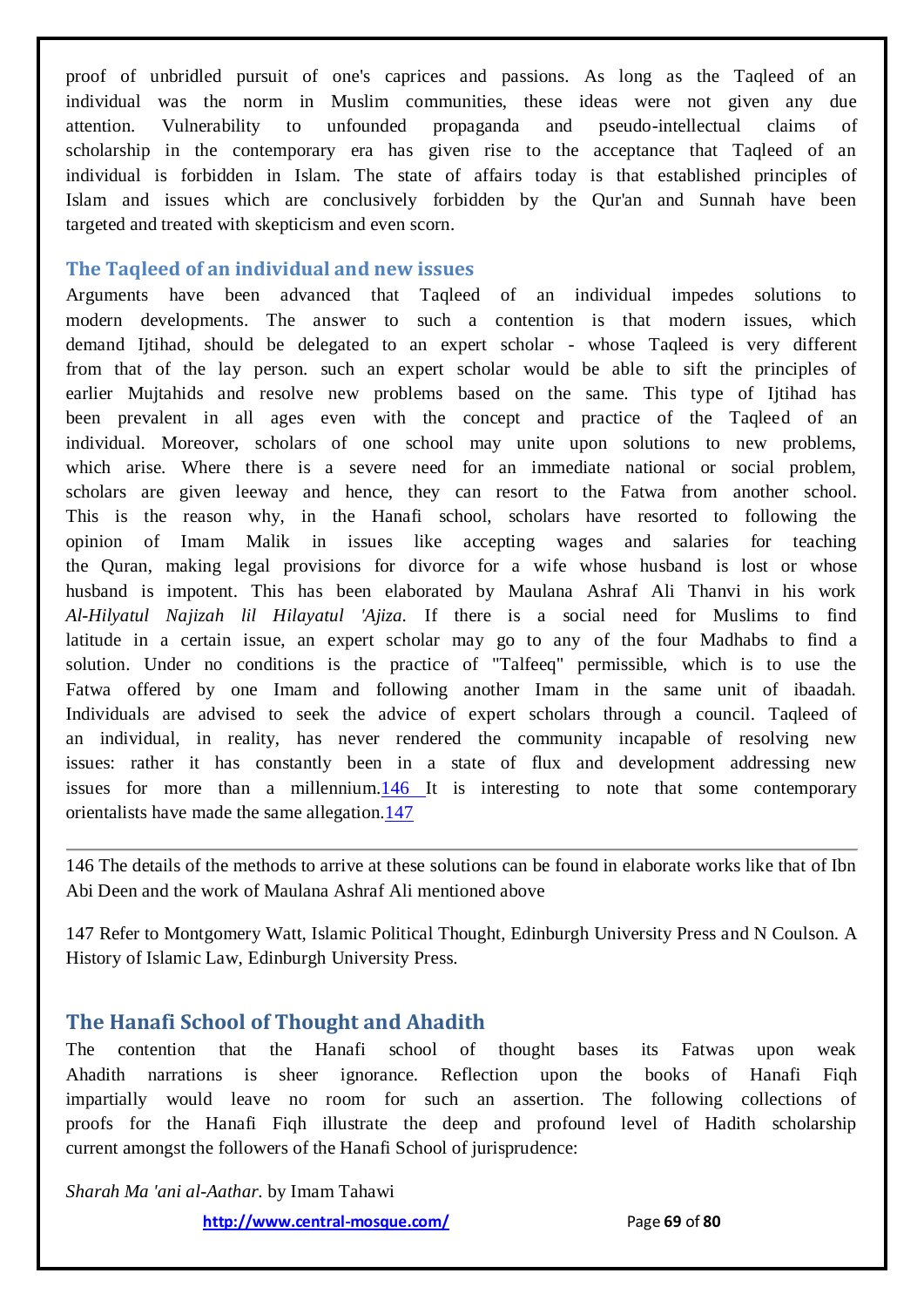*Fathul Qadeer by Shaykh Ibn Hamam*

*Nasbul Rayah, by Shaykh Zala'ee*

*Al-Jawaharul An-Naqi. Shaykh Mardini*

*Umtadul Qari. by Shaykh 'Aini*

*Fathul Mulhim by Shaykh Shabbir Ahmed Uthmani*

*Badhlul Majhood, by Shaykh Khalil Ahmed Saharapuri*

*Ma'ariful Sunan by Shaykh Binnori*

*Faidul Bari by Shaykh Shah Anwar Khashmiri* 

There are some fundamental points which demand clarification. Sound Hadith are not exclusive to *Bukhari* and *Muslim,* there are many books of Hadith containing thousands of sound Hadith. The basis for a sound Hadith is its chain of narrators (isnad) and text (main). Compilers of Ahadith other than Bukhari and Muslim have established sanands (plurul of isnad) as strong as the ones present in their respective collections. Ahadith not found in the collections *of Bukhari* or *Muslim* are not deemed weak by virtue of not being included in the two collections, this would reduce the science of Hadith to total conjecture, Ahadith narrated by transmitters other than *Bukhari* and M*uslim* are present in certain books of Ahadith which are infact stronger in their isnad than even the two most sound compilations of Hadith. For instance. *Ibn Majah.* which is the sixth of the canonical books of Hadith - has transmitted Ahadith, which in some regards are superior to those of his predecessors. The standard, therefore of measuring the authenticity of any Hadith is not whether it is present in *Bukhari* or *Muslim,* but rather the standards employed by these two great scholars of Hadith themselves. If a certain Hadith meets the same criteria as Bukhari or Muslim and is not necessarily found in the two collections, this Hadith nonetheless would be regarded as sound. Understanding this principle of Hadith would dissipate the somewhat misdirected criticism against the Hanafi fiqh immediately.

One of the main reasons why there are so many differences of opinion amongst Mujtahids in particular details of the law is that the method of analyses, reasoning and deduction, vary. If there is an apparent contradiction between two Ahadith, one Mujtahid may base his opinion on the stronger of the two Hadith - even though both may be sound in narration. Another Mujtahid. however, may base his opinion on the rule that no Hadith should be discarded even though it may be weak in narration. Hence, the latter Mujtahid will attempt to reconcile both Hadith by interpreting one as the basis and the other as it's contingent, regardless of how sound or weak any of the two Hadith may be. While yet another Mujtahid may base his opinion of the Hadith upon the practice of the Companions and their followers. Thus, every Mujtahid will adopt his particular method and none can censure the other for abandoning Hadith. Imam Abu Hanifa attempted to reconcile contradictory Hadith and hence endeavored to apply every Hadith as long as it was not fabricated. Weak Hadith have also been utilised when no other Hadith was found to contradict it, even though it may be against legal reasoning and analogy, for example,

**http://www.central-mosque.com/** Page **70** of **80**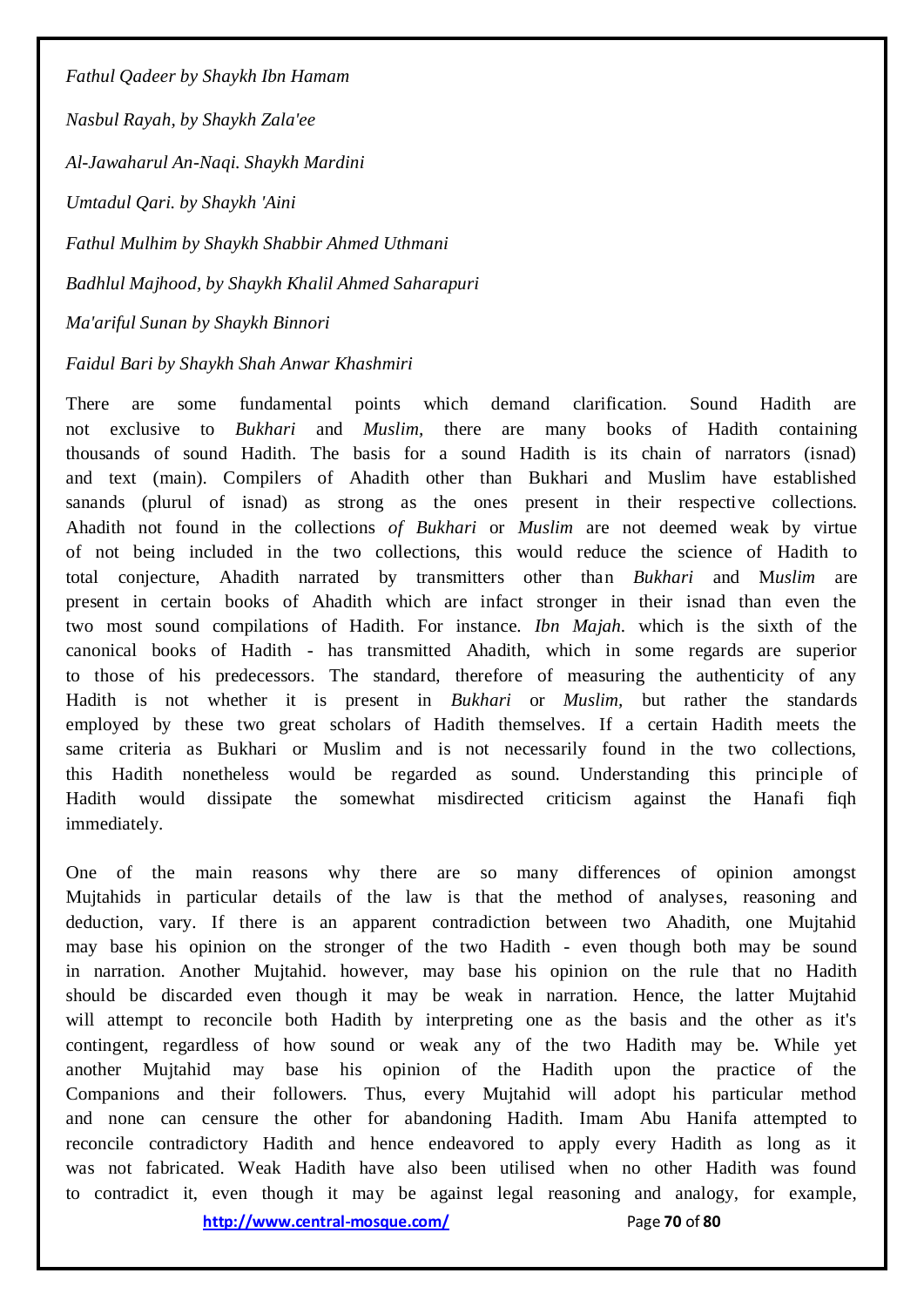the issues of wudu breaking if one laughs in salaat and Zakaat on honey, he has favoured even though their source Hadith is weak. Ruling over the authenticity of Hadith is in itself a process of Ijtihad. This is why this issue has always been disputed amongst the scholars who analyse the narrators of Hadith. The very Hadith, which is regarded as sound and good by one Imam of Hadith, may be regarded as weak by another. There are occasions where Imam Abu Hanifa regarded one Hadith as worthy of application and the same Hadith was regarded as unreliable by another Mujtahid. Imam Abu Hanifa was a Mujtahid himself therefore he is not bound by the rulings of other Mujtahids. Occasionally a Hadith, which was transmitted to Imam Abu Hanifa with a sound narration, became weak after it passed him in the chain of narrators. In other words, the chain of narrators upto Imam Abu Hanifa is strong - but the chain from Imam Abu Hanifa to other scholars became weak because of a weak narrator entering the isnad. This sequence of events did not alter Imam Abu Hanifa's reasoning. Sometimes a Hadith may be narrated with a weak chain of narrators by one Imam, however the same Hadith can be traced back with a sound chain by another Imam. For instance, the Hadith. which says that: "Whoever has an Imam (in salaat), the Imam's recitation is enough" has been narrated with a weak chain- Then, we find that in Imam Tahawi's and Ahmed ibn Muni'ee's narrations, this Hadith is very sound. Occasionally a Hadith may be weak in its chain, but since there are several different chains narrated the Hadith, scholars will accept the Hadith as valid. This category of Hadith is known as "Good because of others". This type of Hadith is not a weak Hadith and therefore valid for application within areas of Fiqh.

There is no doubt, several Hadiths which are infact weak. The weakness of the Hadith is determined by a weak narrator present in the sanad. However, it is not necessary that every weak narrator narrated a weak Hadith each time he narrated. In circumstance of collaborating and supporting evidence to strengthen a weak Hadith, it will be accepted and applied. For example, if there is a weak narration in a book of Hadith upon which the Companions and their Successors have acted, then this practice demonstrates that the weak narrator has indeed narrated correctly. This is why the Hadith "There is no will for the heirs (who have pre-assigned shares in inheritance)" have been accepted by all the Mujtahids - even though the Hadith is regarded weak in its narration. In fact, this process can give preference to a weak Hadith over a strong one. For example, the Prophet *sallalahu alaihi wa sallam*'s daughter, Zainab RA was married to Abu Aas who did not accept Islam immediately, but did so later on. The question amongst scholars is that did the Prophet *sallalahu alaihi wa sallam* renew his marriage contract, or did he allow them to live as husband and wife without doing so. The narration from Abdullah ibn Omar *RA* says that the contract was renewed with a new mahr, while the narration from Abdullah ibn Abbas RA says otherwise. The narration from Ibn Omar is weak whereas the one from Ibn Abbas is sound. Imam Tirmidhi, who was a master of Hadith, gave legal preference to the weak Hadith over the sound one because of the practice of the Com[panions.148](LegalS.html#50)

148 The Jami' of Tirmidhi. The above cited example is only an example of the rule mentioned. Otherwise, the Hanafi opinion on this issue is very difficult.

**http://www.central-mosque.com/** Page **71** of **80**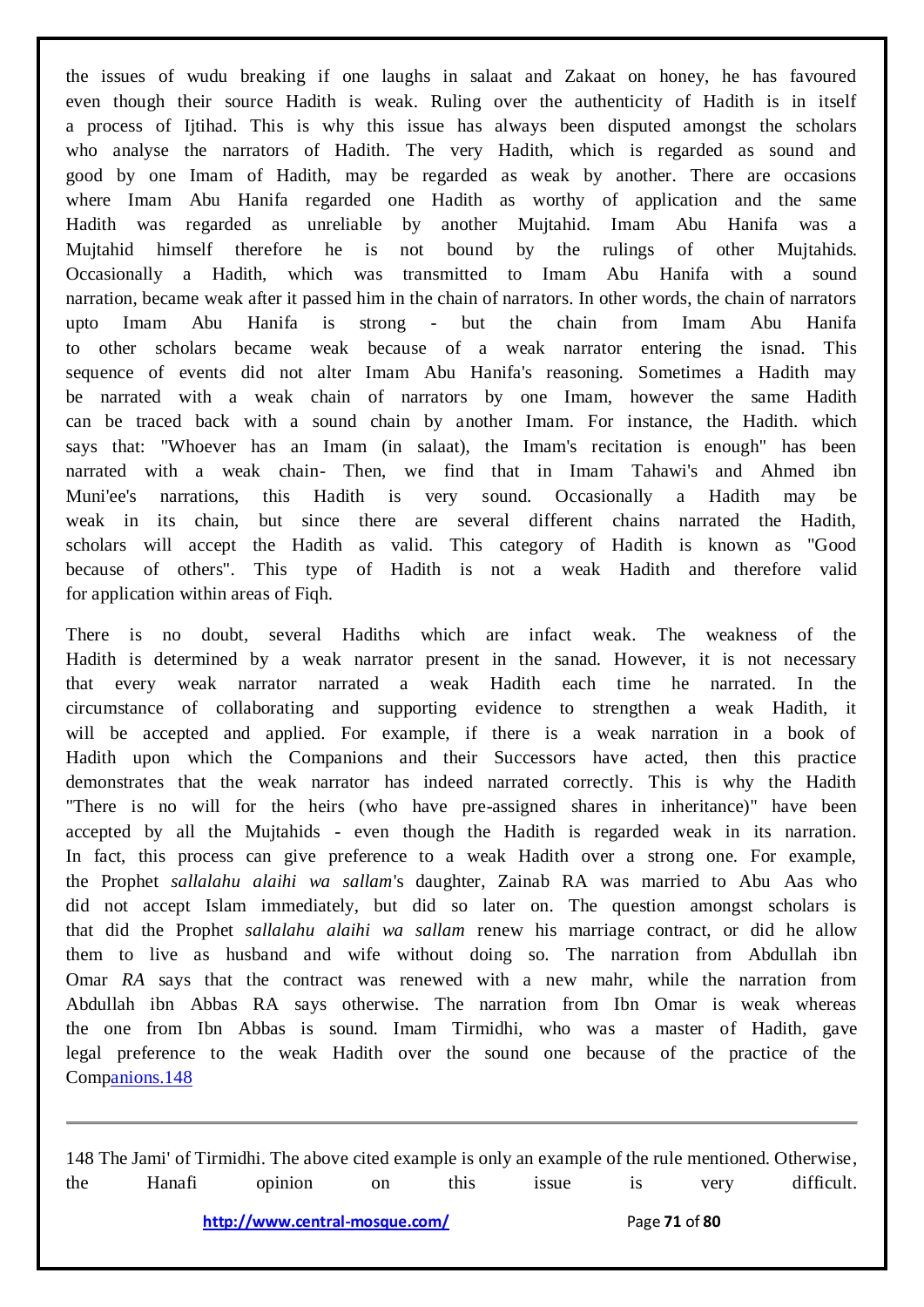The objection against the Hanafi point of view is seldom due to scholarly study rather due to a lack of understanding and in certain instances even a want of attempting to understand the Hanafi point of view. Certain scholars have fallen into this indifference. For instance. Maulana Salfi has criticized Imam Abu Hanifa's stand on the issue of offering salaat with due diligence and proper composure:

"A man was told by the Prophet *sallalahu alaihi wa sallam* to repeat his salaat three times after he had failed to complete with proper tranquility and composure. The Prophet *sallalahu alaihi wa sallam*'s words were: "Pray for you have not prayed."

This means that the salaat has no legal value which is the opinion of the Shaf'iee and the scholars of Hadith. The Shaf'iee scholars say that once the legal definition of ruku' and sajdah is known, we cannot accept the interpretation of the Hadith, nor can we comment on whether the salaat has been acce[pted or not."149](LegalS.html#50)

The Hanafis, of course make no such claim. Hanafees likewise claim that salaat should be repeated if tranquility and composure is not established in ruk'u and sajdah, as implied by the Hadith. The problem is that the respectable critic has failed to understand the Hanafis position. Imam Abu Hanifa differentiates between what is Fard (obligatory and an essential component of an act) and Wajib or what is mandatory but not an essential component of the act. Other Mujtahids do not accept this division. Imam Abu Hanifa's ruling is that those components which are Fard have to be conclusively established from the Quran and Sunnah whereas those which are Wajib are established by the sound Hadith even with a single narration (ahad Ahadith). If someone misses either a Fard (for instance recitation of the Qur'an) or misses a Wajib (like not offering salaat with tranquility) salaat will still have to be repeated. What are the legal ramifications of this great hair-splitting nuance? The distinction is that one who misses a Fard will be regarded as someone who has missed his entire salaat. All the harsh rules of a person who misses salaat - in a Muslim state - will be levied against him. This is because he has not performed salaat legally and for this person it is not a question of repeating the salaat, but rather a question of offering it. The one who misses a Wajib will not be regarded as someone who has missed his salaat, since legally he has offered his salaat - but incompletely and hence he needs to repeat it. This meaning is actually found in the Hadith itself. Imam Tirmidhi narrated that when the Prophet *sallalahu alaihi wa sallam* told this person to repeat his salaat, the Companions found this to be difficult that someone who offers his salaat in this casual manner would be regarded as one who leaves salaat. When the Prophet *sallalahu alaihi wa sallam* emphasised the importance of tranquility, after which the person repeated his salaat. the Prophet *sallalahu alaihi wa sallam* said:

"When you have done this, then you have completed your salaat. If you reduce anything from this, you will have reduced from your salaat."

149 Tahreeke: page 32

**http://www.central-mosque.com/** Page **72** of **80**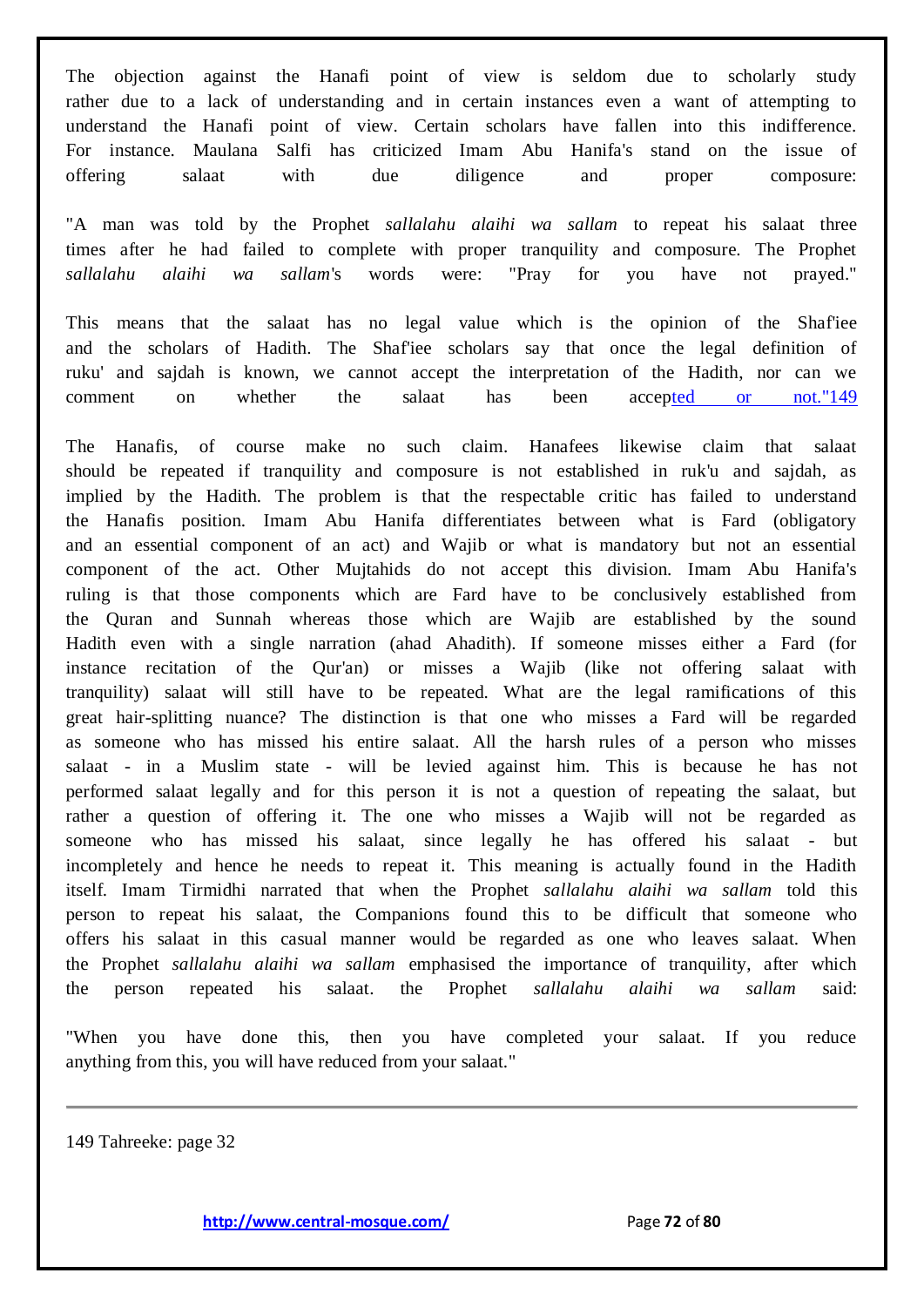Rifaah. the narrator of this Hadith remarked:

"This statement of the Prophet *sallalahu alaihi wa sallam* was far easier [for the Companions to tolerate] than the previous one [where he said that he had not offered his salaat]. In this statement there is the impression that not all of the salaat has been [annulled." 150](LegalS.html#51)

The Hanafi ulama have applied the Hadith in its entirety. The first part by stating that omitting a Farad will render the Salaat incomplete and fiqh demands that the Salaat be repeated, and the second part is applied for missing a Wajib, and therefore will not be regarded. technically, as missing salaat completely. Such examples illustrate the deep level of scholarship required to understand each Fatwa of the Hanafi fiqh. Elaboration upon subtle points clearly uncovers the apathy by certain quarters to understand the reasoning for the positions of the Hanafi fiqh. Hence, the comment: "We cannot accept the interpretation of the Hadith. nor can we comment on whether the salaat has been accepted or not" is a great distortion of the viewpoint of the Hanafi school of thought. Unfortunately, jumping to conclusions concerning the Hanafi point of view without doing due diligence to the issue in question has unfortunately becomes the norm. To understand the legal Islamic reasoning, the principles which have been outlined above have to be studied, to avoid blanket statements pertaining to the Hanafi legal interpretations and from incorrectly assuming that undue preference is conferred to analogy over Hadith. Both conclusions are a tremendous injustice. There have been many non-Hanafi scholars in the past who has defended the Hanafi approach to law. Sheikh Abdul Wahhab al-Sha'raani, who although a follower of the Shaf'iee school of thought, dedicated a few chapters exclusively to reprimand the detractors of Imam Abu Hanifa's opinions:

"You should know, dear brother, that in these chapters. I will not be defending Imam Abu Haneefa merely out of sentiment or conferring the benefit of the doubt, but rather I have engaged in this endeavor after vigorous research and investigation into legal proofs and reasoning. His school of thought was the first to be documented and organised, and. as predicted by some savants, it will be the last to dissipate. In my book "The Proofs of the Legal Schools". I have discussed his opinions and the opinions of his students and I have found that their views are based on a verse, a Hadith, a quotation from a Companion or something similar to it or a correct analogy which itself had a precedent. So whoever wishes to know more about those proofs should refer to that book of mine.["151](LegalS.html#52)

150 Tirmidhi: chapter on the Description of Salaat

151 Al-meezanul kubraa, by Abdul wahhab Sha'raani: page 63/64 printed in Egypt by Mustafa al-Babi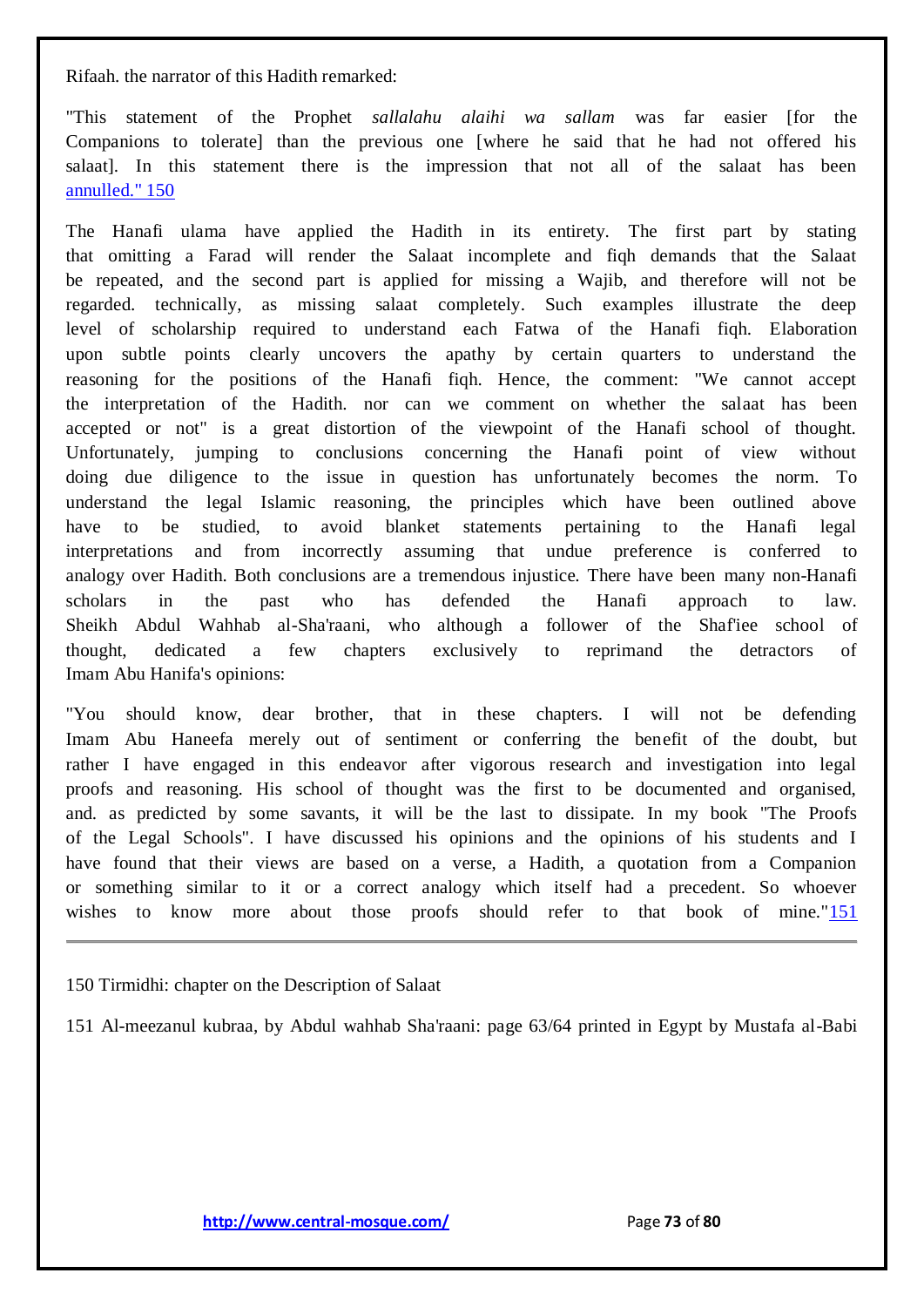Further, he refutes the idea that Imam Abu Hanifa preferred analogy to Hadith:

Know that this allegation is based on prejudice, irresponsibly ascribing blanket statements. The Qur'an says: "Certainly, hearing, seeing and thinking all will be questioned."

Then, he proceeds to relate an incident in which Sufyaan Thauri, Maqatil, Ibn Hayyan, Hammad ibn Salamah and Imam Ja'far As Sadiq (all who were great scholars of their time) came to Imam Abu Hanifa to substantiate directly whether or not he actually did give preference to analogy over Hadith. Imam Abu Hanifa responded that not only did he regard the Quran and Hadith stronger than analogy, but also he gave preference to the opinions of the Companions over analogy. He then proceeded to prove and substantiate his position for a few hours. The five great scholars departed with the following apology:

"You are the leader of scholars! Please forgive us for forming assumptions without due verification and out of ignorance."

Sheikh Abdul Wahhab al-Sha'raani proceeds to refute the position that Imam Abu Hanifa's proofs are weak and finally comes to the categorical conclusion that:

"I have, with all praise due to Allah, combed his school of thought with a fine brush and 1 have found that his school is extremely cautious and even ostentatiously virtuous."

These comments from Imam Sha'raani are merely to illustrate fundamentally that the Hanafi school is based on the Quran and Sunnah[.152](LegalS.html#52)

## **Imam Abu Hanifa and his knowledge of Hadith**

The fallacious contention that Imam Abu Hanifa either did not have access to many Hadith or that he was weak in the science of Hadith is based on prejudice and ignorance. The truth is that even non - Hanafi scholars and scholars of Hadith have testified to his acumen and expertise in the field. This short treatise does not permit the possibility of elaboration, but a selected number of quotations from a few scholars of Hadith will suffice.

Imam Ibn Juraij was a renowned scholar of Hadith. In fact. Imam Shaf'iee school of thought is derived mostly from his collections. Ibn Hajjar has narrated that when Ibn Juraij heard of Imam Abu Hanifa's death he exclaimed in an anguished voice: "What knowledge has gone!["153](LegalS.html#53)

152 For further evidence please consult his book Al-meezanul kubraa

153 Tadhibul Tahdeeb, vol. 10, page 540

**http://www.central-mosque.com/** Page **74** of **80**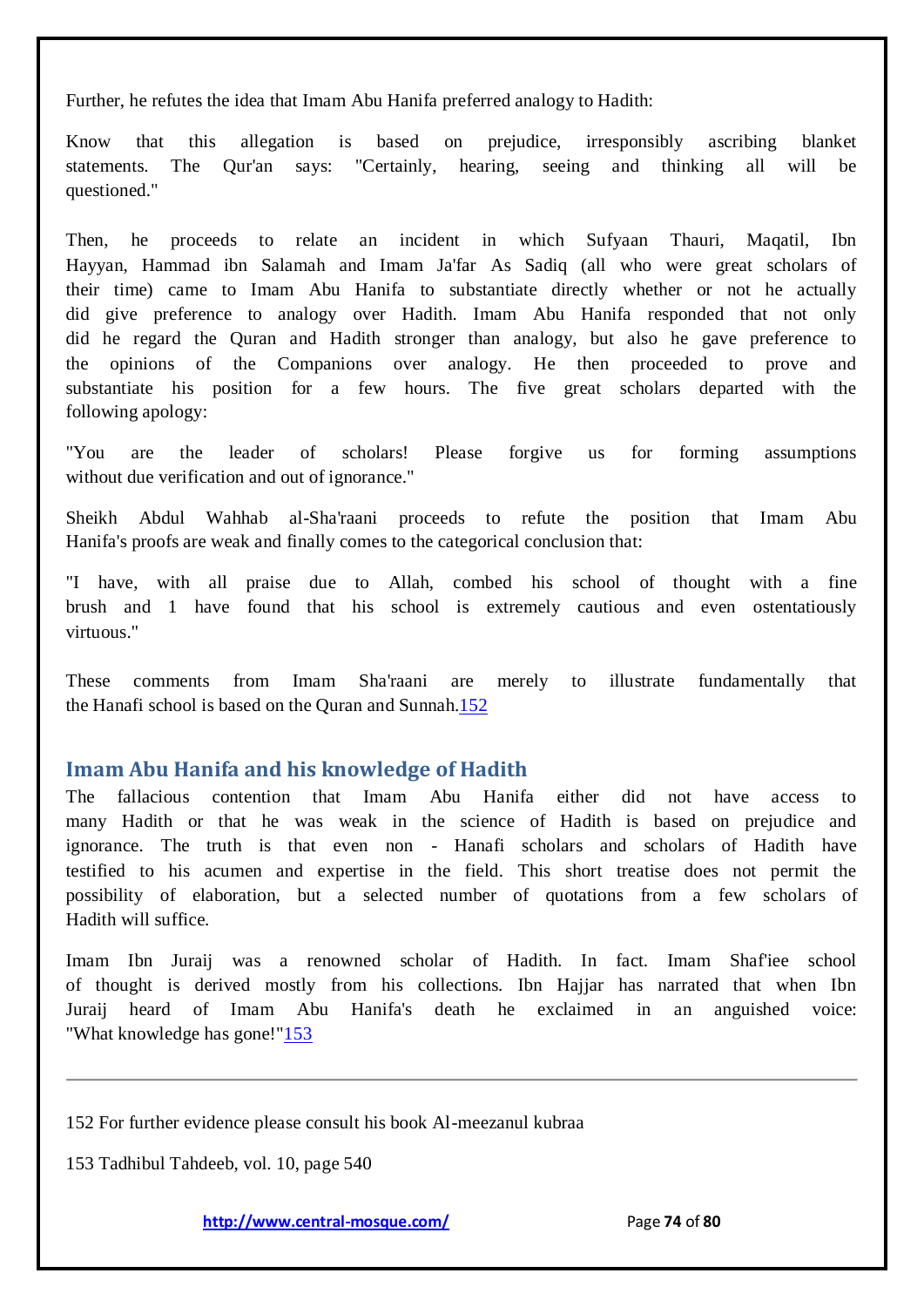Makki Ibn Ibrahim, teacher of Imam Bukhari; and any Hadith which Imam Bukhari has narrated with only three narrators in it's chain are mostly through Ibn Ibrahim. Makki Ibn Ibrahim was also the student of Imam Abu Hanifa, he stated

"Imam Abu Hanifa was the most knowledgeable person of his time.["154](LegalS.html#53)

It should be noted that the word for knowledge ('Ilm) in the language of the early scholars referred to the science of Hadith exclusively. Shu'ba ibn Hajjaj was known as the "Commander of the Faithful" in the science of Hadith and he was also the first scholar who specialized in the evaluation of narrators (Jarh wa Ta'deel). Speaking of Imam Abu Hanifa:

"He was, by Allah, a person with good understanding and excellent memory."

And when Shu'ba heard the news of Imam Abu Hanifa's death, he said:

"The light of knowledge has been extinguished in Kufa. They [the people of Kufa] may never see the like of him.["155](LegalS.html#53)

Abu Dawood said that Imam Abu Hanifa was an Imam[.156](LegalS.html#53) 

Yahya ibn Mu'een. an expert in Jarh wa Ta'deel stated : "Imam Abu Hanifa was extremely reliable in Hadith as he never narrated any Hadith which he had not memorized."

Both Yahya ibn Mu'een and Ibn Sa'eed Qattan declared that they had applied many of his opinions.["157](LegalS.html#53)

Someone once asked Yahya ibn Mu'een if Imam Abu Haneefa was reliable in Hadith to which he retorted: "Yes. very reliable, very reliab[le."158](LegalS.html#53)

154 Narrated by Hafiz Muzzi in the footnotes of Tadhibul Tahdeeb above page 451

155 Al-Khayratul Hisaan by Ibn Hajar of Makkah, page 32 and 71, also from Injaal watan, page 8 and 17

156 Tadhkiratul Huffaz, by Dahabi: vol.1, page 160

157 Ibid: vol. 10 page 450

158 The virtues of The Great Imam (Imam Abu Hanifa), by Muwaffiq: vol.1, page 192 (printed in Hyderabad in 1321 H)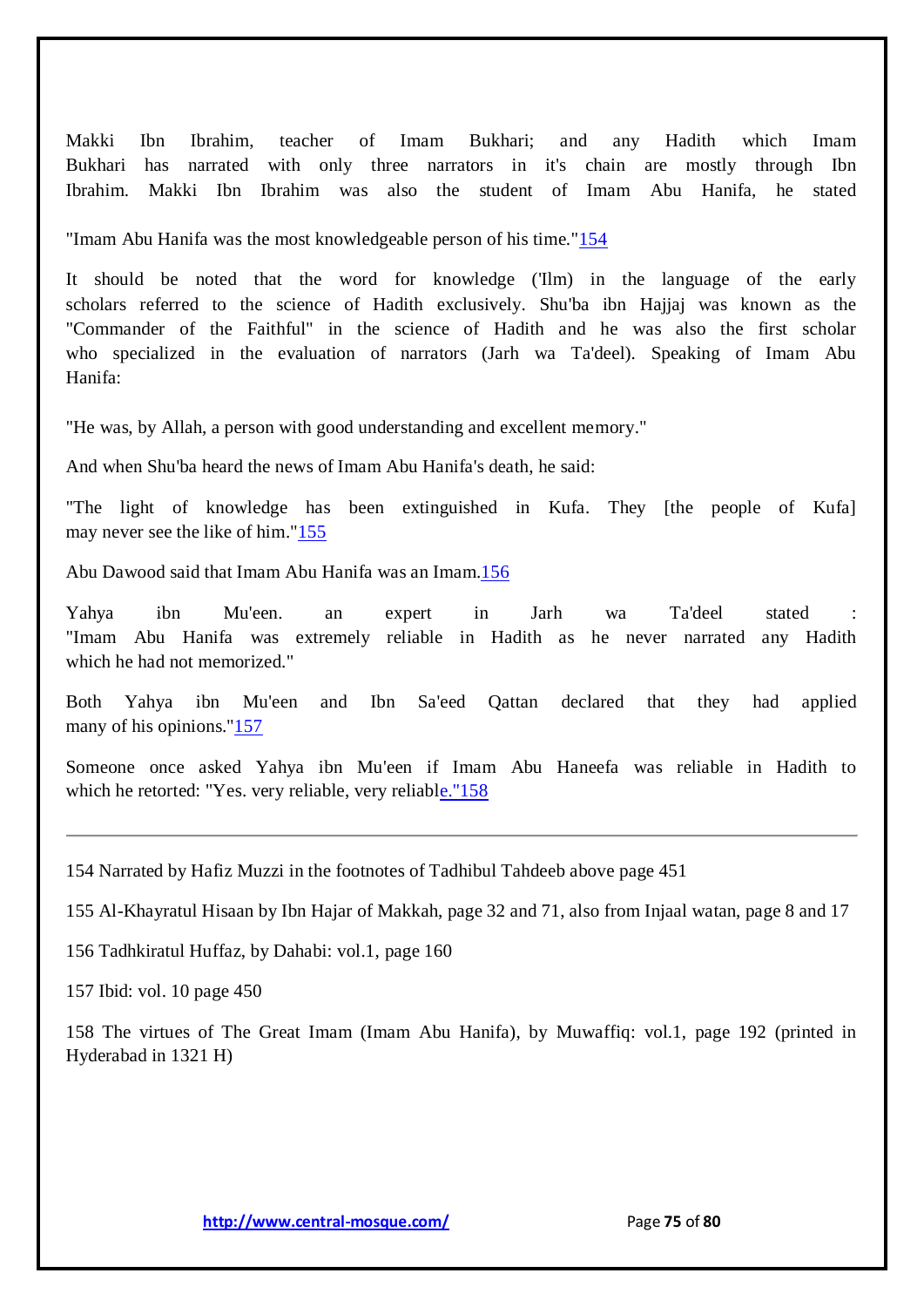These quotations are merely for elucidation, needless to say Imam Abu Hanifa had written his book: *Kitabul Aathaar* at a time when even the earliest of canonical books of Hadith such as *Muwaata* Imam Malik, the *Musannaf of* Abdur Razzaq and Ibn Abu Shaibah had as of yet not been compiled. Imam Zaranjari confirmed that Imam Abu Hanifa wrote his book (on the quotations of the Companions) from a [collection of 40,000 narrations.159 Th](LegalS.html#54)ere have many scholars of Hadith who have compiled 70 books on the narrations of Imam Abu Hanifa (known as *Musnad)* which are no less voluminous than the compilations of Imam Shaf'iee. Ibn 'Adi , a critic of Hadith, very much antagonistic to Imam Abu Hanifa initially. He realised his lapse in judgement only later, as a expression of remorse he compiled a Musnad of lmam Abu Hanifa['s narrations.160 The great expert on Hadith Naw](LegalS.html#54)ab Siddiqui Hasan Khan wrote:

"Imam Abu Hanifa was a good scholar, a practicing and pious servant who was very devout in his worship and humble in front of Allah."

He continued to quote many merits and achievements of Imam Abu Hanifa and then he wrote: "His merits are many. Khatib of Baghdad has mentioned quite a few in his tareeqh [history]. But, the Khatib followed this with a remark, which was totally inappropriate. The Imam was not doubted for his religiousness or his academic skills. However, he was sometimes accused of being deficient in the Arabic language." [161](LegalS.html#54)

It should be noted that even though Nawab has quoted the comment regarding Imam Abu Hanifa's acumen in the Arabic language, objections regarding weakness in Hadith were not considered worthy of mention. In the introduction to *Al-Tajul Mukallal.*  Nawab Siddiqui Hasan Khan has stated that he will discuss the scholars of Hadith, acknowledging Imam Abu Hanifa's position in Hadith. As for Imam Abu Hanifa's expertise in the Arabic language, it seems that Nawab Siddiqui Hasan Khan has narrated this from Qadi Ibn Khalikhan since the Qadi has used exactly the same words. However, the Nawab did not narrate the Qadi's statement which followed the comment which would have removed any doubts about Imam Abu Hanifa's ability in Arabic.

159 Ibid: vol. 1 :page 95/96

160 The issue of Imam Abu Hanifa and Hadith has been dealt with by Maulana Muhammed Ali of Khandala in his book "The Great Imam and the Sceince of Hadith" and also in Arabic by Maulana Zafar Ahamed Uthmani in his book Injal Watan.

161 Al-Tajul Mukallal, by Nawab Siddiq: page 136-138 from the Bombay translation page 119 (printed 1383)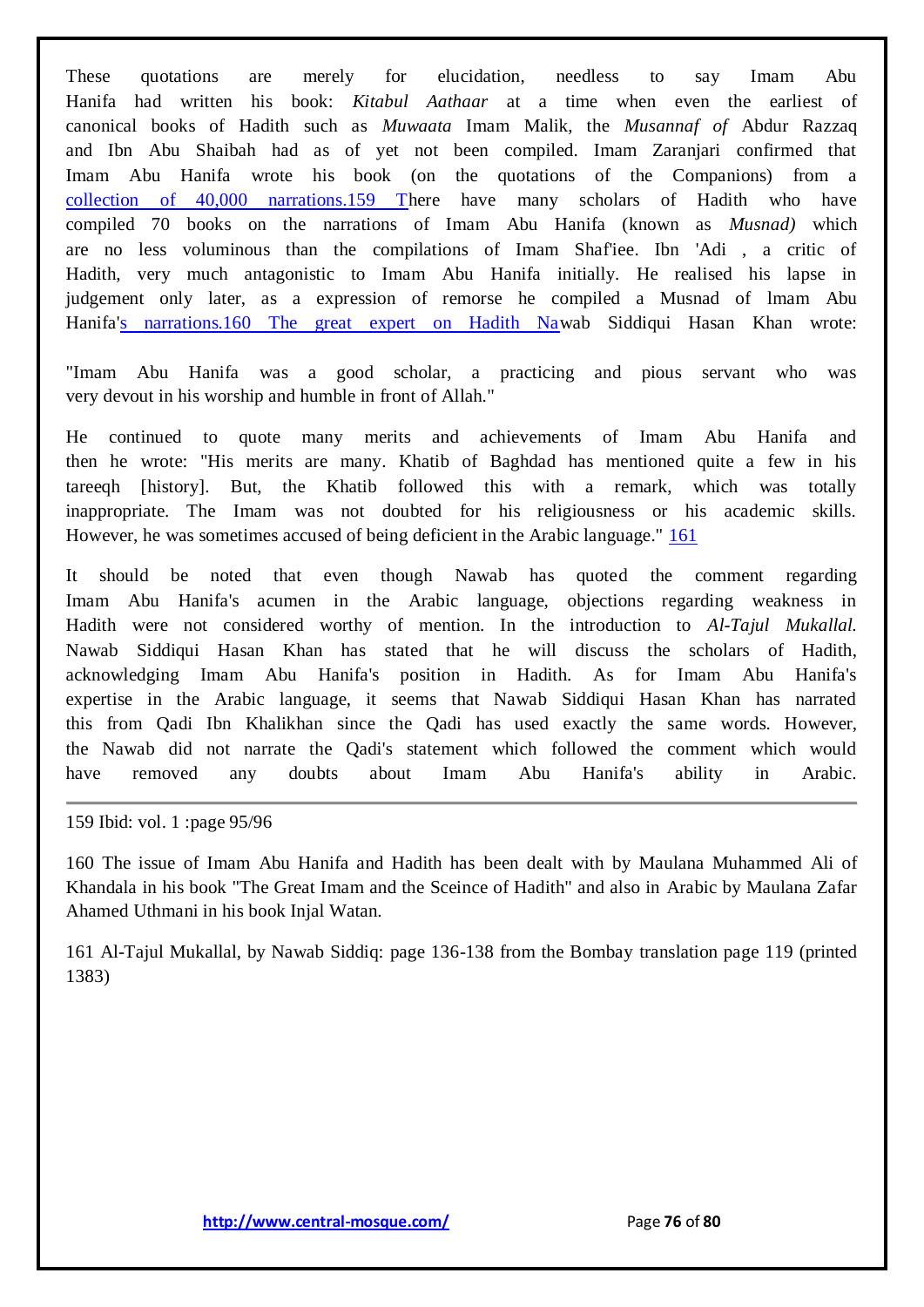This comment is based on a famous incident. The famous grammarian, Abu Amr ibn 'Ala went to Imam Abu Hanifa and asked him about a killing, which resembled murder. Imam Abu Hanifa told him that there were no grounds for legal retaliation (Qisas). Abu Amr asked him if that was the case even though he killed him with a catapult. The Imam replied in Arabic: ...........................................

Later, people objected to Imam Abu Hanifa's reply and claimed that the correct reply should have been: .........................................

The truth is that in certain dialects, the phrase was spoken differently. Qadi ibn Khalikhan has narrated that the dialect of Imam Abu Hanifa was that of Kufa, which the people of Kufa accepted without hesitation. Hence, the comment on Imam Abu Hanifa's acumen in Arabic or the lack of, is unfounded.

## **Inertia in Taqleed**

Extremists exist within adherents of Taqleed and its antagonists; both, condemning the practice of Taqleed is reproachable as is remaining rigid in Taqleed. For example believing that the Imams and Mujtahids were infallible and that they held a position as legislators. Discarding a sound Hadith merely on the basis that ones Imam has not ruled concerning that issue, in this regard, raising the finger of testimony while sitting down in the second and fourth rak'at of any salaat during the recitation of Tashahhud has been proven by several sound Hadith. This was the Sunnah of the Prophet *sallalahu alaihi wa sallam* . Rejecting this Sunnah by claiming that Imam Abu Hanifa did not rule in reference to this is also fanatical adherence to ones Madhab. The Qur'an and Sunnah condemn this type of lethargic Taqleed. Likewise performing academic gymnastics in order to reconcile a Hadith with the position of the Imam to the extent that the manifest understanding of the Hadith is distorted is similarly condemned. However, this may be subjective more than objective on occasions where the scholar in question may feel satisfied while others may not. It is similarly blameworthy, that an expert scholar discovering a sound Hadith, which is not contradicted by another equally sound Hadith, continues to follow the Imam's opinion. Assuming that only one Imam's opinion is correct and all others' opinions are false and invalid, is erroneous. The truth is that all the Mujtahids fulfilled the conditions for Ijtihad and exercised their skills to reach conclusive judgments. In the event that certain opinions are wrong, the Mujtahids will be rewarded for their exertion as slated in the famous Hadith. The correct approach is to assume that the Imam's opinion is correct with a possibility of error and the opinions of other scholars may be incorrect with a possibility of being correct. Presenting the differences of the Imams in a guise that it engenders friction and commotion within the Muslim community is reprehensible. Many of the differences between the Imams are merely based on which is the more preferred action. Very few differences arise over the classifications between haram and halal for the simple reason that such issues are not usually subject to Ijtihad. For instance, the issues of raising hands when going into ruku'; reciting Ameen aloud and whether to place the hands on the navel or the chest are all issues attempting to establish the action which is of more virtue and what is less: all are agreed that the above actions are permissible and the nonperformance of the above actions would not invalidate Salaat. To present these differences in a manner which leads to instigating bitter sentiments is

**http://www.central-mosque.com/** Page **77** of **80**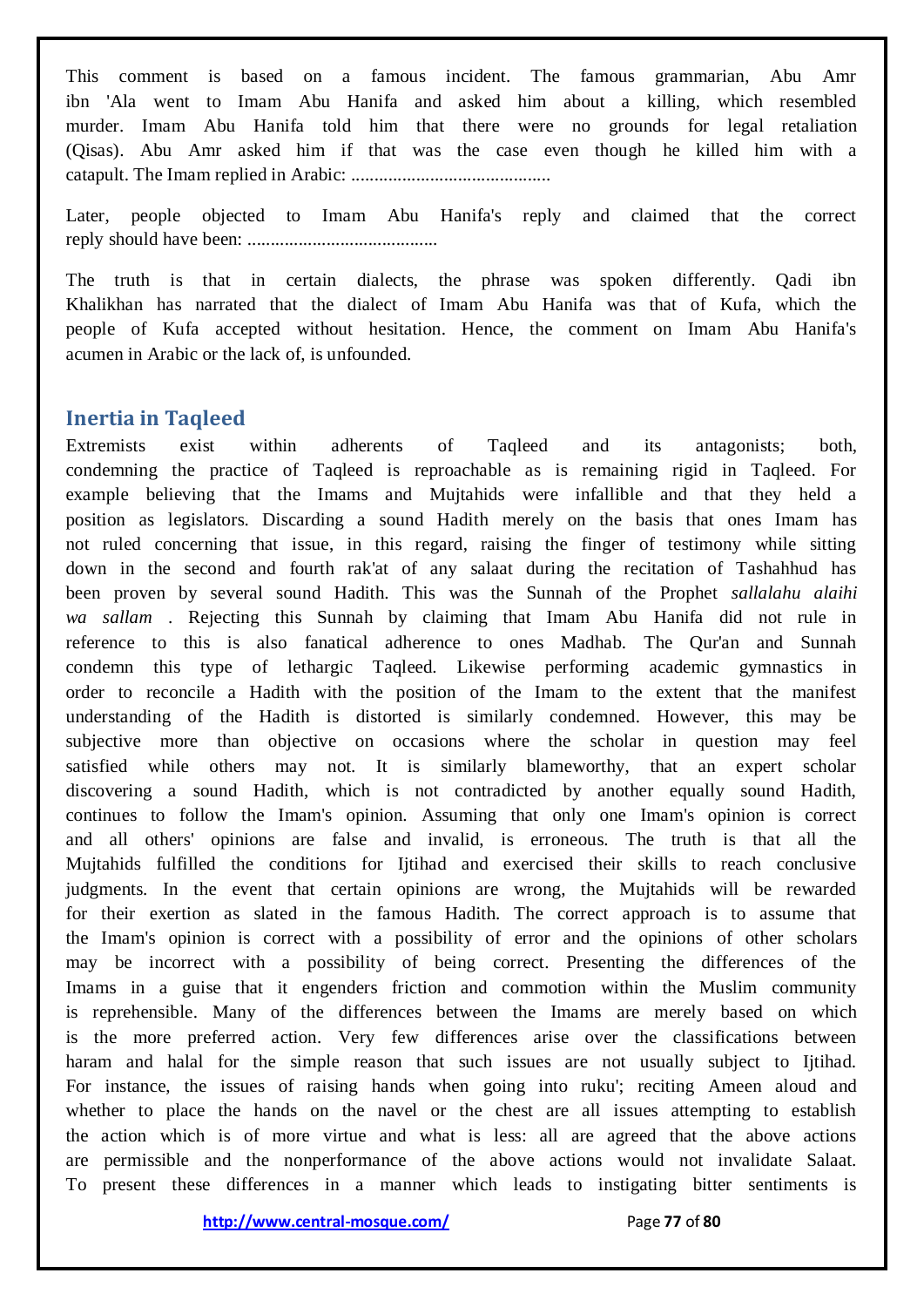certainly haram. Differences concerning what is halal and what is haram are issues for scholarly circles only, opening such issues to the populace, where there exists the anxiety of friction and commotion, is not the intent of the Mujtahids who differed with each other. This is a despicable act, which has been highlighted by Imam Shatibi in his masterpiece *Al-Muwafiqaat[.162](LegalS.html#55)*

162 Imam Shatibi Al-Muwafiqaat (vol. 4: pages 220 to 240)

**http://www.central-mosque.com/** Page **78** of **80**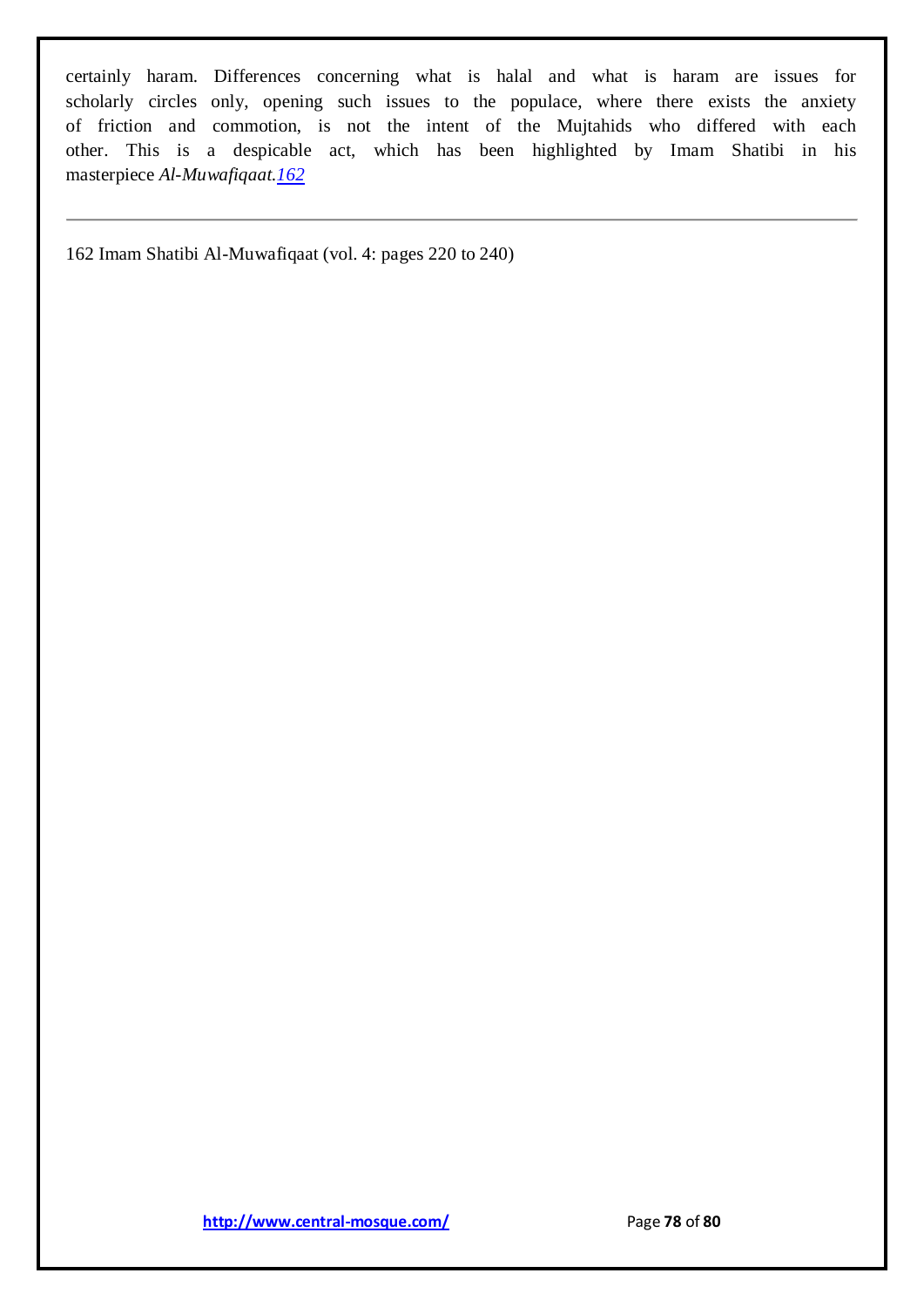## **THE FINAL WORD**

Polemical debate was not the intent of this exposition. Rather it was an attempt to clarify the practice of millions of Muslims around the globe. An attempt has been made to offer evidence justifying the actions of the Muqallids so that people who often criticise the practice of Taqleed would be more cautious in their conclusions. If, inadvertently, any word or phrase offended any one person or group, I would like to offer my sincere apologies. For whatever reason, the antagonists of Taqleed may feel that their position does not deserve re-evaluation, that is their prerogative. However, to engage in classifying the great scholars and Imams as legislatures or innovators; or condemning those who follow the Imams as polytheists and innovators needs to be renounced. The famous scholar of Hadith Shaykh Nawab Siddiq Hasan from his work llqaa us Sunnan bi llqaail Mihan states:

"One of the favours which Allah has bestowed upon me is that I regard everybody within the Ahle Sunnah wal Jamaah as being saved and protected from Hell. This I hold regardless of whether a person is a Hanafi, a Shaf'iee, a Maliki, a Hanbali, a person following the literal Hadith or someone who follows suluk [sufismj. This I hold even though I know that some of the opinions of these scholars are against the proofs and evidences offered for some positions are very weak in their reasoning. This ruling is for the great majority of their opinions and not against the few exceptions, explanations concerning the exceptions can be found in the book of *Jalbal Manfa'ah.* Accusing the predecessors of going against the Sunnah is shedding the blood of justice. Yes. those who follow their Imam's opinions even after they find out that they have strayed away from the Hadith are guilty of being inert and lethargic. Even then, I don't regard them as being misguided, nor do I consider that salaat is invalid behind them. I do not consider them as non-believers."

## He continues:

"Having a difference of opinion in issues of the rituals of worship, social contracts and other areas of law does not justify denouncing people who differ, to be non-Muslims. The most that could be said is that there has been an error in judgement and discretion (Ijtihad), which is recognised by scholars. I believe that if someone acted out of this error, then Allah will forgive him if he was sincere and unbiased in his approach to the issue. However, if prejudice and inertia were influencing elements in that person's decision, then I am afraid there may be grave consequences as this would lead to hypocrisy and severing lies with Allah and His Messenger. However, it is difficult to believe that a Muslim would resort to such an atrocity. We can only judge by the apparent and Allah knows that which is hidden" [163](LegalS.html#56)

163 Extracted from Faran Monthly (May 1963) by permission of Mahir Qadiry, the editor of Faran

**http://www.central-mosque.com/** Page **79** of **80**